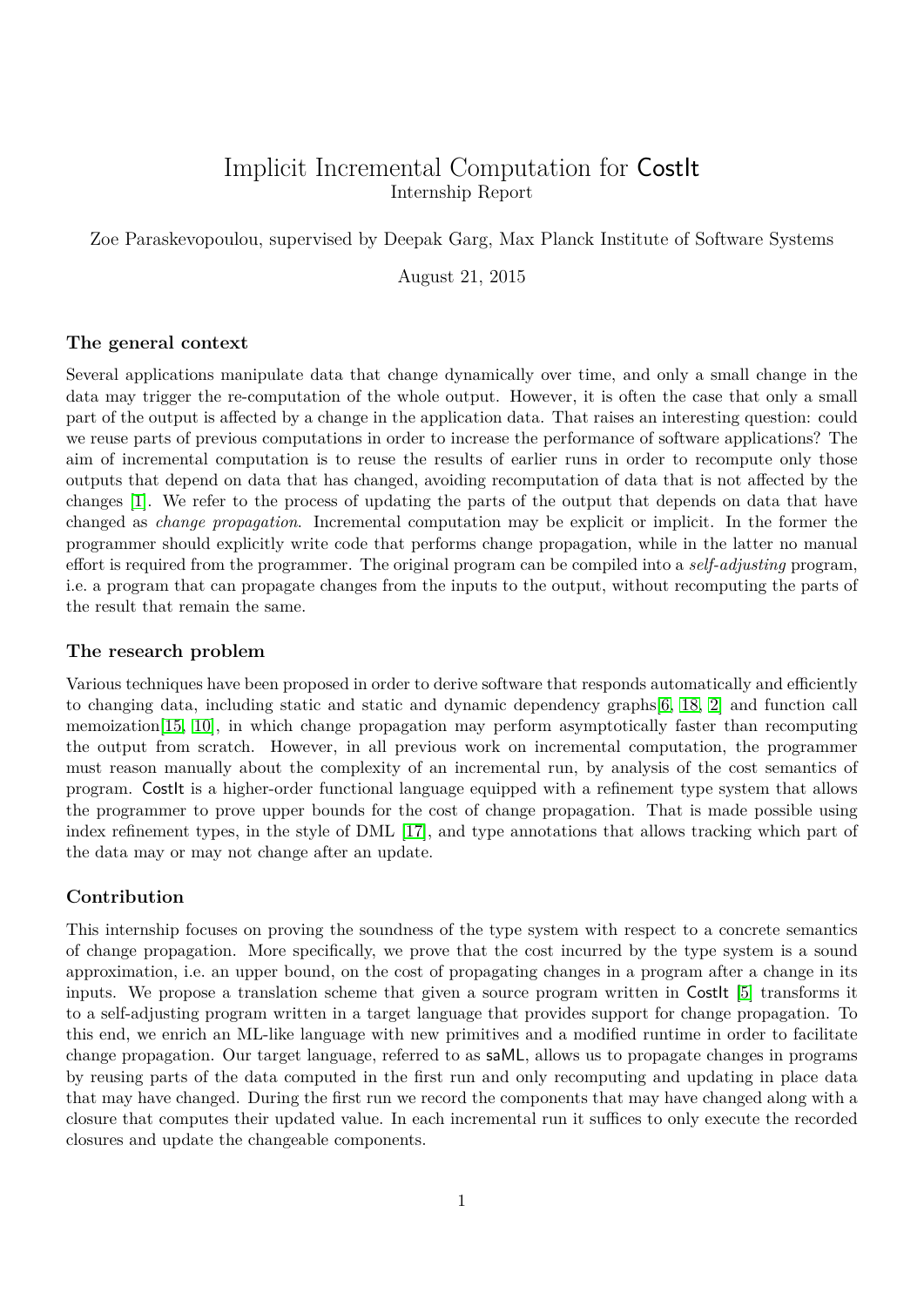### **Arguments supporting the validity of our approach**

We prove that our translation is type preserving, i.e. that the translated program is well-typed in the target language and that its type coincides with the translation of the source type into a target type. Furthermore, we prove the correctness of our translation by proving contextual equivalence between a fromscratch execution in the source and a from-scratch execution in the target language. Similarly, we prove that our change propagation mechanism is sound by proving contextual equivalence between an incremental run in the target language and a from-scratch execution of the same program in the source language. More importantly, we prove that the cost incurred by the type system soundly approximates the cost of an incremental run of the self-adjusting  $s$ aML program. That establishes the soundness of the type system.<sup>[1](#page-1-0)</sup>. In order to show the correctness of the translation we construct a step-indexed Kripke relational model, a powerful proof technique with well-studied applications in proving program equivalence and correctness of program transformations [\[3,](#page-20-6) [7,](#page-20-7) [16\]](#page-20-8).

#### **Summary and future work**

The main contribution of this internship is the soundness proof of Costlt, a novel proof system that allows to prove upper bounds on the complexity of change propagation. This is done by translating a CostIt program to a self-adjusting ML program and proving that the cost incurred by the type system is a sound approximation of the actual change propagation cost.

There is ongoing work, by Ezgi Çiçek and Deepak Garg, towards the implementation of the type system using bidirectional type checking, a combination of type inference and type checking that reduces the amount of type annotations that the programmer has to write. The domain of constraints is intractable and thus we cannot expect fully automated verification. With this in mind, it is worth exploring the possibility of building a semi-automatic interactive prover using a combination of automatic and manual techniques, such as constraint solvers and interactive provers, as in Why3.

Another possible future direction, inspired by recent work by Hammer *et al.* [\[9\]](#page-20-9), would be to modify CostIt's static and dynamic semantics in order to model demand-driven incremental computation. Unlike traditional incremental computation, demand-driven incremental computation defers the re-computation of a result until the result is used, allowing for even better speedups over full re-evaluation. Similar to traditional change propagation, no formal system that supports reasoning about demand-driven change propagation cost has been proposed up to now.

#### **Acknowledgments**

I wish to thank my advisor, Deepak Garg, for giving me the opportunity to join MPI as an intern, for his continuous guidance, assistance and encouragement and also his vast knowledge. I would like to thank my collaborator Ezgi Çiçek for the seamless and fruitful collaboration and her willingness to share insights. I would also like to thank the students and the faculty of the PL/V group for their eagerness to provide help and feedback. Last but not least, I would like to thank Nick Giannarakis for his endless support and insightful discussions.

This internship was funded by an INRIA/MPRI scholarship.

<span id="page-1-0"></span><sup>&</sup>lt;sup>1</sup>The appendix with our proofs is available [here](#page-0-0)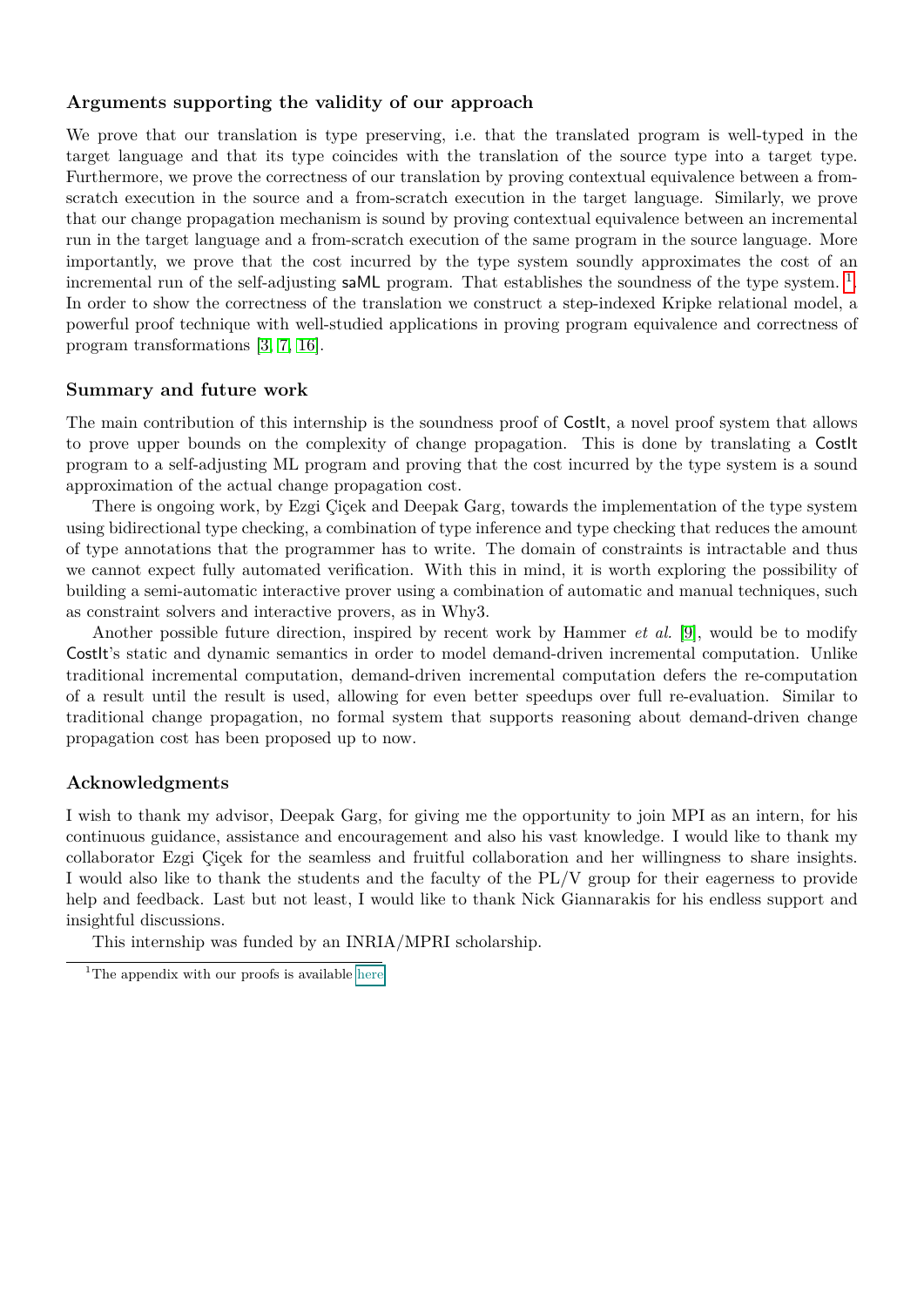# **1 Introduction**

CostIt is a functional language equipped with a type system that is expressive enough to facilitate reasoning about the *dynamic stability* of programs [\[5\]](#page-20-5), i.e. the time requires to propagate changes from the inputs to the output of a program. This is made possible by treating dynamic stability as an effect in the type system [\[13\]](#page-20-10). Furthermore, the cost of change propagation can depend on attributes of the input, such as the length of a list. In order to track such attributes of program inputs the type system is equipped with index refinement types, in the style of DML [\[17\]](#page-21-1) or DFuzz [\[8\]](#page-20-11).

Unlike the previous version of Costlt [\[5\]](#page-20-5), that disallowed control flow changes between the initial and a subsequent run by enforcing that control flow does not depend on data that may change, in this work we consider an extension of CostIt that allows for control flow changes between the initial and a subsequent run. In order to facilitate control flow dependency from changeable data the type system is extended with a mode that allows to establish upper bounds for worst case from-scratch execution time. Reasoning about from-scratch execution is required as the program may follow paths that were not explored during the first run and thus there is not sufficient runtime information to perform change propagation. This extension is unpublished work by Ezgi Çiçek and Deepak Garg.

CostIt's typing judgments have the form  $\vdash^{\kappa}_{\epsilon} e : \tau$ , where  $\epsilon$  denotes the typing mode and  $\kappa$  the upper bound of the cost of the computation. When the typing is in change propagation mode, i.e.  $\epsilon$  is  $\mathbb{S}$ , then the derived cost represents the upper bound on cost of change propagation. Correspondingly, when the typing is in from-scratch mode, i.e.  $\epsilon$  is  $\mathbb{C}$ , the derived mode is the worst case execution time. Similarly, functions are annotated with effects, which represent either dynamic stability or worst case execution time. A function of type  $\tau_1 \xrightarrow{\mathbb{S}(\kappa)} \tau_2$  can propagate changes with cost less or equal to  $\kappa$ . A function of type  $\tau_1 \xrightarrow{\mathbb{C}(\kappa)} \tau_2$  can execute from-scratch with cost less or equal to *κ*.

In order to differentiate between changeable and stable values, types are annotated with labels that indicate whether a value can change or not. Similar annotations have also been used in the context of information flow control analysis [\[14\]](#page-20-12), binding-time analysis [\[13\]](#page-20-10), but also incremental computation [\[4\]](#page-20-13). A value that can change between two runs has a type annotated with  $\mathbb{C}$ . A value that cannot change between different runs is annotated with  $(\cdot)^{\mathbb{S}}$  or  $(\cdot)^{\square}$ . Intuitively,  $(\cdot)^{\mathbb{S}}$  and  $(\cdot)^{\square}$  differ only in higher-order and sum types. The definition of a function that is labeled with  $(\cdot)^{\mathbb{S}}$  should remain the same between two runs. Nevertheless, the definition may capture variables that can change. A function labeled with  $(\cdot)^{\square}$  not only itself cannot change but also does not capture inside its body any changeable variable from the environment. Similarly, a sum type annotated with  $\left(\cdot\right)^{\square}$  should not capture inside its definition values that are allowed to change between different runs.

In the following subsections we will describe the type system first through an example and then through the formal presentation of the typing rules.

### **1.1 Typing by Example**

As our running example we will pick the higher-order function map. For simplicity, we will assume that it operates on lists of integers. In CostIt map can be given the type

$$
\forall \kappa \stackrel{\mathbb{S}(0)}{\text{::}} \mathbb{R}^+. \ ((\texttt{int})^\mathbb{C} \xrightarrow{\mathbb{S}(\kappa)} (\texttt{int})^\mathbb{C})^\square \xrightarrow{\mathbb{S}(0)} \forall n \stackrel{\mathbb{S}(0)}{\text{::}} \mathbb{N}. \ \forall a \stackrel{\mathbb{S}(0)}{\text{::}} \mathbb{N}. \ \mathtt{list}\left[n\right]^a \ (\texttt{int})^\mathbb{C} \xrightarrow{\mathbb{S}(\kappa \cdot \alpha)} \mathtt{list}\left[n\right]^\alpha \ (\texttt{int})^\mathbb{C}
$$

The code of the function can be seen in fig. [6.](#page-7-0) The type reads follows: given a function, that itself does not change, does not capture any changeable variables from the environment, and executes from scratch with cost  $\kappa$ , and a list with *n* elements from which at most  $\alpha$  can change, the function can propagate changes in the input list to the output list with cost at most  $\kappa \cdot \alpha$ .

We will explain how this type can be derived in the type system. When the list is empty the computation has zero cost and the result is derived trivially. Assume now that the list has length  $n + 1$ . There are two cases: a.) the head is changeable and b.) the head is stable. In the first case, the application of the function to the head of the lists will incur cost  $\kappa$  and, furthermore, the rest of the list has type list  $[n-1]^{\alpha-1}$   $\tau$ . By the induction hypothesis we can derive that the recursive call incurs cost  $\kappa * (\alpha - 1)$  and the result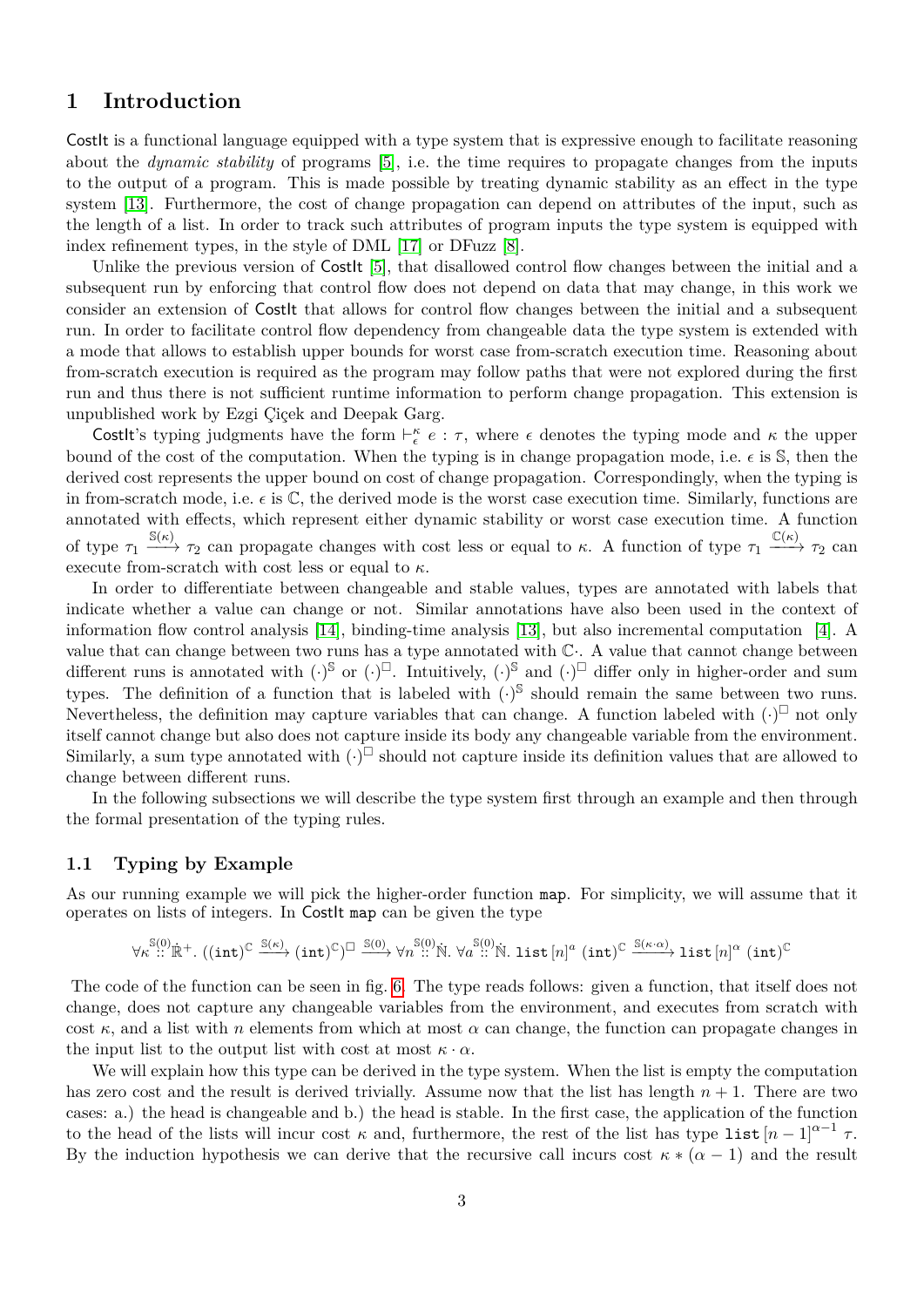<span id="page-3-0"></span>

| Base Types                                                |  | $A$ ::= int $ \tau_1 + \tau_2  \tau_1 \xrightarrow{\mathbb{S}(\kappa)} \tau_2  \tau_1 \xrightarrow{\mathbb{C}(\kappa)} \tau_2  \forall i \xrightarrow{\mathbb{S}(\kappa)} S. \tau  \forall i \xrightarrow{\mathbb{C}(\kappa)} S. \tau$ |
|-----------------------------------------------------------|--|----------------------------------------------------------------------------------------------------------------------------------------------------------------------------------------------------------------------------------------|
| <b>Types</b>                                              |  | $\tau$ ::= $(A)^{\mu}$   unit   $\tau_1 \times \tau_2$   list $[n]^{\alpha} \tau$   $\exists i. \tau$   $C \rightarrow \tau$   $C \wedge \tau$                                                                                         |
| Modes                                                     |  | $\mu, \epsilon, \delta ::= \mathbb{S} \mid \mathbb{C} \mid \Box$                                                                                                                                                                       |
| Sorts                                                     |  | $S$ ::= $\dot{N}   \dot{\mathbb{R}}^+$                                                                                                                                                                                                 |
| Index terms                                               |  | $I, \kappa \quad ::= \quad i \mid 0 \mid I \hat{+} 1$                                                                                                                                                                                  |
|                                                           |  | $I_1 \hat{+} I_2   I_1 \hat{-} I_2   \frac{\hat{I_1}}{I_2}   I_1 \hat{+} I_2   [\hat{I}]   [\hat{I}]   1 \hat{\circ} g_2(I)   I_1^{I_2}  $                                                                                             |
|                                                           |  | $\min(I_1, I_2)   \max(I_1, I_2)   \sum_{i=I_1}^{I_n} I   C ? I_1 : I_2$                                                                                                                                                               |
|                                                           |  | Constraints $C$ ::= $I_1 \doteq I_2   I_1 \nleq I_2   \nightharpoonup C   \nightharpoonup C_1 \wedge C_2   C_1 \vee C_2$                                                                                                               |
| Constraint env. $\Phi$ ::= $\dot{\top}$   $\Phi \wedge C$ |  |                                                                                                                                                                                                                                        |
| Sort env. $\Delta$ ::= $\emptyset \mid \Delta, i : S$     |  |                                                                                                                                                                                                                                        |
| Type env. $\Gamma$ ::= $\emptyset   \Gamma, x : \tau$     |  |                                                                                                                                                                                                                                        |
|                                                           |  |                                                                                                                                                                                                                                        |

Figure 1: Types

follows immediately. The second case is less trivial and requires non-standard reasoning. Since the head is stable the rest of the list will have type list  $[n-1]^{\alpha}$  and from the induction hypothesis we derive that the recursive call incurs cost  $\kappa * \alpha$ . It suffices to show that the function application will incur zero cost and the result of the application, that is cons-ed to the list, is stable. Since there are no free variables that can change between runs in the expression or variables that can capture changeable values, it should be the case that the value of the expression cannot change between runs and thus, no change propagation is needed. Furthermore, the result can be safely annotated as stable, and thus added to the list without increasing the count of changeable elements. This form of reasoning is embedded as a typing rule in the type system, and as we will explain later in this section, corresponds to a comonadic reasoning principle.

### **1.2 Syntax and Semantics**

<span id="page-3-1"></span>In this subsection we will describe the syntax and the semantics of CostIt's language. The complete syntax of types and terms can be seen in figs. [1](#page-3-0) and [2.](#page-3-1)

| Values |  | $v := \mathbf{n}   b   (v_1, v_2)   \text{inl } v   \text{inr } v   []   v_1 :: v_2  $                                                         |
|--------|--|------------------------------------------------------------------------------------------------------------------------------------------------|
|        |  | fix $f(x)$ . $e \mid \Lambda$ . $e \mid$ pack $v \mid$ ()                                                                                      |
|        |  | Expressions $e, f ::= x   n   b   (e_1, e_2)   \text{fst } e   \text{snd } e   \text{in } e   \text{in } e   \text{case}(e, x, y, e_1, e_2)  $ |
|        |  | $[  e_1 : e_2   $ (case <sub>L</sub> e of nil $\rightarrow e_1    \text{cons}(h, tl) \rightarrow e_2   $                                       |
|        |  | fix $f(x) \cdot e \mid e_1 \mid e_2 \mid \zeta(e) \mid \Lambda \cdot e \mid e \mid \mid$   pack $e \mid$ unpack $e$ as $x$ in $e' \mid$        |
|        |  | $\det x = e_1 \text{ in } e_2 \mid$ ()                                                                                                         |

Figure 2: Value and expression syntax

Index terms can be either natural numbers or positive real numbers, represented with the sorts  $\mathbb N$  and  $\mathbb{R}^+$  respectively. They are equipped with the standard arithmetical operations that are overloaded for the two sorts and there is an implicit coercion from  $\dot{N}$  to  $\dot{\mathbb{R}}^+$ . The sorting judgment  $\Delta \vdash I :: S$ , where  $\Delta$  is the index environment assigning sorts to free index variables, assigns a sort to an index term.

Constraints are propositions over index terms. They are subject to a standard well-formedness judgment, denoted  $\Delta \vdash C$  wf. Moreover, we define a logical entailment judgment, denoted  $\Delta; \Phi \models C$  where  $\Phi$  is the environment where we collect constraints, which is defined by interpreting constraints in arithmetic. The sorting and well-formedness judgments for index terms and constraints are similar to those presented by Çiçek *et al.* [\[5\]](#page-20-5) thus they are omitted.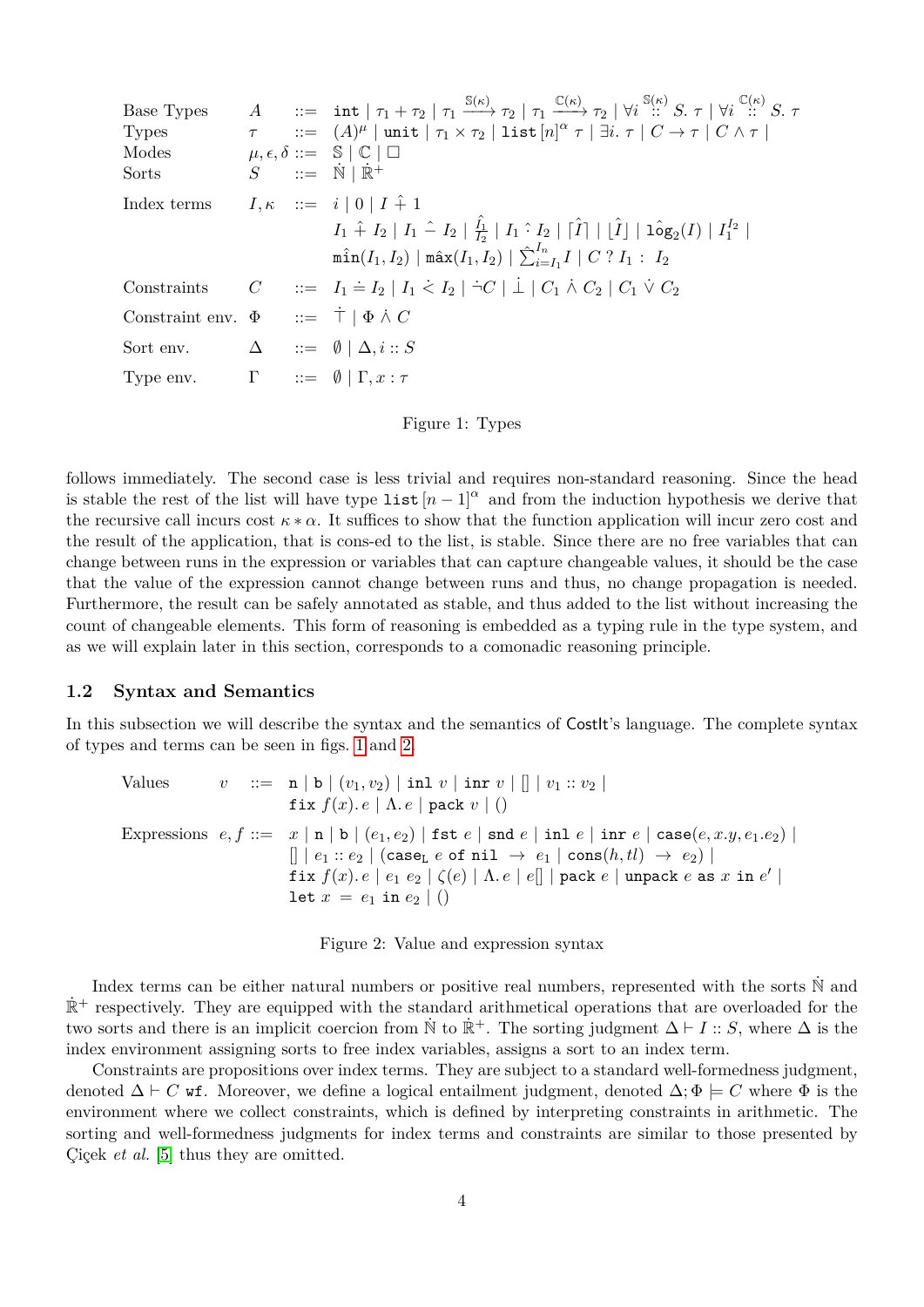The types of CostIt are simple types refined by index terms and annotated with changeability annotations. Functions are annotated with effects as described earlier in this section. Universally quantified types are also annotated with effects that represent the cost of change propagation or from-scratch execution of the closure. Lists are refined with both the length of the list and the number of elements that are allowed to change between runs. More precisely the list type list  $[n]^\alpha \tau$  denotes a list of type  $\tau$  with *n* elements from which at  $\alpha$  can change.

The syntax of CostIt's terms is fairly standard. Note that abstraction and instantiation of index terms, denoted Λ*. e* and *e*[] respectively, do not mention index terms to avoid syntactic. For more details the reader can refer to [\[5\]](#page-20-5).

Similar to all other refinement type systems, Costlt is equipped with a subtyping judgment, denoted  $\Delta; \Phi \vdash_{\epsilon}^{\kappa} \tau_1 \sqsubseteq \tau_2$ . Subtyping has two subtyping modes, one for from-scratch evaluation and the other for change propagation. The only difference in the two modes is the cost. We will not explain the intuition behind the derived cost in this section. We will defer this discussion until section [4.](#page-10-0) Selected subtyping rules are presented in fig. [3.](#page-4-0)

<span id="page-4-0"></span>
$$
\Delta; \Phi \models \kappa \hat{+} \cot_{\text{conv}}(\tau_1^{\Box}, \tau_1) \hat{+} (\delta = \mathbb{C}) ? (1 \hat{+} \cot_{\text{conv}}(\tau_2, \tau_2^{\Box})) : 0 \leq \kappa'
$$
\n
$$
\Delta; \Phi \vdash_{\epsilon}^{\delta} \tau_1' \sqsubseteq \tau_1 \qquad \Delta; \Phi \vdash_{\delta}^{\kappa} \tau_2 \sqsubseteq \tau_2' \qquad \Delta; \Phi \models \kappa \hat{+} \kappa_1 \hat{+} \kappa_2 \hat{+} (\delta = \mathbb{C}) ? 1 : 0 \leq \kappa'
$$
\n
$$
\Delta; \Phi \models \kappa \dot{+} \tau_1' \sqsubseteq \tau_1 \qquad \Delta; \Phi \vdash_{\delta}^{\kappa} \tau_2 \sqsubseteq \tau_2' \qquad \Delta; \Phi \models \kappa \hat{+} \kappa_1 \hat{+} \kappa_2 \hat{+} (\delta = \mathbb{C}) ? 1 : 0 \leq \kappa'
$$
\n
$$
\Delta; \Phi \models \kappa \dot{=} (\epsilon = \mathbb{C}) ? 1 \hat{+} \max(\text{cost}_{\text{conv}}(\tau_1, \tau_1^{\Box}), \text{cost}_{\text{conv}}(\tau_2, \tau_2^{\Box})) : 0
$$
\n
$$
\Delta; \Phi \models \kappa \dot{+} (\tau_1 + \tau_2)^{\Box} \sqsubseteq (\tau_1^{\Box} + \tau_2^{\Box})^{\Box}
$$
\n
$$
\Delta; \Phi \models \alpha \dot{=} 0
$$
\n
$$
\Delta; \Phi \models \alpha \dot{=} 0
$$
\n
$$
\Delta; \Phi \models \alpha \dot{=} 0 \qquad \Delta; \Phi \models \delta \dot{+} \Delta; \Phi \vdash_{\delta}^{\kappa} \tau \sqsubseteq \tau' \qquad \Delta; \Phi \models \kappa \dot{=} \alpha \hat{+} \kappa'
$$
\n
$$
\Delta; \Phi \models n \dot{=} n' \qquad \Delta; \Phi \models \delta \text{ list } [n]^{\alpha} \tau \sqsubseteq \text{ list } [n]^{\alpha} \tau'
$$
\n
$$
\Delta; \Phi \models \kappa \dot{=} \cot \kappa
$$
\n
$$
\Delta; \Phi \models \kappa \dot{=} \cot \omega( (\Delta)^{\mu
$$

#### Figure 3: Selected subtyping rules

The rule  $\rightarrow$  1 states if a function that does not change and does not capture changeable variables from its environment is given an argument that does not change nor capture changeable variables, then the result also cannot change or capture changeable variables. The rule  $\rightarrow$  2 states that subtyping is contravariant in the argument type and covariant in the result type. Subtyping is also a covariant in the cost of the function, since it represents an upper bound. The rule **l1** states that the type of a list with that contains only stable elements can be stabilized. The type stabilization function, denoted  $(\cdot)^{\downarrow\Box}$ , is defined as the homomorphic lifting on types of the operation that turns all the changeability annotations to  $(\cdot)^{\square}$ , i.e.  $(A^{\mu})^{\downarrow\square} = (A)^{\square}$ . Note that this operation leaves base types unaffected. The rule **l2**S states that if a type is a subtype of an other type then a list of elements of the first type is a subtype of list of elements of the second type. The rule  $\mu$  states that a stable type can be lifted to a changeable type. <sup>[2](#page-4-1)</sup>

The typing judgment of CostIt has the form  $\Delta; \Phi; \Gamma \vdash_{\epsilon}^{\kappa} e : \tau$ , where  $\Delta$  is the sorting environment,  $\Phi$  is the constraint environment,  $\Gamma$  is the typing environment,  $\epsilon$  is the mode and  $\kappa$  the dynamic stability. Selected

 $\Delta$ ;  $\Phi$   $\models$ 

<span id="page-4-1"></span><sup>&</sup>lt;sup>2</sup>Changeability annotations enjoy a total order, namely  $\Box < \mathbb{S} < \mathbb{C}$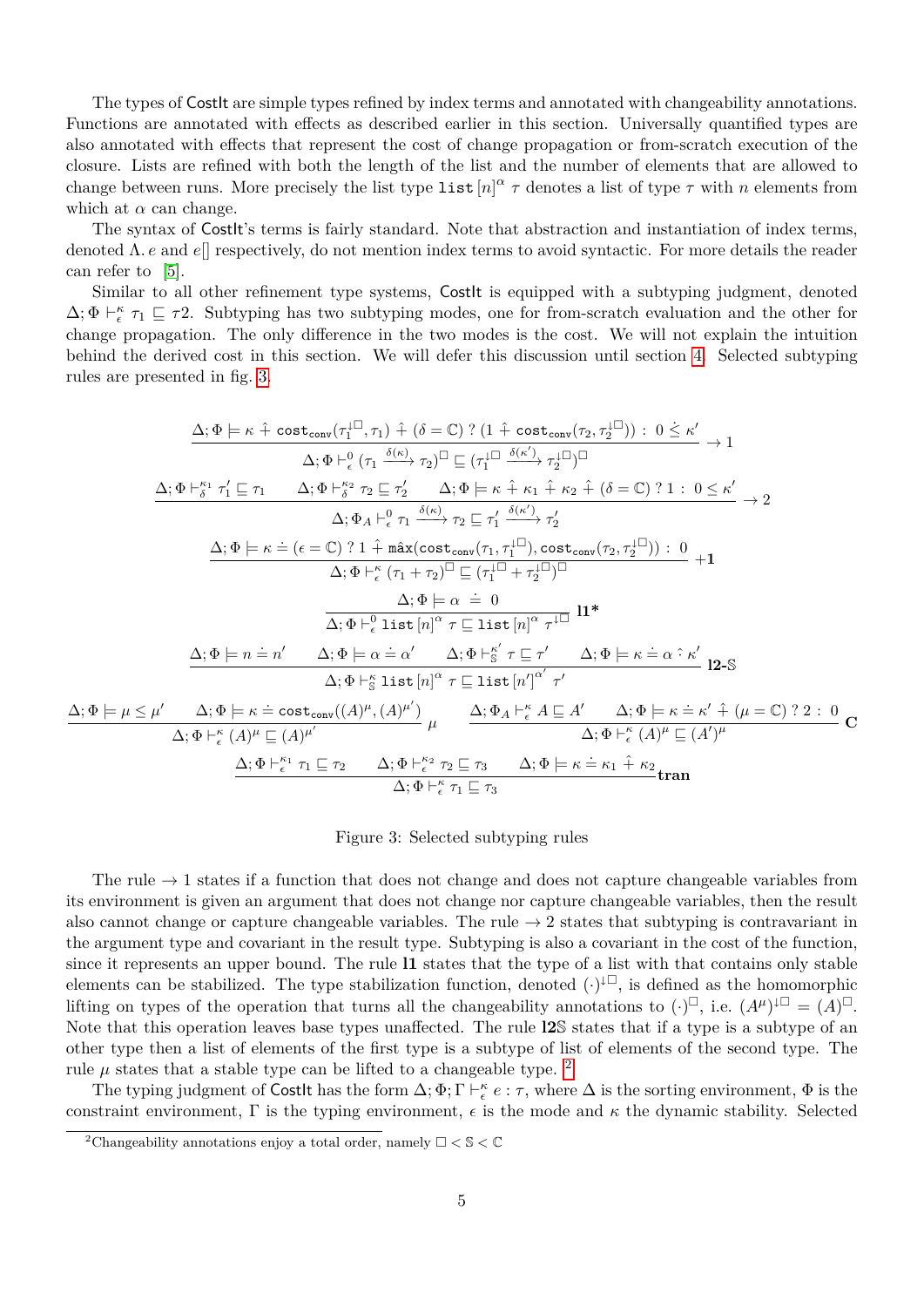subtyping rules are presented in fig. [4.](#page-5-0) Again, we will defer the explanation of the derived dynamic stability until section [4.](#page-10-0)

The rule **fix1** states that a function is typable with a change propagation (resp. from-scratch) cost if its body is typable in change propagation (resp. from-scratch) mode incurring the same cost. Rule **app** states that a function can be applied in mode  $\epsilon$  if its mode is at least  $\epsilon$ , i.e. a change propagation function cannot be applied in from scratch mode. Furthermore, it states that a function that changes between two runs can only re-execute from scratch. The **case** rule is straight forward. An interesting detail is that when the scrutinee can change then the branches should be typed in from-scratch mode, reflecting the fact they should be re-evaluated during change propagation. Rule **nochange** embodies the co-monadic reasoning principle in the type system treating  $(\tau)^{\square}$  as a co-monadic type [\[12\]](#page-20-14). It states that if an expression is typable in a stable context, i.e. if all of its free variables cannot change between two runs, then change propagation can be bypassed incurring zero cost. This relies on a very intuitive property of change propagation; if none of an expressions's free variables can change between two runs then the expression should evaluate to the same value. Furthermore, the type of the expression can be stabilized, reflecting the fact that it cannot change between runs. The rule **caseL** embeds the inductive reasoning principle we used in the example we gave earlier in the type system. It has tree premises. The first premise applies when the scrutinee evaluates to an empty list. The second and the third cases correspond to the inductive case. The second applies when the head of the list is stable. In this case the total number of elements in the tail is decreased by one. The third premise applies when the head of the list is changeable. Both the total number of elements in the list and the total number of changeable elements in the tail are decreased by one.

<span id="page-5-0"></span>
$$
\frac{\Delta; \Phi; \Gamma, f: (\tau_1 \xrightarrow{\delta(\kappa)} \tau_2)^S, x: \tau_1 \vdash_{\delta}^{\kappa} e: \tau_2}{\Delta; \Phi; \Gamma \vdash_{\epsilon}^{\kappa} e: (\tau_1 \xrightarrow{\delta(\kappa')} \tau_2)^{\mu} \Delta; \Phi; \Gamma \vdash_{\epsilon}^{\kappa} e: (\tau_1 \xrightarrow{\delta(\kappa')} \tau_2)^S}
$$
\n
$$
\Delta; \Phi \models \kappa \doteq \kappa' \hat{+} \kappa_1 \hat{+} \kappa_2 \hat{+} \ ((e \sqsubseteq \zeta) \; ? \; . \; 0) \hat{+} \ ((\mu \sqsubseteq \zeta) \; ? \; . \; 0) \hat{+} \ ((e \sqsubseteq \zeta \wedge \mu \sqsubseteq \zeta) \; ? \; \Delta \otimes \tau_2)^S
$$
\n
$$
\Delta; \Phi; \Gamma \vdash_{\epsilon}^{\kappa} e: (\tau_1 + \tau_2)^{\mu} \Delta; \Phi; \Gamma, x: \tau_1 \vdash_{\kappa \sqcup \mu}^{\kappa \sqcup} e: \tau \Delta; \Phi; \Gamma, y: \tau_2 \vdash_{\kappa \sqcup \mu}^{\kappa \sqcup} e: \tau
$$
\n
$$
\Delta; \Phi; \Gamma \vdash_{\epsilon}^{\kappa} e: (\tau_1 + \tau_2)^{\mu} \Delta; \Phi; \Gamma, x: \tau_1 \vdash_{\kappa \sqcup \mu}^{\kappa \sqcup} e: \tau \Delta; \Phi; \Gamma, y: \tau_2 \vdash_{\kappa \sqcup \mu}^{\kappa \sqcup} e: \tau
$$
\n
$$
\Delta; \Phi; \Gamma \vdash_{\epsilon}^{\kappa} e: \kappa \in \kappa_1 \hat{\pi} \hat{\pi} \hat{\pi} \cdot \epsilon_1 \ (e \sqsubseteq \zeta) \; ? \; . \; 0) \hat{+} \ ((\mu \sqsubseteq \zeta) \; ? \; . \; 0) \hat{+} \ ((\epsilon \sqsubseteq \delta \land \mu \sqsubseteq \zeta) \; ? \; \sigma_2)^S
$$
\n
$$
\Delta; \Phi; \Gamma \vdash_{\epsilon}^{\kappa} e: \tau \Delta; \Phi \vdash \Gamma, x: \tau_1 \vdash_{\kappa \sqcup}^{\kappa \sqcup} e: \tau \Delta; \Phi \models \k
$$

#### Figure 4: Selected tying rules

The dynamic semantics are the standard call-by-value semantics thus their detailed presentation is omitted. The big step evaluation judgment is modified in order to return the cost of the evaluation. Note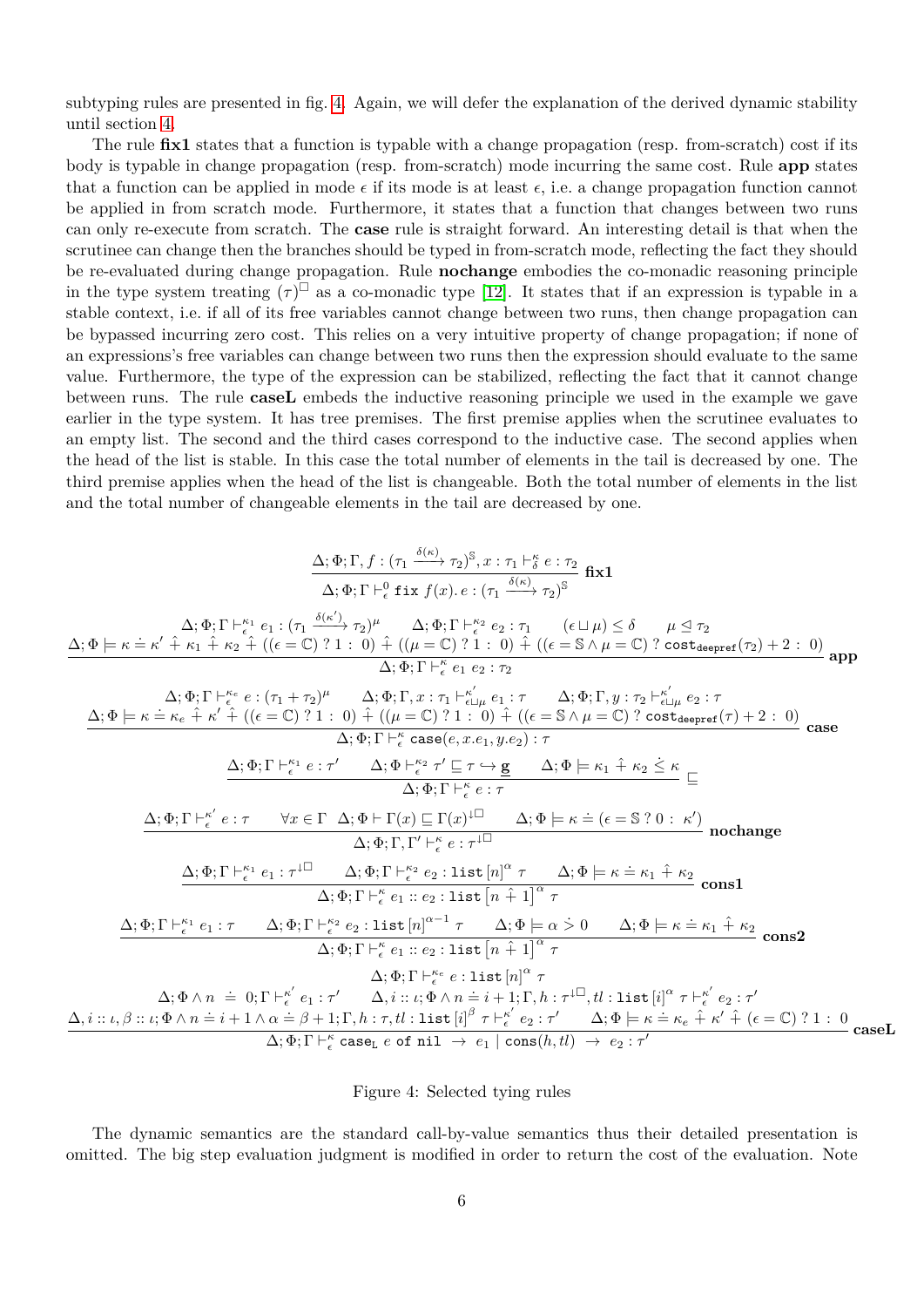<span id="page-6-0"></span>

Figure 5: Schematic representation of the basic properties of the translation

that application of destructors incurs unary cost while application of constructors incurs zero cost.

#### **1.3 Overview of the contributions**

The main contribution of this internship focuses on proving that the cost derived by a typing derivation in CostIt is sound with respect to a concrete change propagation semantics. To this end, we designed a target language, namely saML, that provides the infrastructure for incremental computation and we defined a translation that given a CostIt program, transforms it to a self-adjusting saML program. The soundness proof shows that the cost of change propagation in the saML program is less or equal to the cost derived by the type system.

The translation is type directed and it is defined by induction on the typing derivation. Similar to the typing rules, the translation scheme also has two modes, one for change propagation and one for fromscratch evaluation. During translation in change propagation mode a Costlt program is translated to a saML program that evaluates to the same result as the source program. Moreover, given a change in the inputs the target program can propagate changes to the output with cost less or equal to the cost derived by the type system. Change propagation in the target program yields the same result as complete re-evaluation of the source program under the same input changes. During translation in from-scratch mode, a CostIt program is transformed to a saML program that evaluates to the same result as the source program and its execution time is less or equal to the cost derived by the type system. Note that in this mode the derived program is not self-adjusting. The above are represented schematically in fig. [5.](#page-6-0)

The rest of the report is structured as follows: in section [2](#page-6-1) we give an example of the translation, in section [3](#page-8-0) we present the static and dynamic semantics of the target language, in section [4](#page-10-0) we present the translation and the soundness results. Finally, in sections [5](#page-17-0) and [6](#page-18-0) we discuss related and future work.

### <span id="page-6-1"></span>**2 Self-adjusting computation by example**

Continuing the example of the higher-order function map we gave earlier, we will present the main concepts of our translation by explaining the translation of map.

Our goal is to translate map to a self-adjusting saML program that can update in place the parts of the output that depend on data that can change. Furthermore the translated function should not incur a change propagation cost that is greater than the cost in the cost annotation of its type. In order to be able to differentiate between values that can change and values that cannot and also be able to update changeable values we will enclose values that can change, i.e. values of type  $(A)^\mathbb{C}$  for some A, in mutable references. Moreover, since in the list at most  $\alpha$  elements can change and  $\alpha$  has to be less or equal to the total number of elements in the list, we need a way to differentiate between elements in a list that can change and elements that cannot. We achieve this by translating the original list to a list of a sum type whose left variant will hold values that are stable and whose right variant values that can change. The type of map in the target language, that reflects the above modifications is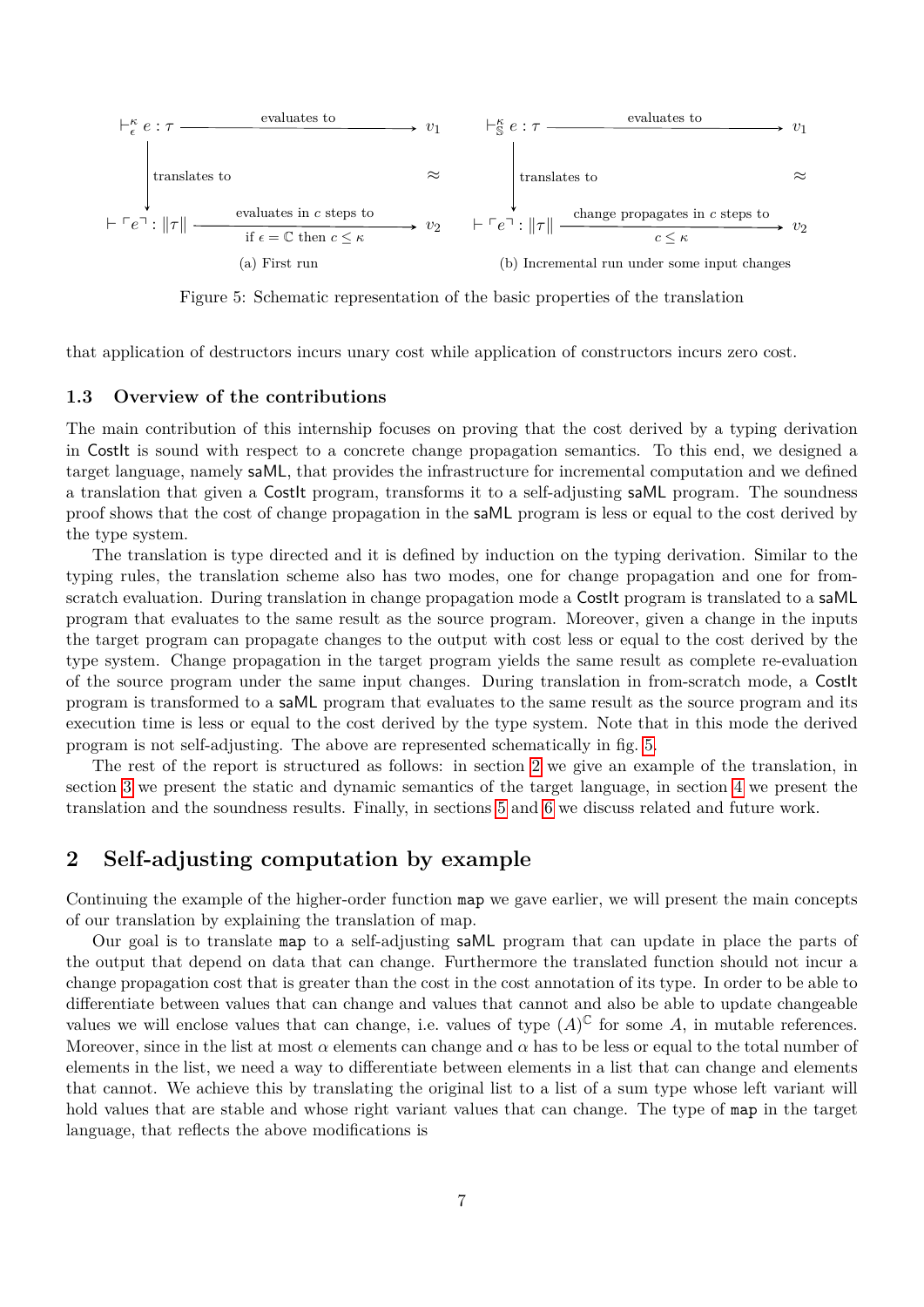<span id="page-7-0"></span>
$$
\begin{array}{rcl}\n\text{map } f e & = & \text{case}_L e \text{ of } \\
\mid \parallel \rightarrow \parallel \\
\mid h :: tl \rightarrow f h :: \text{map } f \text{ } tl & \\
\mid h :: tl \rightarrow f h :: \text{map } f \text{ } tl & \\
\mid h_1 \rightarrow (\text{inl } \mid (f (\text{ref } h_l))) :: \text{map } f \text{ } tl & \\
\mid h_r \rightarrow \text{let } l = f \text{ } h_r \text{ in } \\
\mid h_r \rightarrow \text{let } l = f \text{ } h_r \text{ in } \\
\mid \text{let } () = \text{push}(l, \lambda().f \text{ } h_r) \text{ in } \\
\mid \text{inr } l :: \text{map } f \text{ } tl & \\
\mid \text{inr } l :: \text{map } f \text{ } tl & \\
\mid \text{inr } l :: \text{map } f \text{ } tl & \\
\mid \text{inr } l :: \text{map } f \text{ } tl & \\
\mid \text{inr } l :: \text{map } f \text{ } tl & \\
\mid \text{inr } l :: \text{map } f \text{ } tl & \\
\mid \text{inr } l :: \text{map } f \text{ } dl & \\
\mid \text{inr } l :: \text{map } f \text{ } dl & \\
\mid \text{inr } l :: \text{map } f \text{ } dl & \\
\mid \text{inr } l :: \text{map } f \text{ } dl & \\
\mid \text{inr } l :: \text{map } f \text{ } dl & \\
\mid \text{inr } l :: \text{map } g \text{ } dl & \\
\mid \text{inr } l :: \text{map } g \text{ } dl & \\
\mid \text{inr } l :: \text{map } g \text{ } dl & \\
\mid \text{inr } l :: \text{map } g \text{ } dl & \\
\mid \text{inr } l :: \text{map } g \text{ } dl & \\
\mid \text{inr } l :: \text{map } g \text{ } dl & \\
\mid \text{inr } l :: \text{map } g \text{ } dl & \\
\mid \text{inr } l :: \text{map } g \text{ } dl & \\
\mid \text{inr } l :: \text{map } g \text{ } dl & \\
\mid \text{inr } l :: \text{map } g \text{ } dl & \\
\mid \text{inr } l :: \text{map
$$

Figure 6: Mapping function in the source (a) and the target language (b).

#### $(ref int \rightarrow ref int) \rightarrow list (int + ref int) \rightarrow list (int + ref int)$

Since the function passed as argument expects an argument of ref int whenever we hit an element that is stable, and thus of type int, we will have to put it in a reference cell before we apply the function to it. Furthermore, since the result will be stable, we will dereference the result of the application before putting it in the left variant of the sum type. Note that since the input of the function is stable and the body function is stable and also does not capture any variables that can change from the environment, the application will always yield the same result. When we hit an element that can change, we can immediately apply the function to it and wrap the result in the right variant of the type. Furthermore, since the input can change the result on the application needs to be reevaluated during change propagation. During the first run, we create a new location in which we store the result of the application, after dereferencing it. This is also the location that we put in the list computed by map. During change propagation we will recompute the application and we will store the new result, after dereferencing it, to the location we created during the first run. The list we computed during the first run will now contain the updated location.

In order to store the computations that need to be re-executed during change propagation and the locations that need to be updated, we modify the language runtime in order to maintain a global queue in which we push pairs of locations and closures. We enrich the language with new primitives in order to be able to manipulate the queue. We defer the presentation of the static and dynamic semantic of these new primitives untilsection [3.](#page-8-0) During change propagation, we pop an element from the queue, we evaluate the closure and we update in place the corresponding location with the result computed by the closure. We repeat until the queue is empty. In our example we push in the queue the application of the argument function to the head of the list, in order to re-execute during change propagation. The translated code is shown in fig. [6.](#page-7-0)

We can now show a glimpse of how the function will execute when applied to a list. Assume that we want to apply  $\lambda x. x + 1$  to each element of a four element list, of which at most two can change. This function can be given the type  $((\text{int})^{\mathbb{C}} \xrightarrow{\mathbb{C}(3)} (\text{int})^{\mathbb{C}})^{\square}$  and it is translated to  $\lambda x$ . **ref**  $(!x+1)$ . Note that the function is executed from-scratch during change propagation and although addition incurs only a unit cost we also have to account for the cost of referencing and dereferencing that sums up to two additional units. There is no fundamental reason why we picked a function that executes from scratch, we could have considered a function that can change propagate but that would complicate our example. The partial application map  $\lambda x \cdot x + 1$  can now be given the type

$$
\mathtt{list}\left[4\right]^2\left(\mathtt{int}\right)^{\mathbb{C}}\xrightarrow{\mathbb{S}(3\cdot2)}\mathtt{list}\left[4\right]^2\left(\mathtt{int}\right)^{\mathbb{C}}
$$

We want to make sure that the cost of change propagation will be at most six. Assume that we want to evaluate the expression map  $(\lambda x. x + 1)$  [ $x_1, x_2, x_3, x_4$ ] in the environment  $x_1 : (\text{int})^8 \mapsto 1, x_2 :$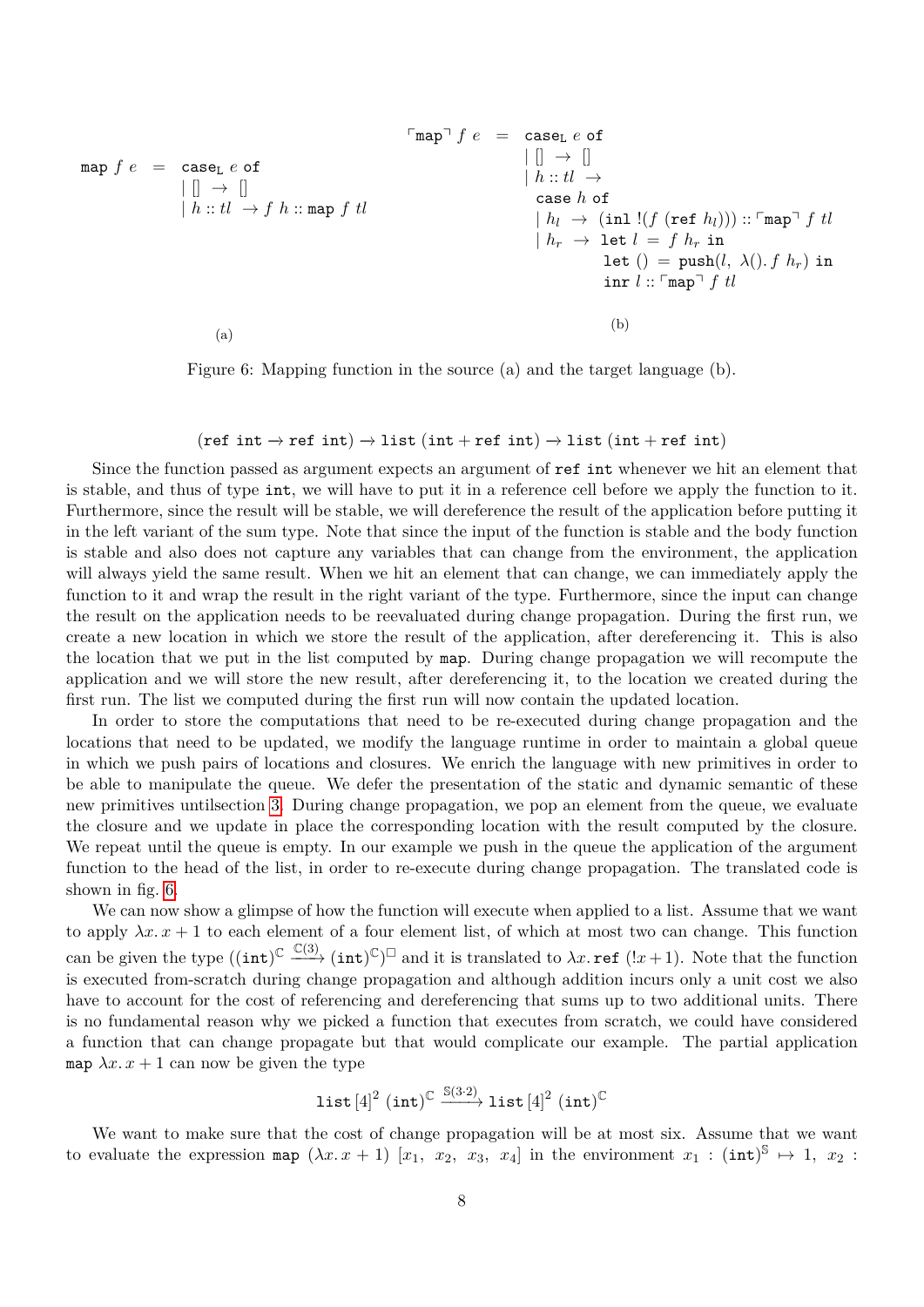$(int)^{\mathbb{C}} \mapsto 42$ ,  $x_3 : (int)^{\mathbb{S}} \mapsto 3$ ,  $x_4 : (int)^{\mathbb{C}} \mapsto 4$ . This would translate to evaluating the expression  $\lceil \text{map} \rceil \lambda x$ . ref  $(lx + 1)$  [inl  $x_1$ , inr  $x_2$ , inl  $x_3$ , inr  $x_4$ ] in the environment  $x_1 : \text{int} \mapsto 1, x_2 : \text{int} \mapsto$ *l*<sub>1</sub>*,*  $x_3$  : int  $\mapsto$  3*,*  $x_4$  : int  $\mapsto$  *l*<sub>2</sub> and the store *l*<sub>1</sub> : int  $\mapsto$  42*, l*<sub>2</sub> : int  $\mapsto$  4*.* 

After the first run, we obtain the store  $l_1 : \text{int} \mapsto 42$ ,  $l_2 : \text{int} \mapsto 4$ ,  $l'_1 : \text{int} \mapsto 43$ ,  $l'_2 : \text{int} \mapsto 5$  (we omit the locations that are not present in the input or the output). The output list is  $[\text{inl } 1, \text{ inr } l'_1, \text{ inl } 4, \text{ inr } l'_2]$ and the global queue is

$$
[(l'_1, \lambda(), (\lambda x.\,\texttt{ref}\,\,(!x+1))\,\, l_1),\,\, (l'_2, \lambda(), (\lambda x.\,\texttt{ref}\,\,(!x+1))\,\, l_2]
$$

Assume now that we update the input and want to recompute the result. The updated store is  $l_1$ : int  $\mapsto$ 2,  $l_2$ : int  $\mapsto$  4. The change propagation mechanism will run the closures in the queue in the order that they were pushed and it will update the location in the first component of each pair with the value contained in the location that is returned from the closure. After running the closures and updating the locations the new store would be  $l_1 : \text{int} \mapsto 2$ ,  $l_2 : \text{int} \mapsto 4$ ,  $l_1 : \text{int} \mapsto 3$ ,  $l_2 : \text{int} \mapsto 5$ . The references in the output list now point to locations that contain values that correspond to the updated result. Furthermore, the cost of pure computation (without taking into account the cost of queue operations or updating the references) is exactly 6.

# <span id="page-8-0"></span>**3 Semantics of the target language**

The target language is a simply typed lambda calculus with general references. The references are added to the target language in order to hold the values that can potentially change during subsequent runs. During change propagation only the value of the memory locations that the references point to will be recomputed and the references will be updated in place. Since the type system tracks the values that can potentially change between two runs and ensures that their types are annotated as changeable the translation scheme can ensure that every changeable component of the output will be stored in a memory location.

The language is also modified to add support for change propagation. The runtime of the language maintains a global queue that contains the computations that need to be re-executed during change propagation. The elements of the queue are pairs of a list of references and a function from unit to a list of references. During change propagation the recorded computation will be evaluated and will return a list of locations that will have the same length as the list in the first component and moreover elements in the same position in the two lists will have the same type. Note that this constraint is not enforced by the type system, but it will be an invariant of the translation. The values of the locations in the first list have to be updated with the values of the corresponding locations in the list that results from evaluation of the function.

We enrich the language with new primitives that allow us to interface with the queue. In order to be able to type these new primitives we need to be able to type lists that contain references of any type. Thus we need to enrich the language with a non-homogeneous list construct. Note that elimination of this new construct only happens during change propagation, which is a low level algorithm expressed outside the target language. Thus, we do not need to add semantics for the elimination of this new construct to the language. Modifying the language to also include destruction of non-homogeneous lists is not fundamentally hard but it would require enriching the type system with existential types.

In the remaining section we will present the semantics of the new primitives, that allow us to push to and empty the queue, and also the semantics of non-homogeneous lists that allow us to type the new primitives. The semantics of the rest of the language are fairly standard. The interested reader can refer to the technical appendix for a more detailed presentation.

#### **3.1 Static and dynamic semantics**

The semantics of non-homogeneous lists are largely similar to those of homogeneous lists. The only difference is that we allow inserting elements of arbitrary type and that the type of non-homogeneous list does not carry type information for the elements.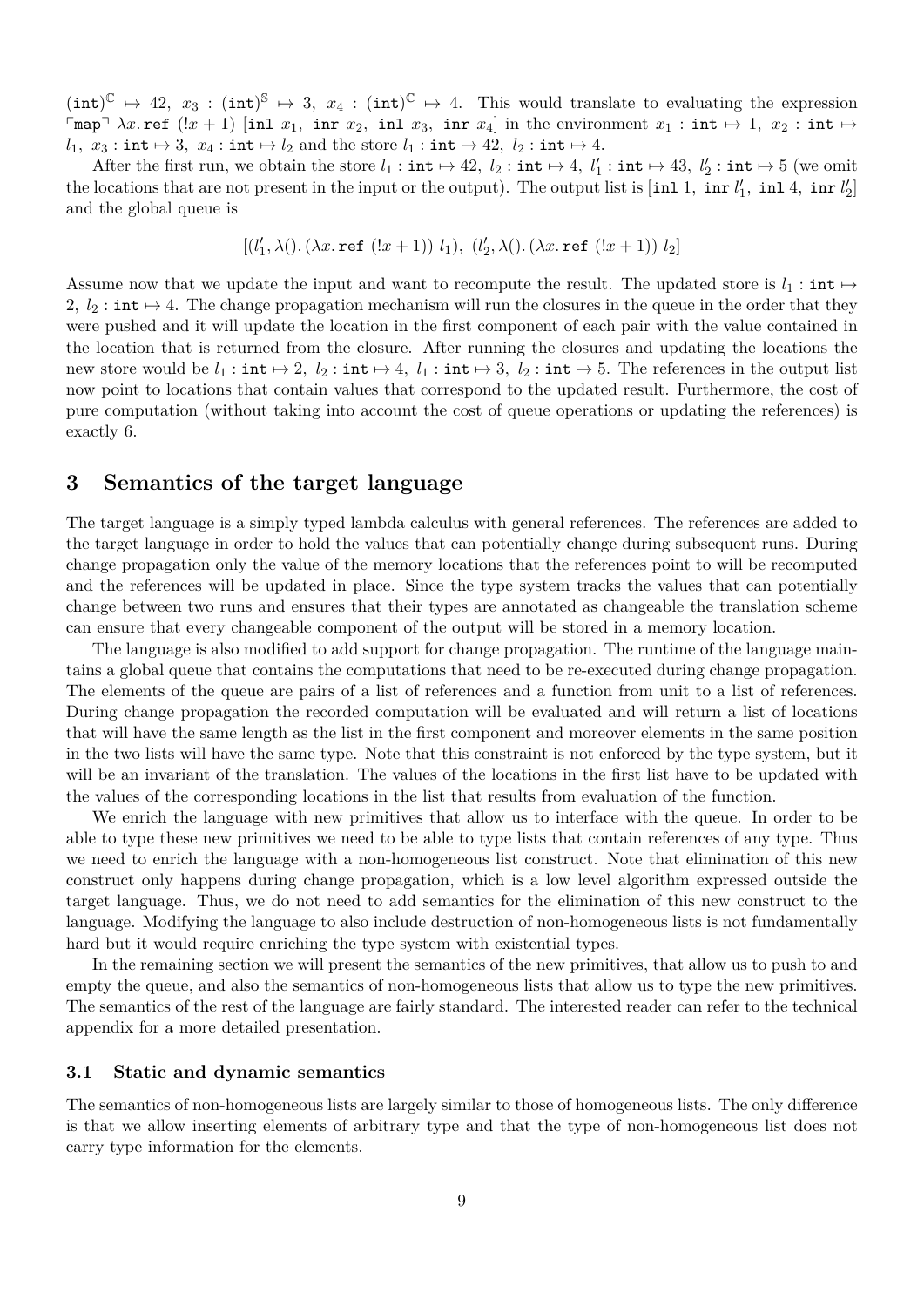The primitive push expects a tuple of a non-homogeneous list and a function from unit to a nonhomogeneous list, and pushes it to the global queue. The result of this computation is of unit type. The primitive drop takes as an argument an expression of an arbitrary type, empties the current queue, and returns the value that the given expression evaluates to. Note that during from-scratch evaluation we do not pop from the queue and so there is no need for a primitive to perform a popping operation. The typing rules for the new constructs are straight-forward and can be seen in fig. [7.](#page-9-0)

In fig. [8](#page-9-1) we present the big-step dynamic semantics. The usual big-step semantics are modified to also return the queue and the cost of the computation. Unlike stores, queues are not threaded through the bigstep rules. Instead, in order to derive the final queue, we append the queues that result from the premises of the rules. The evaluation is deterministic and the allocator when given a certain store will always return the same location, which should not be already present in the store.

<span id="page-9-0"></span>
$$
\cfrac{\Gamma \vdash e : \tau \qquad \Gamma \vdash es : \text{list}}{\Gamma \vdash \text{cons } e \text{ es : list}} \qquad \cfrac{\Gamma \vdash e : \tau}{\Gamma \vdash \text{drop}(e) : \tau} \qquad \cfrac{\Gamma \vdash e : \text{list} \qquad \Gamma \vdash f : \text{unit} \rightarrow \text{list}}{\Gamma \vdash \text{push}(e, f) : \text{unit}}
$$

Figure 7: Typing rules for the target language

<span id="page-9-1"></span>nil*, σ* ⇓ *L* nil*, σ,* ∅*,* 0 *e, σ* ⇓ *L v, σ*<sup>0</sup> *, Q*1*, c*<sup>1</sup> *es, σ* ⇓ *L vs, σ*<sup>0</sup> *, Q*2*, c*<sup>2</sup> cons *e es, σ* ⇓ *L* cons *v vs, σ*<sup>00</sup>*, Q*<sup>1</sup> + *Q*2*, c*<sup>1</sup> + *c*<sup>2</sup> *e, σ* ⇓ *L v, σ*<sup>0</sup> *, Q, c* drop(*e*)*, σ* ⇓ *L v, σ*<sup>0</sup> *,* ∅*, c e, σ* ⇓ *L v, σ*<sup>0</sup> *, Q, c* push(*e, f*)*, σ* ⇓ *L* ()*, σ, Q* + [(*e, f*)]*, c e, σ* ⇓ *L v, σ*<sup>0</sup> *, D, c l* = fresh*L*(*σ* 0 ) ref *e, σ* ⇓ *L l, σ*<sup>0</sup> [*l* 7→ *v*]*, D, c* + 1 *e*1*, σ* ⇓ *L* fix *f*(*x*)*. e, σ*<sup>0</sup> *, D*1*, c*<sup>1</sup> *e*2*, σ*<sup>0</sup> ⇓ *L v* 0 *, σ*<sup>00</sup>*, D*2*, c*<sup>2</sup> [*x* 7→ *v* 0 *, f* 7→ fix *f*(*x*)*. e*]*e, σ*<sup>00</sup> ⇓ *L* fix *f*(*x*)*. e*<sup>0</sup> 1 *, σ*<sup>000</sup>*, D*3*, c*<sup>3</sup> *e*<sup>1</sup> *e*2*, σ* ⇓ *L v, σ*<sup>000</sup>*, D*<sup>1</sup> + *D*<sup>2</sup> + *D*3*, c*<sup>1</sup> + *c*<sup>2</sup> + *c*<sup>3</sup> + 1

Figure 8: Big-step semantics of the target language

### **3.2 Change Propagation**

The main idea behind the change propagation algorithm is to run each computation that has been pushed to the queue and update the corresponding locations with the new values, as described earlier in this section. Note that, unlike previous work, we do not construct a dependency graph that tracks which values depend on values that have been changed. Although that would allow us to only update the values that depend on values that have *actually* changed, this information is not statically known and thus the type system counts the cost of recomputing any value that can potentially change, regardless of whether the value actually changes or not. Therefore, an algorithm that recomputes all the values that can potentially change suffices to show that the cost incurred by the type system is sound.

For change propagation to be sound it is imperative that the locations on which the result of a deferred computation depends have already been updated before the computation gets evaluated. Our translation will have the invariant that if a pair has been pushed to the queue after another one, then it should be the case that all of the locations in the first component of the first pair were created after the second pair was pushed to the queue. Since the result of a computation cannot depend on a location that has not been created yet, it should be the case that no locations that affect the result of a deferred computation are updated after the computation gets evaluated. Since all of the locations that are changeable will get updated eventually, it should also be the case that all the locations on which a computation depends will have been updated before the latter is evaluated.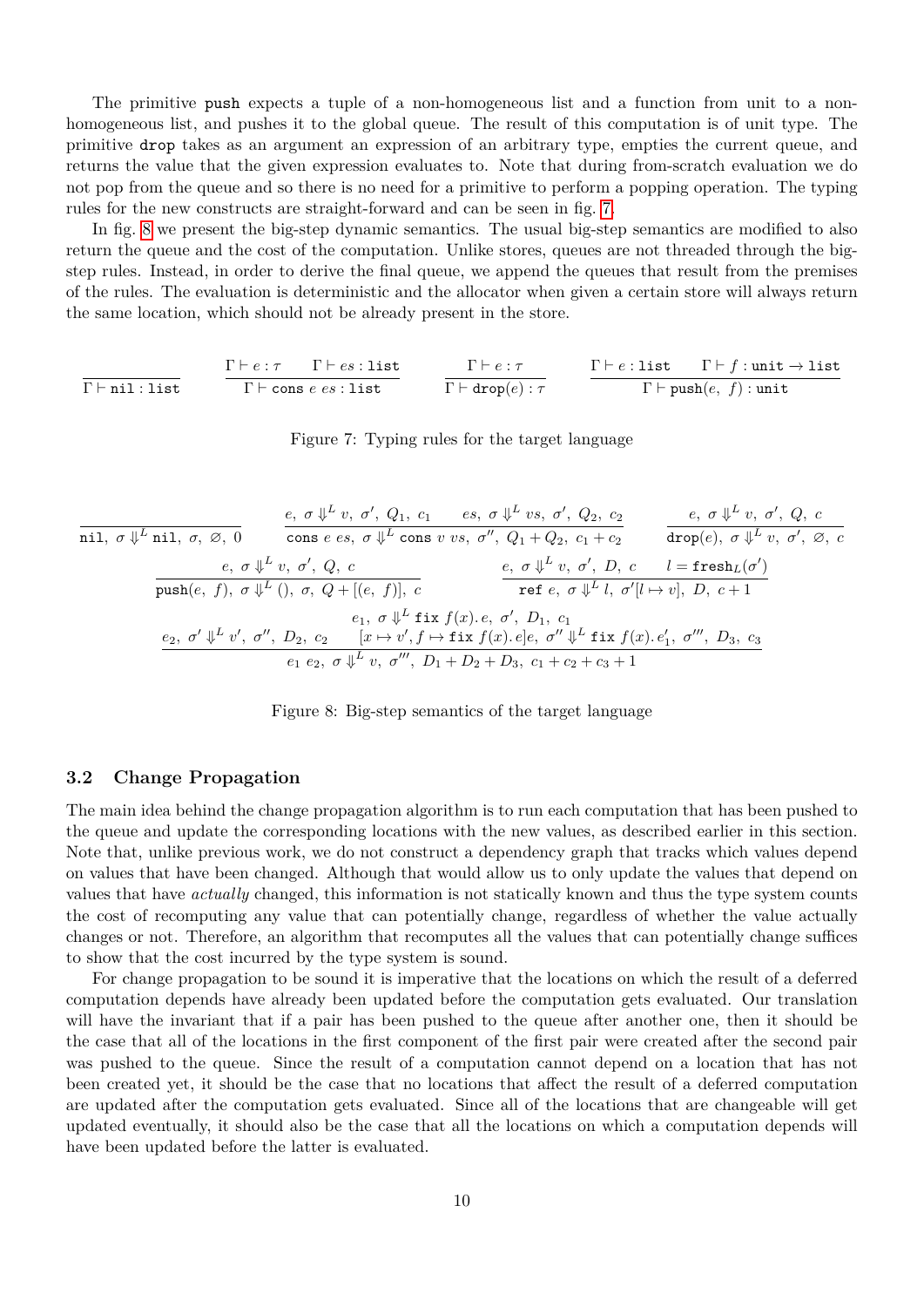To avoid dealing with location updates in the proofs, instead of updating the value of the already existing locations we create freshly allocated locations that hold the updated value and we maintain a partial bijection that maps the locations holding the old values to the corresponding new ones. The deferred computation will be responsible for returning a list of freshly allocated locations that hold the new values of the corresponding old locations. To get the updated result it suffices to apply the partial bijection to it in order to rename the old locations to the new ones.

The change propagation algorithm works as follows. Assume that the initial store is  $\sigma_i$  and after the first run we obtain a value *v* and a store  $\sigma_f$ . Let  $\sigma_c$  be the updated store and  $\text{dom}(\sigma_i) \cap \text{dom}(\sigma_c) = \emptyset$ . Let also *β* be a partial bijection that maps locations from the initial store to the locations of the updated store that hold the updated value. If a location does not belong to the domain of the bijection then its value does not change. We give as input to the change propagation algorithm the queue, the updated store and the store that we obtain after the first run. In the case that the domain of the bijection is empty then no update has happened so there is no need to reevaluate the deferred computations. In the presence of updates, the algorithm will pop a pair from the queue and will evaluate the closure after applying the partial bijection to it in order to rename the locations that appear free and whose value has changed. Since some locations that appear free may not have changed, and thus may not have a mapping in the updated store, the closure is evaluated in the updated store extended with the store that is obtained from first run. After the evaluation we set the updated store to be the store that results from the evaluation of the closure after  $\sigma_f$  is removed. Note that in the absence of store updates, the store that results from the evaluation is always an extension of the input store. The bijection is extended to map each of the locations in first component of the pair to the corresponding locations in the list that results from the evaluation of the closure. In the case that the two lists are of different length or the new bijection is not well-defined the execution of change propagation will result in a run-time error. Such erroneous programs however will never arise from the translation, as shown by our soundness theorem. The change propagation algorithm can be seen in algorithm [1.](#page-10-1)

```
\overline{\textbf{Algorithm 1} \; Q, \; \sigma_c, \; \sigma_f, \; \beta \leadsto_L \sigma'_f, \; \beta', \; c}
```

```
1: if \beta = \emptyset \wedge \sigma_c = \emptyset then
 2: return (\sigma_f, \beta, 0)3: else
 4: \sigma'_f \leftarrow \sigma_c5: \beta' \leftarrow \beta6: while Q \neq \emptyset do
 7: (\vec{l}, f) \leftarrow \text{pop}(Q)8: if \beta'(f) (), \sigma'_f + \sigma_f \Downarrow^L \vec{l}', \sigma''_f, \varnothing, c' then
 9: \sigma'_f \leftarrow \sigma''_f \setminus \sigma_f10: β
                       \vec{l} \leftarrow (\beta' \otimes \vec{l} \mapsto \vec{l'})11: c \leftarrow c + c'12: else
13: error()14: end if
15: end while
16: return (\sigma'_f, \ \beta', \ c)17: end if
```
# <span id="page-10-0"></span>**4 Translation**

The translation transforms a source program into a target program that is capable of propagating changes in the inputs (free variables) to the output. The target program stores each changeable value in a reference cell and during change propagation only the values of memory locations need to be updated. The trans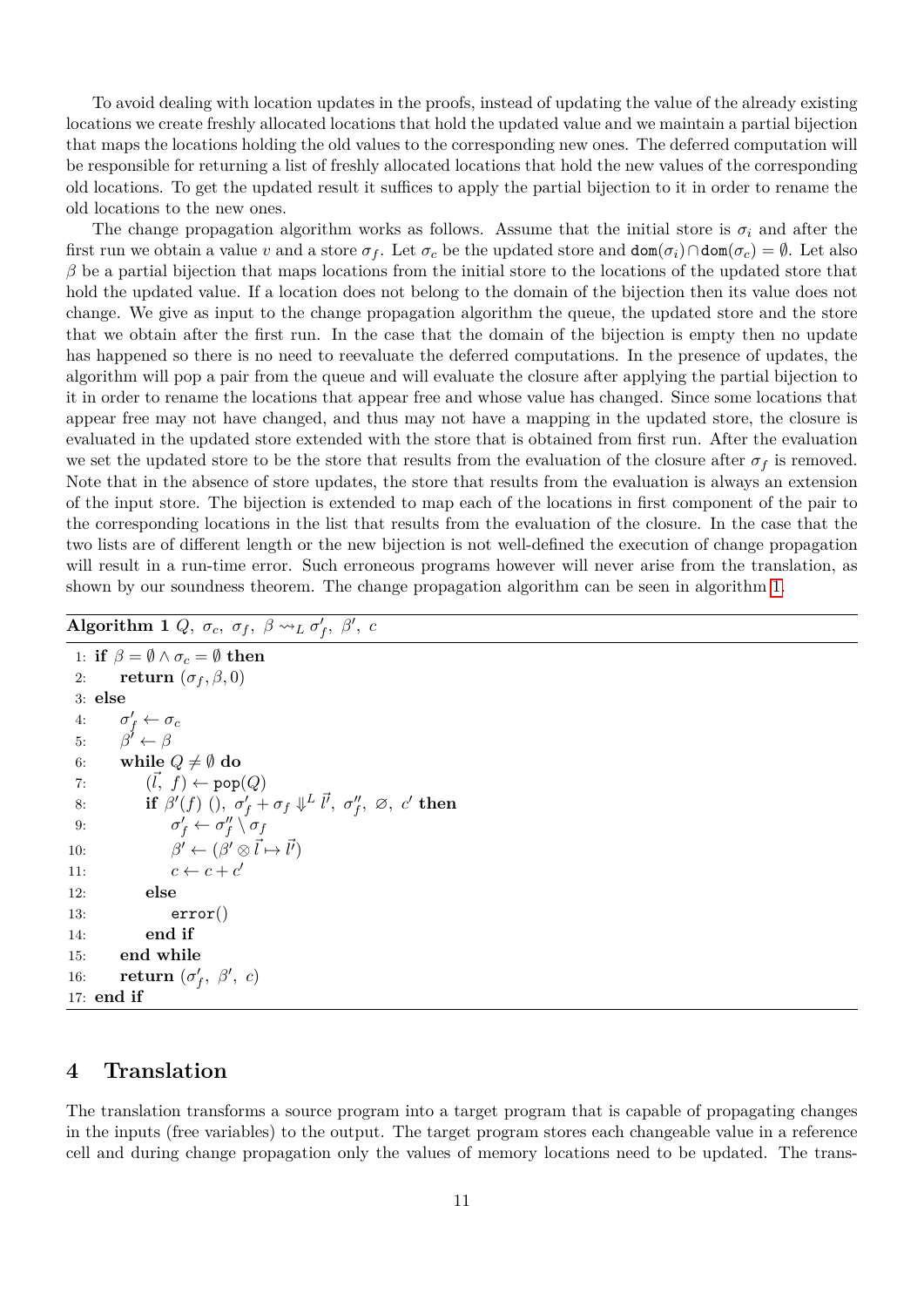lation takes care of creating new memory locations to store values that need to be updated and pushing computations that need to be reevaluated during change propagation in the queue.

### **4.1 Translating Types**

An invariant that should be maintained by the translation is that the target program should be typable with a target type that corresponds to the type of the source program. This correspondence is obtained by translating the source language types to target language types. The main idea behind translating types is to translate a changeable type to a mutable reference. Moreover, in order to distinguish between elements of a list that can change and elements that cannot, we translate lists of type  $\tau$  to lists of type  $\|\tau^{\downarrow\Box}\| + \|\tau\|$ , where  $\|\cdot\|$  is the translation function. When an element of the list is of the left variant then its value is stable and its type is stabilized in order to reflect this. When the element is of the right variant then the value can be changeable. Another point that needs careful handling is universal quantifiers, as their introduction rules in the type system incur zero cost in both change propagation and from scratch cost. To reflect this in the target language, for all quantified types are translated to functions of a unit type argument. For the rest of the types the translation is defined as a homomorphic erasure of the indexes.

$$
\|\text{int}\|^{A} = \text{int} \|\text{int}\|^{A} = \|\text{int} \|\text{int}\|^{A} \text{ if } \mu = \text{S} \vee \mu = \square
$$
\n
$$
\|\tau_{1} + \tau_{2}\|^{A} = \|\tau_{1}\| + \|\tau_{2}\|
$$
\n
$$
\|\tau_{1} \xrightarrow{\mu(\kappa)} \tau_{2}\|^{A} = \|\tau_{1}\| \rightarrow \|\tau_{2}\|
$$
\n
$$
\|\nabla i \xrightarrow{\mu(\kappa)} S. \tau \|^{A} = \text{unit} \rightarrow \|\tau \|
$$
\n
$$
\|\nabla i \xrightarrow{\mu(\kappa)} S. \tau \|^{A} = \text{unit} \rightarrow \|\tau \|
$$
\n
$$
\|\nabla i \xrightarrow{\mu(\kappa)} S. \tau \|^{A} = \text{unit} \rightarrow \|\tau \|
$$
\n
$$
\|\tau_{1} \vee \tau_{2}\|^{A} = \|\tau_{1}\| \vee \|\tau_{2}\|
$$
\n
$$
\|\text{list } [n]^{\alpha} \tau \| = \text{list } \|\tau\| + \|\tau^{\perp}\|
$$
\n
$$
\|\overrightarrow{C} \rightarrow \tau \| = \|\tau \|
$$
\n
$$
\|\sigma \wedge \tau \| = \|\tau \|
$$

Figure 9: Translation of types

#### **4.2 Translating Expressions**

The translation of the expressions is defined by induction on the typing derivation. The translation should enforce that a changeable value is stored in a mutable reference and that the closure that recomputes its value is pushed to the queue. In this subsection we will discuss and present the most interesting cases of the translation. For a full presentation of the rules the reader can refer to the technical appendix. Selected rules are presented in fig. [28.](#page-28-0)

For constructors of pair and sum type construction, rules **inl** and **pair**, the translation is homomorphically defined using the translation of the premises. The derived cost is the sum of the cost annotations of the premises. For pair destruction, that corresponds to rule **fst**, in from-scratch mode, we count the cost that is obtained by the premises and we add a unit to it that corresponds to the application of the destructor. In change propagation mode we only need to count the cost of evaluating the premises as the result is updated in place and the constructor will not be reapplied. The translation of sum type destruction when the scrutinee is stable, rule **case1**, is straight forward and the cost is derived using the same principles as in pair destruction. When the scrutinee is changeable the control flow may follow a different path in a subsequent run for which there are no recorded computations and thus the result cannot be updated in place by propagating changes. Therefore, in change propagation mode, the result of the expression should be recomputed from-scratch in each subsequent run. During the first run the result of the expression is computed and each changeable component is placed in freshly allocated references. Subsequently, the closure that computes the output of the application and creates new locations for the changeable components will be pushed to the queue along with the list of locations that where previously allocated. During change propagation the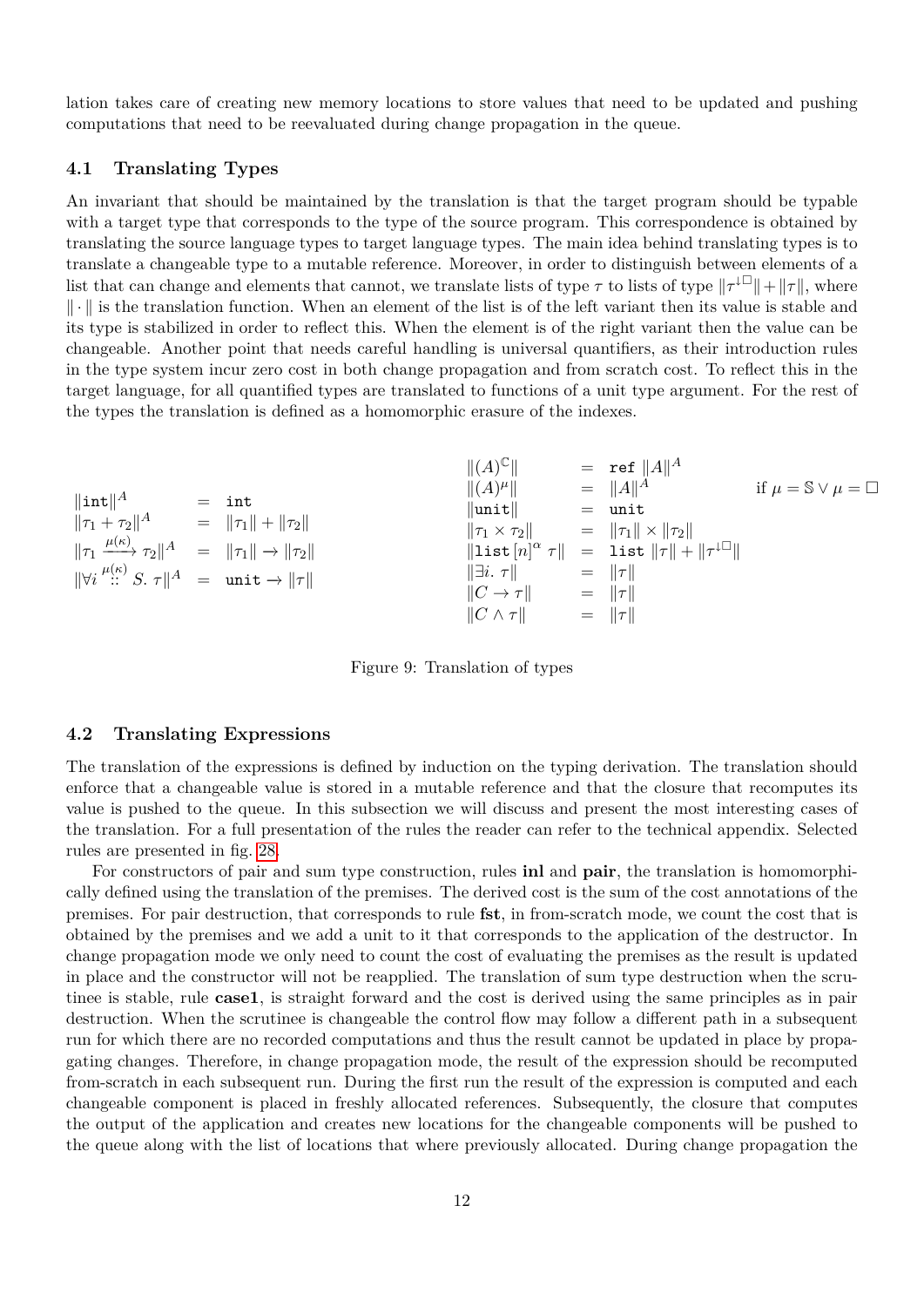closure will be evaluated and the old locations will be mapped to the corresponding new ones. This is illustrated in the rule  $\text{case2.}$  The meta-function  $\text{deep}(\cdot, \cdot)$  is responsible for generating code that stores the changeable parts of the given expression to the new locations and return a reconstructed expression that contains the new locations and a (non-homogeneous) list consisting of these locations. The meta-function  $\mathbf{deep}'(\cdot, \cdot)$  is similar with the difference that it only returns a location list and does not reconstruct the expression. The cost derived by the type system in this case is the cost of change propagating changes in the scrutiny, the cost of evaluating from-scratch the path that is taken, the cost associated with creating new references, and also the three additional units that correspond to dereferencing the location that holds the value of the scrutinee, the destructor application and the application of the closure. When the scrutinee is changeable and the typing is in from-scratch mode then the translation follows the same principles with the case when the scrutinee is stable, with the only difference that before case analyzing the scrutinee the translation should dereference it and the derived cost should be modified to reflect this.

The translation of function abstraction is defined as the abstraction of the translation of the function body. The change propagation (resp. from-scratch evaluation) cost in the function type is the cost that is obtained by the typing of its body in change propagation (resp. from-scratch evaluation) mode.

For function application we should again consider the cases where the function applied is in change propagation or from scratch mode separately. We should also distinguish between the cases where the function is itself changeable or not. In change propagation mode, when a change propagation mode function that itself is not changeable is applied to an argument, it is translated to the application of the translation of the function to the translation of the argument. This case corresponds to the rule **app1**. Since the function is in change propagation mode its translated code will propagate potential changes to the argument and to the variables that are captured in its body to the result. The derived cost is the sum of the costs that are obtained by the premises plus the cost annotation in the function type, that is the upper bound on the cost of propagating changes through the function body. When a from-scratch mode function that is not itself changeable is applied to an argument then the result should be recomputed during change propagation. The translation will evaluate the function and the argument and then it will apply the former to the latter creating fresh locations to store the changeable components of the result. This is illustrated in the rule **app2**. The cost derived by the type system in this case is the cost of change propagating changes in the function and in the argument, the cost of applying the function, and also the cost associated with creating new references. The three additional units represent the cost of dereferencing and applying the function, and applying the recorded closure. In the case that the function is itself changeable, that corresponds to the rule **app3**, the only difference to the above is that in order to apply the function the reference that stores it is dereferenced.

Function application in from scratch mode translates to function application of the translation of the function to the translation of the argument. In the case that the function is changeable its translation is dereferenced before applied. The derived cost is the cost of evaluating the function, the cost of evaluating the argument, the cost of the function application and the cost of dereferencing the function if it is changeable.

The translation of primitive function application is similar to the translation of from-scratch mode function application, as primitive functions are by default evaluated from-scratch. Since primitive functions are closed when the input is stable the output will also be stable. When one of the inputs is changeable then the result is also changeable and the whole expression is re-executed during change propagation.

The translation of list construction is straight-forward. When a stable element is cons-ed in the list then its translation is wrapped in the constructor of the left variant of the sum type and it is cons-ed with the translation of the rest of the list. If a changeable element is inserted in the list then its translation is wrapped in the constructor of the right variant. Destruction of lists translates to destruction of the translation of the scrutiny. In the cons case the head should be destructed further in order to determine if it is stable or changeable. If the head is stable (resp. changeable) then the translation that corresponds to the typing of stable (resp. changeable) case is returned.

In the **nochange** case the expression is typeable in a stable context and thus itself cannot change, as explained in the introduction. The translation will be the translation of the expression with the addition that the computation accumulated in the queue during its evaluation will be discarded and the result will be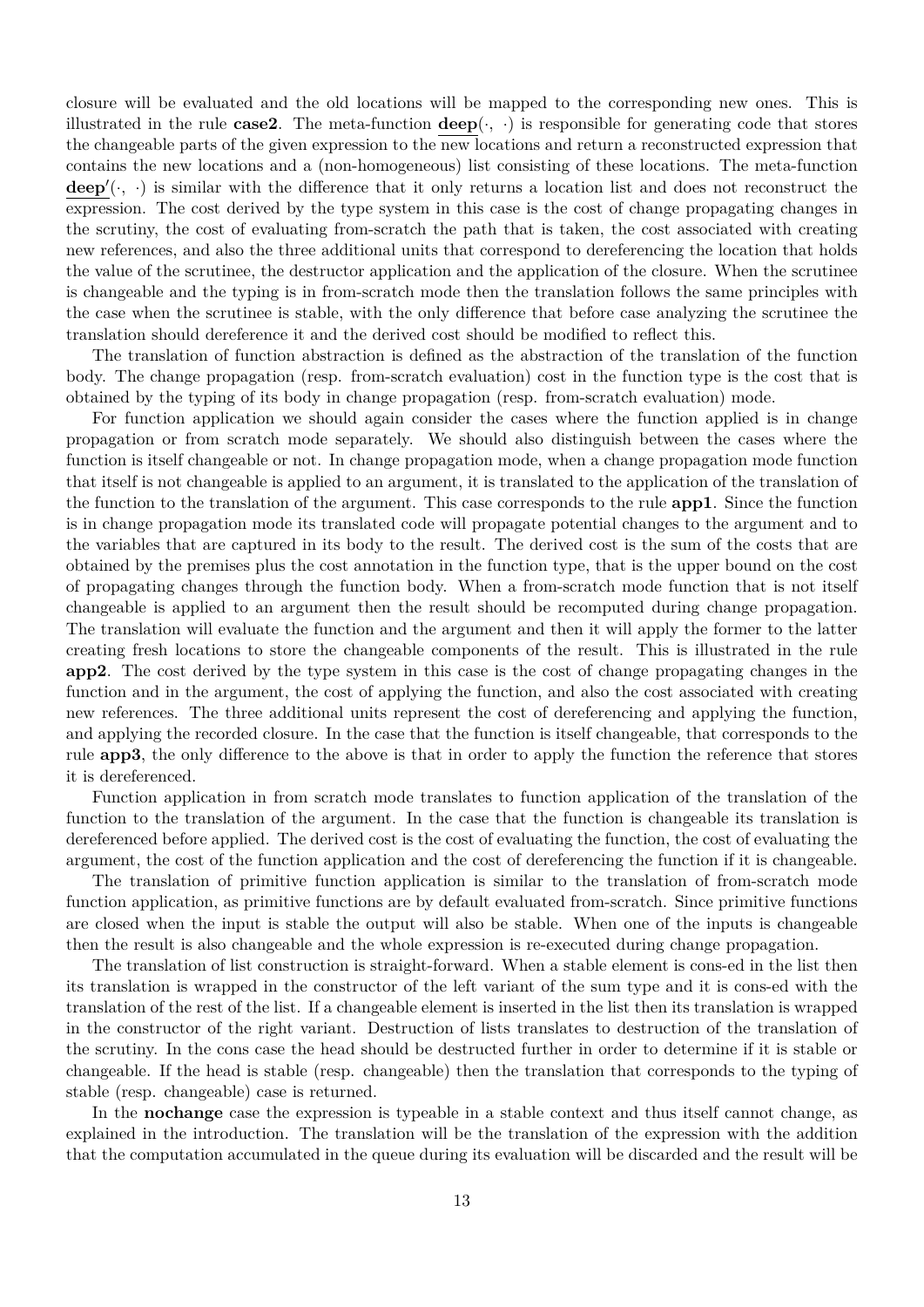converted in order to have a stable type. Since no change propagation will happen, in the change propagation mode the cost is zero. In the from-scratch mode the cost is the cost of evaluating the expression plus the unary cost induced by the queue discard.

Lastly, we discuss the translation of expressions that are typed using the subtyping rule. Given an expression of the target language whose type is the translation of the subtype, we need to convert it to an expression whose type is the translation of the supertype. To this end, we define a coercion meta-function that given a target expression of the subtype will generate code that converts it to an expression of the supertype. This meta-function is defined by induction on the subtyping derivation. The generated code may perform operations that incur an extra from scratch evaluation cost. Correspondingly, the code may push extra computations to the queue that incur an extra change propagation cost. The cost that is derived by the subtyping derivation reflects the extra cost that is incurred by the code generated by the coercion. The definition of the coercion meta-function for selected cases can be seen in fig. [11.](#page-15-0)

#### **4.3 Soundness**

In this section we will present the main soundness properties of the translation scheme. More specifically, we will prove that the translated program is a well typed program and that evaluation and change propagation in the translated program produce results that are correct with respect to the semantics of the source program. Furthermore, we will prove that the cost incurred by evaluation and change propagation are less or equal to the cost derived by the type system in from-scratch and change propagation mode respectively.

Our first theorem states that given a well-typed CostIt program its translation exists and furthermore it is a well-typed program in the target language.

### **Theorem 1 (Totality of the translation and type soundness)**

Let  $\Delta; \Phi; \Gamma \vdash_{\epsilon}^{\kappa} e : \tau$ . Then  $\Delta; \Phi; \Gamma \vdash_{\epsilon}^{\kappa} e : \tau \hookrightarrow \ulcorner e \urcorner$  and  $\|\Gamma\| \vdash \ulcorner e \urcorner : \|\tau\|$ 

*Proof.* The proof is straight-forward and proceeds by induction on the typing derivation of the source program. Note that in certain cases we need to prove the type soundness of the meta-functions used by the translation.  $\Box$ 

Before proceeding to stating and proving the soundness of the translation and the type system we should define a notion of *similarity* between source and target values. In order to prove correctness of the evaluation of the translated program we will define a relation that relates a source value and a target value that are similar under a store. Two expressions are similar if they evaluate to similar values. In order to prove correctness of change propagation, we will define a *two-way-similarity* relation that relates two source expressions, one that represents the initial expression and a second one that represents the updated expression and a target expression, under two stores – the initial and the updated one – and a bijection between their domains. The three expressions are related if the target expression is similar under the first store with the first source expression and moreover if the target expression, after applying the partial bijection to its free locations, is similar under the combination of the two stores to the second source expression. Furthermore for values that are not allowed to change, i.e. they have a stable type, all the three expressions must be similar. Two expressions are two-way-similar if they evaluate to two-way-similar values. We define the two relations by induction on the type of the values. Their definitions can be seen in fig. [12](#page-15-1) and fig. [13.](#page-16-0)

We can now state the soundness theorems. Our first theorem states the soundness of the translation and cost derived by the type system in from-scratch mode. To ease readability we state the theorem when there is only one free variable in the environment but it can be generalized for any number of free variables.

#### **Theorem 2 (Type and translation soundness,** C **mode)**

Assume that  $\cdot; \cdot; x : \tau' \vdash_{\mathbb{C}}^{\kappa} e : \tau \hookrightarrow^{\ulcorner} e \urcorner$  and  $v_s \approx_{\sigma}^{\tau} v_t$ . Then there exist  $v'_s, v'_t, \sigma', j$  and c, such that (1)  $[x \mapsto v_s]e \Downarrow v'_s, \ j(2) [x \mapsto v_t] \upharpoonright e^{\top}, \ \sigma \Downarrow v'_t, \ \sigma', \ \varnothing, \ c, (3) \models c \leq \kappa \text{ and } (4) \ v'_s \approx_{\sigma'}^{\tau} v'_t.$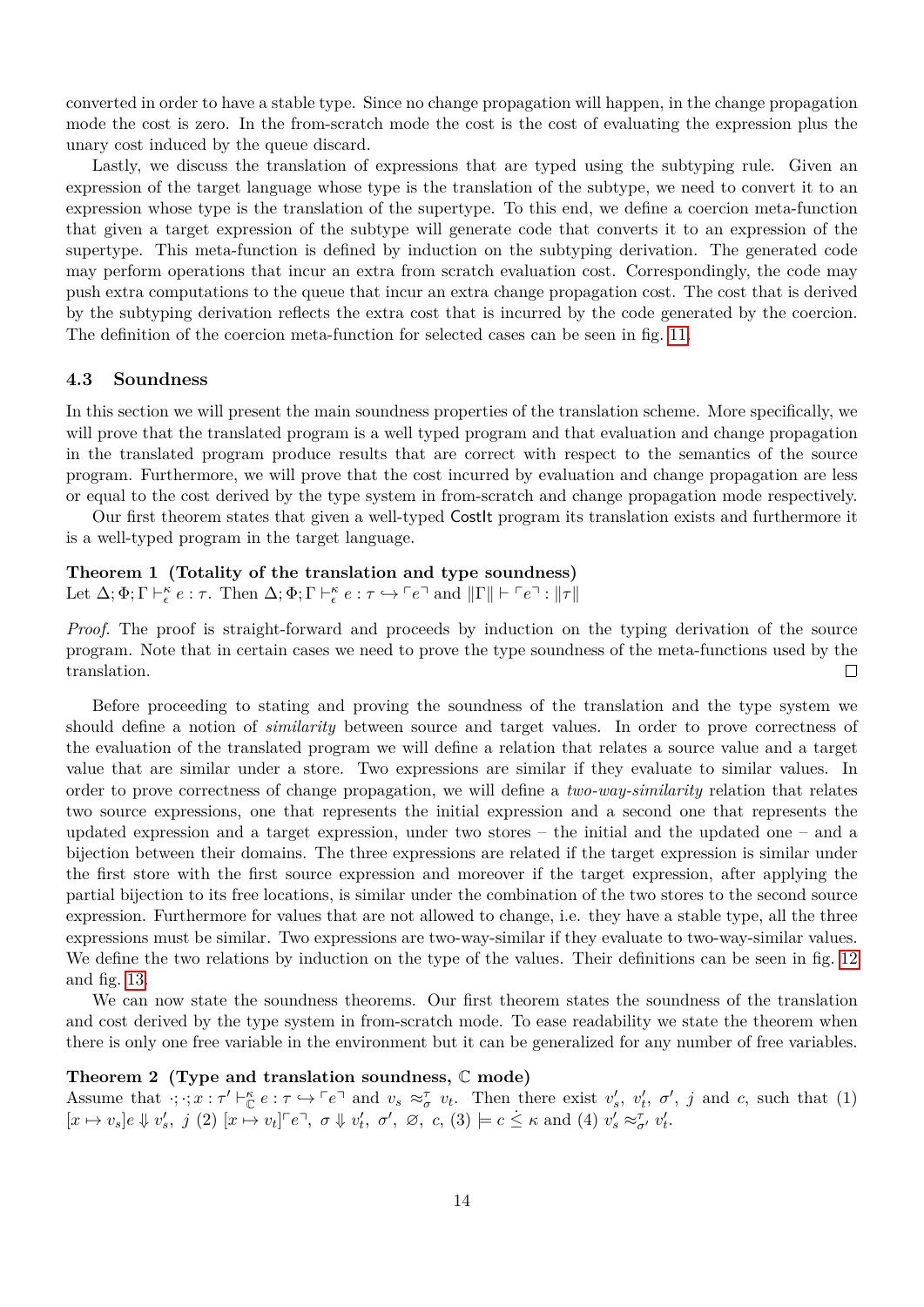$$
\Delta_1 \Phi_1 \Gamma + \frac{a_1}{2} \epsilon_1 + \frac{a_1}{2} \Gamma + \frac{a_1}{2} \epsilon_1 + \frac{a_1}{2} \epsilon_2 + \frac{a_1}{2} \Gamma + \frac{a_1}{2} \epsilon_1 + \frac{a_1}{2} \Gamma + \frac{a_1}{2} \Gamma + \frac{a_1}{2} \Gamma + \frac{a_1}{2} \Gamma + \frac{a_1}{2} \Gamma + \frac{a_1}{2} \Gamma + \frac{a_1}{2} \Gamma + \frac{a_1}{2} \Gamma + \frac{a_1}{2} \Gamma + \frac{a_1}{2} \Gamma + \frac{a_1}{2} \Gamma + \frac{a_1}{2} \Gamma + \frac{a_1}{2} \Gamma + \frac{a_1}{2} \Gamma + \frac{a_1}{2} \Gamma + \frac{a_1}{2} \Gamma + \frac{a_1}{2} \Gamma + \frac{a_1}{2} \Gamma + \frac{a_1}{2} \Gamma + \frac{a_1}{2} \Gamma + \frac{a_1}{2} \Gamma + \frac{a_1}{2} \Gamma + \frac{a_1}{2} \Gamma + \frac{a_1}{2} \Gamma + \frac{a_1}{2} \Gamma + \frac{a_1}{2} \Gamma + \frac{a_1}{2} \Gamma + \frac{a_1}{2} \Gamma + \frac{a_1}{2} \Gamma + \frac{a_1}{2} \Gamma + \frac{a_1}{2} \Gamma + \frac{a_1}{2} \Gamma + \frac{a_1}{2} \Gamma + \frac{a_1}{2} \Gamma + \frac{a_1}{2} \Gamma + \frac{a_1}{2} \Gamma + \frac{a_1}{2} \Gamma + \frac{a_1}{2} \Gamma + \frac{a_1}{2} \Gamma + \frac{a_1}{2} \Gamma + \frac{a_1}{2} \Gamma + \frac{a_1}{2} \Gamma + \frac{a_1}{2} \Gamma + \frac{a_1}{2} \Gamma + \frac{a_1}{2} \Gamma + \frac{a_1}{2} \Gamma + \frac{a_1}{2} \Gamma + \frac{a_1}{2} \Gamma + \frac{a_1}{2} \Gamma + \frac{a_1}{2} \Gamma + \frac{a_1}{2} \Gamma + \frac{a_1}{2} \Gamma + \frac{a_1}{2} \Gamma + \frac{a_1}{2} \Gamma + \frac{a_1}{2} \Gamma + \frac{a_1}{2}
$$

Figure 10: Translation rules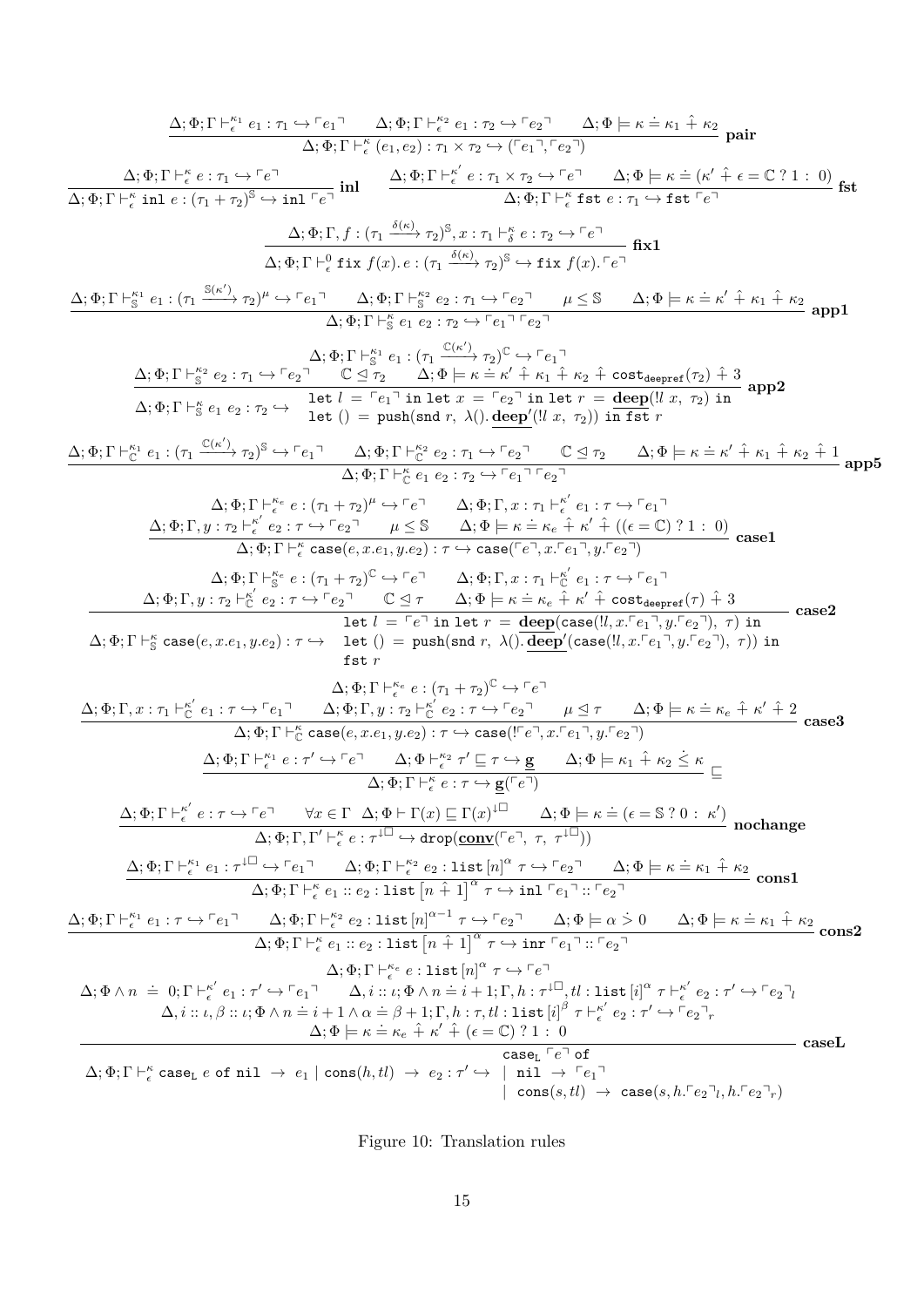<span id="page-15-0"></span>
$$
\Delta; \Phi \models \kappa \stackrel{\frown}{+} \cot \frac{\kappa}{2} \quad \frac{\Delta; \Phi \models \kappa \stackrel{\frown}{+} \cot \frac{\kappa}{2} \quad \frac{\Delta}{2} \quad \frac{\Delta}{2} \quad \frac{\Delta}{2} \quad \frac{\Delta}{2} \quad \frac{\Delta}{2} \quad \frac{\Delta}{2} \quad \frac{\Delta}{2} \quad \frac{\Delta}{2} \quad \frac{\Delta}{2} \quad \frac{\Delta}{2} \quad \frac{\Delta}{2} \quad \frac{\Delta}{2} \quad \frac{\Delta}{2} \quad \frac{\Delta}{2} \quad \frac{\Delta}{2} \quad \frac{\Delta}{2} \quad \frac{\Delta}{2} \quad \frac{\Delta}{2} \quad \frac{\Delta}{2} \quad \frac{\Delta}{2} \quad \frac{\Delta}{2} \quad \frac{\Delta}{2} \quad \frac{\Delta}{2} \quad \frac{\Delta}{2} \quad \frac{\Delta}{2} \quad \frac{\Delta}{2} \quad \frac{\Delta}{2} \quad \frac{\Delta}{2} \quad \frac{\Delta}{2} \quad \frac{\Delta}{2} \quad \frac{\Delta}{2} \quad \frac{\Delta}{2} \quad \frac{\Delta}{2} \quad \frac{\Delta}{2} \quad \frac{\Delta}{2} \quad \frac{\Delta}{2} \quad \frac{\Delta}{2} \quad \frac{\Delta}{2} \quad \frac{\Delta}{2} \quad \frac{\Delta}{2} \quad \frac{\Delta}{2} \quad \frac{\Delta}{2} \quad \frac{\Delta}{2} \quad \frac{\Delta}{2} \quad \frac{\Delta}{2} \quad \frac{\Delta}{2} \quad \frac{\Delta}{2} \quad \frac{\Delta}{2} \quad \frac{\Delta}{2} \quad \frac{\Delta}{2} \quad \frac{\Delta}{2} \quad \frac{\Delta}{2} \quad \frac{\Delta}{2} \quad \frac{\Delta}{2} \quad \frac{\Delta}{2} \quad \frac{\Delta}{2} \quad \frac{\Delta}{2} \quad \frac{\Delta}{2} \quad \frac{\Delta}{2} \quad \frac{\Delta}{2} \quad \frac{\Delta}{2} \quad \frac{\Delta}{2} \quad \frac{\Delta}{2} \quad \frac{\Delta}{2} \quad \frac{\Delta}{2} \quad \frac{\Delta}{2} \quad \frac{\Delta}{2} \quad \frac{\Delta}{2} \quad \frac{\Delta}{2} \quad \frac{\Delta}{2} \quad \frac{\Delta}{2} \quad \frac{\Delta}{2} \quad \frac{\Delta}{2} \quad \frac{\Delta}{2} \quad \frac{\Delta}{2} \quad \frac{\Delta}{2} \quad \frac{\Delta}{2} \quad \frac{\
$$

# Figure 11: Coercion meta-function

<span id="page-15-1"></span>
$$
\begin{array}{llll}\n\hline\n\frac{\partial_{1} \mathbf{r}_{\sigma} \cdot \mathbf{r}_{\sigma} \cdot \mathbf{r}_{\sigma} \cdot \mathbf{r}_{\sigma} \cdot \mathbf{r}_{\sigma} \cdot \mathbf{r}_{\sigma} \cdot \mathbf{r}_{\sigma} \cdot \mathbf{r}_{\sigma} \cdot \mathbf{r}_{\sigma} \cdot \mathbf{r}_{\sigma} \cdot \mathbf{r}_{\sigma} \cdot \mathbf{r}_{\sigma} \cdot \mathbf{r}_{\sigma} \cdot \mathbf{r}_{\sigma} \cdot \mathbf{r}_{\sigma} \cdot \mathbf{r}_{\sigma} \cdot \mathbf{r}_{\sigma} \cdot \mathbf{r}_{\sigma} \cdot \mathbf{r}_{\sigma} \cdot \mathbf{r}_{\sigma} \cdot \mathbf{r}_{\sigma} \cdot \mathbf{r}_{\sigma} \cdot \mathbf{r}_{\sigma} \cdot \mathbf{r}_{\sigma} \cdot \mathbf{r}_{\sigma} \cdot \mathbf{r}_{\sigma} \cdot \mathbf{r}_{\sigma} \cdot \mathbf{r}_{\sigma} \cdot \mathbf{r}_{\sigma} \cdot \mathbf{r}_{\sigma} \cdot \mathbf{r}_{\sigma} \cdot \mathbf{r}_{\sigma} \cdot \mathbf{r}_{\sigma} \cdot \mathbf{r}_{\sigma} \cdot \mathbf{r}_{\sigma} \cdot \mathbf{r}_{\sigma} \cdot \mathbf{r}_{\sigma} \cdot \mathbf{r}_{\sigma} \cdot \mathbf{r}_{\sigma} \cdot \mathbf{r}_{\sigma} \cdot \mathbf{r}_{\sigma} \cdot \mathbf{r}_{\sigma} \cdot \mathbf{r}_{\sigma} \cdot \mathbf{r}_{\sigma} \cdot \mathbf{r}_{\sigma} \cdot \mathbf{r}_{\sigma} \cdot \mathbf{r}_{\sigma} \cdot \mathbf{r}_{\sigma} \cdot \mathbf{r}_{\sigma} \cdot \mathbf{r}_{\sigma} \cdot \mathbf{r}_{\sigma} \cdot \mathbf{r}_{\sigma} \cdot \mathbf{r}_{\sigma} \cdot \mathbf{r}_{\sigma} \cdot \mathbf{r}_{\sigma} \cdot \mathbf{r}_{\sigma} \cdot \mathbf{r}_{\sigma} \cdot \mathbf{r}_{\sigma} \cdot \mathbf{r}_{\sigma} \cdot \mathbf{r}_{\sigma} \cdot \mathbf{r}_{\sigma} \cdot \mathbf{r}_{\sigma} \cdot \mathbf{r}_{\sigma} \cdot \mathbf{r}_{\sigma} \cdot \mathbf{r}_{\sigma} \cdot \mathbf{r}_{\sigma} \cdot \mathbf{r}_{\sigma} \cdot \mathbf
$$

Figure 12: Similarity ralation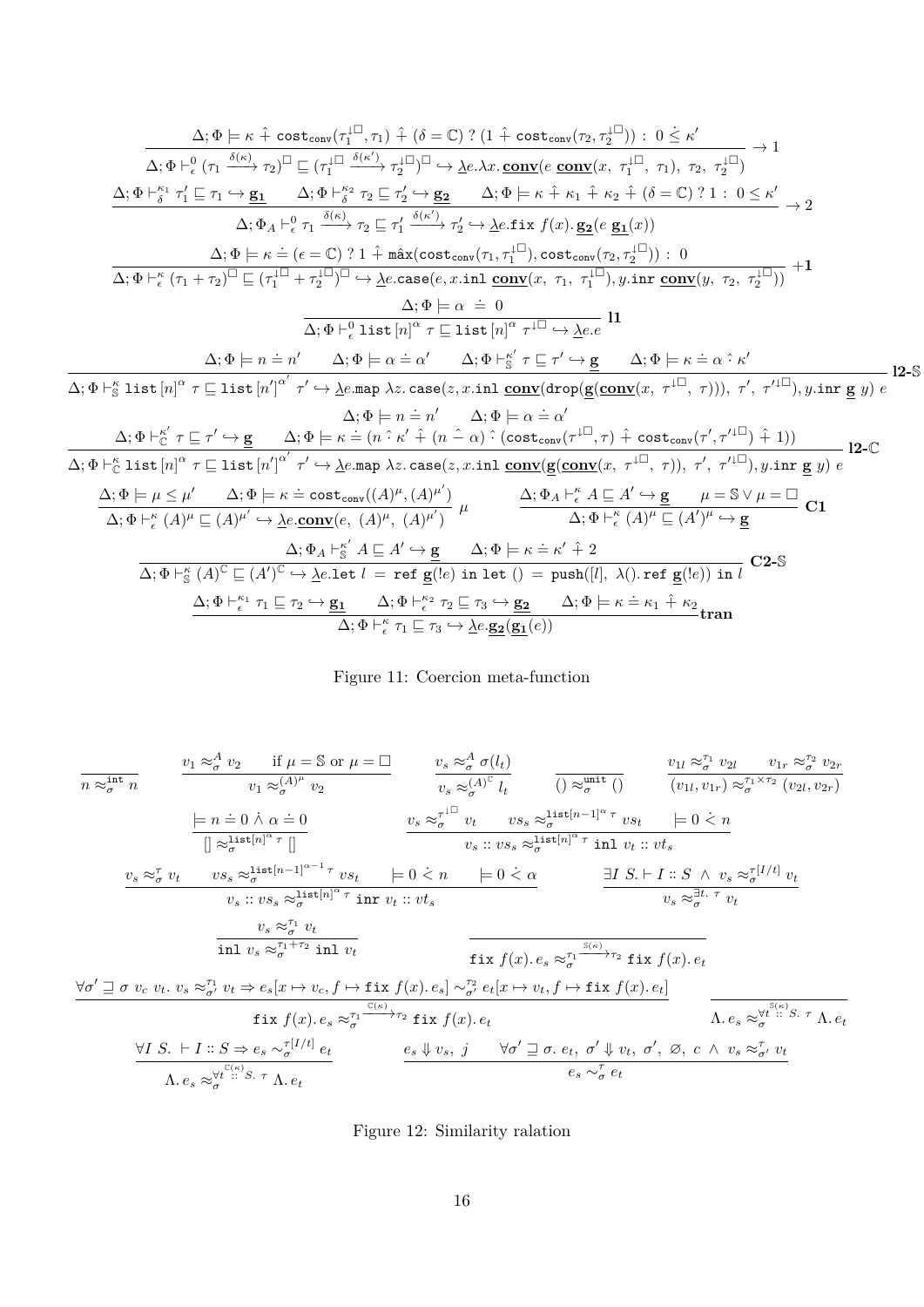<span id="page-16-0"></span>
$$
\frac{\langle v_i, v_c \rangle \approx_{(\sigma, \sigma', \beta)}^{\text{int}} v \qquad \frac{\langle v_i, v_c \rangle \approx_{(\sigma, \sigma', \beta)}^{\text{int}} v_i \qquad \text{if } \mu = \mathbb{S} \text{ or } \mu = \square}{\langle v_i, v_c \rangle \approx_{(\sigma, \sigma', \beta)}^{\text{int}} v_i \qquad \text{if } \mu = \mathbb{S} \text{ or } \mu = \square} \qquad \frac{v_i \approx_{\sigma}^A \sigma(l_i) \qquad v_c \approx_{\sigma, \sigma', \beta}^A l_i}{\langle v_i, v_c \rangle \approx_{(\sigma, \sigma', \beta)}^{\text{int}} l_i \qquad \text{if } \mu = \mathbb{S} \text{ or } \mu = \square} \qquad \frac{\langle v_i, v_c \rangle \approx_{(\sigma, \sigma', \beta)}^{\text{int}} l_i \qquad \text{if } \mu = \mathbb{S} \text{ or } \mu = \square}{\langle (v_i, v_c \rangle \approx_{(\sigma, \sigma', \beta)}^{\text{int}} v_i \qquad \text{if } \mu = \pi = 0 \land \alpha = 0 \text{ or } \mu = 0 \text{ or } \mu = 0 \text{ or } \mu = 0 \text{ or } \mu = 0 \text{ or } \mu = 0 \text{ or } \mu = 0 \text{ or } \mu = 0 \text{ or } \mu = 0 \text{ or } \mu = 0 \text{ or } \mu = 0 \text{ or } \mu = 0 \text{ or } \mu = 0 \text{ or } \mu = 0 \text{ or } \mu = 0 \text{ or } \mu = 0 \text{ or } \mu = 0 \text{ or } \mu = 0 \text{ or } \mu = 0 \text{ or } \mu = 0 \text{ or } \mu = 0 \text{ or } \mu = 0 \text{ or } \mu = 0 \text{ or } \mu = 0 \text{ or } \mu = 0 \text{ or } \mu = 0 \text{ or } \mu = 0 \text{ or } \mu = 0 \text{ or } \mu = 0 \text{ or } \mu = 0 \text{ or } \mu = 0 \text{ or } \mu = 0 \text{ or } \mu = 0 \text{ or } \mu = 0 \text{ or } \mu = 0 \text{ or } \mu = 0 \text{ or } \mu = 0 \text{ or } \mu = 0 \text{ or } \mu = 0 \text{ or } \mu = 0 \text{ or } \
$$

Figure 13: Two-way-similarity relation

The theorem says that given a source expression can be typed in from-scratch mode in our type system and two substitutions for its free variable that map it to similar values, then its evaluation under the first substitution and the evaluation of its translation under a store and the second substitution terminate (statements 1 and 2) and furthermore the evaluation in the target incurs cost that is not greater than the cost derived by the type system (statement 3). Moreover, the resulting values are similar under the store that results from the evaluation of the translated expression (statement 4).

The second theorem states the soundness of the translation and the cost derived by the typing derivation in change propagation mode. Similarly to the previous theorem we will consider expressions with only one free variable.

### <span id="page-16-1"></span>**Theorem 3 (Type and translation soundness,** S **mode)**

Assume that  $\cdot; \cdot; x : \tau' \vdash_{\mathbb{S}}^{\kappa} e : \tau \hookrightarrow \ulcorner e \urcorner, (v_i, v_c) \approx_{(\sigma_i, \sigma_c, \beta)} v_t$ ,  $\text{dom}(\beta) \subseteq \text{dom}(\sigma_i)$  and  $\text{dom}'(\beta) \subseteq \text{dom}(\sigma_c)$ . Then if  $[x \mapsto v_i]e \Downarrow v'_i$ , j there exists  $v'_c$ ,  $v'_t$ ,  $\sigma_f$ ,  $\sigma'_f$ ,  $Q$ ,  $\beta'$  j and c, such that (1)  $[x \mapsto v_c]e \Downarrow v'_c$ , j' (2)  $[x \mapsto v_t]^{\mathsf{F}} e^{\mathsf{T}}$ ,  $\sigma_i \Downarrow v'_t$ ,  $\sigma_f$ ,  $Q$ ,  $c$  (3)  $Q$ ,  $\sigma_c$ ,  $\sigma_f$ ,  $\beta \leadsto \sigma'_f$ ,  $\beta'$ ,  $c'$  (4)  $\models c' \leq \kappa$  and (5)  $(v'_i, v'_c) \approx_{(\sigma_f, \sigma'_f, \beta')} v'_t$ .

In our second theorem we assume that a source expression can be typed in change propagation mode and, furthermore, that we are given two substitutions for the source, one that represents the initial values of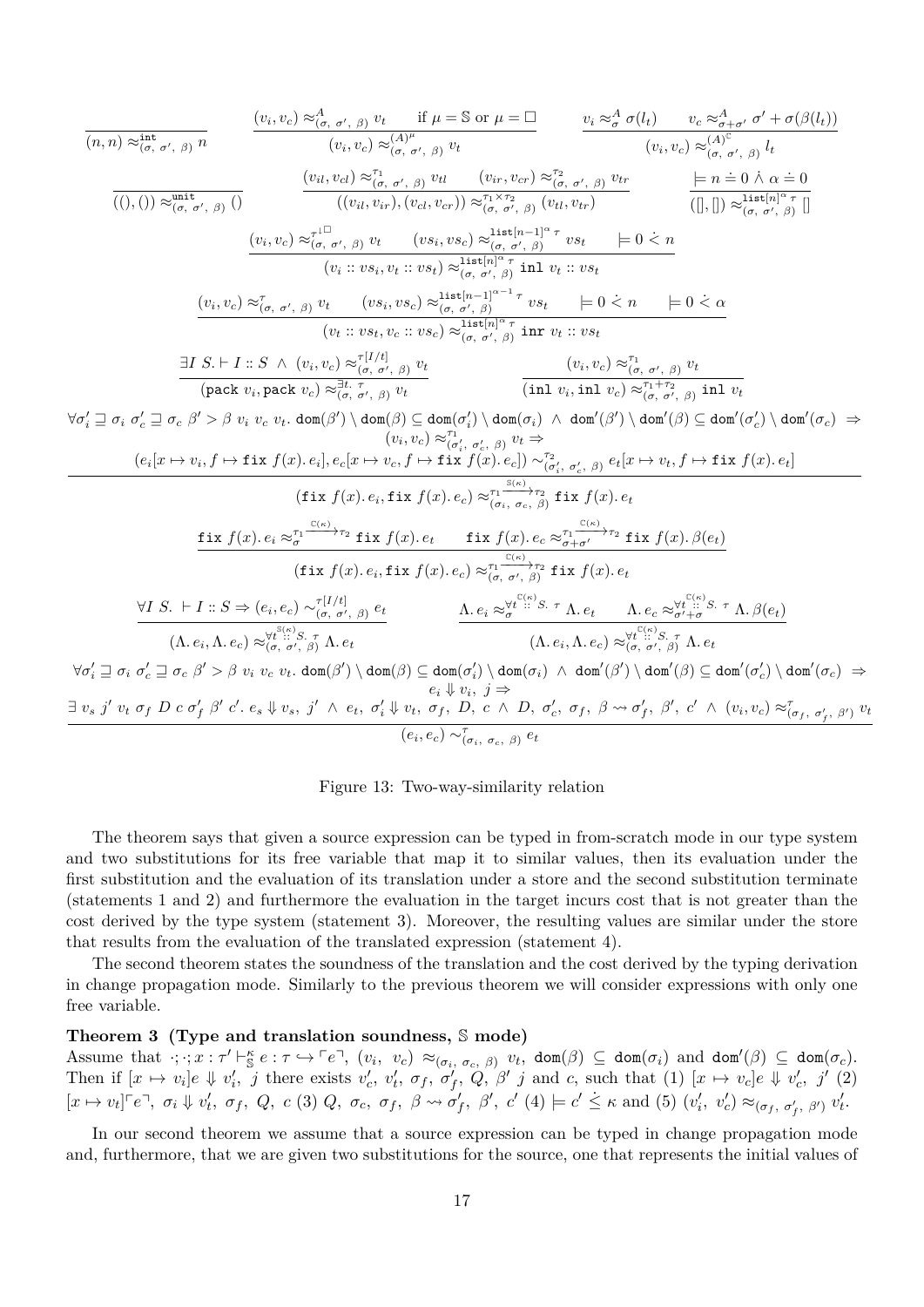the inputs and the other one the updated, and one substitution for the free variable in the target expression along with two stores and a bijection between their domains, such that the values that the three substitutions are assigning to the free variable are two-way-similar under the given stores and the bijection between them. The theorem states that if the evaluation of the source expression under the first substitution terminates yielding an initial value, then the evaluation of the expression under the second substitution terminates yielding a potentially updated value (statement 1), and the evaluation the translated expression in the target terminates yielding a target value, a final store and a queue holding deferred computations (statement 2). Furthermore, propagating changes from the updated store using the queue that resulted from the evaluation yields an updated final store and a final bijection (statement 3) and moreover its cost is no more than the cost derived by the type system (statement 4). The initial and the updated values obtained by evaluation in the source language are two-way-similar with the value obtained in the target language under the two final stores and the bijection (statement 5).

To prove the two theorems above we build two relational Kripke models, one for each mode of the type system. Our relational models capture enough invariants to allow us to prove the above theorems. The models are step indexed in order to handle recursive functions.

In the expression relation of our first model we interpret a source type as pairs of source expressions and target expressions indexed by a possible word, which in this case is a store and a step index. Intuitively, this interpretation relates a source expression and a target expression that evaluate to similar vales and furthermore the evaluation of the target expression incurs cost that is less or equal to the cost represented by the type index. The relational model can be seen in fig. [14.](#page-18-1) We state and prove the fundamental property of our relational interpretation.

#### <span id="page-17-1"></span>**Theorem 4 (Fundamental property,** C **mode)**

Assume that  $\Delta; \Phi; \Gamma \vdash_{\mathbb{C}}^{\kappa} e : \tau \hookrightarrow \ulcorner e \urcorner, \varphi \in \mathcal{D}[\![\Delta]\!], (\theta_s, \theta_t, (\sigma, m)) \in \mathcal{G}(\varphi \Gamma)$  and  $\models \varphi \Phi$ . Then  $(\theta_s e, \theta_t \ulcorner e \urcorner, (\sigma, m)) \in$ <br> $\mathcal{S}_{\phi \circ \pi}(\varphi \circ \varphi)$  $\mathcal{E}[\varphi\tau]^{\varphi\kappa}.$ 

In the expression relation of our second model we interpret a source type as triples of two source expressions and a target expression indexed by a possible word, which in this case is two stores, a partial bijection between their domains, and a step index. Intuitively, in this interpretation two source expressions and a target expression are related for a given world if whenever the first source expression evaluates in steps less than the given step index then the three expressions are two-way-similar under every possible future world and furthermore change propagation does not incur a cost greater than the type index. The second relational model can be seen in fig. [15.](#page-19-0) theorem [3](#page-16-1) and theorem [4](#page-17-1) are corollaries of the fundamental properties.

#### **Theorem 5 (Fundamental property,** S **mode)**

Assume that  $\Delta; \Phi; \Gamma \vdash_{\mathbb{C}}^{\kappa} e : \tau \hookrightarrow \ulcorner e \urcorner, \varphi \in \mathcal{D}[\![\Delta]\!], (\theta_i, \theta_c, \theta_t, (\sigma_i, \sigma_c, \beta, m)) \in \mathcal{G}[\![\varphi\Gamma]\!] \models \varphi\Phi, \text{dom}(\beta) \subseteq \text{dom}(\sigma)$  $dom(\sigma_i)$  and  $dom'(\beta) \subseteq dom(\sigma_c)$ . Then  $(\theta_i e, \theta_c e, \theta_t e^c, \theta_t e^c, \sigma_c, \beta, m) \in \mathcal{E}[\varphi \tau] \varphi \kappa$ 

Note that both of our models enjoy monotonicity, meaning that if a pair or a triple or expressions are related in a world, then they are related in all possible future worlds, i.e. all the possible extensions of the current world. This property is crucial in the proof of the fundamental property.

# <span id="page-17-0"></span>**5 Related Work**

Cicek *et al.* [\[5\]](#page-20-5), in their seminal work on Costlt, provided a soundness proof for a preliminary version of the type system. The soundness proof of the type system in [\[5\]](#page-20-5) was with respect to an abstract cost model of change propagation without justification of its realizability. In this work we provide a soundness proof that shows that the cost derived by the type system is an upper bound of the actual cost that is incurred by our change propagation mechanism.

Our translation methodology resembles the methodology followed by Chen *et al.* [\[4\]](#page-20-13) in their work on implicit self-adjusting computation. In this work, a functional program with changeability annotations is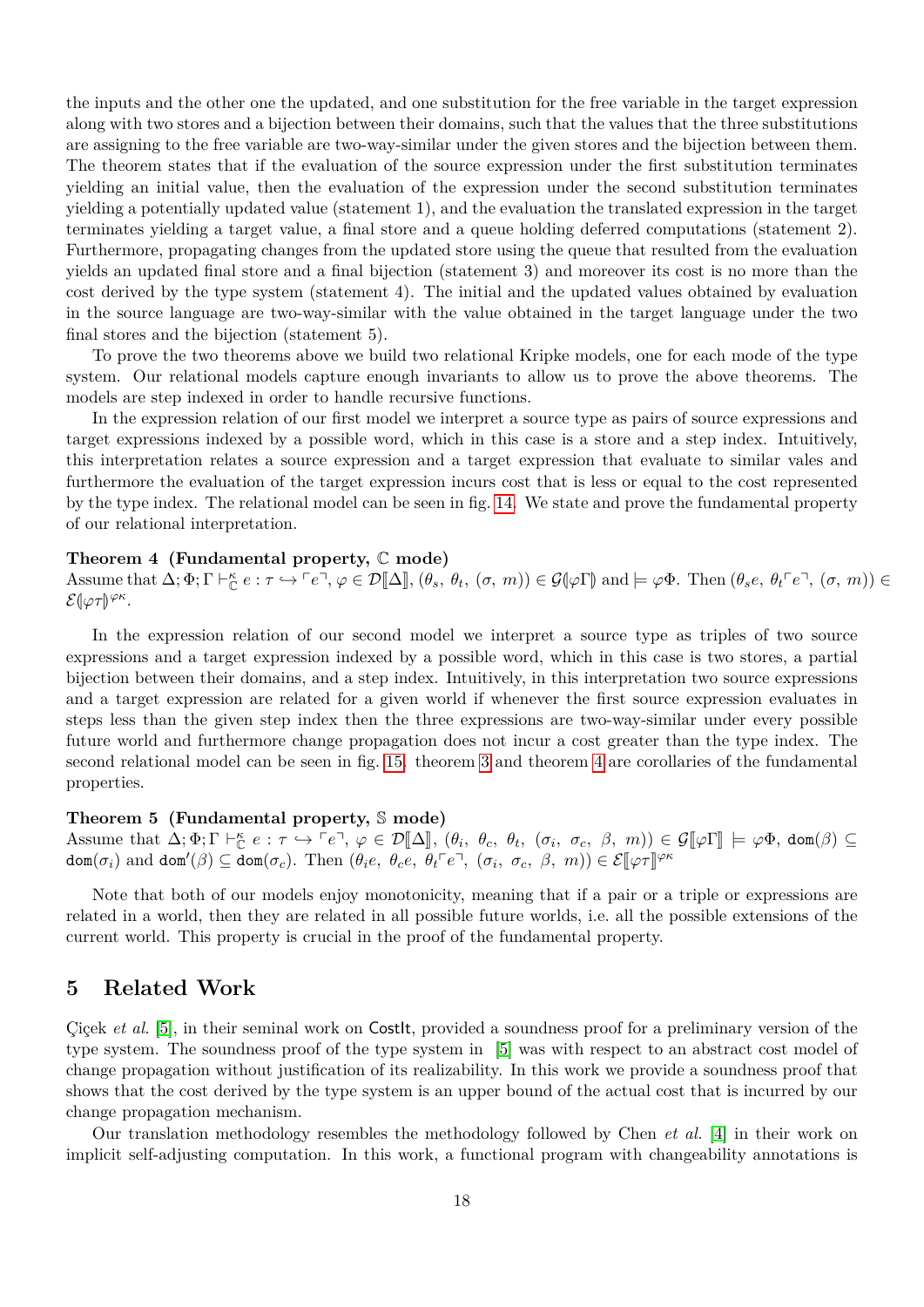<span id="page-18-1"></span> $World = Store \times Step index$  $\mathcal{V}(\tau)$ ,  $\mathcal{V}_A(\tau) \subseteq$  Source Value × Target Value × World  $\mathcal{E}(\tau)$ <sup>*κ*</sup>  $\subseteq$  Source Expression  $\times$  Target Expression  $\times$  World

 $\sigma \supseteq \sigma' = \forall \ l \in \text{dom}(\sigma'). \ l \in \text{dom}(\sigma) \ \land \ \sigma(l) = \sigma'(l)$ 

```
(\sigma, j) > (\sigma', j') = \sigma \sqsupseteq \sigma' \land j < j'V((A)^{\mu})V_A(A) if \mu = \mathbb{S} or \mu = \squareV((A)^{\mathbb{C}}\mathcal{V}(\mathcal{A})^{\mathbb{C}} = { (v_s, l, (\sigma, k)) | (v_i, \sigma(l), (\sigma, k)) \in \mathcal{V}_{\mathcal{A}}(\mathcal{A}) }<br>\mathcal{V}(\text{unit}) = { ((\cdot, \cdot), W) | \top }
              V(\text{unit}) = { ((), (), W) | T }<br>
V(\tau_1 \times \tau_2) = { ((v_{s1}, v_{s2}), (v_{t1}, v_{t2})
                                                = { ((v_{s1}, v_{s2}), (v_{t1}, v_{t2}), W) | (v_{s1}, v_{t1}, W) \in \mathcal{V}(\tau_1) \land (v_{s2}, v_{t2}, W) \in \mathcal{V}(\tau_2) }
               V(\text{list } [n]^\alpha \tau) = \{([\text{}, \text{ }]], \sigma)k \mid \text{ }= n = 0 \land \alpha = 0 \}\mathcal{V}(\text{list } [n]^\alpha \ \tau) = \{ (v_s :: v s_s, \text{ inl } v_t :: v s_t, \ W) \mid (v_s, v_t, \ W) \in \mathcal{V}(\tau^{\perp} \cup \mathcal{V}) \land(vs_s, vs_t, W) \in \mathcal{V}(list [n-1]^{\alpha} \tau \rightarrow \infty | \cup \infty k + 0 k + 3
                                                       \{ (v_s :: v s_s, \text{ inr } v_t :: v s_t, W) | (v_s, v_t, W) \in \mathcal{V}(\tau) \land(vs_s, vs_t, W) \in V(\text{list } [n-1]^{\alpha-1} \tau) \land \models 0 \leq n \land 0 \leq \alpha \}V(\exists t. \tau) = { (pack v_s, v_t, W) | \exists I. \vdash I :: S \land (v_s, v_t, W) \in V(\tau[I/t]) }
              V_A(\text{int}) = { (n, n, W) | \top }<br>
V_A(r_1 + r_2) = { (\text{inl } v_s, \text{ inl } v_t,V = \{ (\text{inl } v_s, \text{ inl } v_t, W) \mid (v_s, v_t, W) \in \mathcal{V}[\tau_1] \}\{ (\text{inr } v_s, \text{ inr } v_t, W) \mid (v_s, v_t, W) \in \mathcal{V}(\tau_2) \}\mathcal{V}_A(\tau_1 \xrightarrow{\mathbb{S}(\kappa)} \tau_2) = \{ (\text{fix } f(x). e_s, \text{fix } f(x). e_t, W) \mid \top \}\mathcal{V}_A(\tau_1 \xrightarrow{\mathbb{C}(\kappa)} \tau_2) = \{ (\text{fix } f(x). e_s, \text{fix } f(x). e_t, W) \}\forall W' > W, v<sub>t</sub>, (v<sub>s</sub>, v<sub>t</sub>, W') \in \mathcal{V}(\tau_1) \Rightarrow([x \mapsto v_s, f \mapsto \texttt{fix } f(x). e_s]e_s, [x \mapsto v_t, f \mapsto \texttt{fix } f(x). e_t]e_t, W') \in \mathcal{E}(\tau_2)^{\kappa}\mathcal{V}_A(\forall t \stackrel{\mathbb{S}(\kappa)}{\vdots} S. \tau) = \{ (\Lambda. e_s, \Lambda. e_t, W) \mid \top \}\mathcal{V}_{A}(\forall t \stackrel{\mathcal{C}(\kappa)}{\dots} S. \tau) = \{ (\Lambda. e_s, \Lambda. e_t, W) \mid \forall I. \vdash I :: S \Rightarrow (e_s, e_t, W) \in \mathcal{E}(\tau[I/t])^{\kappa[I/t]} \}\mathcal{E}(\!|\tau\!|)^{\kappa}= \{ (e_s, e_t, (\sigma, k)) | \exists v_s \ j. \ e_s \Downarrow v_s, j \wedge s \}j < k \Rightarrow \forall \sigma \in \mathbb{R} \sigma \in \mathbb{R} \sigma \in \mathbb{R}, \sigma'' \downarrow v_t, \sigma'', \varnothing, c \wedge \models c \leq \kappa \wedge (v_s, v_t, (\sigma'', k - j)) \in \mathcal{V}(\tau)
```
Figure 14: Unary step-indexed interpretation of types

translated to a self-adjusting program. They prove the functional correctness of the derived program and also that preserves the intentional semantics of the original program, i.e. that change propagation will not perform worse that the evaluation of the original program. However, the novelty of CostIt lies on the ability to derive upper bounds on the cost of incremental computation complexity, that is often asymptotically faster that from-scratch evaluation. The upper bound derived by Costlt is often much more precise than the execution time of the original program and, consequently, our soundness proof provides a tighter upper bound on the execution time of the translated program.

Ley-Wild *et al.* [\[11\]](#page-20-15) provide a way to reason about the effectiveness of change propagation time by comparing the edit distance of program traces. They provide a translation scheme from source programs to self-adjusting target programs. They prove that their translation preserves the semantics of the original program and also that change propagation between two runs has a cost that is upper bounded by the trace distance of the two execution traces. The main difference of this work compared to CostIt is that it requires direct analysis on the cost semantics of programs. In contrast, CostIt provides language support for reasoning statically about the cost of incremental computation.

# <span id="page-18-0"></span>**6 Improvements and Future Work**

Besides the longer term future directions that we mentioned in the beginning, our next step aims in improving the precision of our cost analysis. More precisely, we plan to modify the cost derived by the type system in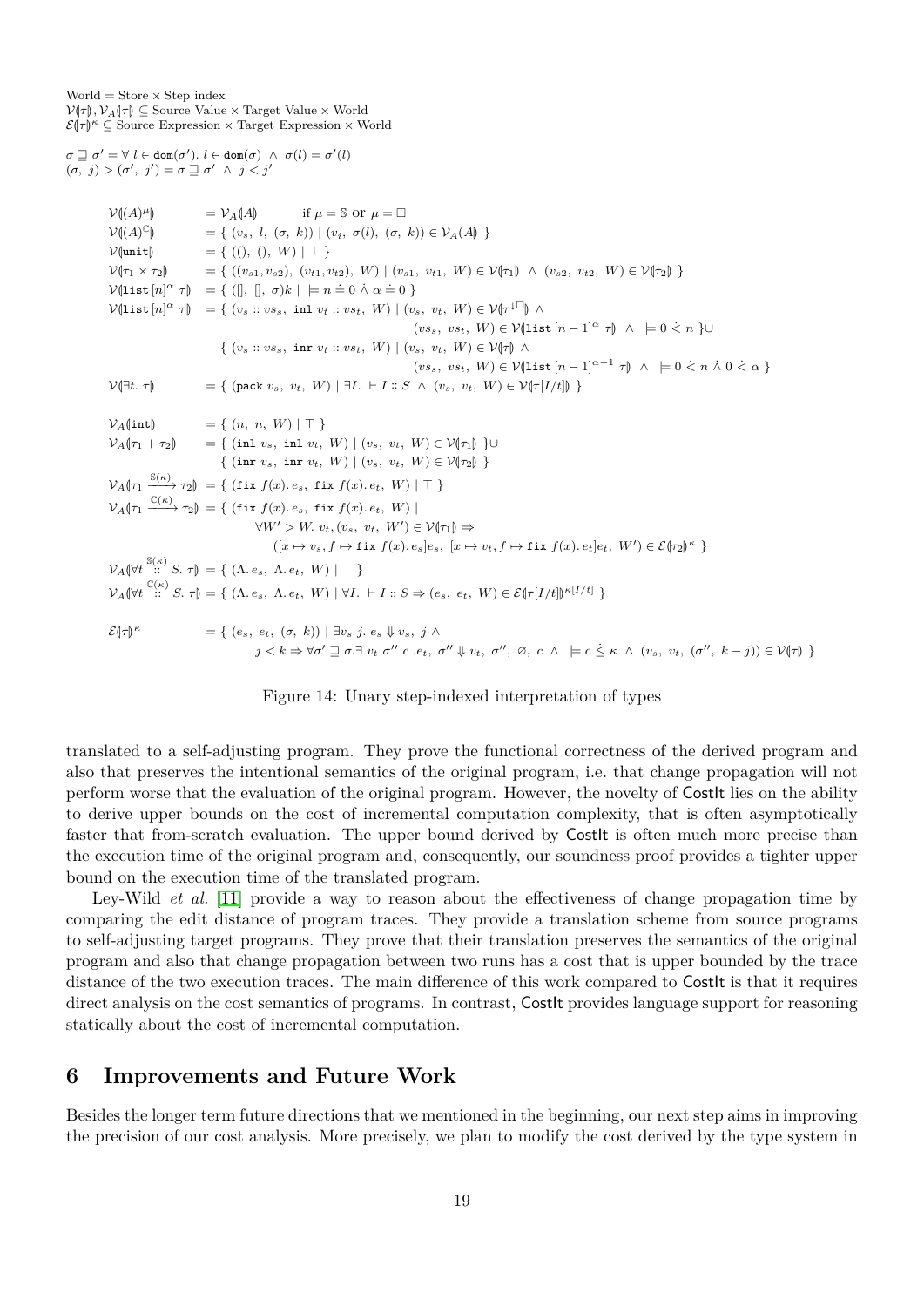<span id="page-19-0"></span> $World = Store \times Store \times Partial Bijection$  $\mathcal{V}[\![\tau]\!], \mathcal{V}_A[\![\tau]\!] \subseteq$  Source Value × Source Value × Target Value × World × Step index

 $\mathcal{E}[\![\tau]\!]^{\kappa} \subseteq$  Source Expression × Source Expression × Target Expression × World × Step index

 $(\sigma_i,~\sigma_c,~\beta,~j)>(\sigma'_i,~\sigma'_c,~\beta',~j')=\sigma_i \sqsupseteq \sigma'_i \land \sigma_c \sqsupseteq \sigma'_c \land \text{dom}(\beta) \backslash \text{dom}(\sigma'_i) \land \text{dom}(\sigma'_i) \land \text{dom}'(\beta') \subseteq \text{dom}(\sigma_c) \backslash \text{dom}(\sigma'_c) \land j < j'$ 

<sup>V</sup>J(*A*) *µ*<sup>K</sup> <sup>=</sup> <sup>V</sup>*A*J*A*<sup>K</sup> if *<sup>µ</sup>* <sup>=</sup> <sup>S</sup> or *<sup>µ</sup>* <sup>=</sup> <sup>V</sup>J(*A*) C<sup>K</sup> <sup>=</sup> { (*vi, vc, l,* (*σi, σc, β, k*)) <sup>|</sup> (*vi, l,* (*σi, k*)) ∈ VL(*A*) C<sup>M</sup> ∧ ∀ *k.*(*vc, β*(*l*)*,* (*σ<sup>c</sup>* <sup>+</sup> *<sup>σ</sup>i, k*)) ∈ VL(*A*) CM } <sup>V</sup>Junit<sup>K</sup> <sup>=</sup> { (()*,* ()*,* ()*, W*) | > } <sup>V</sup>J*τ*<sup>1</sup> <sup>×</sup> *<sup>τ</sup>*2<sup>K</sup> <sup>=</sup> { ((*vi*1*, vi*2)*,* (*vc*1*, vc*2)*,* (*vt*1*, vt*2)*, W*) <sup>|</sup> (*vi*1*, vc*1*, vt*1*, W*) ∈ VJ*τ*1<sup>K</sup> <sup>∧</sup> (*vi*2*, vc*2*, vt*2*, W*) ∈ VJ*τ*2<sup>K</sup> } <sup>V</sup>Jlist [*n*] *<sup>α</sup> <sup>τ</sup>*<sup>K</sup> <sup>=</sup> { ([]*,* []*,* []*, W*) | |<sup>=</sup> *<sup>n</sup> .* = 0 ∧˙ *α .* = 0 } <sup>V</sup>Jlist [*n*] *<sup>α</sup> <sup>τ</sup>*<sup>K</sup> <sup>=</sup> { (*v<sup>i</sup>* :: *vsi, v<sup>c</sup>* :: *vsc,* inl *<sup>v</sup><sup>t</sup>* :: *vst, W*) <sup>|</sup> (*vi, vc, vt, W*) ∈ VJ*<sup>τ</sup>* <sup>K</sup> <sup>∧</sup> (*vsi, vsc, vst, W*) ∈ VJlist [*<sup>n</sup>* <sup>−</sup> 1]*<sup>α</sup> <sup>τ</sup>*<sup>K</sup> ∧ |= 0 *< n* ˙ } ∪ { (*v<sup>i</sup>* :: *vsi, v<sup>c</sup>* :: *vsc,* inr *v<sup>t</sup>* :: *vst, W*) | (*vi, vc, vt, W*) ∈ VJ*τ*<sup>K</sup> <sup>∧</sup> (*vsi, vsc, vst, W*) ∈ VJlist [*<sup>n</sup>* <sup>−</sup> 1]*α*−<sup>1</sup> *<sup>τ</sup>*<sup>K</sup> ∧ |= 0 *< n* ˙ <sup>∧</sup>˙ <sup>0</sup> *< α* ˙ } <sup>V</sup>J∃*t. τ*<sup>K</sup> <sup>=</sup> { (pack *<sup>v</sup>i,* pack *<sup>v</sup>c, vt, W*) | ∃*I.* ` *<sup>I</sup>* :: *<sup>S</sup>* <sup>∧</sup> (*vi, vc, vt, W*) ∈ VJ*τ*[*I/t*]<sup>K</sup> } <sup>V</sup>*A*Jint<sup>K</sup> <sup>=</sup> { (*n, n, n, W*) | > } <sup>V</sup>*A*J*τ*<sup>1</sup> <sup>+</sup> *<sup>τ</sup>*2<sup>K</sup> <sup>=</sup> { (inl *<sup>v</sup>i,* inl *<sup>v</sup>c,* inl *<sup>v</sup>t, W*) <sup>|</sup> (*vi, vc, vt, W*) ∈ VJ*τ*1<sup>K</sup> } ∪ { (inr *<sup>v</sup>i,* inr *<sup>v</sup>c,* inr *<sup>v</sup>t, W*) <sup>|</sup> (*vi, vc, vt, W*) ∈ VJ*τ*2<sup>K</sup> } <sup>V</sup>*A*J*τ*<sup>1</sup> S(*κ*) −−−→ *<sup>τ</sup>*2<sup>K</sup> <sup>=</sup> { (fix *<sup>f</sup>*(*x*)*. ei,* fix *<sup>f</sup>*(*x*)*. ec,* fix *<sup>f</sup>*(*x*)*. et, W*) <sup>|</sup> ∀ *W*<sup>0</sup> ≥ *W. vi, vc, vt,* (*vi, vc, vt, W*<sup>0</sup> ) ∈ VJ*τ*1<sup>K</sup> <sup>⇒</sup> ([*x* 7→ *vi, f* 7→ fix *f*(*x*)*. ei*]*ei,* [*x* 7→ *vc, f* 7→ fix *f*(*x*)*. ec*]*ec,* [*x* 7→ *vt, f* 7→ fix *f*(*x*)*. et*]*et, W*<sup>0</sup> ) ∈ EJ*τ*2<sup>K</sup> *<sup>κ</sup>* } <sup>V</sup>*A*J*τ*<sup>1</sup> C(*κ*) −−−→ *<sup>τ</sup>*2<sup>K</sup> <sup>=</sup> { (fix *<sup>f</sup>*(*x*)*. ei,* fix *<sup>f</sup>*(*x*)*. ec,* fix *<sup>f</sup>*(*x*)*. et,* (*σi, σc, β, k*)) <sup>|</sup> (fix *<sup>f</sup>*(*x*)*. ei,* fix *<sup>f</sup>*(*x*)*. et,* (*σi, k*)) ∈ V*A*L*τ*<sup>1</sup> C(*κ*) −−−→ *<sup>τ</sup>*2<sup>M</sup> <sup>∧</sup> <sup>∀</sup>*k.* (fix *<sup>f</sup>*(*x*)*. ec,* fix *<sup>f</sup>*(*x*)*. β*(*et*)*,* (*σ<sup>c</sup>* <sup>+</sup> *<sup>σ</sup>i, k*)) ∈ V*A*L*τ*<sup>1</sup> C(*κ*) −−−→ *<sup>τ</sup>*2<sup>M</sup> } <sup>V</sup>*A*J∀*<sup>t</sup>* S(*κ*) :: *S. τ*<sup>K</sup> <sup>=</sup> { (Λ*. ei,* <sup>Λ</sup>*. ec,* <sup>Λ</sup>*. et, W*) | ∀*I.* ` *<sup>I</sup>* :: *<sup>S</sup>* <sup>⇒</sup> (*ei, ec, et, W*) ∈ EJ*τ*[*I/t*]<sup>K</sup> *<sup>κ</sup>*[*I/t*] } <sup>V</sup>*A*J∀*<sup>t</sup>* C(*κ*) :: *S. τ*<sup>K</sup> <sup>=</sup> { (Λ*. ei,* <sup>Λ</sup>*. ec,* <sup>Λ</sup>*. et,* (*σi, σc, β, k*)) <sup>|</sup> (Λ*. ei,* <sup>Λ</sup>*. et,* (*σi, k*)) ∈ V*A*L∀*<sup>t</sup>* C(*κ*) :: *S. τ*<sup>M</sup> <sup>∧</sup> <sup>∀</sup>*k.* (Λ*. ec,* <sup>Λ</sup>*. β*(*et*)*,* (*σ<sup>c</sup>* <sup>+</sup> *<sup>σ</sup>i, k*)) ∈ V*A*L*τ*<sup>1</sup> C(*κ*) −−−→ *<sup>τ</sup>*2<sup>M</sup> } <sup>E</sup>L*τ*<sup>M</sup> *<sup>κ</sup>* = { (*ei, ec, et, W*) | ∀*j<sup>i</sup> σ<sup>i</sup> σ<sup>c</sup> β vi.* (*σi, σc, β, ji*) ≥ *W* ∧ *e<sup>i</sup>* ⇓ *vi, j<sup>i</sup>* ⇒ ∃*v<sup>c</sup> j<sup>c</sup> v<sup>t</sup> σ<sup>f</sup> D c σ*<sup>0</sup> *f β<sup>f</sup> c* 0 *. e<sup>c</sup>* ⇓ *vc, j<sup>c</sup>* ∧ *et, σ<sup>i</sup>* ⇓ *vt, σ<sup>f</sup> , Q, j<sup>c</sup>* ∧ *Q, σc, σ<sup>f</sup> , β σ* 0 *f , β*<sup>0</sup> *, c*<sup>0</sup> ∧ (*σ<sup>f</sup> , σ*<sup>0</sup> *f , β*<sup>0</sup> ) ≥ (*σi, σc, β*) ∧ |= *c* ≤˙ *κ* ∧ (*vi, vc, vt,* (*σ<sup>f</sup> , σ*<sup>0</sup> *f , β*<sup>0</sup> *, k* <sup>−</sup> *<sup>j</sup>i*)) ∈ VJ*τ*<sup>K</sup> }

Figure 15: Step-indexed interpretation of types

order to account for the cost incurred by queue operations and locations update during change propagation. Currently, the type system tracks only the cost of pure computation during change propagation, i.e. the cost of evaluating the recorded closures. We anticipate that there is no serious difficultly in this direction.

Another possible direction, which we did not consider during this internship due to time constraints, would be the mechanization of Costlt's metatheory in a proof assistant. We believe that, with sufficient automation, the cumbersomeness of our handwritten proofs could be significantly reduced.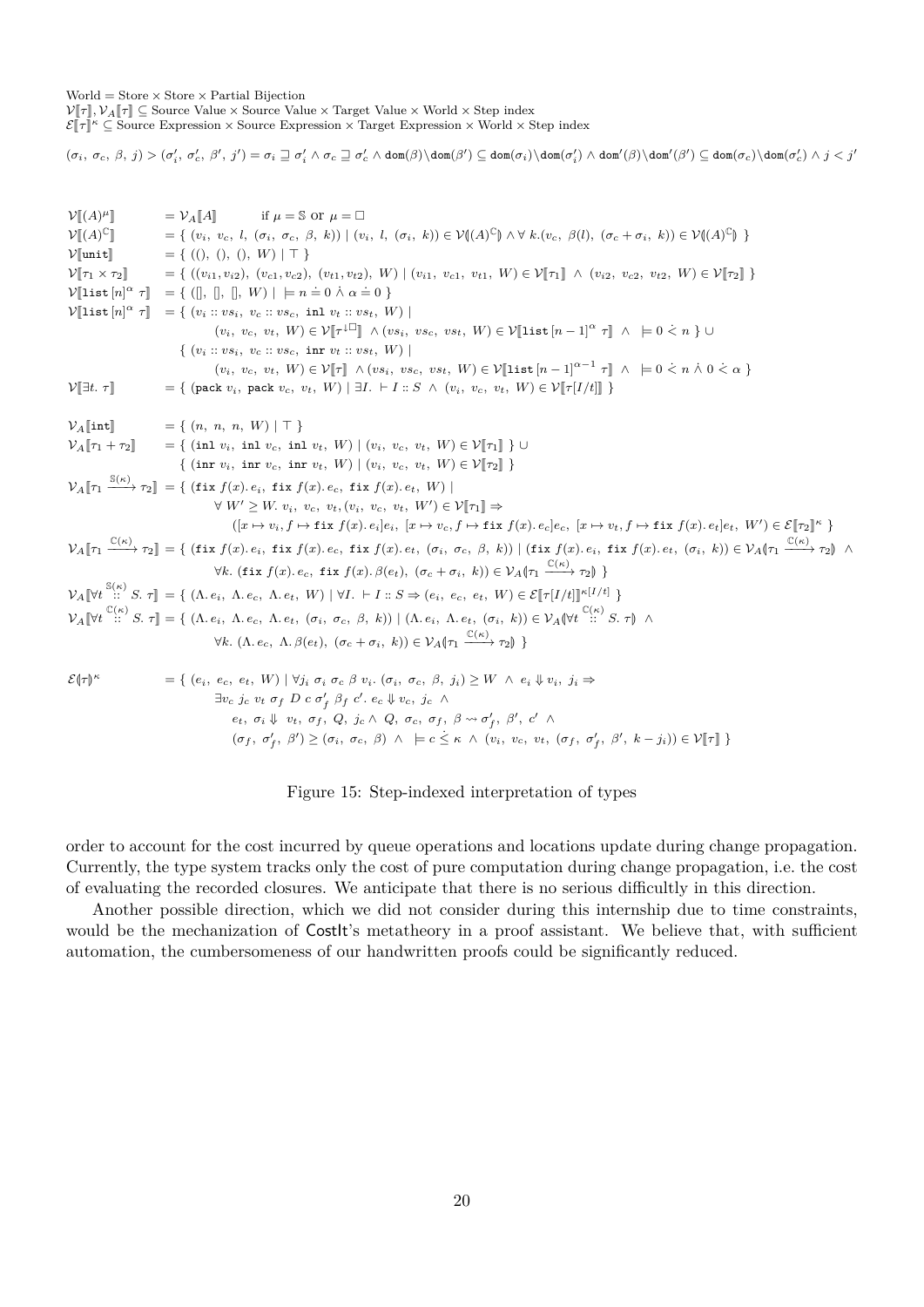# **References**

- <span id="page-20-0"></span>[1] U. A. Acar, G. E. Blelloch, M. Blume, R. Harper, and K. Tangwongsan. An experimental analysis of self-adjusting computation. *ACM Trans. Program. Lang. Syst.*, 32(1):3:1–3:53, 2009.
- <span id="page-20-2"></span>[2] U. A. Acar, G. E. Blelloch, and R. Harper. Adaptive functional programming. volume 28, pages 990–1034. ACM, 2006.
- <span id="page-20-6"></span>[3] A. J. Ahmed. *Semantics of Types for Mutable State*. PhD thesis, Princeton University, 2004.
- <span id="page-20-13"></span>[4] Y. Chen, J. Dunfield, M. A. Hammer, and U. A. Acar. Implicit self-adjusting computation for purely functional programs. In *Int'l Conference on Functional Programming (ICFP '11)*, pages 129–141, Sept. 2011.
- <span id="page-20-5"></span>[5] E. Çiçek, D. Garg, and U. A. Acar. Refinement types for incremental computational complexity. In *Programming Languages and Systems - 24th European Symposium on Programming, ESOP 2015, Held as Part of the European Joint Conferences on Theory and Practice of Software, ETAPS 2015, London, UK, April 11-18, 2015. Proceedings*, pages 406–431, 2015.
- <span id="page-20-1"></span>[6] A. Demers, T. Reps, and T. Teitelbaum. Incremental evaluation for attribute grammars with application to syntax-directed editors. In *Proceedings of the 8th Symposium on Principles of Programming Languages*, POPL '81, pages 105–116. ACM, 1981.
- <span id="page-20-7"></span>[7] D. Dreyer, A. Ahmed, and L. Birkedal. Logical step-indexed logical relations. *Logical Methods in Computer Science*, 7(2), 2011.
- <span id="page-20-11"></span>[8] M. Gaboardi, A. Haeberlen, J. Hsu, A. Narayan, and B. C. Pierce. Linear dependent types for differential privacy. In *Proceedings of the 40th Annual Symposium on Principles of Programming Languages*, POPL '13, pages 357–370. ACM, 2013.
- <span id="page-20-9"></span>[9] M. A. Hammer, K. Y. Phang, M. Hicks, and J. S. Foster. Adapton: Composable, demand-driven incremental computation. In *Proceedings of the 35th Conference on Programming Language Design and Implementation*, PLDI '14, pages 156–166. ACM, 2014.
- <span id="page-20-4"></span>[10] A. Heydon, R. Levin, and Y. Yu. Caching function calls using precise dependencies. In *Proceedings of the Conference on Programming Language Design and Implementation*, PLDI '00, pages 311–320. ACM, 2000.
- <span id="page-20-15"></span>[11] R. Ley-Wild, U. A. Acar, and M. Fluet. A cost semantics for self-adjusting computation. In *Proceedings of the 36th Annual Symposium on Principles of Programming Languages*, POPL '09, pages 186–199. ACM, 2009.
- <span id="page-20-14"></span>[12] A. Nanevski and F. Pfenning. Staged computation with names and necessity. *J. Funct. Program.*, 15(6):893–939, 2005.
- <span id="page-20-10"></span>[13] F. Nielson and H. Nielson. Type and effect systems. In *Correct System Design*, volume 1710 of *Lecture Notes in Computer Science*, pages 114–136. Springer-Verlag, 1999.
- <span id="page-20-12"></span>[14] F. Pottier and V. Simonet. Information flow inference for ML. *ACM Trans. Program. Lang. Syst.*, 25(1):117–158, 2003.
- <span id="page-20-3"></span>[15] W. Pugh. *Incremental Computation via Function Caching*. PhD thesis, Department of Computer Science, Cornell University, Aug. 1988.
- <span id="page-20-8"></span>[16] J. Thamsborg and L. Birkedal. A kripke logical relation for effect-based program transformations. In *Proceedings of the 16th ACM SIGPLAN International Conference on Functional Programming*, ICFP '11, pages 445–456, New York, NY, USA, 2011. ACM.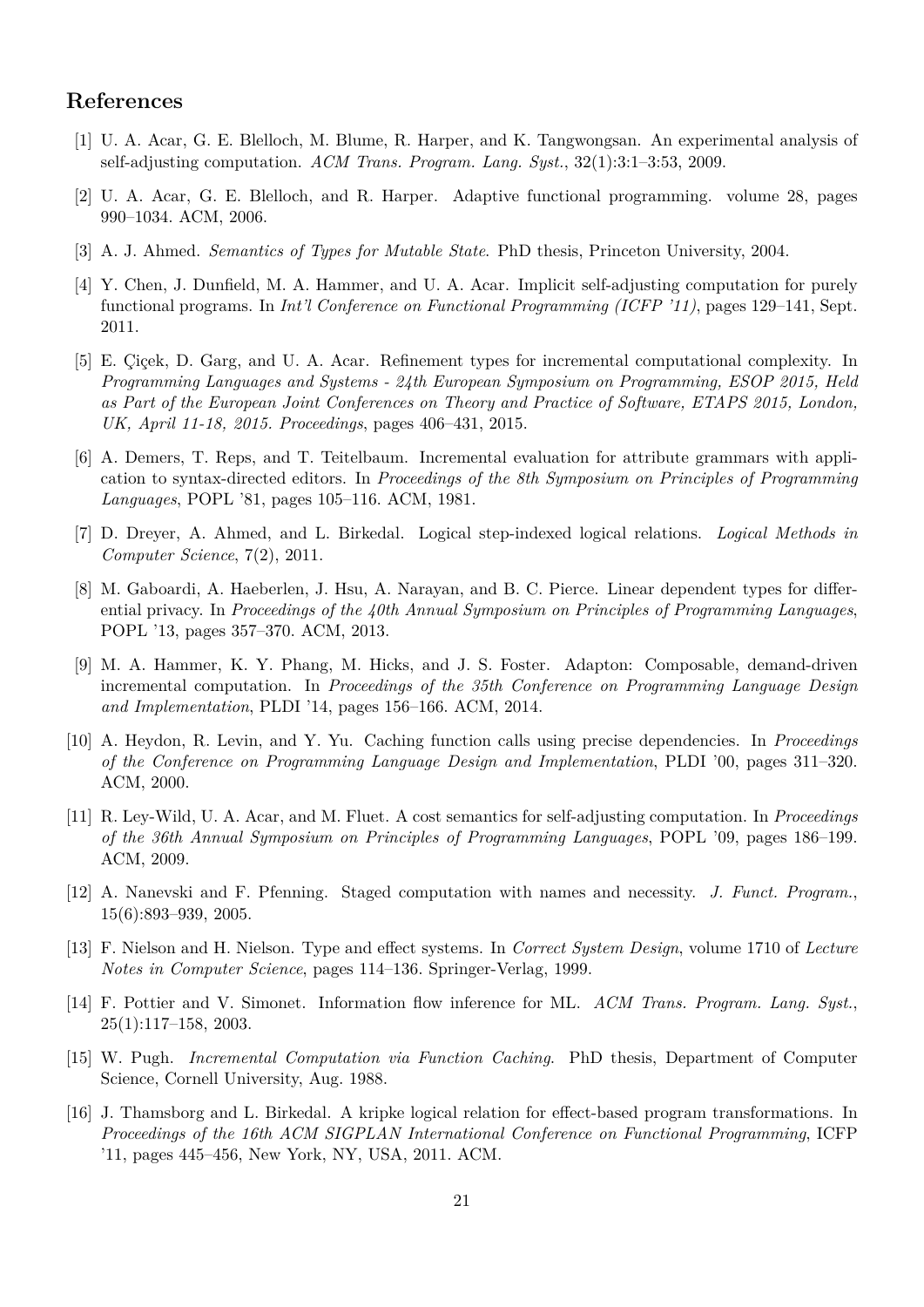- <span id="page-21-1"></span>[17] H. Xi and F. Pfenning. Dependent types in practical programming. In *Proceedings of the 26th Symposium on Principles of Programming Languages*, POPL '99, pages 214–227. ACM, 1999.
- <span id="page-21-0"></span>[18] D. Yellin and R. Strom. Inc: A language for incremental computations. In *Proceedings of the Conference on Programming Language Design and Implementation*, PLDI '88, pages 115–124. ACM, 1988.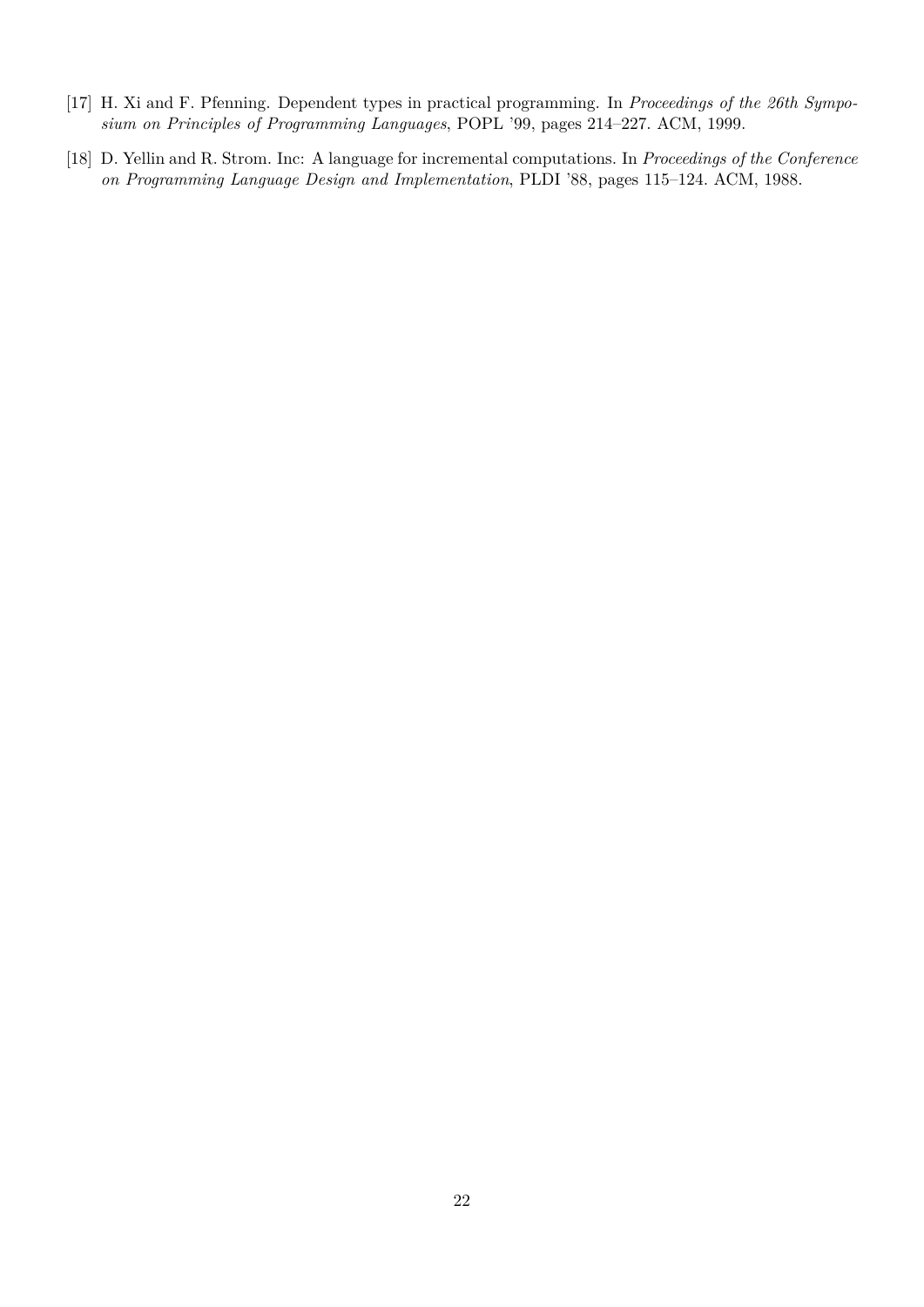# **Appendix A Definitions**

$$
\|\text{int}\|^{A} = \text{int}
$$
\n
$$
\|\tau_{1} + \tau_{2}\|^{A} = \|\tau_{1}\| + \|\tau_{2}\|
$$
\n
$$
\|\tau_{1} \xrightarrow{\mu(\kappa)} \tau_{2}\|^{A} = \|\tau_{1}\| + \|\tau_{2}\|
$$
\n
$$
\|\forall i \xrightarrow{\mu(\kappa)} S. \tau\|^{A} = \text{unit} \rightarrow \|\tau\|
$$
\n
$$
\|(A)^{C}\| = \text{ref } \|A\|^{A}
$$
\n
$$
\|(A)^{S}\| = \|A\|^{A}
$$
\n
$$
\|\|A\|^{S}\| = \|\mu\|^{A}
$$
\n
$$
\|\text{unit} \|\tau_{1} \times \tau_{2}\| = \text{unit}
$$
\n
$$
\|\tau_{1} \times \tau_{2}\| = \text{unit} \|\tau\| \times \|\tau_{2}\|
$$
\n
$$
\|\text{list } [n]^{\alpha} \tau\| = \text{list } \|\tau\| + \|\tau^{\perp\Box}\|
$$
\n
$$
\|\overrightarrow{C} \rightarrow \tau\| = \|\tau\|
$$
\n
$$
\|\overrightarrow{C} \wedge \tau\| = \|\tau\|
$$
\n
$$
\|\tau\| \leq \|\tau\|
$$
\n
$$
\|\tau\| \leq \|\tau\|
$$
\n
$$
\|\tau\| \leq \|\tau\|
$$
\n
$$
\|\tau\| \leq \|\tau\|
$$



$$
\begin{array}{rcl}\n\text{map } f \ e & = & \text{case}_L \ e \text{ of} \\
\mid \ [] \ \rightarrow \ [] \\
\mid \ h :: tl \ \rightarrow f \ h :: \text{map } f \ tl\n\end{array}
$$

Figure 17: Mapping function in the target language

$$
\begin{array}{rcl}\n\text{foldr } f e a & = & \text{case}_L e \text{ of} \\
& | \quad | \quad \rightarrow a \\
& | \quad h :: tl \rightarrow \text{let } a' = \text{foldr } f \text{ } tl \text{ } a \text{ in } f \text{ } h \text{ } a'\n\end{array}
$$

Figure 18: Folding function in the target language

### **Definition 1 (Index term interpretation)**

Let  $\varphi \in \mathcal{D}[\![\Delta]\!]$  and  $\Delta; \Phi \vdash i : S$ . The index term *i* is interpreted as follows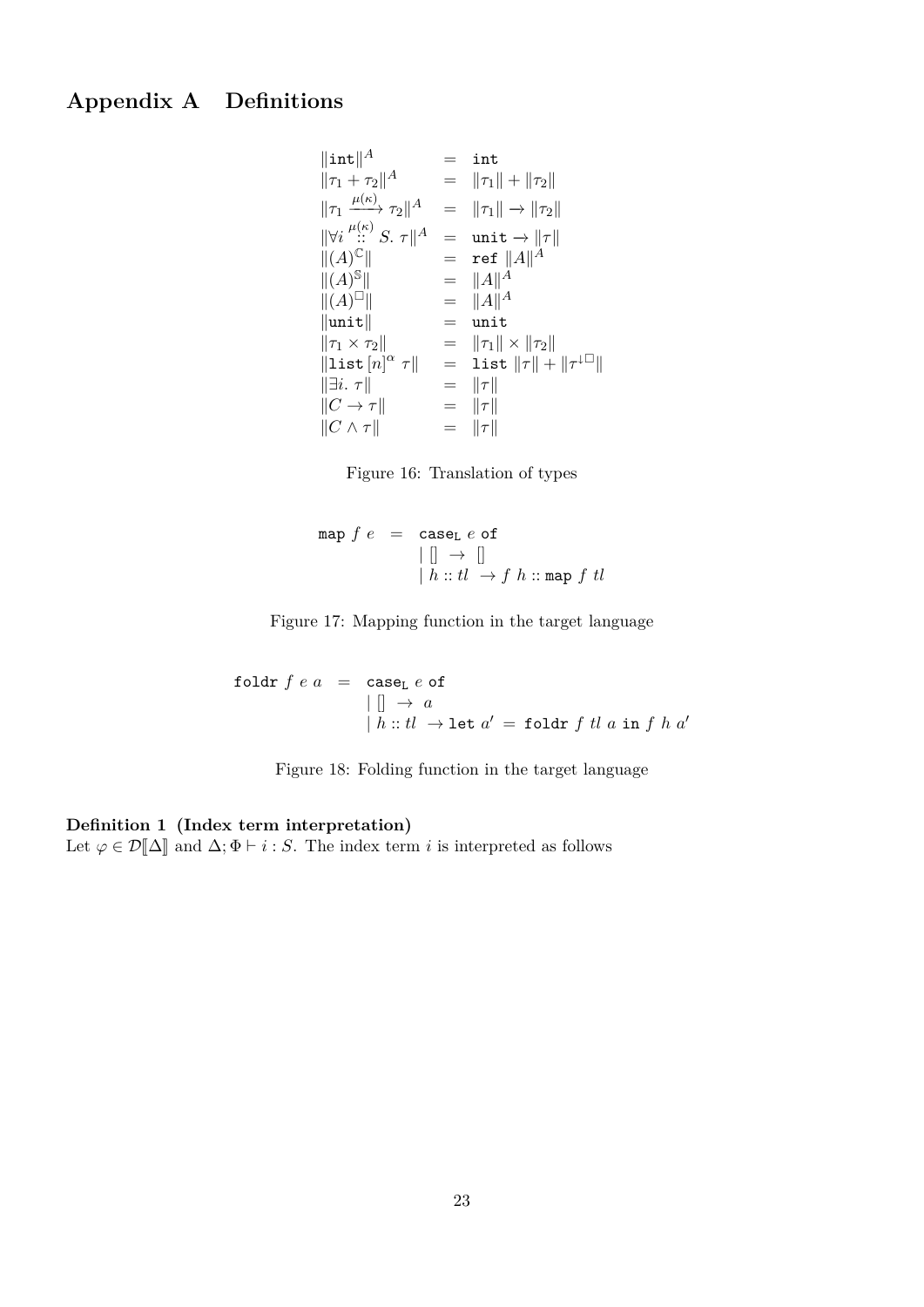$$
\begin{array}{llll}\n\text{deep}_{\text{aux}}(e, \, acc, \, (A)^{\mathbb{C}}) & = & \text{let } l = \text{ref } \text{le in } (l, \text{cons } l \, acc) \\
\hline\n\text{deep}_{\text{aux}}(e, \, acc, \, \tau_1 \times \tau_2) & = & \text{let } v = e \, \text{in} \\
& \text{let } p_1 = \text{deep}_{\text{aux}}(\text{fst } v, \, acc, \, \tau_1) \, \text{in} \\
& \text{let } \alpha c' = \text{snd } p_1 \, \text{in} \\
\text{let } p_2 = \text{deep}_{\text{aux}}(\text{snd } v, \, acc', \, \tau_2) \, \text{in} \\
(\text{fst } p_1, \text{fst } p_2), \text{snd } p_2) \\
\hline\n\text{deep}_{\text{aux}}(e, \, acc, \, \text{unit}) & = & \alpha c \\
\hline\n\text{deep}_{\text{aux}}(e, \, acc, \, \text{iii } \tau) & = & \text{deep}_{\text{aux}}(e, \, acc, \, \tau) \\
\hline\n\text{deep}_{\text{aux}}(e, \, acc, \, C \to \tau) & = & \text{deep}_{\text{aux}}(e, \, acc, \, \tau) \\
\hline\n\text{deep}_{\text{aux}}(e, \, acc, \, C \land \tau) & = & \text{deep}_{\text{aux}}(e, \, acc, \, \tau) \\
\hline\n\text{deep}_{\text{aux}}(e, \, acc, \, \text{iii } \tau) & = & \text{float} \\
(\lambda h \cdot \lambda a. \, \text{case}(h, h_l \ldots, h_r. \text{let } p = \text{deep}_{\text{aux}}(h_r, \, \tau, \, a) \, \text{in} \, (\text{cons } (\text{inr } (\text{fst } p)) \, (\text{else } p_l \, \text{in} \, \tau)) \\
& \text{deep}_{\text{aux}}(e, \, \text{acc}, \, \text{iv } \tau) & = & \text{deep}_{\text{aux}}(e, \, \text{acc}, \, \tau) \\
& \text{deep}_{\text{aux}}(e, \, acc, \, \text{iv } \tau) & = & \text{deep}_{\text{
$$

Figure 19: Deep dereferencing, re-referencing and flattening of the locations that occur in an expression with expression reconstruction

> $\mathtt{cost}_{\mathtt{deep}}((A)^\mathbb{C})$  $=$  3 cost<sub>deep</sub>( $\tau_1 \times \tau_2$ ) = cost<sub>deep</sub>( $\tau_1$ ) +̂ cost<sub>deep</sub>( $\tau_2$ ) +̂ 10 <br>cost<sub>deep</sub>(unit) = 0  $cost_{deep}(unit)$ <br> $cost_{deep}(\exists i. \tau)$  $=$   $cost_{deep}(\tau)$  $\texttt{cost}_{\texttt{deep}}(C \to \tau)$  =  $\texttt{cost}_{\texttt{deep}}(\tau)$  $\texttt{cost}_{\texttt{deep}}(C\land \tau)$  =  $\texttt{cost}_{\texttt{deep}}(\tau)$  $\cosh_{\text{deep}}(\text{list } [n]^\alpha \ \tau) = n \cdot (\text{cost}_{\text{deep}}(\tau) + 10)$

|  |  |  |  | Figure 20: The cost associated with $\mathbf{deep}(\cdot, \cdot)$ |  |  |  |  |  |
|--|--|--|--|-------------------------------------------------------------------|--|--|--|--|--|
|--|--|--|--|-------------------------------------------------------------------|--|--|--|--|--|

$$
\begin{array}{llll}\n\text{deep}_{aux}^{\prime}(e, acc, (A)^{\mathbb{C}}) & = & \text{let } l = \text{ref } !e \text{ in cons } l \, acc \\
\overline{\text{deep}_{aux}^{\prime}}(e, acc, \tau_1 \times \tau_2) & = & \text{let } v = e \text{ in} \\
& \text{let } acc' = \text{deep}_{aux}^{\prime}(\text{fst } v, acc, \tau_1) \text{ in} \\
\text{deep}_{aux}^{\prime}(e, acc, unit) & = & \text{acep}_{aux}^{\prime}(\text{snd } v, acc', \tau_2) \\
\overline{\text{deep}_{aux}^{\prime}}(e, acc, \tau) & = & \text{deep}_{aux}^{\prime}(e, acc, \tau) \\
\overline{\text{deep}_{aux}^{\prime}}(e, acc, C \to \tau) & = & \text{deep}_{aux}^{\prime}(e, acc, \tau) \\
\overline{\text{deep}_{aux}^{\prime}}(e, acc, C \land \tau) & = & \text{deep}_{aux}^{\prime}(e, acc, \tau) \\
\overline{\text{deep}_{aux}^{\prime}}(e, acc, 1 \text{ist } [n]^{\alpha} \tau) & = & \text{float } (\lambda h. \lambda a. \text{ case}(h, h_l. \bot, h_r. \text{inr } \underline{\text{deep}_{aux}^{\prime}}(h_r, \tau, a))) \, e \, acc \\
\overline{\text{deep}_{aux}^{\prime}}(e, \tau) & = & \text{deep}_{aux}^{\prime}(e, [l, \tau))\n\end{array}
$$

Figure 21: Deep dereferencing, re-referencing and flattening of the locations that occur in an expression without expression reconstruction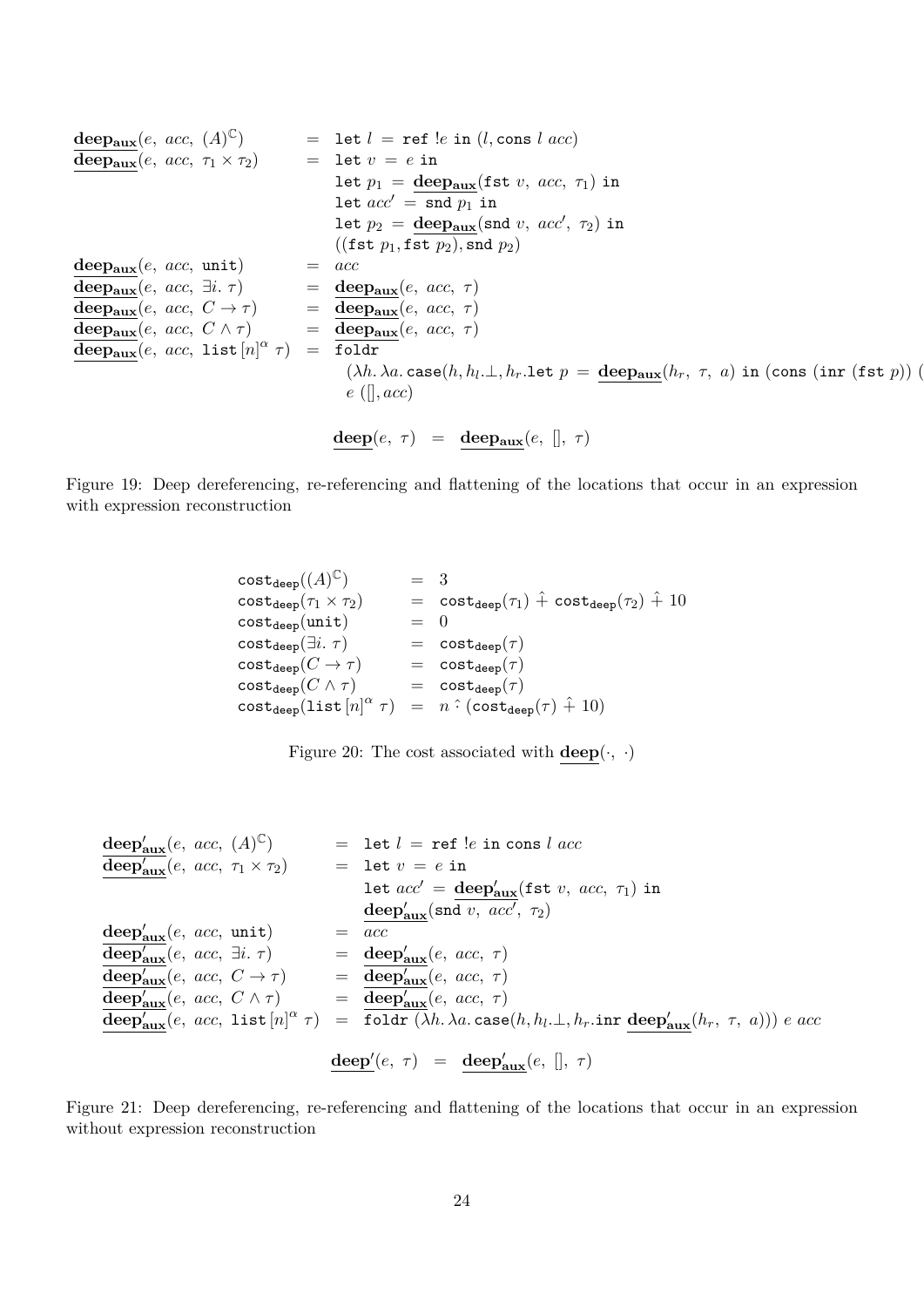```
\texttt{cost}_{\texttt{deepref}}((A)^\mathbb{C}) = 3
\cosh(\tan(\tau_1 \times \tau_2)) = \cosh(\tan(\tau_1) + \cosh(\tau_2)) + 4cost_{deepref} (unit) = 0
cost_{deepref}(\exists i. \tau) = cost_{deepref}(\tau)\texttt{cost}_{\texttt{deepref}}(C \to \tau) = \texttt{cost}_{\texttt{deepref}}(\tau)cost_{deepref}(C \wedge \tau) = cost_{deepref}(\tau)\frac{1}{\text{cost}_{\text{deepref}}}(\text{list}[n]^\alpha)= n \cdot ( \text{cost}_{\text{deerref}}(\tau) + 6)
```


$$
\begin{array}{llll}\n\textbf{conv}(e, (A)^{\mu}, (A)^{\mu}) & = & e \\
\textbf{conv}(e, (A)^{\mu}, (A)^{\mathbb{C}}) & = & \textbf{let } v = & e \textbf{ in ref } v \\
\textbf{conv}(e, (A)^{\mathbb{C}}, (A)^{\mu}) & = & \textbf{let } v = & e \textbf{ in ref } v \\
\textbf{conv}(e, \tau_1 \times \tau_2, \tau_1' \times \tau_2') & = & (\textbf{conv}(\texttt{fst } e, \tau_1, \tau_1'), \textbf{conv}(\texttt{snd } e, \tau_2, \tau_2')) \\
\textbf{conv}(e, \textbf{ unit}, \textbf{ unit}) & = & e \\
\textbf{conv}(e, \exists i. \tau, \exists i. \tau') & = & \textbf{conv}(e, \tau, \tau') \\
\textbf{conv}(e, C \rightarrow \tau, C \rightarrow \tau') & = & \textbf{conv}(e, \tau, \tau') \\
\textbf{conv}(e, C \land \tau, C \land \tau') & = & \textbf{conv}(e, \tau, \tau') \\
\textbf{conv}(e, 1 \textbf{ ist } [n]^{\alpha} \tau, 1 \textbf{ ist } [n]^{\alpha} \tau') & = & \textbf{map}(\lambda h. \textbf{case}(h, h_l.\textbf{conv}(h_l, \tau^{\downarrow \Box}, \tau'^{\downarrow \Box}), h_r.\textbf{conv}(h_r, \tau, \tau'))) e\n\end{array}
$$

Figure 23: Conversion an expression of type  $\tau$  to a type  $\tau'$  when the two types have the same structure same structure

$$
\begin{array}{llll}\n\text{cost}_{\text{conv}}((A)^{\mu},(A)^{\mu}) & = & 0 \\
\text{cost}_{\text{conv}}((A)^{\mu},(A)^{\mathbb{C}}) & = & 2 \\
\text{cost}_{\text{conv}}((A)^{\mathbb{C}},(A)^{\mu}) & = & 1 \\
& \text{if } (\mu = \mathbb{S}) \vee (\mu = \square) \\
& \text{cost}_{\text{conv}}(\tau_1 \times \tau_2, \tau_1' \times \tau_2') & = & 2 \hat{+} \text{ cost}_{\text{conv}}(\tau_1, \tau_1') \hat{+} \text{ cost}_{\text{conv}}(\tau_2, \tau_2') \\
\text{cost}_{\text{conv}}(\text{unit}, \text{unit}) & = & 0 \\
\text{cost}_{\text{conv}}(\exists i. \tau, \exists i. \tau') & = & \text{cost}_{\text{conv}}(\tau, \tau') \\
& \text{cost}_{\text{conv}}(C \to \tau, C \to \tau') & = & \text{cost}_{\text{conv}}(\tau, \tau') \\
& \text{cost}_{\text{conv}}(C \wedge \tau, C \wedge \tau') & = & \text{cost}_{\text{conv}}(\tau, \tau') \\
& \text{cost}_{\text{conv}}(\text{list } [n]^{\alpha} \tau, \text{list } [n]^{\alpha} \tau') & = & \alpha \hat{+} \text{ cost}_{\text{conv}}(\tau^{\downarrow \Box}, \tau'^{\downarrow \Box}) \hat{+} (n \hat{-} \alpha) \hat{+} \text{ cost}_{\text{conv}}(\tau, \tau')\n\end{array}
$$

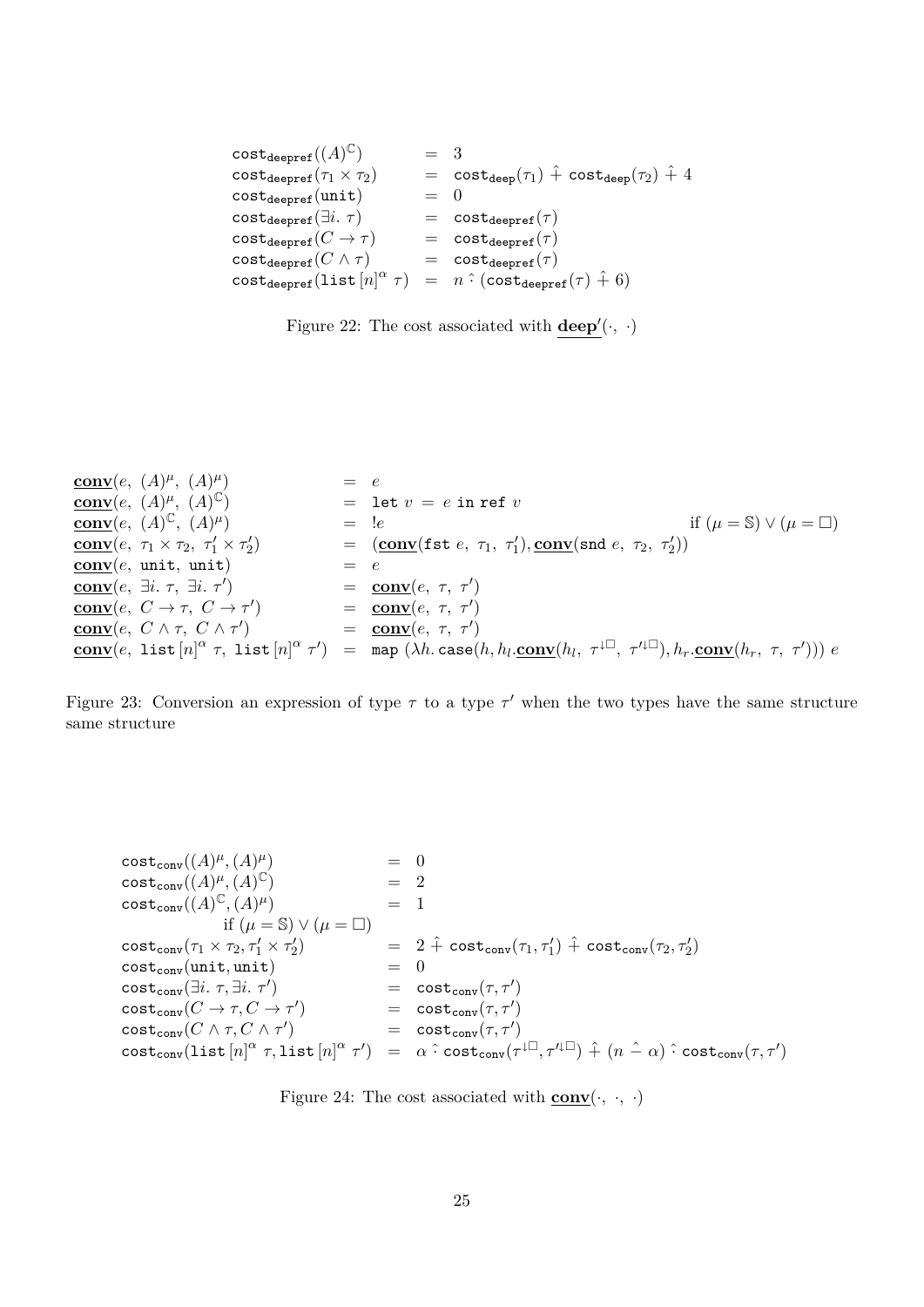$\Delta; \Phi_A \vdash^{\kappa}_{\epsilon} A_1 \sqsubseteq A_2 \hookrightarrow \underline{\mathbf{g}}$  *A*<sub>1</sub> is a subtype of  $A_2$  and  $\underline{\mathbf{g}}$  is the coercion metafunction  $\Delta; \Phi_A \vdash_{\epsilon}^{\kappa} \tau_1 \sqsubseteq \tau_2 \hookrightarrow \underline{\mathbf{g}}$   $\tau_1$  is a subtype of  $\tau_2$  and  $\underline{\mathbf{g}}$  is the coercion metafunction

The rules marked with (†) are also valid for the  $_A \vdash$  judgment.

 $\overline{\overline{\Delta}}$ 

$$
\frac{\Delta_{1}\Phi +_{2}^{0}(1n\tau)^{3}}{\Delta_{1}\Phi +_{2}^{0}(1n\tau)^{4}} = \frac{\Delta_{1}\Phi +_{2}^{0}(1n\tau)^{5}}{\Delta_{1}\Phi +_{2}^{0}(1n\tau)^{5}} = \frac{\Delta_{1}\Phi +_{2}^{0}(1n\tau)^{5}}{\Delta_{1}\Phi +_{2}^{0}(1n\tau)^{5}} = \frac{\Delta_{1}\Phi +_{2}^{0}(1n\tau)^{5}}{\Delta_{1}\Phi +_{2}^{0}(1n\tau)^{5}} = \frac{\Delta_{1}\Phi +_{2}^{0}(1n\tau)^{5}}{\Delta_{1}\Phi +_{2}^{0}(1n\tau)^{5}} = \frac{\Delta_{1}\Phi +_{2}^{0}(1n\tau)^{5}}{\Delta_{1}\Phi +_{2}^{0}(1n\tau)^{5}} = \frac{\Delta_{1}\Phi +_{2}^{0}(1n\tau)^{5}}{\Delta_{1}\Phi +_{2}^{0}(1n\tau)^{5}} = \frac{\Delta_{1}\Phi +_{2}^{0}(1n\tau)^{5}}{\Delta_{1}\Phi +_{2}^{0}(1n\tau)^{5}} = \frac{\Delta_{1}\Phi +_{2}^{0}(1n\tau)^{5}}{\Delta_{1}\Phi +_{2}^{0}(1n\tau)^{5}} = \frac{\Delta_{1}\Phi +_{2}^{0}(1n\tau)^{5}}{\Delta_{1}\Phi +_{2}^{0}(1n\tau)^{5}} = \frac{\Delta_{1}\Phi +_{2}^{0}(1n\tau)^{5}}{\Delta_{1}\Phi +_{2}^{0}(1n\tau)^{5}} = \frac{\Delta_{1}\Phi +_{2}^{0}(1n\tau)^{5}}{\Delta_{1}\Phi +_{2}^{0}(1n\tau)^{5}} = \frac{\Delta_{1}\Phi +_{2}^{0}(1n\tau)^{5}}{\Delta_{1}\Phi +_{2}^{0}(1n\tau)^{5}} = \frac{\Delta_{1}\Phi +_{2}^{0}(1n\tau)^{5}}{\Delta_{1}\Phi +_{2}^{0}(1n\tau)^{5}} = \frac{\Delta_{1}\Phi +_{2}^{0}(1n\tau)^{5}}{\Delta_{1}\Phi +_{2}^{0}(1n\tau)^{5}} = \frac{\Delta_{1}\Phi +_{2}^{0}(1n\tau)^{5}}{\Delta_{1}\Phi +_{2}^{0}(1n\tau)^{5}} = \frac{\Delta_{1}\Phi +_{2}^{0}(1n\tau)^{5}}{\Delta_{1}\Phi +_{2}^{0}(1n\tau
$$

Figure 25: Coercion meta-function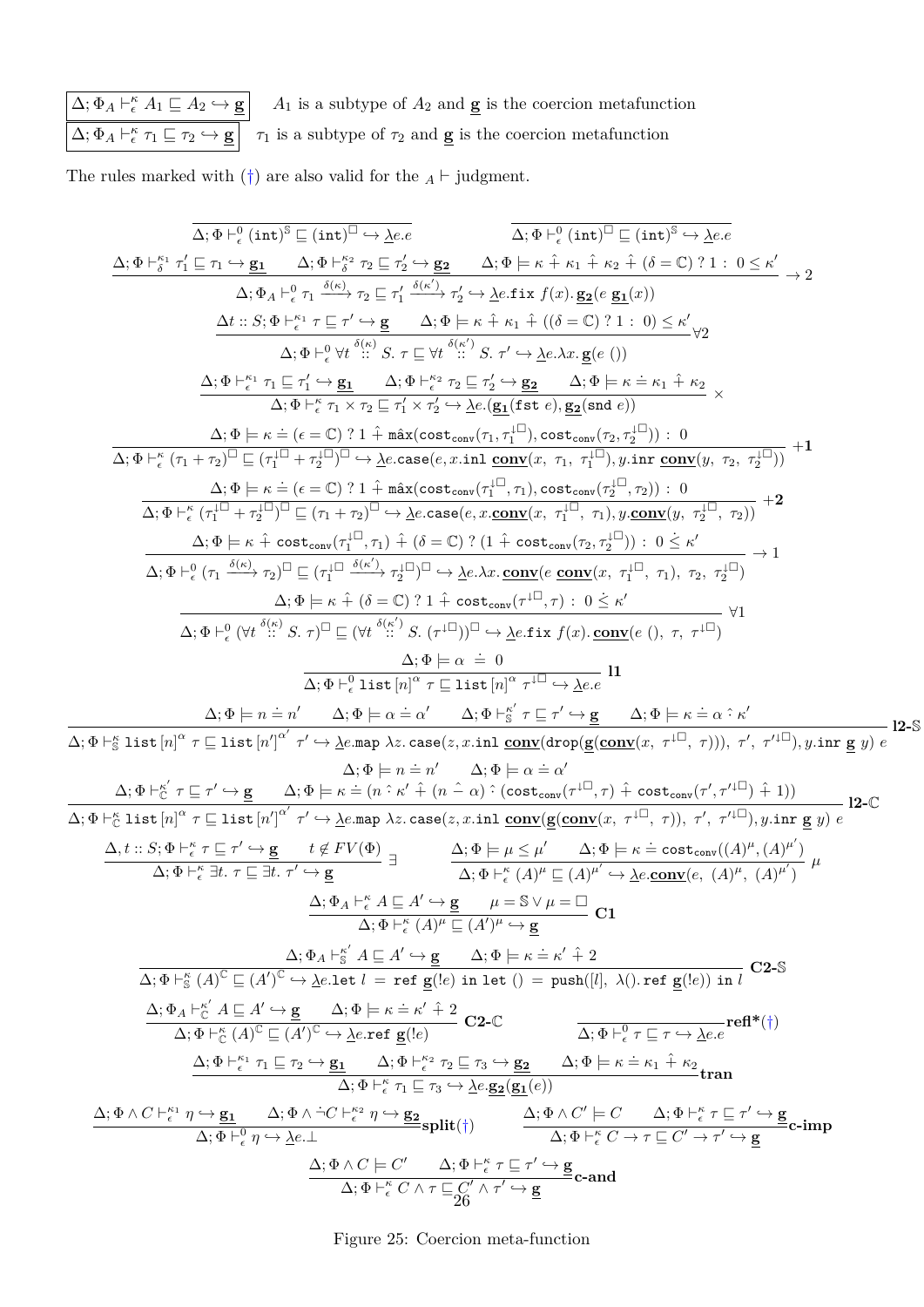| $\Delta$ : $\Phi \vdash \Gamma$ wf                                                                                                                                                                                                                                                                                                                                                                                                                                                                                                                                                                                                                                     |
|------------------------------------------------------------------------------------------------------------------------------------------------------------------------------------------------------------------------------------------------------------------------------------------------------------------------------------------------------------------------------------------------------------------------------------------------------------------------------------------------------------------------------------------------------------------------------------------------------------------------------------------------------------------------|
| $\frac{\Delta; \Phi; \Gamma \vdash^0 \mathbf{n} : (\mathbf{int})^{\square} \hookrightarrow \mathbf{n}}{\Delta; \Phi; \Gamma \vdash^0 \mathbf{n} : (\mathbf{int})^{\square} \hookrightarrow \mathbf{n}}$<br>$\overline{\Delta;\Phi;\Gamma,x:\tau\vdash^0_\epsilon x:\tau\hookrightarrow x}$ var                                                                                                                                                                                                                                                                                                                                                                         |
| $\underline{\Delta};\Phi;\Gamma\vdash^{ \kappa_1}_{\epsilon} e_1:\tau_1\hookrightarrow \ulcorner e_1\urcorner\qquad \Delta;\Phi;\Gamma\vdash^{ \kappa_2}_{\epsilon} e_1:\tau_2\hookrightarrow \ulcorner e_2\urcorner\qquad \Delta;\Phi \models \kappa \doteq \kappa_1\mathrel{\hat{+}}\kappa_2$                                                                                                                                                                                                                                                                                                                                                                        |
| $\Delta: \Phi: \Gamma \vdash^{\kappa} (e_1, e_2): \tau_1 \times \tau_2 \hookrightarrow (\ulcorner e_1 \urcorner \ulcorner e_2 \urcorner$                                                                                                                                                                                                                                                                                                                                                                                                                                                                                                                               |
| $\frac{\Delta;\Phi;\Gamma\vdash^{\kappa}_\epsilon e:\tau_1\hookrightarrow\ulcorner e\urcorner}{\Delta;\Phi;\Gamma\vdash^{\kappa}_\epsilon \text{ inl}~e:(\tau_1+\tau_2)^{\mathbb{S}}\hookrightarrow \text{ inl}~}\qquad \qquad \frac{\Delta;\Phi;\Gamma\vdash^{\kappa}_\epsilon e:\tau_2\hookrightarrow\ulcorner e\urcorner}{\Delta;\Phi;\Gamma\vdash^{\kappa}_\epsilon \text{ inr}~e:(\tau_1+\tau_2)^{\mathbb{S}}\hookrightarrow \text{ inr}~\ulcorner e\urcorner}~\text{ inr}$                                                                                                                                                                                       |
|                                                                                                                                                                                                                                                                                                                                                                                                                                                                                                                                                                                                                                                                        |
| $\frac{\Delta; \Phi; \Gamma \vdash^{\kappa'}_{{\epsilon}} e : \tau_1 \times \tau_2 \hookrightarrow \ulcorner e\urcorner \qquad \Delta; \Phi \models \kappa \doteq (\kappa' \; \hat{+} \; {\epsilon} = \mathbb{C} \; ? \; 1 \; : \; 0)}{\Delta; \Phi; \Gamma \vdash^{\kappa}_{{\epsilon}} \mathtt{fst}\; e : \tau_1 \hookrightarrow \mathtt{fst} \; \ulcorner e\urcorner}$                                                                                                                                                                                                                                                                                              |
| $\Delta; \Phi; \Gamma \vdash^{\kappa'}_{\epsilon} e : \tau_1 \times \tau_2 \hookrightarrow \ulcorner e \urcorner \qquad \Delta; \Phi \models \kappa \doteq (\kappa' \hat{+} \epsilon = \mathbb{C} ? 1 : 0) \text{ and}$                                                                                                                                                                                                                                                                                                                                                                                                                                                |
| $\overline{\Delta;\Phi;\Gamma\vdash_{\epsilon}^{\kappa}$ snd $e:\tau_2\hookrightarrow \mathtt{fst} \Gamma e^{\top}}$                                                                                                                                                                                                                                                                                                                                                                                                                                                                                                                                                   |
| $\underbrace{\Delta;\Phi;\Gamma,f:(\tau_1\xrightarrow{\delta(\kappa)}\tau_2)^{\mathbb{S}},x:\tau_1\vdash^{\kappa}_{\delta}e:\tau_2\hookrightarrow\ulcorner e\urcorner} \text{fix}1$<br>$\Delta; \Phi; \Gamma \vdash^0_{\epsilon} \text{fix } f(x) \ldotp e : (\tau_1 \xrightarrow{\delta(\kappa)} \tau_2)^{\mathbb{S}} \hookrightarrow \text{fix } f(x) \ldotp \ulcorner e \urcorner$                                                                                                                                                                                                                                                                                  |
| $\frac{\Delta;\Phi;\Gamma\vdash_{\mathbb{S}}^{\kappa_1}e_1:(\tau_1\xrightarrow{\mathbb{S}(\kappa')}\tau_2)^\mu\hookrightarrow\ulcorner e_1\urcorner\quad \Delta;\Phi;\Gamma\vdash_{\mathbb{S}}^{\kappa_2}e_2:\tau_1\xrightarrow{\;\vdash}e_2\urcorner\quad \mu\leq\mathbb{S}\qquad \Delta;\Phi\models\kappa\doteq\kappa'\hat{+}\kappa_1\hat{+}\kappa_2\\\Delta;\Phi;\Gamma\vdash_{\mathbb{S}}^{\kappa}e_1\;e_2:\tau_2\xrightarrow{\;\vdash}e_1\urcorner\vdash e_2\urcorner\qquad \qquad \Delta;\$                                                                                                                                                                      |
| $\Delta; \Phi; \Gamma \vdash_{\mathbb{S}}^{\kappa_1} e_1 : (\tau_1 \xrightarrow{\mathbb{C}(\kappa')} \tau_2)^{\mathbb{C}} \hookrightarrow \ulcorner e_1 \urcorner$                                                                                                                                                                                                                                                                                                                                                                                                                                                                                                     |
|                                                                                                                                                                                                                                                                                                                                                                                                                                                                                                                                                                                                                                                                        |
| $\Delta; \Phi; \Gamma \vdash_{\mathbb{S}}^{\kappa_2} e_2 : \tau_1 \hookrightarrow \ulcorner e_2 \urcorner \quad \mathbb{C} \trianglelefteq \tau_2 \quad \Delta; \Phi \models \kappa \doteq \kappa' \hat{+} \kappa_1 \hat{+} \kappa_2 \hat{+} \text{ cost}_{\text{deepref}}(\tau_2) \hat{+} 3 \atop \Delta; \Phi; \Gamma \vdash_{\mathbb{S}}^{\kappa} e_1 e_2 : \tau_2 \hookrightarrow \text{ let } l = \ulcorner e_1 \urcorner \text{ in } \text{let } x = \ulcorner e_2 \urcorner \text{ in } \text{ let } r =$<br>let () = push(snd r, $\lambda$ ().deep'(!l x, $\tau_2$ )) in fst r                                                                                 |
| $\Delta; \Phi; \Gamma \vdash_{\mathcal{S}}^{\kappa_1} e_1 : (\tau_1 \xrightarrow{\mathbb{C}(\kappa')} \tau_2)^\mu \hookrightarrow \ulcorner e_1 \urcorner$<br>$\frac{\Delta; \Phi; \Gamma \vdash_{\mathbb{S}}^{\kappa_2} e_2 : \tau_1 \hookrightarrow \ulcorner e_2 \urcorner \quad \mathbb{C} \trianglelefteq \tau_2 \quad \mu \leq \mathbb{S} \quad \Delta; \Phi \models \kappa \doteq \kappa' \hat{+} \kappa_1 \hat{+} \kappa_2 \hat{+} \text{ cost}_{\text{deepref}}(\tau_2) \hat{+} 2}{\Delta; \Phi; \Gamma \vdash_{\mathbb{S}}^{\kappa} e_1 e_2 : \tau_2 \hookrightarrow \text{ let } f = \ulcorner e_1 \urcorner \text{ in } \text{let } x = \ulcorner e_2 \ur$ |
| let () = push(snd r, $\lambda$ ().deep'(f x, $\tau_2$ )) in fst r                                                                                                                                                                                                                                                                                                                                                                                                                                                                                                                                                                                                      |
| $\Delta; \Phi; \Gamma \vdash^{\kappa_1}_{\mathbb{C}} e_1 : (\tau_1 \xrightarrow{\mathbb{C}(\kappa')} \tau_2)^\mu \hookrightarrow \ulcorner e_1 \urcorner$<br>$\frac{\Delta; \Phi; \Gamma \vdash^{\kappa_2}_\mathbb{C} e_2 : \tau_1 \hookrightarrow \ulcorner e_2 \urcorner \qquad \mathbb{C} \trianglelefteq \tau_2 \qquad \Delta; \Phi \models \kappa \doteq \kappa' \hat{+} \kappa_1 \hat{+} \ kappa_2 \pi_2 \hat{+} 2}{\Delta; \Phi; \Gamma \vdash^{\kappa}_\mathbb{C} e_1 e_2 : \tau_2 \hookrightarrow \ulcorner e_1 \urcorner \ulcorner e_2 \urcorner}$                                                                                                           |
|                                                                                                                                                                                                                                                                                                                                                                                                                                                                                                                                                                                                                                                                        |
| $\Delta;\Phi;\Gamma\vdash^{k_1}_{\mathbb{C}} e_1:(\tau_1\xrightarrow{\mathbb{C}(\kappa')} \tau_2)^{\mathbb{S}} \hookrightarrow \ulcorner e_1\urcorner\qquad \Delta;\Phi;\Gamma\vdash^{k_2}_{\mathbb{C}} e_2:\tau_1\xrightarrow{\;\vdash} e_2\urcorner\qquad\mathbb{C}\trianglelefteq\tau_2\qquad \Delta;\Phi\models\kappa\doteq\kappa'\hat{+}\kappa_1\hat{+}\kappa_2\hat{+}1$                                                                                                                                                                                                                                                                                          |
| $\Delta; \overline{\Phi; \Gamma \vdash_{\mathbb{C}}^{\kappa} e_1 e_2 : \tau_2 \hookrightarrow \ulcorner e_1 \urcorner \ulcorner e_2 \urcorner}$                                                                                                                                                                                                                                                                                                                                                                                                                                                                                                                        |
| $\begin{array}{lll} \Delta; \Phi ; \Gamma \vdash^{ \kappa_e}_{\epsilon} e : (\tau_1 + \tau_2)^\mu \hookrightarrow \ulcorner e \urcorner & \Delta ; \Phi ; \Gamma, x : \tau_1 \vdash^{ \kappa'}_{\epsilon} e_1 : \tau \hookrightarrow \ulcorner e_1 \urcorner \\ \Delta ; \Phi ; \Gamma, y : \tau_2 \vdash^{ \kappa'}_{\epsilon} e_2 : \tau \hookrightarrow \ulcorner e_2 \urcorner & \mu \leq \mathbb{S} & \Delta ; \Phi \models \kappa \doteq \kappa_e \hat{+} \; \kappa' \; \hat{+} \; ((\epsilon = \mathbb{C}) \ ? \ 1 \; : \; 0) \\ \$                                                                                                                             |
|                                                                                                                                                                                                                                                                                                                                                                                                                                                                                                                                                                                                                                                                        |
|                                                                                                                                                                                                                                                                                                                                                                                                                                                                                                                                                                                                                                                                        |
| $\begin{array}{ccc} \Delta; \Phi ; \Gamma \vdash_{\mathbb{S}}^{\kappa_e} e : (\tau_1 + \tau_2)^{\mathbb{C}} \hookrightarrow \ulcorner e \urcorner & \Delta ; \Phi ; \Gamma , x : \tau_1 \vdash_{\mathbb{C}}^{\kappa'} e_1 : \tau \hookrightarrow \ulcorner e_1 \urcorner \\ \Delta ; \Phi ; \Gamma , y : \tau_2 \vdash_{\mathbb{C}}^{\kappa'} e_2 : \tau \hookrightarrow \ulcorner e_2 \urcorner & \mathbb{C} \unlhd \tau & \Delta ; \Phi \models \kappa \doteq \kappa_e \; \hat{+} \; \kappa' \; \hat{+} \; \mathsf{cost}_{\mathsf$<br>case2                                                                                                                          |
| let $l = \lceil e \rceil$ in let $r = \text{deep}(\text{case}(\mathit{ll}, x \lceil e_1 \rceil, y \lceil e_2 \rceil), \tau)$ in<br>$\Delta;\Phi;\Gamma \vdash_{\mathbb{S}}^{\kappa} \text{case}(e,x.e_1,y.e_2): \tau \hookrightarrow \text{ let } () = \text{push}(\text{snd }r, \ \lambda() \cdot \overline{\text{deep}}'(\text{case}(!l,x.^{\ulcorner}e_1 \urcorner, y.^{\ulcorner}e_2 \urcorner), \ \tau)) \text{ in }$<br>fst $r$                                                                                                                                                                                                                                  |
|                                                                                                                                                                                                                                                                                                                                                                                                                                                                                                                                                                                                                                                                        |

Figure 26: Translation rules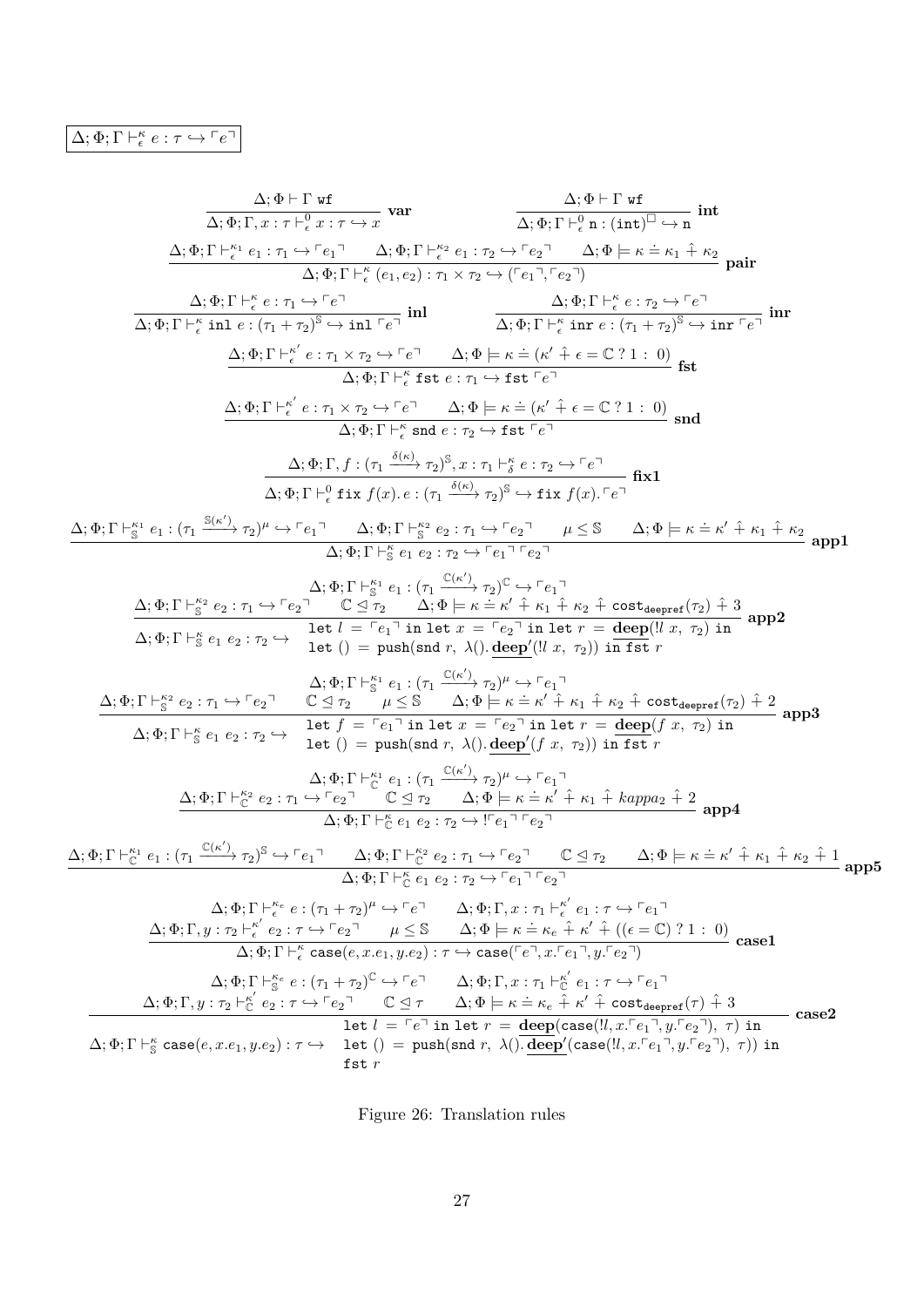#### $Δ; Φ; Γ ⊢_ε^κ$  $e$  has type  $\tau$  with dynamic stability  $\kappa.$  The context  $\Upsilon$  carrying types of

primitive functions is omitted from all rules.

$$
\frac{\Delta_{1}\Phi_{1}\Gamma, x:\tau_{1} \vdash_{\mathcal{C}}^{\mathcal{C}} e_{1} : \tau \leftrightarrow^{\mathcal{C}} e_{1} \qquad \Delta_{1}\Phi_{1}\Gamma, \vdash_{\mathcal{C}}^{\mathcal{C}} e_{2} : \tau_{1} \leftarrow^{\mathcal{C}} e_{2} : \tau_{2} \rightarrow^{\mathcal{C}} e_{1} \qquad \Delta_{1}\Phi_{1}\Gamma, \vdash^{\mathcal{C}} e_{2} : \tau_{2} \rightarrow^{\mathcal{C}} e_{2} \qquad \Delta_{2}\Phi, \vdash_{1}\Gamma, \vdash^{\mathcal{C}} e_{2} : \tau_{2} \rightarrow^{\mathcal{C}} e_{2} \qquad \Delta_{3}\Phi, \vdash_{2}\Gamma, \vdash^{\mathcal{C}} e_{3} : \tau_{3} \rightarrow^{\mathcal{C}} e_{1} \qquad \Delta_{4}\Phi, \vdash_{1}\Gamma, \vdash^{\mathcal{C}} e_{4} : (T_{1})^{n_{1}} \rightarrow^{\mathcal{C}} e_{1} \qquad \Delta_{5}\Phi, T \vdash^{\mathcal{C}} e_{3} : (T_{2})^{n_{2}} \rightarrow T \qquad \Delta_{1}\Phi, \vdash_{1}\Gamma, \vdash^{\mathcal{C}} e_{1} : (T_{1})^{n_{1}} \rightarrow^{\mathcal{C}} e_{1} \qquad \Delta_{1}\Phi, \vdash_{1}\Gamma, \vdash^{\mathcal{C}} e_{2} : (T_{1})^{n_{1}} \rightarrow^{\mathcal{C}} e_{1} \qquad \Delta_{1}\Phi, \vdash_{1}\Gamma, \vdash^{\mathcal{C}} e_{1} : (T_{1})^{n_{1}} \rightarrow^{\mathcal{C}} e_{1} \qquad \Delta_{1}\Phi, \vdash_{1}\Gamma, \vdash^{\mathcal{C}} e_{2} : (T_{1})^{n_{1}} \rightarrow^{\mathcal{C}} e_{1} \qquad \Delta_{1}\Phi, \vdash_{1}\Gamma, \vdash^{\mathcal{C}} e_{2} : (T_{1})^{n_{1}} \rightarrow^{\mathcal{C}} e_{1} \qquad \Delta_{1}\Phi, \vdash_{1}\Gamma, \vdash^{\mathcal{C}} e_{2} : (T_{1})^{n_{1}} \rightarrow^{\mathcal{C}} e_{1} \qquad \Delta_{1}\Phi, \vdash_{1}\Gamma, \vdash^{\mathcal{C}} e_{1} : (T_{1})^{n_{1}} \rightarrow^{\mathcal{
$$

Figure 27: Translation rules, part 2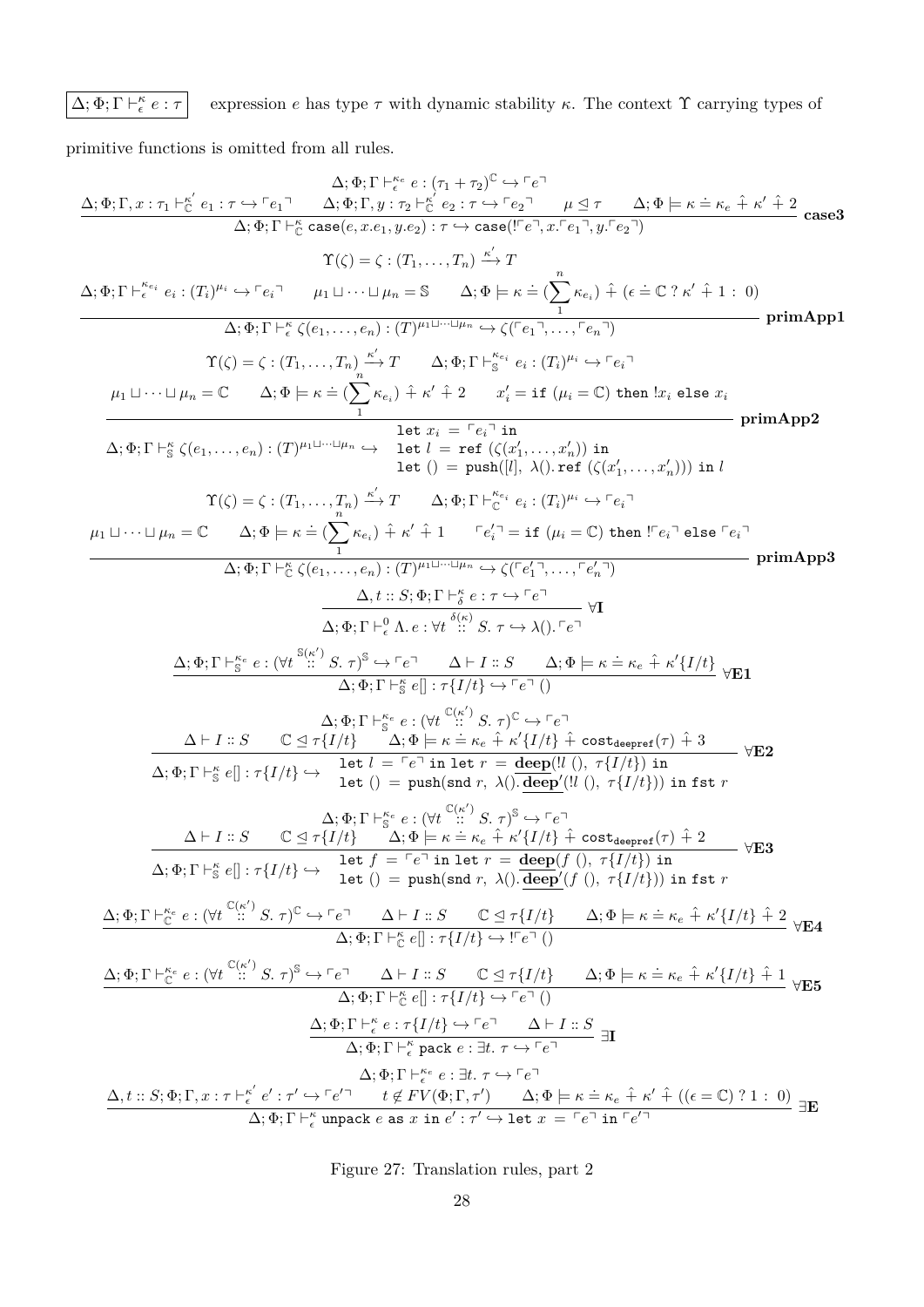<span id="page-28-0"></span>
$$
\Delta ; \Phi ; \Gamma \vdash_{\epsilon}^{\kappa} e : \tau \hookrightarrow \ulcorner e \urcorner
$$

$$
\begin{array}{c} \Delta;\Phi;\Gamma\vdash_{e}^{\kappa_{1}}e:r'\leftrightarrow\Gamma e^{\gamma}\quad\Delta;\Phi\vdash_{e}^{\kappa_{2}}r'\sqsubseteq r\leftrightarrow g\quad\Delta;\Phi\models\kappa_{1}\hat{+}\kappa_{2}\leq\kappa\\\Delta;\Phi;\Gamma\vdash_{e}^{\kappa_{e}}:r\leftrightarrow\Gamma e^{\gamma}\quad\forall x\in\Gamma\quad\Delta;\Phi\vdash\Gamma(x)\sqsubseteq\Gamma(x)^{1\Box}\quad\Delta;\Phi\models\kappa=(e=S\;?\;0\;:\;\kappa')\text{ nonhange}\\\Delta;\Phi;\Gamma,f':\left(\tau_{1}\xrightarrow{\delta(\kappa)}\tau_{2}\right)^{\Box},x:\tau_{1}\vdash_{\delta}^{\kappa}e:\tau_{2}\rightarrow\Gamma e^{\gamma}\quad\forall x\in\Gamma\quad\Delta;\Phi\models\Gamma(x)\sqsubseteq\Gamma(x)^{1\Box}\quad\Omega;\Phi\\\Delta;\Phi;\Gamma,f':\left(\tau_{1}\xrightarrow{\delta(\kappa)}\tau_{2}\right)^{\Box},x:\tau_{1}\vdash_{\delta}^{\kappa}e:\tau_{2}\rightarrow\Gamma e^{\gamma}\quad\forall x\in\Gamma\quad\Delta;\Phi\models\Gamma(x)\sqsubseteq\Gamma(x)^{1\Box}\quad\Omega;\Phi\\\Delta;\Phi;\Gamma\vdash_{e}^{\kappa_{1}}e_{1}:\tau_{1}\rightarrow\Gamma e_{1}^{\gamma_{1}}\quad\Delta;\Phi;\Gamma,x:\tau_{1}\vdash_{\delta}^{\kappa_{2}}e:\tau_{2}\rightarrow\Gamma e^{\gamma}\quad\Delta;\Phi\models\kappa\equiv\kappa_{1}\kappa_{2}\star(\epsilon\equiv\mathbb{C}?\;1\;:\;0)\text{ let}\\\Delta;\Phi;\Gamma\vdash_{e}^{\kappa_{1}}e_{1}:\tau_{1}\rightarrow\Gamma e_{1}^{\gamma_{1}}\quad\Delta;\Phi;\Gamma,x:\tau_{1}\vdash_{e}^{\kappa_{2}}e:\tau_{2}\rightarrow\Gamma e^{\gamma_{2}}\quad\Delta;\Phi\models\kappa\equiv\kappa_{1}\kappa_{2}\star(\epsilon\equiv\mathbb{C}?\;1\;:\;0)\text{ let}\\\Delta;\Phi;\Gamma\vdash_{e}^{\kappa_{1}}e:r'\leftrightarrow\Gamma e^{\gamma_{1}}\quad\Delta;\Phi;\Gamma\vdash_{e}^{\kappa_{2}}e:\tau_{2}\rightarrow\Gamma e^{\gamma_{2}}\quad\Delta;\Phi\vdash\mathbb{C};\Gamma\vdash_{e}^{\kappa_{2}}e:r\leftrightarrow\Gamma e^{\gamma_{2}}\quad\Delta;\Phi;\Gamma\
$$

Figure 28: Translation rules, part 3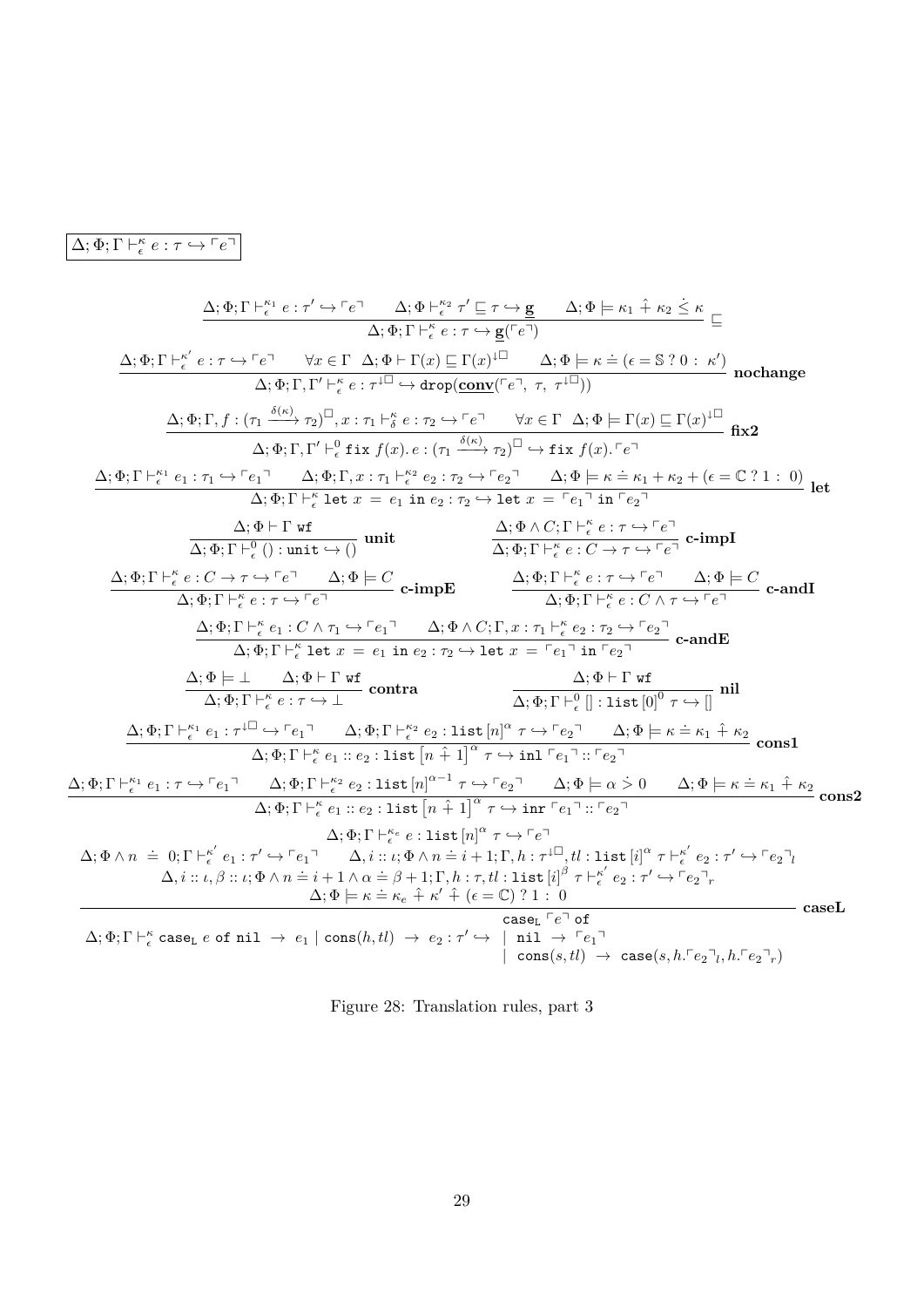$$
\begin{array}{llll}\n\llbracket n \rrbracket_{\varphi} & = & n \\
\llbracket x \rrbracket_{\varphi} & = & \varphi x \\
\llbracket 0 \rrbracket_{\varphi} & = & 0 \\
\llbracket I + 1 \rrbracket_{\varphi} & = & \llbracket I \rrbracket_{\varphi} + 1 \\
\llbracket I_1 \hat{+} I_2 \rrbracket_{\varphi} & = & \llbracket I_1 \rrbracket_{\varphi} + \llbracket I_2 \rrbracket_{\varphi} \\
\llbracket I_1 \hat{=} I_2 \rrbracket_{\varphi} & = & \llbracket I_1 \rrbracket_{\varphi} - \llbracket I_2 \rrbracket_{\varphi} \\
\llbracket I_1 \hat{=} I_2 \rrbracket_{\varphi} & = & \llbracket I_1 \rrbracket_{\varphi} \cdot \llbracket I_2 \rrbracket_{\varphi} \\
\llbracket I_1 \rrbracket_{\varphi} & = & \llbracket I_1 \rrbracket_{\varphi} \cdot \llbracket I_2 \rrbracket_{\varphi} \\
\llbracket I_1 \rrbracket_{\varphi} & = & \llbracket I_1 \rrbracket_{\varphi} \\
\llbracket I_1 \rrbracket_{\varphi} & = & \llbracket I_1 \rrbracket_{\varphi} \\
\llbracket I_2 \rrbracket_{\varphi} & = & \llbracket I_1 \rrbracket_{\varphi} \\
\llbracket I_2 \rrbracket_{\varphi} & = & \llbracket I_1 \rrbracket_{\varphi} \\
\llbracket I_2 \rrbracket_{\varphi} & = & \llbracket I_1 \rrbracket_{\varphi} \\
\llbracket I_2 \rrbracket_{\varphi} & = & \llbracket I_2 \rrbracket_{\varphi} \\
\llbracket \max(I_1, I_2) \rrbracket_{\varphi} & = & \max[I_1] \rrbracket_{\varphi} \llbracket I_2 \rrbracket_{\varphi} \\
\llbracket \hat{\sum}_{i=I_1}^{I_n} I_1 \rrbracket_{\varphi} & = & \sum_{i=\llbracket I_1 \rrbracket_{\varphi} \llbracket I_1 \rrbracket_{\varphi} \\
\llbracket I_2 \rrbracket_{\varphi} \\
\llbracket I_2 \rrbracket_{\varphi} \\
\llbracket I_2 \rrbracket_{\varphi} \\
\llbracket I_1 \rrbracket_{\varphi} \llbr
$$

### **Definition 2 (Constraint interpretation)**

Let  $\varphi \in \mathcal{D}[\![\Delta]\!]$  and  $\Delta; \Phi \vdash C$  wf. The constraint *C* is interpreted as follows

$$
\begin{array}{rcl}\n[I_1 \doteq I_2]_{\varphi} & = & [I_1]_{\varphi} = [I_2]_{\varphi} \\
[I_1 \dot{<} I_2]_{\varphi} & = & [I_1]_{\varphi} < [I_2]_{\varphi} \\
[\dot{\neg} I]_{\varphi} & = & \neg[I]_{\varphi} \\
[\dot{\bot} I]_{\varphi} & = & \neg[I]_{\varphi} \\
[\dot{\bot}]_{\varphi} & = & \bot \\
[\dot{\top}]_{\varphi} & = & \top \\
[C_1 \dot{\wedge} C_2]_{\varphi} & = & [C_1]_{\varphi} \wedge [C_2]_{\varphi} \\
[C_1 \dot{\vee} C_2]_{\varphi} & = & [C_1]_{\varphi} \vee [C_2]_{\varphi}\n\end{array}
$$

**Lemma 6 (Index term interpretation soundness)** Let  $\varphi \in \mathcal{D}[\![\Delta]\!]$  and  $\Delta; \Phi \vdash i : S$ . Then

- $S = \mathbb{N}$  iff  $\llbracket i \rrbracket_{\varphi} \in \mathbb{N}$
- $S = \dot{\mathbb{R}}^+$  iff  $[i]_{\varphi} \in \mathbb{R}^+$

*Proof.* The result follows easily by induction on the sorting derivation.

### **Definition 3 (Constraint satisfaction)**

Let  $\Delta; \Phi \vdash C$  wf. Then  $\Delta; \Phi \models C$  iff for all  $\varphi \in \mathcal{D}[\![\Delta]\!]$ , if  $[\![\Phi]\!]_{\varphi}$  holds then  $[\![C]\!]_{\varphi}$  holds.

# **Appendix B Proofs**

**Lemma 7 (Evaluation invariants)** If

$$
e, \ \sigma \Downarrow^L v, \ \sigma', \ D, \ j
$$

then the following hold:

1.  $\sigma' \sqsupseteq^L \sigma$ 

<span id="page-29-0"></span>*Proof.* By induction on the evaluation derivation.

 $\Box$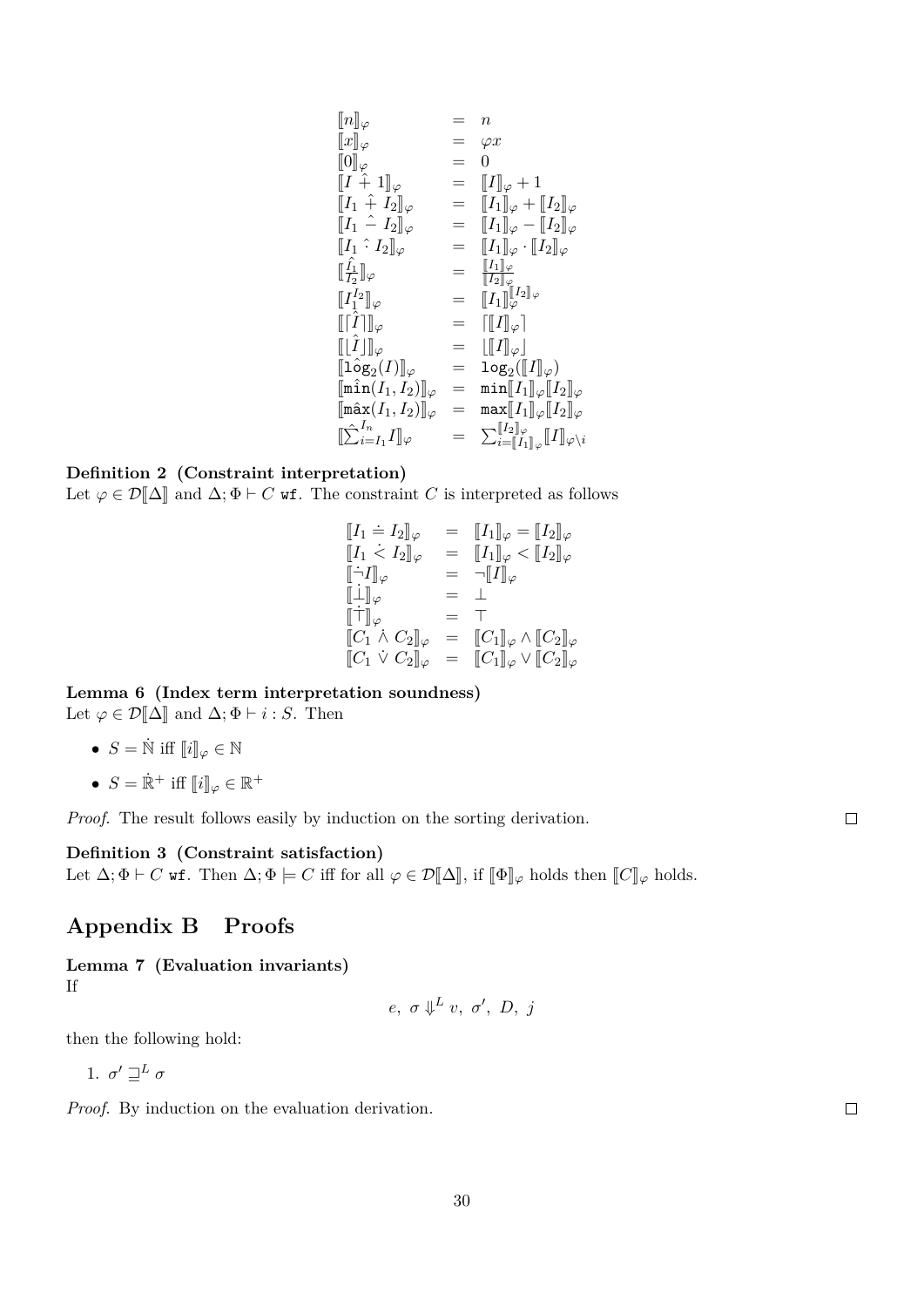### **Lemma 8 (Evaluation is deterministic)**

If

$$
e, \sigma_i \Downarrow^L v, \sigma_f, \varnothing, j
$$

and

$$
e, \ \sigma_i \Downarrow^L v', \ \sigma'_f, \ \varnothing, \ j'
$$

then  $j = j'$ ,  $v' = v$  and  $\sigma'_f = \sigma_f$ 

*Proof.* By induction on the evaluation derivation.

### **Lemma 9 (Graph locations)**

If  $e, \sigma_i \Downarrow^L v, \sigma_f, D, j$  and  $\texttt{loss}(e) = \emptyset$  and  $\texttt{cl}(\sigma)$  then  $\texttt{loss}(D) \subseteq \sigma_f \setminus \sigma_i$ 

*Proof.* By induction on the evaluation derivation.

### **Lemma 10 (Change propagation invariants)** If

$$
D, \sigma_c, \sigma_f, \beta \leadsto \sigma'_f, \beta', c
$$

then the following hold:

$$
1. \, \sigma'_f \sqsupseteq^{L_2} \sigma_c
$$

$$
2. \operatorname{dom}(\beta') \geq \operatorname{dom}(\beta)
$$

*Proof.* The result follows by induction on the length of the queue.

**Lemma 11 (Change propagation under store extension)** If

$$
D, \sigma_c, \sigma_f, \beta \leadsto \sigma'_f, \beta', c
$$

and then for all  $\sigma''_f \sqsupseteq^{L_1} \sigma_f$ 

$$
D, \sigma_c, \sigma''_f, \beta \leadsto \sigma'_f, \beta', c
$$

*Proof.* The result follows by induction on the length of the queue.

### **Lemma 12 (Change propagation under bijection extension)** If

$$
D, \sigma_c, \sigma_f, \beta \leadsto \sigma'_f, \beta', c
$$

then for all  $\beta_j$  such that  $\beta \otimes \beta_j$  and  $\beta' \otimes \beta_j$  are defined, and  $\text{locs}(D) \cap \text{dom}(\beta_j) = \emptyset$  then

$$
D, \sigma_c, \sigma''_f, \beta \otimes \beta_j \leadsto \sigma'_f, \beta' \otimes \beta_j, c
$$

*Proof.* The result follows by induction on the length of the queue.

# **Lemma 13 (Change propagation composition)** If

*D*<sub>1</sub>*, σ*<sub>*c</sub>, σ*<sub>*f*</sub>*, β*<sup>*'*</sup>*, β<sup>'</sup>, <i>c*<sub>1</sub></sub>

and

$$
D_2, \sigma'_f, \sigma_f, \beta' \leadsto \sigma''_f, \beta'', \, c_2
$$

then

$$
D_1+D_2, \sigma_c, \sigma_f, \beta \leadsto \sigma''_f, \beta'', c_1+c_2
$$

*Proof.* The result follows by induction on the length of the first queue.

 $\Box$ 

 $\Box$ 

 $\Box$ 

 $\Box$ 

 $\Box$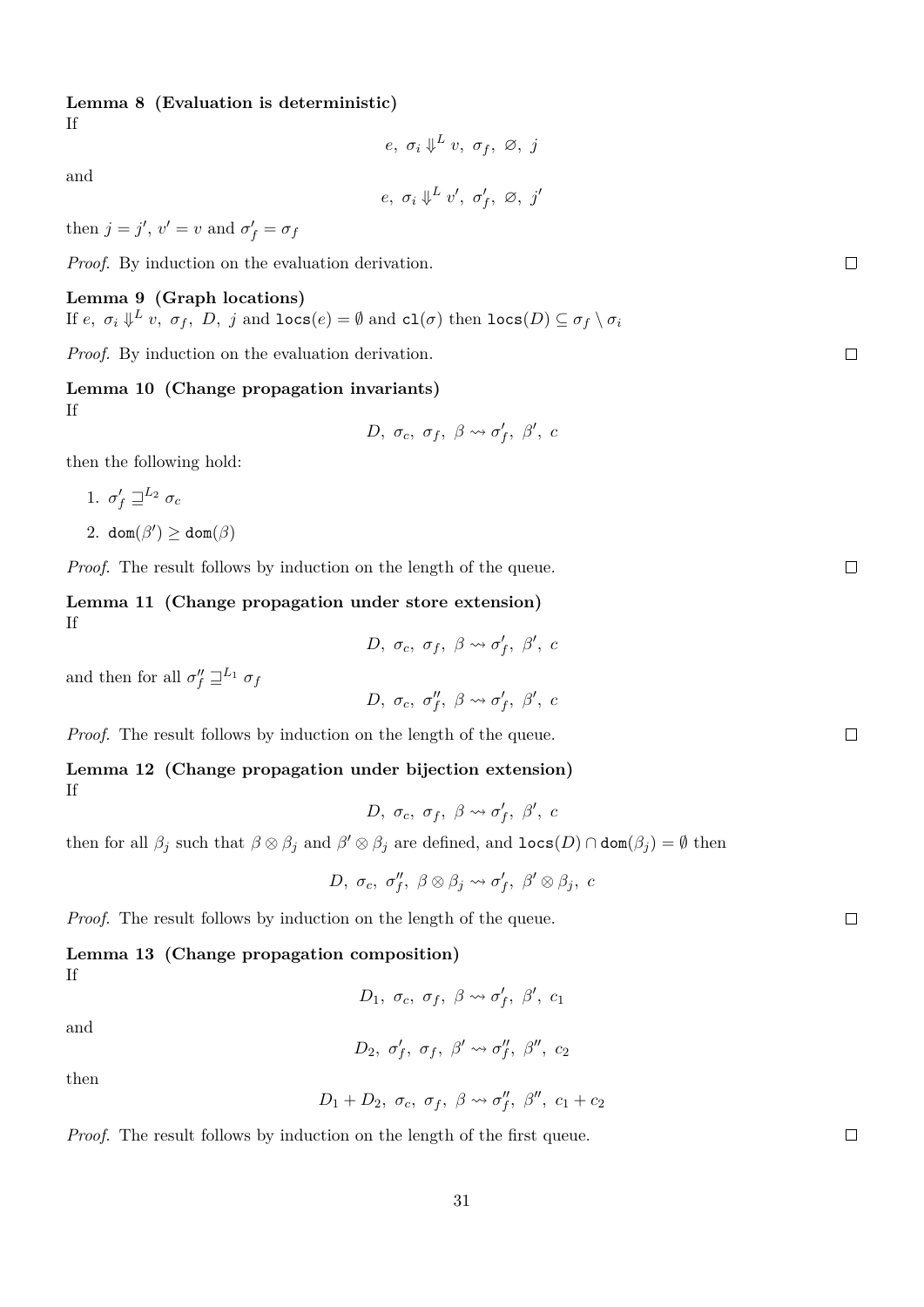#### **Lemma 14 (No free locations)**

Assume that

$$
\Delta; \Phi; \Gamma \vdash_{\epsilon}^{\kappa} e : \tau \hookrightarrow \ulcorner e \urcorner
$$

Then  $\texttt{locs}(Fe^{\top}) = \emptyset$ .

*Proof.* By induction on the derivation.

# <span id="page-31-1"></span>**Lemma 15 (World extension closure)**

The following hold:

- 1. If  $(v_s, v_t, W) \in \mathcal{V}(\tau)$ <sub>L</sub> and  $W' \ge W$ , then  $(v_s, v_t, W') \in \mathcal{V}(\tau)$ <sub>L</sub>.
- 2. If  $(v_i, v_c, v_t, W) \in \mathcal{V}[\![\tau]\!]$  and  $W' \ge W$ , then  $(v_i, v_c, v_t, W') \in \mathcal{V}[\![\tau]\!]$ .
- 3. If  $(e_s, e_t, W) \in \mathcal{E}(\tau)_{L}^{\kappa}$  and  $W' \geq W$ , then  $(e_s, e_t, W') \in \mathcal{E}(\tau)_{L}^{\kappa}$ .
- 4. If  $(e_i, e_c, e_t, W) \in \mathcal{E}[\![\tau]\!]^{\kappa}$  and  $W' \geq W$ , then  $(e_i, e_c, e_t, W') \in \mathcal{E}[\![\tau]\!]^{\kappa}$ .
- 5. If  $(\theta_s, \theta_t, W) \in \mathcal{G}(\Gamma)$ <sub>L</sub> and  $W' \ge W$ , then  $(\theta_s, \theta_t, W') \in \mathcal{G}(\Gamma)$ <sub>L</sub>.
- 6. If  $(\theta_i, \theta_c, \theta_t, W) \in \mathcal{G}[\![\Gamma]\!]$  and  $W' \geq W$ , then  $(\theta_i, \theta_c, \theta_t, W') \in \mathcal{G}[\![\Gamma]\!]$ .

*Proof.* First we prove statements (1) and (3) simultaneously, by induction on the type. Then we prove statement (5) by induction on the length of the environment, using statement (1).

Using the statement  $(1)$ , we can prove statements  $(2)$  and  $(4)$  simultaneously, by induction on the type. Then we prove statement  $(6)$  by induction on the length of the environment, using statement  $(2)$ .  $\Box$ 

### **Lemma 16 (Value relation projection)**

Then the following hold:

- 1. If  $(v_i, v_c, v_t, (\sigma_i, \sigma_c, \beta, j)) \in \mathcal{V}[\![\tau]\!]$  then  $(v_i, v_t, (\sigma_i, j)) \in \mathcal{V}[\![\tau]\!]_{L_1}$  and  $\forall m, (v_c, v_t, (\sigma_c, m)) \in \mathcal{V}[\![\tau]\!]_{L_2}$
- 2. If  $(\theta_i, \theta_c, \theta_t, (\sigma_i, \sigma_c, \beta, m)) \in \mathcal{G}[\![\Gamma]\!]$  then  $(\theta_i, \theta_t, (\sigma_i, j)) \in \mathcal{G}([\![\Gamma]\!]_{L_1}$  and  $\forall m, (\theta_c, \theta_t, (\sigma_c, m)) \in \mathcal{G}([\![\Gamma]\!]_{L_2})$

*Proof.* (1) follows by induction on the type  $\tau$ . (2) follows by induction in the size of  $\Gamma$  and using (1).  $\Box$ 

#### **Lemma 17 (Value relation composition)**

Then the following hold:

- 1. If  $(v_i, v_t, (\sigma_i, j)) \in \mathcal{V}(\tau)_{L_1}, \forall m, (v_c, v_t, (\sigma_c, m)) \in \mathcal{V}(\tau)_{L_2}$  and  $\mathbb{C} \leq \tau$  then  $(\theta_i, \theta_c, \theta_t, (\sigma_i, \sigma_c, \beta, m)) \in \mathcal{C}(\mathbb{F})$  $\mathcal{G}[\Gamma]$
- 2. If  $(\theta_i, \theta_t, (\sigma_i, j)) \in \mathcal{G}(\Gamma)_{L_1}, \forall m, (\theta_c, \theta_t, (\sigma_c, m)) \in \mathcal{G}(\Gamma)_{L_2}$  and  $\mathbb{C} \leq \tau$  then  $(\theta_i, \theta_c, \theta_t, (\sigma_i, \sigma_c, \beta, m)) \in \mathcal{G}(\Gamma)_{L_1}$  $\mathcal{G}[\Gamma]$

*Proof.* (1) follows by induction on the type  $\tau$ . (2) follows by induction in the size of Γ and using (1).  $\Box$ 

#### **Lemma 18**

Assume that:

<span id="page-31-0"></span>
$$
\forall m, (e_i, e_t, (\sigma, m)) \in \mathcal{E}(\tau)_{L}^{\kappa}
$$
 (A)

Then, there exist  $v_i$ ,  $j$ ,  $v_t$ ,  $\sigma'$ :

1.  $e_i \Downarrow v_i, j$ 2.  $e_c$ ,  $\sigma \Downarrow^L v_t$ ,  $\sigma'$ ,  $\varnothing$ ,  $c$ 3.  $c \leq \kappa$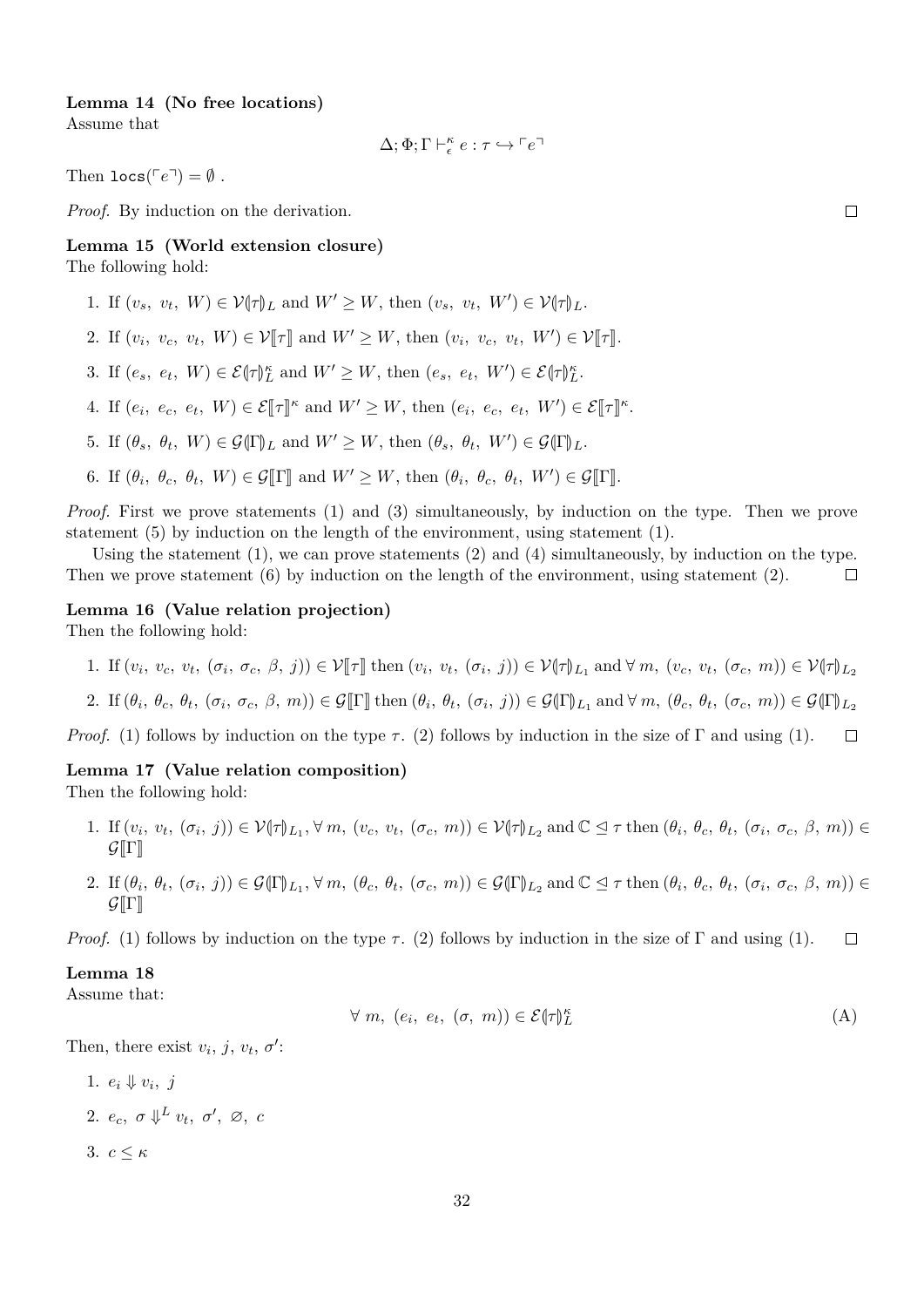$4. \forall m, (v_i, v_t, (\sigma', m)) \in \mathcal{V}(\tau)$ 

*Proof.* We instantiate eq. [\(A\)](#page-31-0) with step index 1 and obtain  $v_i$ , j such that

 $e_i \Downarrow v_i, j$ 

We can now instantiate eq. [\(A\)](#page-31-0) with step index  $j + 1$  and by using the fact that the evaluation relation is deterministic in the source and  $j < j + 1$  we can obtain  $v_t$ ,  $\sigma_f$  and *c* such that

$$
e_c, \sigma \Downarrow^L v_t, \sigma_f, \varnothing, c
$$

and

*c* ≤ *κ*

To show the third goal we pick an arbitrary *m* and we instantiate eq. [\(A\)](#page-31-0) with  $m + j + 1$ . Using the fact that the evaluation relation is deterministic in the source and  $j < m + j + 1$  we can obtain  $v'_t$  and  $\sigma''$  such that

$$
e_c, \ \sigma \Downarrow^L v'_t, \ \sigma'_f, \ \varnothing, \ c'
$$

and

 $(v_i, v'_t, (\sigma'_f, m+1)) \in \mathcal{V}(\tau)$ 

Using lemma [15](#page-31-1) we can show that

 $(v_i, v'_t, (\sigma'_f, m)) \in \mathcal{V}(\tau)$ 

Using lemma lemma [8](#page-29-0) we can we can show that  $v'_t = v_t$  and  $\sigma'_f = \sigma_f$ , thus

 $(v_i, v_t, (\sigma_f, m)) \in \mathcal{V}(\tau)_{L}$ 

<span id="page-32-1"></span><span id="page-32-0"></span> $\Box$ 

#### **Lemma 19 (Map - Unary interpretation)**

Assume that  $\varphi \in \mathcal{D}[\![\Delta]\!], \models \varphi \Phi$  and the following hold

$$
(lst_s, lst_t, (\sigma_i, k)) \in \mathcal{V}(\text{list}[\phi n]^{\phi \alpha} \phi \tau)_{L}
$$
\n
$$
(1)
$$

for all  $(v_s, v_t, (\sigma_i, m)) \in \mathcal{V}[\phi \tau^{\downarrow \Box}]_{L}$ ,

$$
(\text{inl } v_s, \ g \ (\text{inl } v_t), \ (\sigma_i, \ m)) \in \mathcal{E} \left( (\phi \tau'^{\downarrow \Box} + \phi \tau')^{\mathbb{S}} \right)_{L}^{\phi \kappa} \tag{2}
$$

and for all  $(v_s, v_t, (\sigma_i, m)) \in \mathcal{V}(\phi \tau)_{L}$ ,

$$
(\text{inr } v_s, \ g \ (\text{inr } v_t), \ (\sigma_i, \ m)) \in \mathcal{E} \left( (\phi \tau'^{\downarrow \Box} + \phi \tau')^{\mathbb{S}} \right)_{L}^{\phi \kappa'} \tag{3}
$$

then

(*lst<sub>s</sub>*, map 
$$
g \, lst_t
$$
,  $(\sigma_i, k)$ )  $\in \mathcal{E}(\text{list}[\phi n]^{\phi\alpha} \phi\tau']_L^{\phi(\alpha \hat{\tau} \kappa' \hat{\tau} (n - a) \hat{\tau} \kappa)}$ 

*Proof.* The proof proceed by induction on *φn*.

#### **Lemma 20 (Map - Binary interpretation)**

Assume that  $\varphi \in \mathcal{D}[\![\Delta]\!], \models \varphi \Phi$  and the following hold

$$
(lst_i, lst_c, lst_t, (\sigma_i, \sigma_c, \beta, k)) \in \mathcal{V}[\text{list}[\phi n]^{\phi \alpha} \phi \tau]
$$
\n
$$
(1)
$$

for all  $(v_i, v_c, v_t, (\sigma_i, \sigma_c, \beta, m)) \in \mathcal{V}[\![\phi \tau^{\downarrow \Box}]\!]$ ,

$$
(\text{inl } v_i, \text{ inl } v_c, \ g \ (\text{inl } v_t), \ (\sigma_i, \ \sigma_c, \ \beta, \ m)) \in \mathcal{E}[(\phi \tau'^{\downarrow \Box} + \phi \tau')^{\mathbb{S}}]^0 \tag{2}
$$

and for all  $(v_i, v_c, v_t, (\sigma_i, \sigma_c, \beta, m)) \in \mathcal{V}[\![\phi \tau]\!],$ 

 $(\text{inr } v_i, \text{ inr } v_c, g \text{ (inr } v_t), (\sigma_i, \sigma_c, \beta, m)) \in \mathcal{E}[(\phi \tau'^{\downarrow \square} + \phi \tau')^{\mathbb{S}}]$ l<br>I *κ* (3)

then

$$
(lst_i, \, lst_c, \, \text{map } g \, lst_t, \, (\sigma_i, \, \sigma_c, \, \beta, \, k)) \in \mathcal{E}[\text{list}[\phi n]^{\phi \alpha} \, \phi \tau']^{\phi \alpha} \, \hat{\cdot} \, \phi \kappa
$$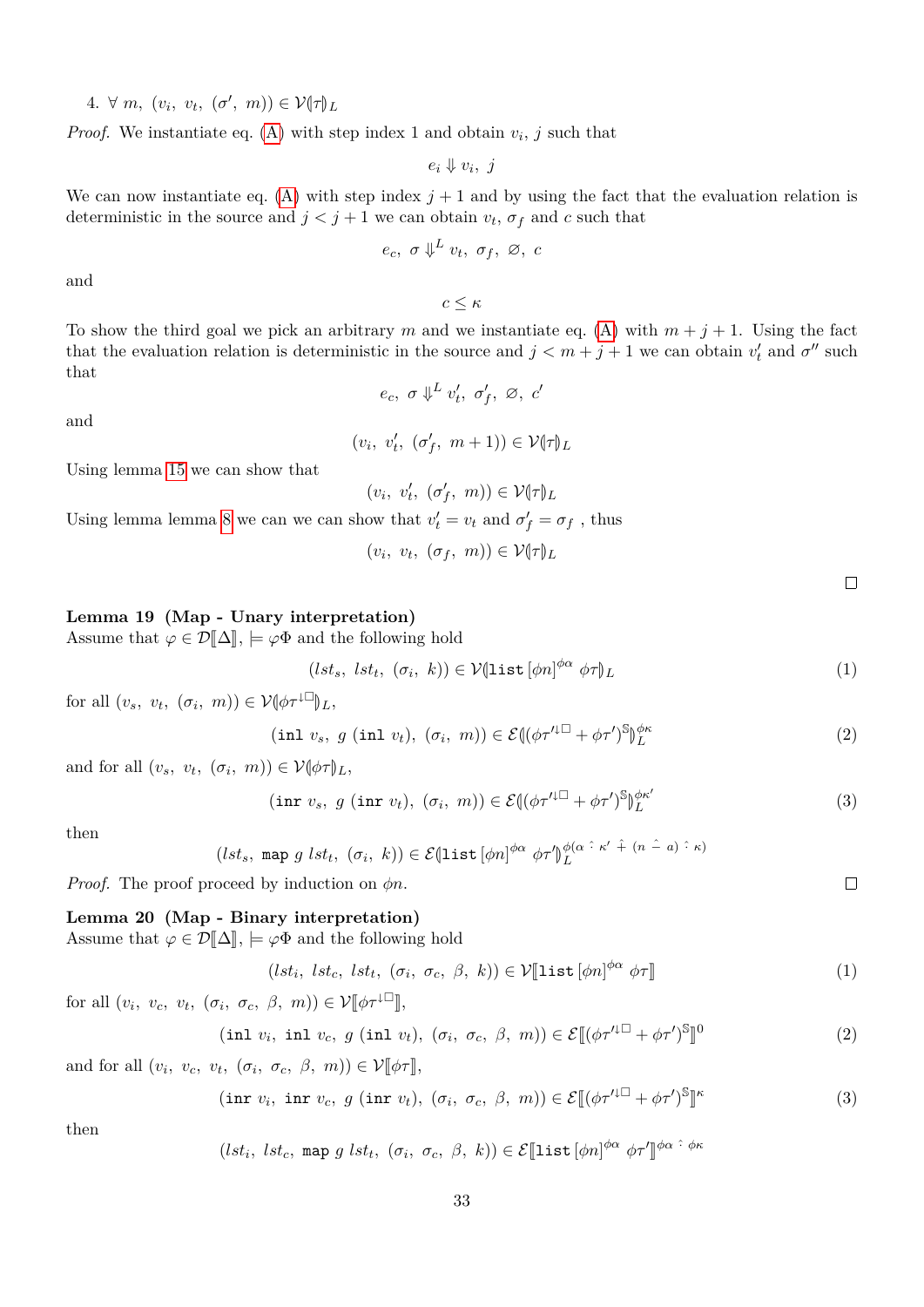*Proof.* We proceed by induction on  $\phi n$ . The interesting case is the inductive one. Assume that  $\phi n = n' + 1$ for an integer  $n'$ . There are two possible cases

•  $lst_i = v_i :: vs_i, \, lst_c = v_c :: vs_c, \, lst_t = \text{inl} \, v_t :: vs_t$ From the definition of the logical relation we derive

<span id="page-33-1"></span><span id="page-33-0"></span>
$$
(v_i, v_c, v_t, (\sigma_i, \sigma_c, \beta, k)) \in \mathcal{V}[\![\phi \tau^{\downarrow \square}]\!]
$$
 (A)

and

$$
(vs_i, vs_c, vs_t, (\sigma_i, \sigma_c, \beta, k)) \in \mathcal{V}[\text{list}[\phi n - 1]^{\phi \alpha} \phi \tau]]
$$
 (B)

From the induction hypothesis applied on eq. [\(B\)](#page-33-0) we derive

$$
(vs_i, vs_c, \text{map } g vs_t, (\sigma_i, \sigma_c, \beta, k)) \in \mathcal{E}[\text{list}[\phi n - 1]^{\phi \alpha} \phi \tau']^{\phi \alpha} \hat{\cdot}^{\phi \kappa} \tag{C}
$$

We instantiate eq.  $(2)$  with eq.  $(A)$  and we derive

$$
(\text{inl } v_i, \text{ inl } v_c, \ g \ (\text{inl } v_t), \ (\sigma_i, \ \sigma_c, \ \beta, \ m)) \in \mathcal{E}[(\phi \tau'^{\downarrow \Box} + \phi \tau')^{\mathbb{S}}]^0 \tag{D}
$$

We can now combine the two statements above, instantiate them with the appropriate stores and bijections and use the definition of map in order to obtain

$$
(v_i :: vs_i, v_c :: vs_c, \text{ map } g \text{ inl } v_t :: vs_t, (\sigma_i, \sigma_c, \beta, k)) \in \mathcal{E}[\text{list}[\phi n]^{\phi \alpha} \phi \tau']^{\phi \alpha} \hat{\cdot}^{\phi \kappa}
$$

•  $lst_i = v_i :: vs_i, \, lst_c = v_c :: vs_c, \, lst_t = \texttt{inr} \, v_t :: vs_t$ From the definition of the logical relation we derive

$$
(v_i, v_c, v_t, (\sigma_i, \sigma_c, \beta, k)) \in \mathcal{V}[\![\phi \tau]\!]
$$
 (A)

and

$$
(vs_i, vs_c, vs_t, (\sigma_i, \sigma_c, \beta, k)) \in \mathcal{V}[\text{list}[\phi n - 1]^{\phi \alpha - 1} \phi \tau]]
$$
 (B)

From the induction hypothesis applied on eq. [\(B\)](#page-33-0) we derive

$$
(vs_i, vs_c, \text{map } g \text{ vs}_t, (\sigma_i, \sigma_c, \beta, k)) \in \mathcal{E}[\text{list}[\phi n - 1]^{\phi \alpha - 1} \phi \tau']^{\phi \alpha - 1 \hat{\cdot} \phi \kappa} \tag{C}
$$

We instantiate eq.  $(3)$  with eq.  $(A)$  and we derive

$$
(\text{inr } v_i, \text{ inr } v_c, \ g \ (\text{inr } v_t), \ (\sigma_i, \ \sigma_c, \ \beta, \ m)) \in \mathcal{E}[(\phi \tau'^{\downarrow \Box} + \phi \tau')^{\mathbb{S}}]^\kappa
$$
 (D)

We can now combine the two statements above, instantiate them with the appropriate stores and bijections and use the definition of map in order to obtain

$$
(v_i :: vs_i, v_c :: vs_c, \text{ map } g \text{ inl } v_t :: vs_t, (\sigma_i, \sigma_c, \beta, k)) \in \mathcal{E}[\text{list}[\phi n]^{\phi \alpha} \phi \tau']^{\phi \alpha} \hat{\cdot}^{\phi \kappa}
$$

#### **Lemma 21 (Location Flattening)**

Let  $\Delta$ ;  $\Phi \vdash \tau$  wf,  $\varphi \in \mathcal{D}[\![\Delta]\!]$  and  $\models \varphi \Phi$ . Assume that the following hold:

$$
e_1, \sigma_i \downarrow^{L_1} v_1, \sigma_{f_1}, \varnothing, c_1 \tag{A}
$$

<span id="page-33-2"></span> $\Box$ 

$$
e_2, \ \sigma_c + \sigma_i \downarrow^{L_2} v_2, \ \sigma_{f_2} + \sigma_i, \ \varnothing, \ c_2 \tag{B}
$$

$$
(v_i, v_1, (\sigma_{f1}, k)) \in \mathcal{V}(\phi \tau)_{L_1}
$$
 (C)

$$
\forall m, (v_c, v_2, (\sigma_{f2} + \sigma_i, m)) \in \mathcal{V}(\phi \tau)_{L_2}
$$
 (D)

*under*C*τ*

Then, for all lists of locations  $l_{acc}^{\rightarrow}$  and bijections  $\beta$  such that  $dom(\beta) \subset \sigma_{f1}$  and  $dom'(\beta) \subset \sigma_{f1}$ , there exist v, n,  $\vec{v}^i = [v_1^i, \dots, v_n^i], \vec{v}^c = [v_1^c, \dots, v_n^c]$  and  $\vec{l} = [l_1, \dots, l_n], \vec{l'} = [l'_1, \dots, l'_n]$  both with all the elements pairwise distinct and furthermore for all  $i \in [1, n]$ ,  $l_i \in L_1$ ,  $l_i \notin \text{dom}(\sigma_{f1})$ ,  $l'_i \in L_2$  and  $l'_i \notin \text{dom}(\sigma_{f2})$ , such that: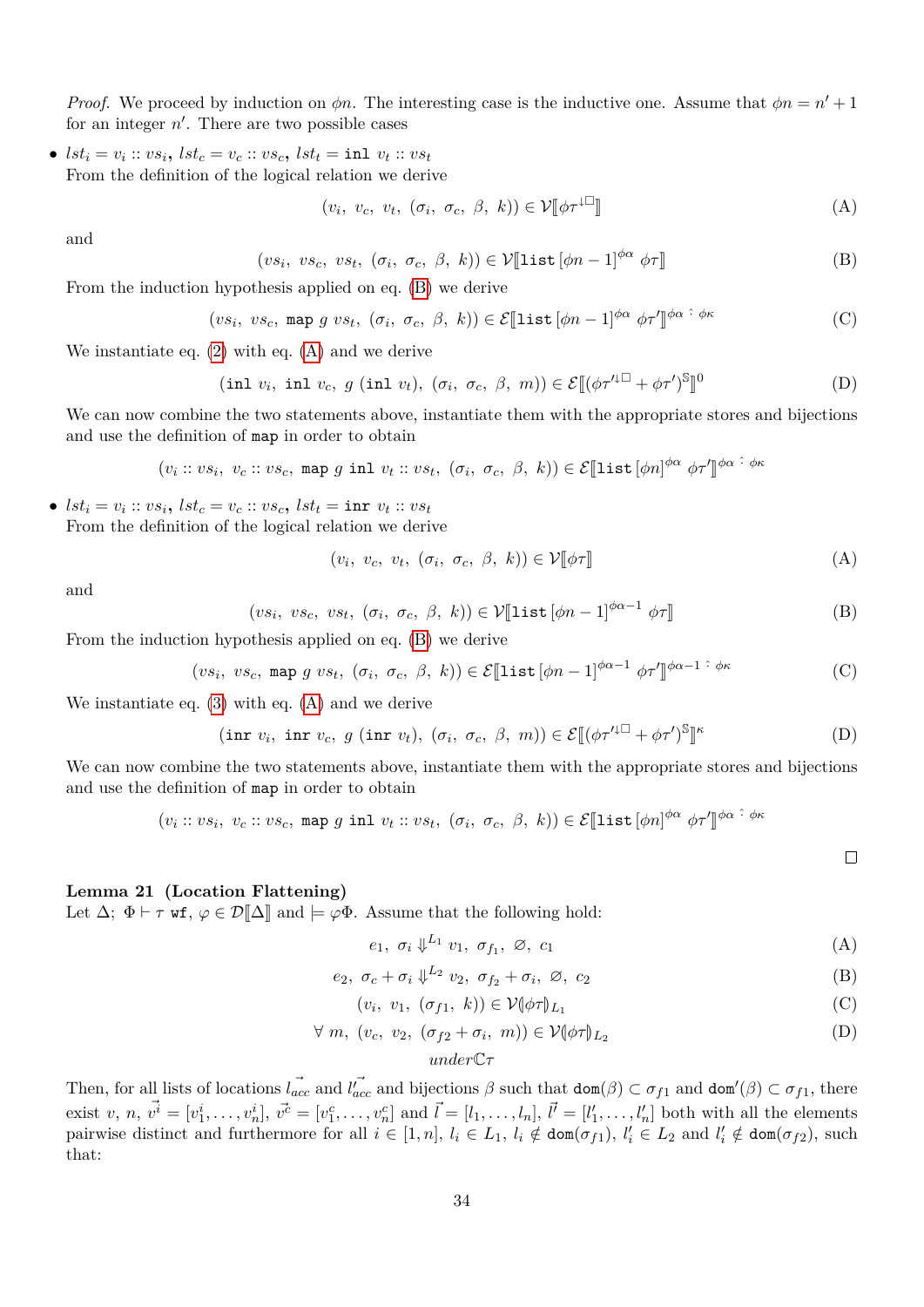1. **deep<sub>aux</sub>**(*e*<sub>1</sub>,  $\tau$ , *l*<sub>acc</sub>),  $\sigma_i \Downarrow^{L_1} (v, \vec{l} \vec{Q} \vec{l}_{acc})$ ,  $\sigma_{f1}[\langle \vec{l} \mapsto \vec{v^i} \rangle]$ ,  $\varnothing$ ,  $c'_1$ 2.  $\Delta; \Phi \models c_1' \leq c_1 + \mathtt{cost}_{\mathtt{deep}}(\tau)$ 3. **deep**<sub>aux</sub></sup>(*e*<sub>2</sub>,  $\tau$ ,  $l_{acc}^{\prime\prime}$ ),  $\sigma_c \Downarrow^{L_2} \vec{l'} \mathbb{Q} l_{acc}^{\prime\prime}$ ,  $\sigma_{f2}[\langle \vec{l'} \mapsto \vec{v^c} \rangle]$ ,  $\varnothing$ ,  $c_2^{\prime}$  $4. \ \Delta; \Phi \models c'_2 \stackrel{.}{\leq} c_2 + \mathtt{cost}_{\mathtt{deepref}}(\tau)$ 5.  $(v_i, v_c, v, (\sigma_{f1}[\langle \vec{l} \mapsto \vec{v^i} \rangle], \sigma_{f2}[\langle \vec{l'} \mapsto \vec{v^c} \rangle], \beta \otimes \vec{l} \mapsto \vec{l'}, k)) \in \mathcal{V}[\![\tau]\!]$ 

*Proof.* We proceed by induction on  $\tau$ . We immediately exclude the  $(A)^{\mathbb{S}}, (A)^{\square}$  and unit cases because of the  $\mathbb{C} \trianglelefteq \tau$  constraint.

$$
\bullet \ \ (A)^{\mathbb{C}}
$$

In this case,

$$
\underline{\text{deep}_{\text{aux}}}(e_1, (A)^{\mathbb{C}}, l_{acc}^{\rightarrow}) = \text{let } l = \text{ref } !e_1 \text{ in } (l, l::l_{acc}^{\rightarrow})
$$

and

$$
\underline{\mathbf{deep}}_{\mathbf{aux}}'(e_2, (A)^{\mathbb{C}}, v_{acc}^{\rightarrow}) = \mathtt{let } l = \mathtt{ref} ! e_2 \mathtt{in} l :: acc
$$

The goals are proved as follows:

1. Using the evaluation rules and eq. [\(A\)](#page-40-0) we can easily derive the following judgment:

$$
\underline{\text{deep}_{\text{aux}}}(e_1, (A)^{\mathbb{C}}, \vec{l_{acc}}), \sigma_i \Downarrow^{L_1} (l, [l] \otimes \vec{l_{acc}}), \sigma_{f_1}[\langle l \mapsto \sigma_{f1}(v_1) \rangle], \varnothing, c_1 + 3
$$

and  $l \in L_1$ ,  $l \notin \text{dom}(\sigma_{f1})$ 

2. We can trivially show that

$$
\Delta; \Phi \models c_1 + 3 \leq c_1 + 3
$$

3. Similarly, using and eq. [\(B\)](#page-40-1), we can show:

$$
e_2, \sigma_c \downarrow^{L_2} [l'] \t\t@l'_{acc}, \sigma_{f_2}[\langle l' \mapsto \sigma_{f2}(v_2) \rangle], \varnothing, c_2 + 3
$$

and  $l' \in L_2$ ,  $l' \notin \text{dom}(\sigma_{f2})$ 

4. We can trivially show that

$$
\Delta; \Phi \models c_2 + 3 \leq c_2 + 3
$$

5. Finally, we need to show that:

$$
(v_i, v_c, l, (\sigma_{f_1}[\langle l \mapsto \sigma_{f1}(v_1) \rangle], \sigma_{f_2}[\langle l' \mapsto \sigma_{f2}(v_2) \rangle], l \mapsto l', k)) \in \mathcal{V}[[A]^\mathbb{C}]]
$$

From the definition of the logical relation it suffices to show that

$$
(v_i, \ \sigma_f(v_1), \ (\sigma_{f_1}[\langle l \mapsto \sigma_{f1}(v_1) \rangle], \ k)) \in \mathcal{V}_A(\mathcal{A})_{L_1}
$$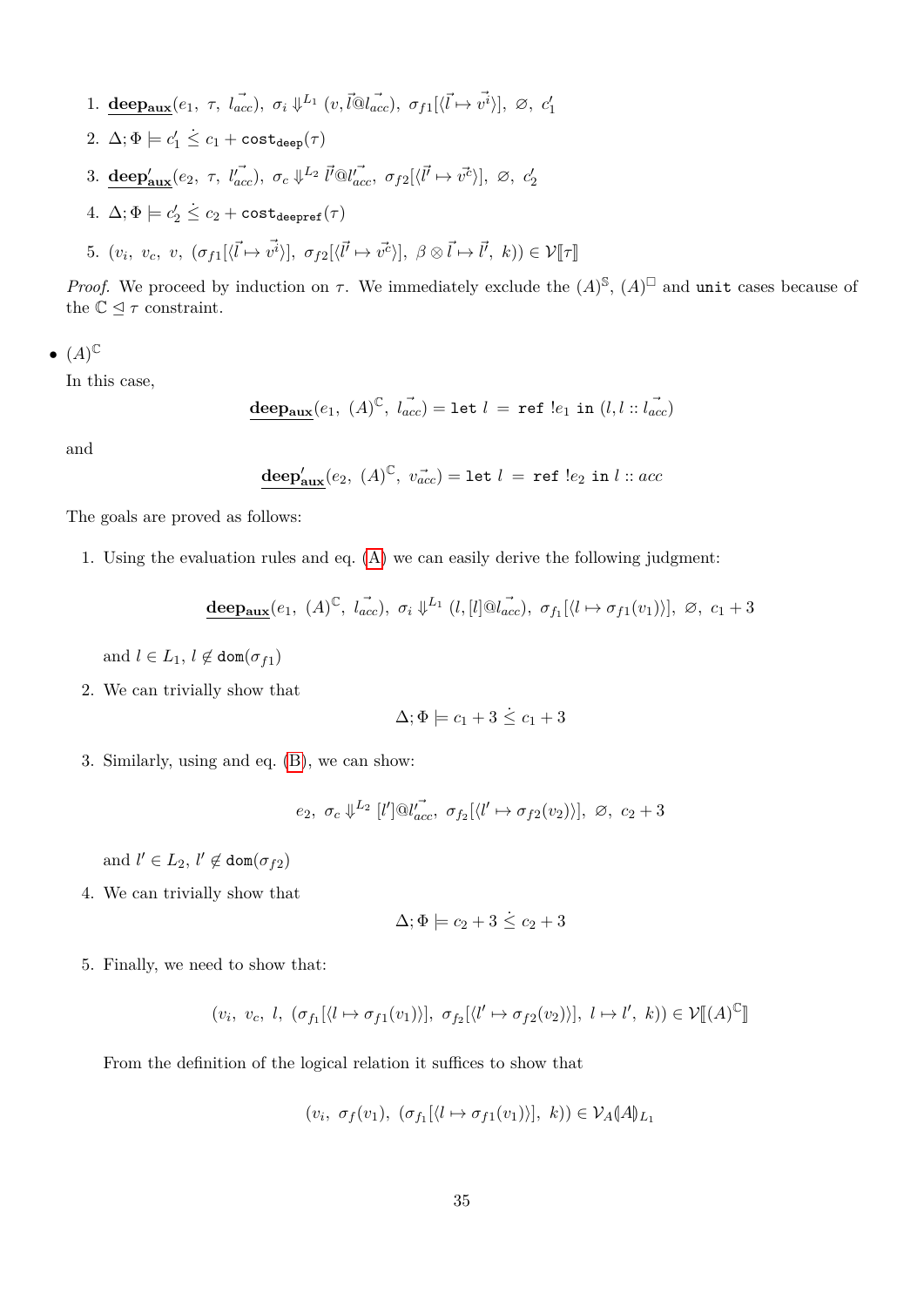which we get from eq. [\(A\)](#page-40-0) and **??** and

$$
\forall m, (v_c, \sigma_{f2}(v_1), (\sigma_{f2}[\langle l' \mapsto \sigma_{f2}(v_2) \rangle], m)) \in \mathcal{V}_A(A|L_2)
$$

which we get from eq. [\(B\)](#page-40-1) and the same lemma.

### $\bullet$   $\tau_1 \times \tau_2$

We can derive that  $\Delta; \Phi \models \mathbb{C} \preceq \tau_1, \Delta; \Phi \models \mathbb{C} \preceq \tau_2$ . From eq. [\(C\)](#page-40-2), eq. [\(D\)](#page-40-3) and the definition of the logical relation we can derive that  $v_i = (v_{il}, v_{ir}), v_c = (v_{cl}, v_{cr}), v_1 = (v_{1l}, v_{1r}), v_2 = (v_{2l}, v_{2r})$  and

$$
(v_{il}, v_{1l}, (\sigma_f, k)) \in \mathcal{V}(\tau_1|_{L_1})
$$
\n(C1)

<span id="page-35-1"></span><span id="page-35-0"></span>
$$
(v_{ir}, v_{1r}, (\sigma_f, k)) \in \mathcal{V}(\tau_2)_{L_1}
$$
 (C2)

$$
\forall m, (v_{cl}, v_{2l}, (\sigma'_f, m)) \in \mathcal{V}(\tau_1)_{L_2}
$$
 (D1)

$$
\forall m, (v_{cr}, v_{2r}, (\sigma'_f, m)) \in \mathcal{V}(\tau_2|_{L_2}
$$
 (D2)

Furthermore we can easily show that:

$$
\text{fst} \ (v_{1l}, v_{1r}), \ \sigma_{f1} \ \psi^{L_1} \ v_{1l}, \ \sigma_{f1}, \ \varnothing, \ 1 \tag{A1}
$$

and

fst (*v*2*<sup>l</sup> , v*2*r*)*, σf*<sup>2</sup> + *σ<sup>i</sup>* ⇓ *<sup>L</sup>*<sup>2</sup> *v*2*<sup>l</sup> , σf*<sup>2</sup> + *σ<sup>i</sup> ,* ∅*,* 1 (B1)

We can instantiate the induction hypothesis for  $\tau_1$  with eqs. [\(A1\)](#page-35-0) to [\(D1\)](#page-35-1),  $\vec{l_{acc}}$  and  $\vec{l_{acc}}$  and obtain  $v_l$ ,  $c_{1l}$ ,  $c_{2l}, \vec{v}_1^i = [v_1^i, \ldots, v_{n_1}^i], \vec{v}_1^c = [v_1^c, \ldots, v_{n_1}^c]$  and  $\vec{l}_1 = [l_1, \ldots, l_{n_1}], \vec{l}_1^c = [l'_1, \ldots, l'_{n_1}]$  both with all the elements pairwise distinct and furthermore for all  $i \in [1, n_1]$ ,  $l_i \in L_1$ ,  $l_i \notin \text{dom}(\sigma_{f1})$ ,  $l'_i \in L_2$  and  $l'_i \notin \text{dom}(\sigma_{f2})$ , such that:

$$
\frac{\text{deep}_{\text{aux}}(\text{fst}(v_{1l}, v_{1r}), \tau_1, l_{acc}^{\top}), \sigma_{f1}}{\Downarrow^{L_1}}(v_l, l_1^{\top} \mathbb{Q}l_{acc}^{\top}), \sigma_{f1}[\langle l_1^{\top} \mapsto v_1^{\top} \rangle], \varnothing, c_{1l}
$$
\n(1.1)

$$
\Delta; \Phi \models c_{1l} \leq 1 + \text{cost}_{\text{deep}}(\tau_1)
$$
\n(1.2)

$$
\underline{\text{deep}}^{\prime}_{\text{aux}}(\text{fst} \ (v_{2l}, v_{2r}), \ \tau_1, \ \vec{l}_{acc}^{\mathbf{r}}), \ \sigma_{f2} + \sigma_i
$$
\n
$$
\downarrow^{L_2}
$$
\n(1.3)

$$
\vec{l}'_1 \, \mathbb{Q} \vec{l}'_{acc}, \ \sigma_{f2} [\langle \vec{l}'_1 \mapsto \vec{v}'_1 \rangle] + \sigma_i, \ \varnothing, \ c_{2l}
$$
\n
$$
\Delta; \Phi \models c_{2l} \leq 1 + \text{cost}_{\text{deep}}(\tau_1) \tag{1.4}
$$

and

$$
(v_{il}, v_{cl}, v_l, (\sigma_{f1}[\langle \vec{l_1} \mapsto \vec{v_1^i} \rangle], \sigma_{f2}[\langle \vec{l_1^i} \mapsto \vec{v_1^c} \rangle], \ \beta \otimes \vec{l_1} \mapsto \vec{l_1^i}, k)) \in \mathcal{V}[\![\tau_1]\!]
$$
(1.5)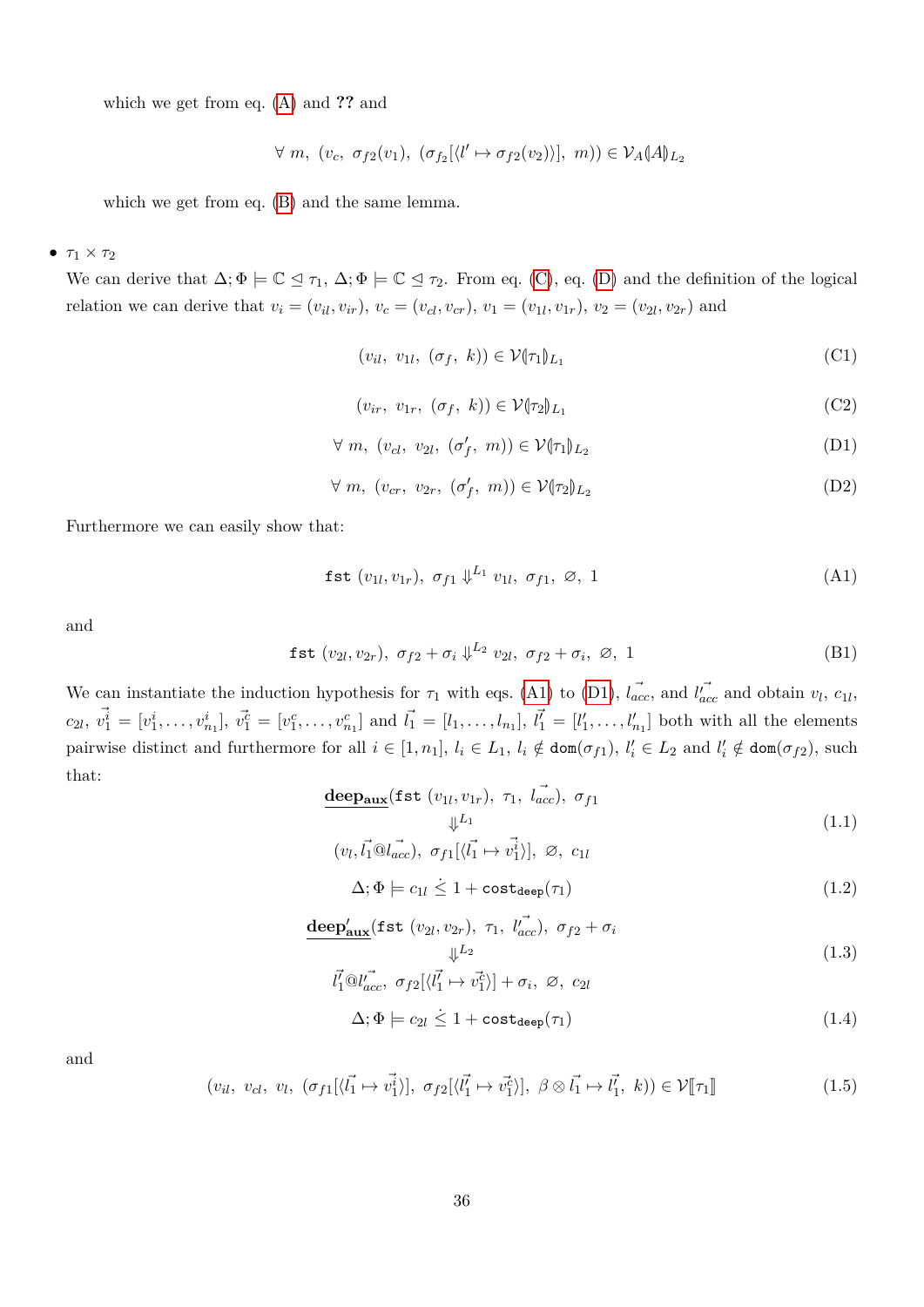We can also show the following evaluation judgments:

<span id="page-36-0"></span>
$$
\text{snd } (v_{1l}, v_{1r}), \ \sigma_{f1}[\langle \vec{l_1} \mapsto \vec{v_1^i} \rangle] \Downarrow^{L_1} v_{1r}, \ \sigma_{f1}[\langle \vec{l_1} \mapsto \vec{v_1^i} \rangle], \ \varnothing, \ 1 \tag{A2}
$$

and

$$
\text{snd}(v_{2l}, v_{2r}), \ \sigma_{f2}[\langle l_1 \rangle \to \vec{v_1^c} \rangle] + \sigma_i \Downarrow^{L_2} v_{2r}, \ \sigma_{f2}[\langle l_1 \rangle \to \vec{v_1^c} \rangle] + \sigma_i, \ \varnothing, \ 1 \tag{B2}
$$

We can instantiate the induction hypothesis for  $\tau_2$  with eqs. [\(A2\)](#page-36-0) to [\(D2\)](#page-35-0),  $\vec{l_1} \mathbb{Q} \vec{l_{acc}}$ , and  $\vec{v_1^c} \mathbb{Q} \vec{v_{acc}}$  and obtain  $v_r, \vec{v}_2^i = [v_{n_1+1}^i, \ldots, v_n^i], \vec{v}_1^c = [v_{n_1+1}^c, \ldots, v_n^c]$  and  $\vec{l}_2^i = [l_{n_1+1}, \ldots, l_n], \vec{l}_2^i = [l'_{n_1+1}, \ldots, l'_n]$  both with all the elements pairwise distinct and furthermore for all  $i \in [1, n_1], l_i \in L_1$ ,  $l_i \notin \text{dom}(\sigma_{f1}[\langle \vec{l_1} \mapsto \vec{v_1^i} \rangle]), l'_i \in L_2$  and  $l'_i \notin \text{dom}(\sigma_{f2}[\langle \vec{l'_1} \mapsto \vec{v_1^c} \rangle]),$  such that

$$
\frac{\text{deep}_{\text{aux}}(\text{snd } (v_{2l}, v_{2r}), \tau_2, \vec{l_1} \textcircled{u_{acc}}), \sigma_{f1}[\langle \vec{l_1} \mapsto \vec{v_1^i} \rangle] + \sigma_i}{\Downarrow^{L_1}}
$$
\n
$$
(v_r, \vec{l_2} \textcircled{u_1^d} \textcircled{u_{acc}}), \sigma_{f1}[\langle \vec{l_1} \mapsto \vec{v_1^i} \rangle] [\langle \vec{l_2} \mapsto \vec{v_2^i} \rangle] + \sigma_i, \varnothing, c_{1r}
$$
\n
$$
(2.1)
$$

$$
\Delta; \Phi \models c_{1r} \le 1 + \text{cost}_{\text{deep}}(\tau_2) \tag{2.2}
$$

$$
\frac{\text{deep}_{\text{aux}}^{\prime}(\text{snd } (v_{2l}, v_{2r}), \tau_1, \vec{l_1} \text{ @ } l_{acc}^{\prime\prime}), \ \sigma_{f2}[\langle \vec{l_1} \mapsto \vec{v_1^c} \rangle]}{\Downarrow^{L_2}} \tag{2.3}
$$

$$
\vec{l}_2^{\prime} \textcircled{a} \vec{l}_1^{\prime} \textcircled{a} \vec{l}_{acc}^{\prime}, \ \sigma_{f2} [\langle \vec{l}_1^{\prime} \mapsto \vec{v_1^c} \rangle] [\langle \vec{l}_2^{\prime} \mapsto \vec{v_2^c} \rangle], \ \varnothing, \ c_{2r}
$$
\n
$$
\Delta; \Phi \models c_{2r} \le 1 + \text{cost}_{\text{deepref}}(\tau_2) \tag{2.4}
$$

 $(v_{ir}, v_{cr}, v_r, (\sigma_{f1}[\langle \vec{l_1} \mapsto \vec{v_1^i} \rangle][\langle \vec{l_2} \mapsto \vec{v_2^i} \rangle], \sigma_{f2}[\langle \vec{l_1^i} \mapsto \vec{v_1^c} \rangle][\langle \vec{l_2^i} \mapsto \vec{v_2^c} \rangle], \ \beta \otimes \vec{l_1} \mapsto \vec{l_1} \otimes \vec{l_2} \mapsto \vec{l_2^i}, k) \in \mathcal{V}[\tau_2]$  (2.5)

Let  $\vec{l} = l_2 \otimes l_1$ ,  $\vec{l'} = l_2 \otimes l_1$ ,  $\vec{v'} = v_2 \otimes v_1 \otimes u_2$  and  $\vec{v'} = v_2 \otimes v_1 \otimes u_2$ . It is easy to see that all the elements in l (resp l') are pairwise different, drawn from  $L_1$  (resp.  $L_2$ ), and for all  $l \in \vec{l}$ ,  $l \notin \text{dom}(\sigma_{f1})$  (resp. for all  $l \in \vec{l}'$ ,  $l \notin \text{dom}(\sigma_{f2})$ ). We can now show the goals

1. From eq.  $(A)$ , eq.  $(1.1)$  and eq.  $(2.1)$  we can derive that

$$
\frac{\text{deep}_{\text{aux}}(e_1, \tau_1 \times \tau_2, \vec{l_{acc}}), \sigma_i}{\Downarrow^{L_1}}
$$

$$
((v_l, v_r), \vec{l} \otimes \vec{l_{acc}}), \sigma_{f1}[\langle \vec{l} \mapsto \vec{v^i} \rangle], \varnothing, c_1 + c_{1l} + c_{1r}
$$

2. From eq.  $(1.2)$  and eq.  $(2.2)$  we can derive that

$$
\Delta; \Phi \models c_1 + c_{1l} + c_{1r} + 8 \leq c_1 + \text{cost}_{\text{deep}}(\tau_1) + \text{cost}_{\text{deep}}(\tau_2) + 10
$$

3. Similarly from eq.  $(B)$ , eq.  $(1.3)$  and eq.  $(2.3)$  we can derive that

$$
\frac{\text{deep}_{\text{aux}}'(e_2, \tau_1 \times \tau_2, l_{acc}^{\vec{r}}), \sigma_c}{\Downarrow^{L_2}}
$$

$$
\vec{l'}@l_{acc}^{\vec{r}}, \sigma_{f2}[\langle \vec{l'} \mapsto \vec{v'} \rangle], \varnothing, c_2 + c_{2l} + c_{2r}
$$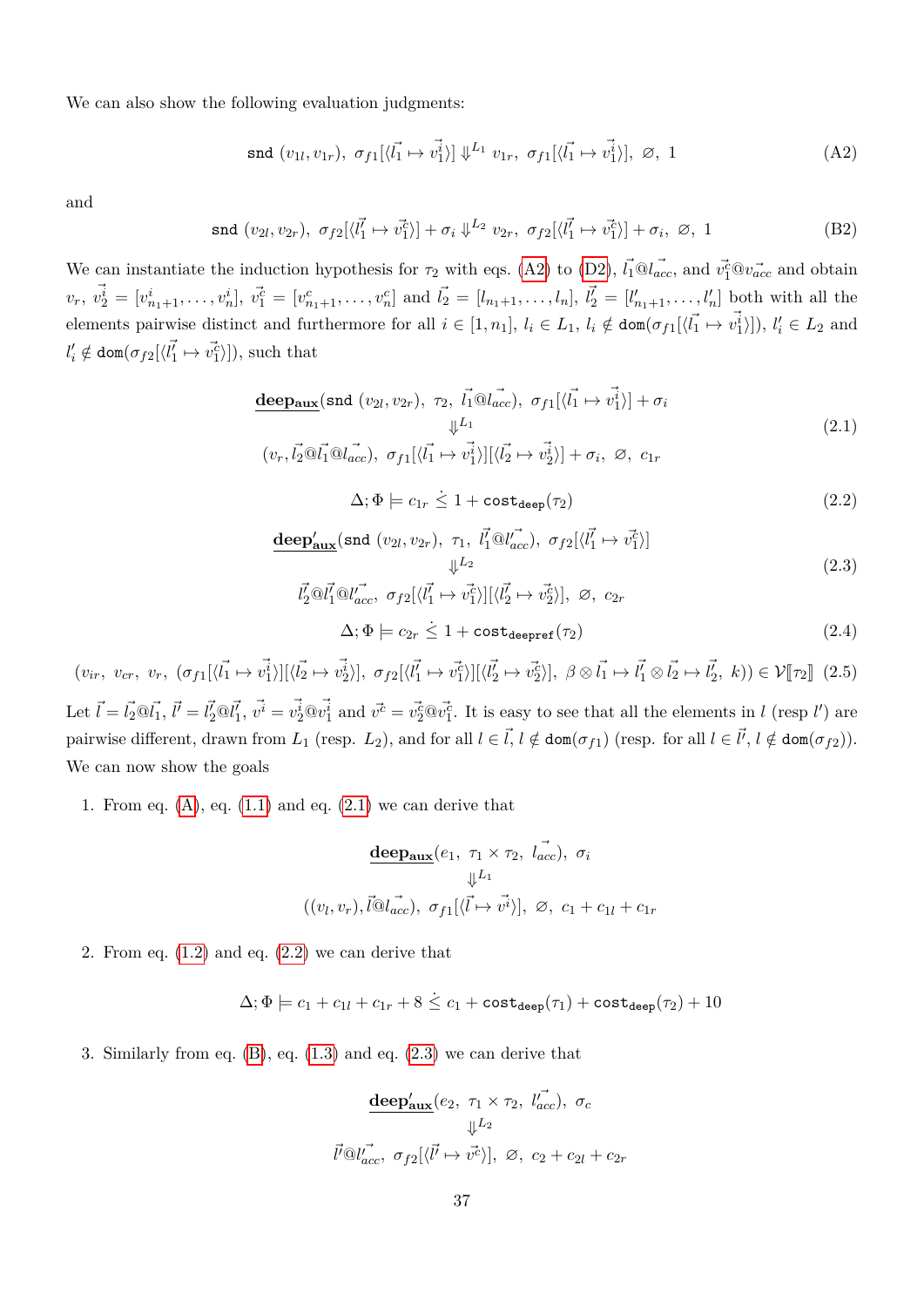4. From eq.  $(1.4)$  and eq.  $(2.4)$  we can derive that

$$
\Delta;\Phi \models c_2 + c_{2l} + c_{2r} + 2 \leq c_2 + \text{cost}_{\text{deep}}(\tau_1) + \text{cost}_{\text{deep}}(\tau_2) + 4
$$

5. Finally, we need to show that

$$
((v_{il}, v_{ir}), (v_{cl}, v_{cr}), (v_l, v_r), (\sigma_{f1}[\langle \vec{l} \mapsto \vec{v^i} \rangle], \sigma_{f2}[\langle \vec{l'} \mapsto \vec{v^c} \rangle], \beta \otimes \vec{l} \mapsto \vec{l'}, k)) \in \mathcal{V}[\![\tau_1 \times \tau_2]\!]
$$

From eq. [\(1.5\)](#page-38-5) and **??** we can derive that

$$
(v_{il}, v_{cl}, v_l, (\sigma_{f1}[\langle \vec{l} \mapsto \vec{v^i} \rangle], \sigma_{f2}[\langle \vec{l'} \mapsto \vec{v^c} \rangle], \beta \otimes \vec{l} \mapsto \vec{l'}, k)) \in \mathcal{V}[\![\tau_1]\!]
$$

From eq. [\(2.5\)](#page-39-1) we can derive that

$$
(v_{ir}, v_{cr}, v_r, (\sigma_{f1}[\langle \vec{l} \mapsto \vec{v^i} \rangle], \sigma_{f2}[\langle \vec{l} \mapsto \vec{v^c} \rangle], \beta \otimes \vec{l} \mapsto \vec{l'}, k)) \in \mathcal{V}[\![\tau_2]\!]
$$

From the above and the definition and the logical relation follows the result.

 $\bullet$   $\tau = 1$ ist $[m]^{\alpha}$   $\tau$ 

We can derive that  $\mathbb{C} \leq \tau$  and  $\Delta; \Phi \models a = m$ . We distinguish the following cases.

 $\blacktriangleright$   $\models \phi n \doteq 0$  and  $\models \phi a \doteq 0$ 

Using eq. [\(C\)](#page-40-3), eq. [\(D\)](#page-40-4) and the definition of the logical relation we can derive  $v_i = nil$ ,  $v_c = nil$ ,  $v_{t1} = []$ and  $v_{t2} = \Box$ 

 $\blacktriangleright$   $\models$  0  $\dot{\lt} \varphi m$  and  $\models$  0  $\dot{\lt} \varphi a$ 

Using eq. [\(C\)](#page-40-3), eq. [\(D\)](#page-40-4) and the definition of the logical relation we can derive  $v_i = v'_i :: vs_i, v_c = v'_c :: vs_c,$  $v_{t1} = \text{inr } v'_{t1} :: v s_{t1}$  and  $v_{t2} = \text{inr } v'_{t2} :: v s_{t2}$  for some  $v'_{i}$ ,  $v s_{i}$ ,  $v'_{c}$ ,  $v s_{c}$ ,  $v'_{t1}$ ,  $v s_{t1}$ ,  $v'_{t2}$  and  $v s_{t2}$ . We can also derive that

<span id="page-37-1"></span>
$$
(v_i', v_{t1}', (\sigma_{f1}, k)) \in \mathcal{V}(\varphi \tau)_{L_1}
$$
 (C1)

$$
(vs_i, vs_{t1}, (\sigma_{f1}, k)) \in \mathcal{V}(\text{list } [\varphi m \ \hat{-} \ 1]^{\varphi \alpha \ \hat{-} \ 1} \ \varphi \tau)_{L_1} \tag{C2}
$$

$$
\forall m, (v_c', v_{t2}', (\sigma_{f2} + \sigma_i, m)) \in \mathcal{V}(\varphi \tau)_{L_2}
$$
 (D1)

$$
\forall m, (vs_c, vs_{t2}, (\sigma_{f2} + \sigma_i, m)) \in \mathcal{V}(\text{list } [\varphi m \hat{-} 1]^{\varphi \alpha} \hat{-}^1 \varphi \tau)_{L_2}
$$
 (D2)

Furthermore we can easily show that

<span id="page-37-0"></span>
$$
vs_{t1}, \sigma_{f1} \downarrow^{L_1} vs_{t1}, \sigma_{f1}, \varnothing, 0 \tag{A1}
$$

and

$$
vs_{t2}, \ \sigma_{f2} + \sigma_i \Downarrow^{L_2} vs_{t2}, \ \sigma_{f2} + \sigma_i, \ \varnothing, \ 0 \tag{B1}
$$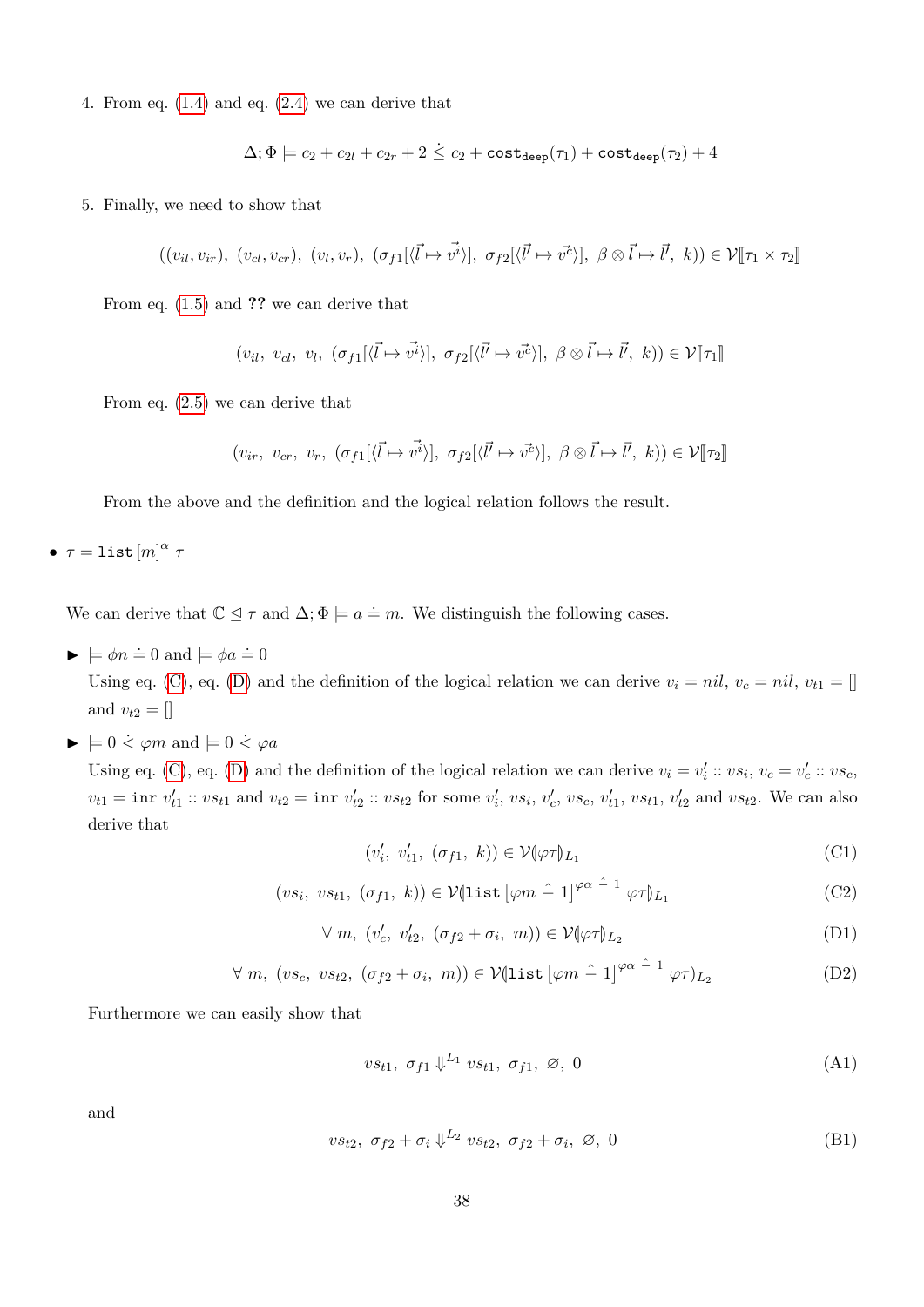We can instantiate the induction hypothesis with list  $\left[n-1\right]^{a-1}$   $\tau$ , eqs. [\(A1\)](#page-37-0) to [\(D1\)](#page-37-1),  $\vec{l_{acc}}$ , and  $\vec{l_{acc}}$ and obtain  $vs_t$ ,  $v_1^{\vec{i}} = [v_1^i, \ldots, v_{n_1}^i], v_1^{\vec{c}} = [v_1^c, \ldots, v_{n_1}^c]$  and  $\vec{l}_1 = [l_1, \ldots, l_{n_1}], \vec{l}_1^{\vec{r}} = [l'_1, \ldots, l'_{n_1}]$  both with all the elements pairwise distinct and furthermore for all  $i \in [1, n_1]$ ,  $l_i \in L_1$ ,  $l_i \notin \text{dom}(\sigma_{f1})$ ,  $l'_i \in L_2$  and  $l'_i \notin \text{dom}(\sigma_{f2}),$  such that

$$
\frac{\text{deep}_{\text{aux}}(vs_{t1}, \overrightarrow{l_{acc}}, \text{list } [n \text{ } \hat{-} 1]^{a \hat{-} 1} \tau), \sigma_{f1}}{\Downarrow^{L_1}}
$$
\n
$$
(vs_t, \overrightarrow{l_1} \text{ } @\overrightarrow{l_{acc}}), \sigma_{f1}[\langle \overrightarrow{l_1} \mapsto \overrightarrow{v_1} \rangle], \varnothing, \ c_{t11}
$$
\n
$$
(1.1)
$$

$$
\Delta; \Phi \models c_{tl1} \leq \mathtt{cost}_{\mathtt{deep}}(\mathtt{list}\left[n \; \hat{\;} \; 1\right]^{a \; \hat{\;} \; 1} \tau) \tag{1.2}
$$

$$
\underline{\text{deep}}'_{\text{aux}}(vs_{t2}, \vec{l'_{acc}}, \text{list}[\hat{n-1}]^{a-1} \tau), \sigma_{f2} + \sigma_i
$$
\n
$$
\Downarrow^{L_2} \tag{1.3}
$$

<span id="page-38-5"></span><span id="page-38-4"></span><span id="page-38-3"></span><span id="page-38-1"></span>
$$
\vec{l_1} \textcircled{a} \vec{l_{acc}}, \ \sigma_{f2}[\langle \vec{l_1} \mapsto \vec{v_1^c} \rangle] + \sigma_i, \ \varnothing, \ ct_{l2}
$$

$$
\Delta; \Phi \models c_{tl1} \leq \mathtt{cost}_{\mathtt{deepref}}(\mathtt{list}\left[n-1\right]^{a-1}\tau) \tag{1.4}
$$

and

$$
(vs_i, vs_c, vs_t, (\sigma_{f1}[\langle \vec{l_1} \mapsto \vec{v_1} \rangle], \sigma_{f2}[\langle \vec{l_1} \mapsto \vec{v_1} \rangle], \beta \otimes \vec{l_1} \mapsto \vec{l_1}, k)) \in \mathcal{V}[\text{list } [\phi n \stackrel{\frown}{-} 1]^{\phi a \stackrel{\frown}{-} 1} \phi \tau] \tag{1.5}
$$

Using **??** we can derive

<span id="page-38-7"></span><span id="page-38-6"></span>
$$
(v_i', v_{t1}', (\sigma_{f1}[\langle \vec{l_1} \mapsto \vec{v_1^i} \rangle], k)) \in \mathcal{V}(\varphi \tau)_{L_1}
$$
 (C3)

$$
\forall m, (v_c', v_{t2}', (\sigma_{f2}[\langle \vec{l_1} \mapsto \vec{v_1^c} \rangle] + \sigma_i, m)) \in \mathcal{V}(\varphi \tau)_{L_2}
$$
 (D3)

We can also show the following evaluation judgments:

$$
v'_{t1}, \sigma_{f1}[\langle \vec{l_1} \mapsto \vec{v_1^i} \rangle] \Downarrow^{L_1} v'_{t1}, \sigma_{f1}[\langle \vec{l_1} \mapsto \vec{v_1^i} \rangle], \varnothing, 0 \tag{A2}
$$

and

$$
v'_{t2}, \sigma_{f2}[\langle \vec{l'_1} \mapsto \vec{v_1} \rangle] + \sigma_i \downarrow^{L_2} v'_{t2}, \sigma_{f2}[\langle \vec{l'_1} \mapsto \vec{v_1} \rangle] + \sigma_i, \varnothing, 0 \tag{B2}
$$

We can instantiate the induction hypothesis with  $\tau$ , eqs. [\(A2\)](#page-38-6) to [\(D3\)](#page-38-7),  $\vec{l_1} \mathbb{Q} \vec{l_{acc}}$ , and  $\vec{l_1} \mathbb{Q} \vec{l_{acc}}$  and obtain  $v_t, v_2^{\vec{i}} = [v_{n_1+1}^i, \ldots, v_n^i], v_1^{\vec{c}} = [v_{n_1+1}^c, \ldots, v_n^c]$  and  $\vec{l}_2 = [l_{n_1+1}, \ldots, l_n], \vec{l}_2^{\vec{c}} = [l'_{n_1+1}, \ldots, l'_n]$  both with all the elements pairwise distinct and furthermore for all  $i \in [1, n_1], l_i \in L_1, l_i \notin \text{dom}(\sigma_{f1}[\langle \vec{l_1} \mapsto \vec{v_1^i} \rangle]), l'_i \in L_2$ and  $l'_i \notin \text{dom}(\sigma_{f2}[\langle \vec{l'_1} \mapsto \vec{v_1^c} \rangle]),$  such that

<span id="page-38-2"></span><span id="page-38-0"></span>
$$
\frac{\text{deep}_{\text{aux}}(v'_{t1}, \vec{l_1} \textcircled{a_{acc}}, \tau), \sigma_{f1}[\langle \vec{l_1} \mapsto \vec{v_1^i} \rangle]}{\Downarrow^{L_1}}
$$
\n
$$
(v_t, \vec{l_2} \textcircled{a_{\text{loc}}}^{\tau} \vec{a})
$$
\n
$$
\sigma_{f1}[\langle \vec{l_1} \mapsto \vec{v_1^i} \rangle][\langle \vec{l_2} \mapsto \vec{v_2^i} \rangle], \varnothing, c_{h1}
$$
\n
$$
\Delta; \Phi \models c_{h1} \leq \text{cost}_{\text{deep}}(\tau)
$$
\n(2.2)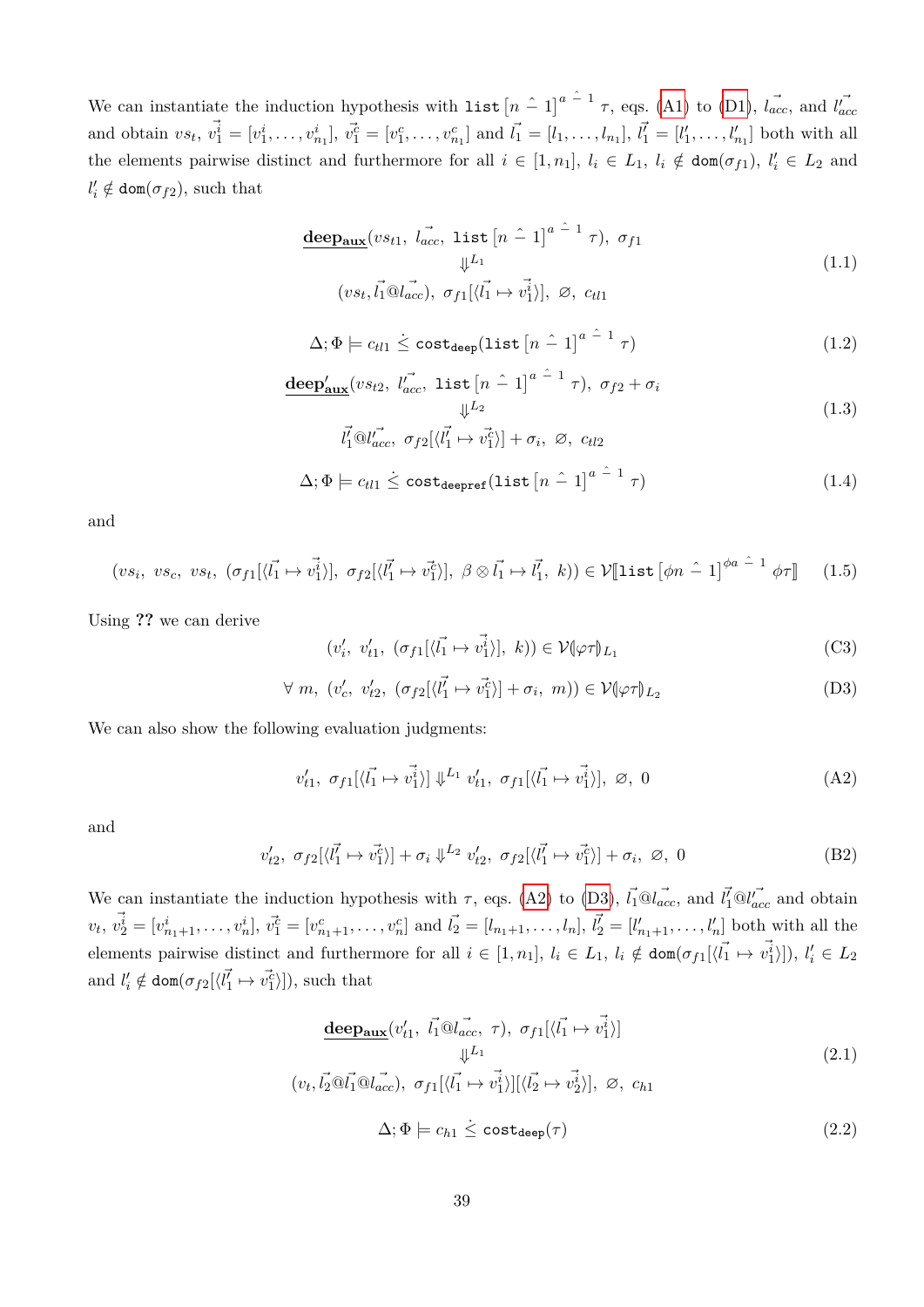<span id="page-39-1"></span><span id="page-39-0"></span>
$$
\frac{\text{deep}_{\text{aux}}'(v_{t2}', \vec{l}_1 \vec{\omega} l_{acc}', \tau), \sigma_{f2}[\langle \vec{l}_1 \mapsto \vec{v}_1^c \rangle]}{\Downarrow^{L_2}}\n\vec{l}_2 \vec{\omega} l_1^{\tau} \vec{\omega} l_{acc}', \sigma_{f2}[\langle \vec{l}_1^{\tau} \mapsto \vec{v}_1^c \rangle][\langle \vec{l}_2^{\tau} \mapsto \vec{v}_2^c \rangle], \varnothing, c_{h2}\n\Delta; \Phi \models c_{h1} \leq \text{cost}_{\text{deepref}}(\tau)
$$
\n(2.4)

and

$$
(v_{i'}, v'_{c}, v_{t}, (\sigma_{f1}[\langle \vec{l_1} \mapsto \vec{v_1^i} \rangle][\langle \vec{l_2} \mapsto \vec{v_2^i} \rangle], \sigma_{f2}[\langle \vec{l_1^i} \mapsto \vec{v_1^c} \rangle][\langle \vec{l_2^i} \mapsto \vec{v_2^c} \rangle] + \sigma_i, \ \beta \otimes \vec{l_1} \mapsto \vec{l_1} \otimes \vec{l_2} \mapsto \vec{l_2^i}, k) \in \mathcal{V}[\varphi \tau \mathbb{I} \tag{2.5}
$$

Let  $\vec{l} = \vec{l}_2 \otimes \vec{l}_1$ ,  $\vec{l}' = \vec{l}'_2 \otimes \vec{l}'_1$ ,  $\vec{v'} = \vec{v'_2} \otimes \vec{v'_1}$  and  $\vec{v'} = \vec{v'_2} \otimes \vec{v'_1}$ . It is easy to see that all the elements in l (resp *l*<sup> $l$ </sup>) are pairwise different, drawn from *L*<sub>1</sub> (resp. *L*<sub>2</sub>), and for all  $l \in \vec{l}$ ,  $l \notin \text{dom}(\sigma_{f1})$  (resp. for all  $l \in \vec{l}'$ ,  $l \notin \text{dom}(\sigma_{f2})$ ). Also note that

$$
\underline{\mathbf{deep_{aux}}}(vs_{t1}, \overrightarrow{l_{acc}}, \overrightarrow{\mathbf{list}}[n-1]^{a-1} \tau) =
$$
\n
$$
\mathbf{foldr} \ (\lambda h. \ \lambda a. \ \mathbf{case}(h, h_l. \bot, h_r. \mathbf{let} \ p = \underline{\mathbf{deep_{aux}}}(h_r, \ \tau, \ a) \ \mathbf{in} \ (\mathbf{int} \ (\mathbf{fst} \ p) :: \mathbf{fst} \ acc, \mathbf{snd} \ p)))
$$
\n
$$
vs_{t1} \ ([], \overrightarrow{l_{acc}})
$$

and

$$
\underline{\mathbf{deep'_{aux}}}(vs_{t2}, \overrightarrow{l'_{acc}}, \overrightarrow{\mathbf{list}}[n-1]^{a-1} \tau) =
$$
\n
$$
\mathbf{foldr} \ (\lambda h. \ \lambda a. \ \mathbf{case}(h, h_l. \bot, h_r. \mathbf{inr} \ \underline{\mathbf{deep'_{aux}}}(h_r, \ \tau, \ a))) \ vs_{t2} \ \overrightarrow{l'_{acc}}
$$

We can now show the goals.

1. Using eq.  $(1.1)$  and eq.  $(2.1)$  we can show that

$$
\frac{\text{deep}_{\text{aux}}(e_1, l_{acc}^{\vec{\mu}}, \text{list}[n]^a \tau), \sigma_i}{\Downarrow^{L_1}}
$$
  
( $\text{inr } v_t :: v s_t, l_2^{\vec{\mu}} \otimes l_1^{\vec{\mu}} \otimes l_{acc}^{\vec{\mu}}), \sigma_{f1}[\langle l_1^{\vec{\mu}} \mapsto v_1^{\vec{\mu}} \rangle][\langle l_2^{\vec{\mu}} \mapsto v_2^{\vec{\mu}} \rangle], \varnothing, c_1 + c_{h1} + c_{t1} + 10$ 

2. Using eq.  $(1.2)$  and eq.  $(2.2)$  we can show that

$$
\Delta; \Phi \models c_1 + c_{h1} + c_{t11} + 10 \leq c_1 + \text{cost}_{\text{deep}}(\tau) + \text{cost}_{\text{deep}}(\text{list }[n \text{ } \hat{-} \text{ } 1]^{a \text{ } \hat{-} \text{ } 1} \text{ } \tau) + 10
$$

3. Using eq.  $(1.3)$  and eq.  $(2.3)$  we can show that

$$
\underbrace{\text{deep}'_{\text{aux}}(e_2, \text{ } l'_{acc}, \text{ list } [n]^a \tau), \text{ } \sigma_c}_{\text{max}} \\ \downarrow^{L_2} \\ \vec{l'_2} \text{@} \vec{l'_1} \text{@} \vec{l'_{acc}}, \text{ } \sigma_{f2}[\langle \vec{l'_1} \mapsto \vec{v'_1} \rangle] [\langle \vec{l'_2} \mapsto \vec{v'_2} \rangle], \text{ } \varnothing, \text{ } c_1 + c_{h2} + c_{tl2} + 6
$$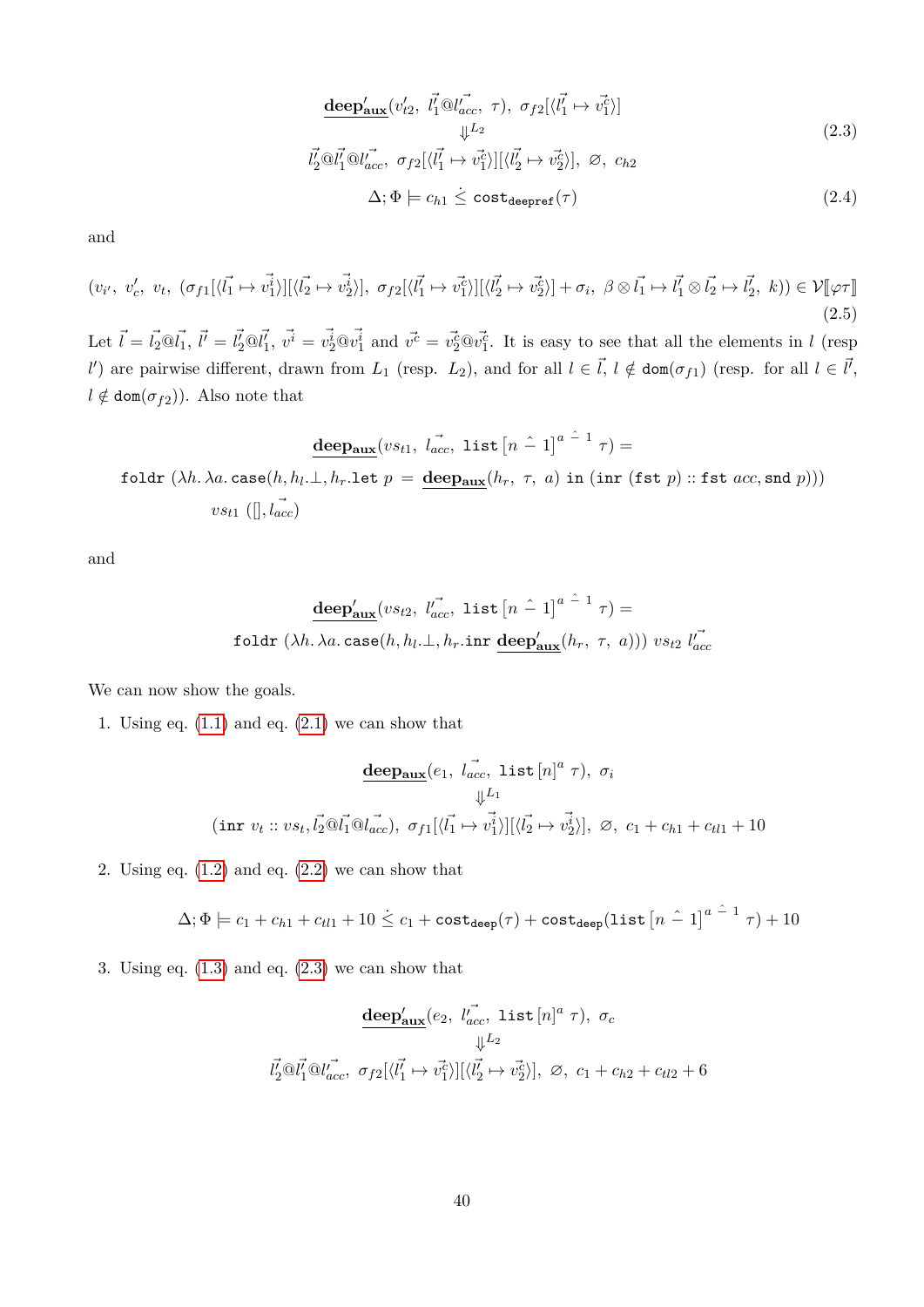4. Using eq.  $(1.4)$  and eq.  $(2.4)$  we can show that

$$
\Delta; \Phi \models c_1 + c_{h2} + c_{t2} + 6 \leq c_2 + \text{cost}_{\text{deepref}}(\tau) + \text{cost}_{\text{deepref}}(\text{list }[n-1]^{a-1} \tau) + 6
$$

5. Using eq.  $(1.5)$  and eq.  $(2.5)$  we can show that

$$
(v_i' :: vs_i, v_c' :: vs_c, \text{ inr } v_t :: vs_t, (\sigma_{f1}[\langle \vec{l_1} \mapsto \vec{v_1} \rangle][\langle \vec{l_2} \mapsto \vec{v_2} \rangle], \sigma_{f2}[\langle \vec{l_1} \mapsto \vec{v_1} \rangle][\langle \vec{l_2} \mapsto \vec{v_2} \rangle] + \sigma_i, \beta \otimes \vec{l_1} \mapsto \vec{l_1} \otimes \vec{l_2} \mapsto \vec{l_2}, \beta \otimes \vec{l_1} \mapsto \vec{l_2} \otimes \vec{l_2} \mapsto \vec{l_2}, \beta \otimes \vec{l_1} \mapsto \vec{l_2} \otimes \vec{l_2} \mapsto \vec{l_2}, \beta \otimes \vec{l_1} \mapsto \vec{l_2} \otimes \vec{l_2} \mapsto \vec{l_2} \tag{2.3}
$$

<span id="page-40-4"></span><span id="page-40-3"></span><span id="page-40-2"></span><span id="page-40-1"></span><span id="page-40-0"></span> $\Box$ 

### <span id="page-40-8"></span>**Corollary 22 (Location Flattening)**

Assume that the following hold:

 $e_1, \sigma_i \downarrow^{L_1} v_1, \sigma_{f_1}, \varnothing, c_1$  (A)

$$
e_2, \sigma_c \downarrow^{L_2} v_2, \sigma_{f_2}, \varnothing, c_2 \tag{B}
$$

$$
(v_i, v_1, (\sigma_{f1}, k)) \in \mathcal{V}(\tau)_{L_1}
$$
 (C)

$$
\forall m, (v_c, v_2, (\sigma_{f2}, m)) \in \mathcal{V}(\tau)_{L_2}
$$
 (D)

$$
\mathbb{C} \trianglelefteq \tau
$$

$$
|\tau|=n
$$

Then there exist  $v, \vec{v}^i = [v_1^i, \dots, v_n^i], \vec{v}^c = [v_1^c, \dots, v_n^c]$  and  $\vec{l} = [l_1, \dots, l_n], \vec{l'} = [l'_1, \dots, l'_n]$  both with all the elements pairwise distinct and furthermore for all  $i \in [1, n]$ ,  $l_i \in L_1$ ,  $l_i \notin \text{dom}(\sigma_{f1})$ ,  $l'_i \in L_2$  and  $l'_i \notin \text{dom}(\sigma_{f2})$ , such that:

- 1. **deep**( $e_1$ ,  $\tau$ ),  $\sigma_i \Downarrow^{L_1} (v, \vec{l})$ ,  $\sigma_{f1}[\langle \vec{l} \mapsto \vec{v^i} \rangle]$ ,  $\varnothing$ ,  $c_1 + \text{cost}_{\text{deep}}(\tau)$
- $2. \ \textbf{deep}'(e_2, \ \tau), \ \sigma_c \Downarrow^{L_2} \vec{l'}, \ \sigma_{f2}[\langle \vec{l'} \mapsto \vec{v^c} \rangle], \ \varnothing, \ c_2 + \texttt{cost}_{\texttt{deepref}}(\tau)$
- 3.  $(v_i, v_c, v, (\sigma_{f1}[\langle \vec{l} \mapsto \vec{v^i} \rangle], \sigma_{f2}[\langle \vec{l'} \mapsto \vec{v^c} \rangle], k, \vec{l} \mapsto \vec{l'})) \in \mathcal{V}[\![\tau]\!]$

*Proof.* It follows immediately from lemma [21](#page-33-0) after unfolding the definitions of  $\text{deep}(e_1, \tau)$  and  $\text{deep}'(e_2, \tau)$ .  $\Box$ 

#### <span id="page-40-7"></span>**Lemma 23 (Location Dereferencing)**

Assume that the following hold

<span id="page-40-6"></span><span id="page-40-5"></span>
$$
e_t, \sigma_i \Downarrow^{L_1} v_t, \sigma_f, \varnothing, c \tag{A}
$$

$$
(v_i, v_c, v_t, (\sigma_f, \emptyset, \emptyset, m)) \in \mathcal{V}[\![\tau]\!]
$$
 (B)

Then for all  $\beta$  and  $\sigma_c$ ,

1. **conv** $(e_t, \tau, \tau^{\downarrow \square})$ ,  $\sigma_i \Downarrow^{L_1} v'_t$ ,  $\sigma_i$ ,  $\varnothing$ ,  $c + \text{cost}_{\text{conv}}(\tau, \tau^{\downarrow \square})$ 2.  $(v_i, v_c, , (\sigma_i, \sigma_c, \beta, m)) \in \mathcal{V}[\![\tau^{\downarrow \Box}]\!]$ 

*Proof.* We proceed by induction on  $\tau$ . Some of the cases are shown below.

•  $\tau = (A)^{\mu}$  when  $\mu = \Box$  or  $\mu = \mathbb{S}$ 

In this case  $\underline{\text{conv}}(e, \tau, \tau^{\downarrow \Box}) = e$  and the result follows immediately from the premises and the definition of  $\mathcal{V}[\![\cdot]\!]$ .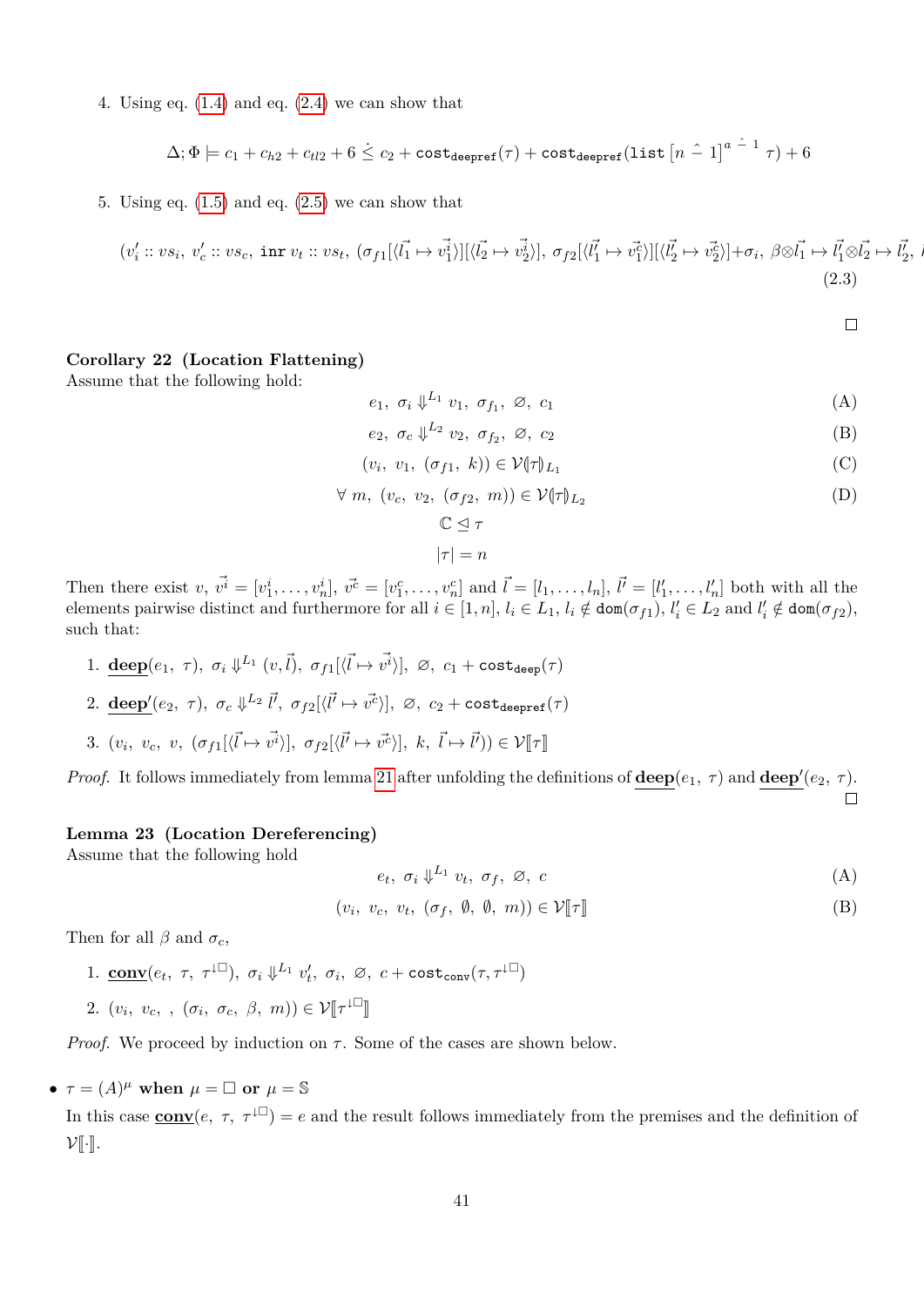•  $\tau = (A)^\mathbb{C}$ 

In this case  $\underline{\text{conv}}(e, (A)^{\mathbb{C}}, (A)^{\mathbb{C}}) = !e$ . The goals are proved as follows:

1. Using eq. [\(A\)](#page-40-5), we can easily show that

$$
!e, \sigma_i \Downarrow^{L_1} \sigma_f(v), \sigma_f, \varnothing, c+1
$$

2. We pick an arbitrary *β*. We need to show that

$$
(v_i, v_c, \sigma_f(v), (\sigma_f, \sigma_c, \beta, m)) \in \mathcal{V}[[A]^\square]
$$

It suffices to show that

 $(v_i, v_c, \sigma_f(v), (\sigma_f, \sigma_c, \emptyset, m)) \in \mathcal{V}_A[\![A]\!]$ 

Which we get by unfolding eq. [\(B\)](#page-40-6).

 $\bullet$   $\tau = \tau_1 \times \tau_2$ 

By unfolding eq. [\(B\)](#page-40-6) we can show that  $v_i = (v_{il}, v_{ir}), v_c = (v_{cl}, v_{cr})$  and  $v = (v_l, v_r)$  for some  $v_{il}, v_{ir}, v_{cl}$ , *vcr*, *v<sup>l</sup>* , and *vr*, and furthermore that

<span id="page-41-1"></span>
$$
(v_{il}, v_{cl}, v_l, (\sigma_f, \sigma_c, \emptyset, m)) \in \mathcal{V}[\![\tau_1]\!]
$$
 (B1)

and

$$
(v_{ir}, v_{cr}, v_r, (\sigma_f, \sigma_c, \emptyset, m)) \in \mathcal{V}[\![\tau_2]\!]
$$
 (B2)

We can also show that

<span id="page-41-3"></span><span id="page-41-2"></span><span id="page-41-0"></span>
$$
\text{fst}(v_l, v_r), \ \sigma_f \downarrow^{L_1} v_l, \ \sigma_f, \ \varnothing, \ 1 \tag{A1}
$$

<span id="page-41-6"></span><span id="page-41-4"></span>
$$
\text{snd}(v_l, v_r), \ \sigma_f \Downarrow^{L_1} v_r, \ \sigma_f, \ \varnothing, \ 1 \tag{A2}
$$

We can now instantiate the inductive hypothesis for  $\tau_1$  with eq. [\(A1\)](#page-41-0) and eq. [\(B1\)](#page-41-1) and obtain  $v'_l$  such that

$$
\underline{\text{conv}}(\text{fst}(v_l, v_r), \tau_1, \tau_1^{\downarrow \square}), \sigma_f \Downarrow^{L_1} v'_l, \sigma_f, \varnothing, 1 + \text{cost}_{\text{conv}}(\tau_1, \tau_1^{\downarrow \square})
$$
(C1)

and

 $\forall \beta, (v_{il}, v_{cl}, v'_{l}, (\sigma_f, \sigma_c, \emptyset, m)) \in \mathcal{V}[\![\tau_1^{\downarrow \square}]\!]$  $\mathbb{I}$  (C2)

Similarly, we instantiate the inductive hypothesis for  $\tau_2$  with eq. [\(A2\)](#page-41-2) and eq. [\(B2\)](#page-41-3) and obtain  $v'_r$  such that

$$
\forall \beta, \underline{\text{conv}}(\text{snd}(v_l, v_r), \tau_2, \tau_2^{\perp \square}), \sigma_f \Downarrow^{L_1} v'_r, \sigma_f, \varnothing, 1 + \text{cost}_{\text{conv}}(\tau_2, \tau_2^{\perp \square})
$$
 (D1)

and

<span id="page-41-7"></span><span id="page-41-5"></span> $(v_{ir}, v_{cr}, v'_r, (\sigma_f, \sigma_c, \emptyset, m)) \in \mathcal{V}[\![\tau_2^{\perp}]$  $\mathbb{I}$  (D2)

We can now show the goals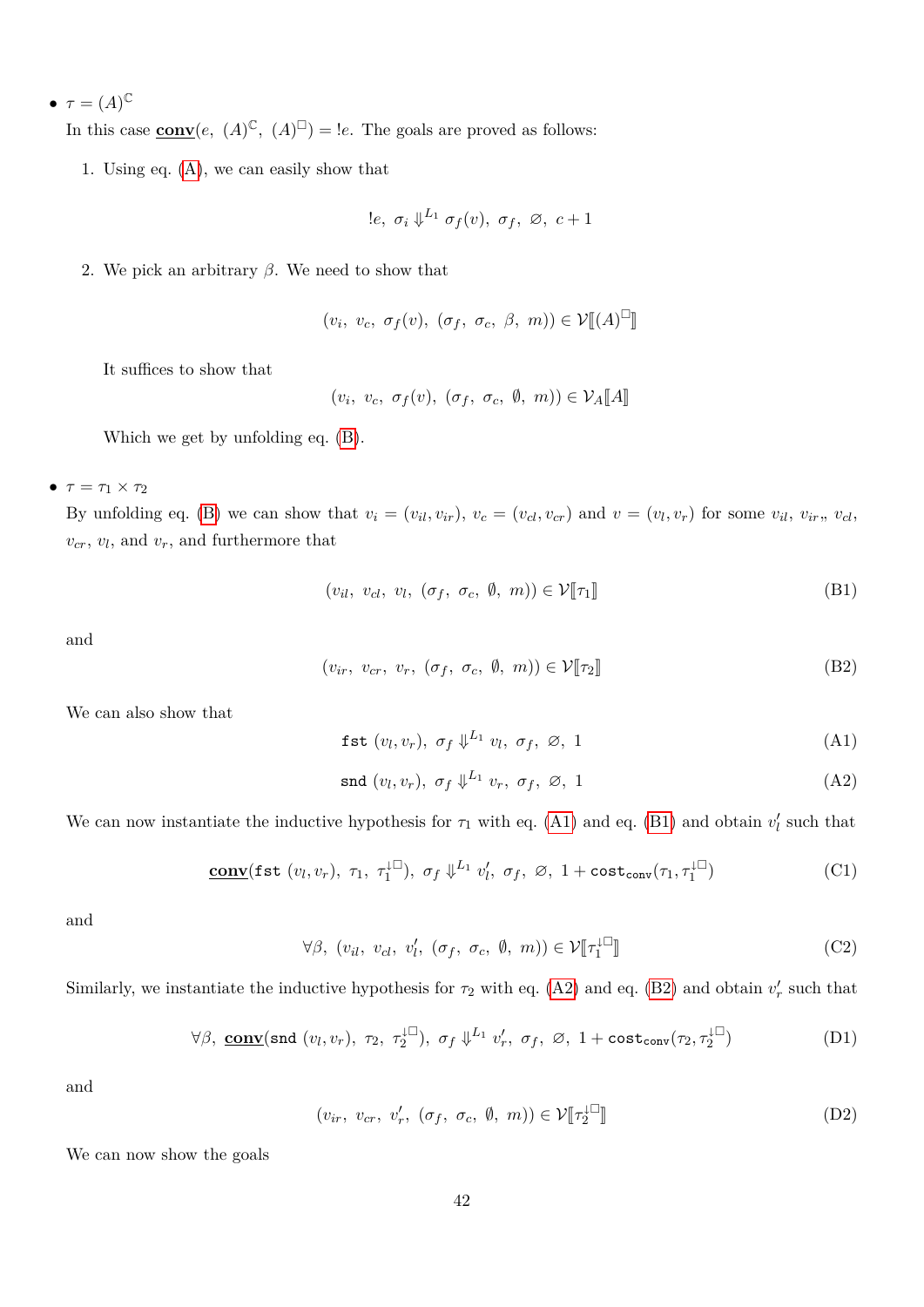1. Combining eq. [\(A\)](#page-40-5), eq. [\(C1\)](#page-41-4) and eq. [\(D1\)](#page-41-5) we can obtain

$$
\underline{\text{deep}!}(e, \tau), \sigma_i \Downarrow^{L_1} (v'_l, v'_r), \sigma_f, \varnothing, c+3+\text{cost}_{\text{conv}}(\tau_1, \tau_1^{\downarrow \square})+\text{cost}_{\text{conv}}(\tau_2, \tau_2^{\downarrow \square})
$$

2. We pick an arbitrary *β* and we instantiate eq. [\(C2\)](#page-41-6) and eq. [\(D2\)](#page-41-7) with it. We can easily derive

$$
((v_{il}, v_{ir}), (v_{cl}, v_{cr}), (v'_l, v'_{cr}), (\sigma_f, \sigma_c, \beta, m)) \in \mathcal{V}[\![\tau_2^{\perp\Box} \times \tau_1^{\perp\Box}]\!]
$$

that proves the goal.

## <span id="page-42-2"></span>**Lemma 24 (Referencing)**

Assume that the following hold

- $e_t, \sigma_i \downarrow^{L_1} v_t, \sigma_f, \varnothing, c$  (A)
- $(v_i, v_c, v_t, (\sigma_f, \sigma_c, \beta, m)) \in \mathcal{V}[\![\tau]\!]$  (B)

Then exists  $\sigma'_f \sqsupseteq^{L_1} \sigma_f$ 

- 1. **conv**( $e_t$ ,  $\tau^{\downarrow\Box}$ ,  $\tau$ ),  $\sigma_i \Downarrow^{L_1} v'_t$ ,  $\sigma'_f$ ,  $\varnothing$ ,  $c + \text{cost}_{\text{conv}}(\tau^{\downarrow\Box}, \tau)$
- 2.  $(v_i, v_c, v'_t, (\sigma'_f, \emptyset, \emptyset, m)) \in \mathcal{V}[\![\tau]\!]$

*Proof.* The proof is by induction on  $\tau$ . It resembles the proof of lemma [23.](#page-40-7)

#### <span id="page-42-0"></span>**Lemma 25 (Stable value lemma)**

Assume that  $\Delta; \Phi \vdash \tau \sqsubseteq \tau^{\downarrow \square}, \varphi \in \mathcal{D}[\![\Delta]\!], \models \varphi \Phi$  and

 $(v_i, v_c, v_t, (\sigma_i, \sigma_c, \beta, m)) \in \mathcal{V}[\![\varphi \tau]\!]$ 

Then

.

 $(v_i, v_c, v_t, (\sigma_i, \emptyset, \emptyset, m)) \in \mathcal{V}[\![\varphi \tau]\!]$ 

*Proof.* By induction on the size of  $\tau$  and case analysis on the subtyping judgment.

<span id="page-42-3"></span>**Lemma 26 (Stable context lemma)** Assume that  $\Delta; \Phi \vdash \Gamma(x) \sqsubseteq \Gamma(x)^{\downarrow \square}, \varphi \in \mathcal{D}[\![\Delta]\!], \models \varphi \Phi$  and

 $(\theta_i, \theta_c, \theta_t, (\sigma_i, \sigma_c, \beta, m)) \in \mathcal{G}[\![\varphi\Gamma]\!]$ 

Then  $\beta = \emptyset$ .

*Proof.* By induction on the size of Γ and using lemma [25.](#page-42-0)

<span id="page-42-1"></span>

|    | Lemma 27 (Subtyping translation evaluation)                                                 |
|----|---------------------------------------------------------------------------------------------|
| Τf |                                                                                             |
|    | $\Delta; \Phi \vdash^{\kappa}_{\epsilon} \tau \sqsubseteq \tau' \hookrightarrow \mathbf{g}$ |

and

then

| $e, \sigma_1 \Downarrow^L v, \sigma_2, D_1, c_1$                          |  |
|---------------------------------------------------------------------------|--|
| $\underline{\mathbf{g}}(v), \sigma_2 \Downarrow^L v', \sigma_3, D_2, c_2$ |  |
| $\mathbf{g}(e), \sigma_1 \Downarrow^L v', \sigma_3, D_2, c_2$             |  |

43

 $\Box$ 

 $\Box$ 

 $\Box$ 

 $\Box$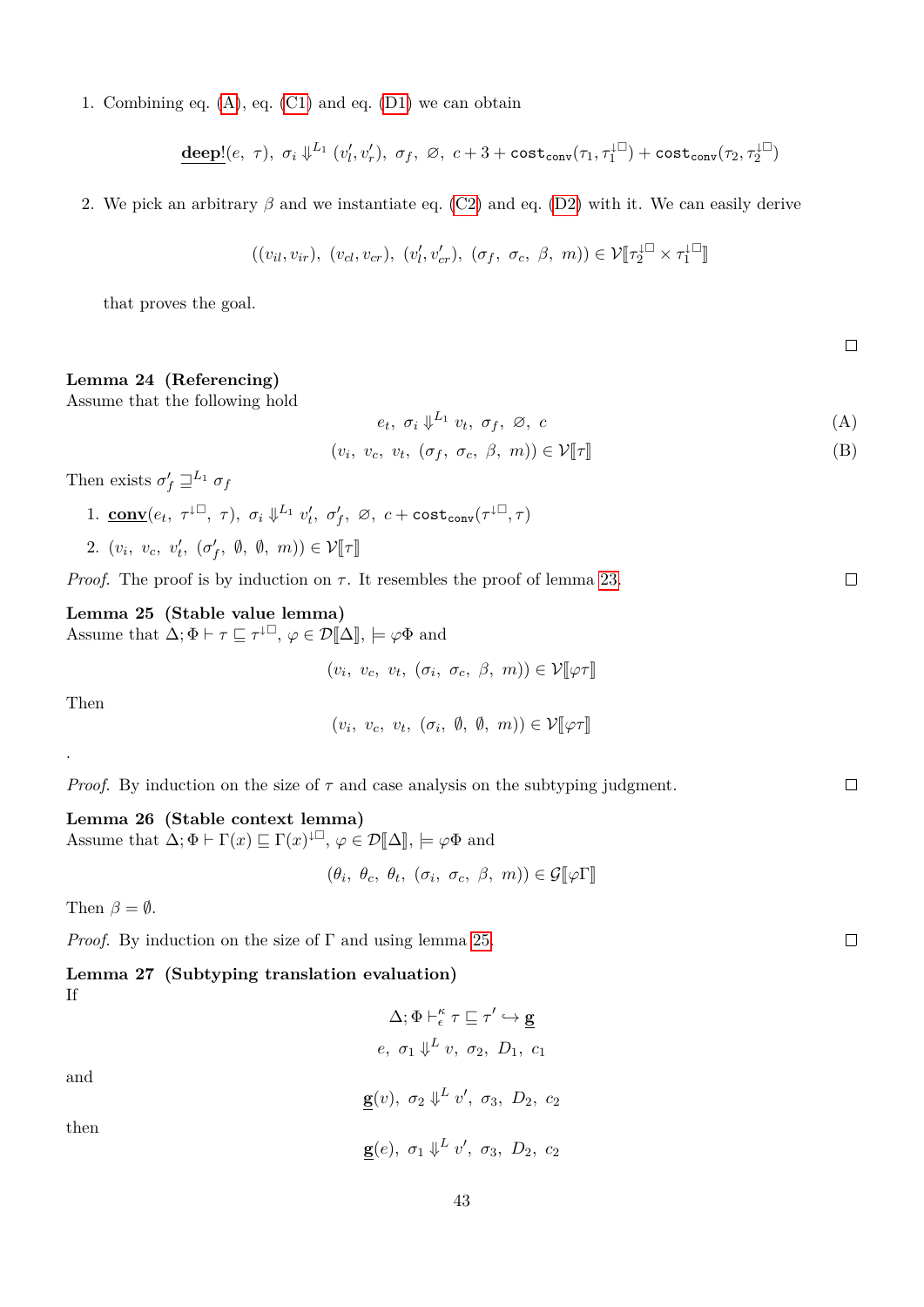*Proof.* It follows easily by induction on the subtyping derivation.

<span id="page-43-0"></span>**Lemma 28 (Subtyping soundness - Unary interpretation)** Assume that  $\varphi \in \mathcal{D}[\![\Delta]\!]$  and  $\models \varphi \Phi$ . The following hold: 1. If  $\Delta; \Phi \vdash_{\epsilon}^{\kappa} \tau \sqsubseteq \tau' \hookrightarrow \mathbf{g}$  and  $(v_s, v_t, (\sigma_i, m)) \in \mathcal{V}(\varphi \tau)$ <sub>L</sub> then  $(v_s, \underline{\mathbf{g}}(v_t), (\sigma_i, m)) \in \mathcal{E}[\varphi \tau]_L^{\kappa}$ 2. If  $\Delta$ ;  $\Phi_A \vdash_{\epsilon}^{\kappa'} A \sqsubseteq A' \hookrightarrow \underline{\mathbf{g}}$  and  $(v_s, v_t, (\sigma_i, m)) \in \mathcal{V}_A(\varphi A)$ <sub>L</sub> then  $(v_s, \underline{\mathbf{g}}(v_t), (\sigma_i, m)) \in \mathcal{E}[\varphi \tau]_L^{\kappa}$ 3. If  $\Delta; \Phi \vdash_{\epsilon}^{\kappa'} \tau \sqsubseteq \tau' \hookrightarrow \underline{\mathbf{g}}$  and  $(e_s, e_t, (\sigma_i, m)) \in \mathcal{E}(\varphi \tau)_{L}^{\kappa'}$  $L \nightharpoonup L$  then  $(e_s, \underline{\mathbf{g}}(e_t), (\sigma_i, m)) \in \mathcal{E}(\varphi \tau)$  $\kappa + \kappa'$ *L*

*Proof.*

# **Lemma 29 (Subtyping soundness - Binary interpretation)**

Assume that  $\varphi \in \mathcal{D}[\![\Delta]\!]$  and  $\models \varphi \Phi$ . The following hold:

1. If  $\Delta; \Phi_A \vdash_{\epsilon}^{\kappa} A \sqsubseteq A' \hookrightarrow \mathbf{g}$  and  $(v_i, v_c, v_t, (\sigma_i, \sigma_c, \beta, m)) \in \mathcal{V}_A[\![\varphi A]\!]$  then  $(v_i, v_c, \underline{\mathbf{g}}(v_t), (\sigma_f, \sigma'_f, \beta', m)) \in \mathcal{E}[\varphi A']$ *κ* 2. If  $\Delta; \Phi \vdash_{\epsilon}^{\kappa'} \tau \sqsubseteq \tau' \hookrightarrow \underline{\mathbf{g}}$  and  $(v_i, v_c, v_t, (\sigma_i, \sigma_c, \beta, m)) \in \mathcal{V}[\![\varphi \tau]\!]$  then  $(v_i, v_c, \underline{\mathbf{g}}(v_t), (\sigma_f, \sigma'_f, \beta', m)) \in \mathcal{E}[\varphi A']$ *κ* 3. If  $\Delta; \Phi \vdash_{\epsilon}^{\kappa'} \tau \sqsubseteq \tau' \hookrightarrow \underline{\mathbf{g}}$  and  $(e_i, e_c, e_t, (\sigma_i, \sigma_c, \beta, m)) \in \mathcal{E}[\![\varphi \tau]\!]^{\kappa'}$  then  $(e_i, e_c, \underline{\mathbf{g}}(e_t), (\sigma_i, \sigma_c, \beta, m)) \in \mathcal{E}[\varphi \tau']$  $\kappa$  +̂  $\kappa'$ 

*Proof.* We will prove the statements 1 and 2 by induction on the subtyping derivation. The cases where the translation is the identity are trivial, thus omitted.

$$
\bullet \xrightarrow{\Delta; \Phi \vdash^{\kappa_1}_{\delta} \tau'_1 \sqsubseteq \tau_1 \hookrightarrow \mathbf{g_1} \qquad \Delta; \Phi \vdash^{\kappa_2}_{\delta} \tau_2 \sqsubseteq \tau'_2 \hookrightarrow \mathbf{g_2} \qquad \Delta; \Phi \models \kappa \hat{+} \kappa_1 \hat{+} \kappa_2 \hat{+} (\delta = \mathbb{C}) ? 1 : 0 \leq \kappa' \qquad \Delta; \Phi_A \vdash^0_{\epsilon} \tau_1 \xrightarrow{\delta(\kappa)} \tau_2 \sqsubseteq \tau'_1 \xrightarrow{\delta(\kappa')} \tau'_2 \hookrightarrow \lambda e.\mathtt{fix} f(x).\ \mathbf{g_2}(e \mathbf{g_1}(x))} \rightarrow 2
$$

There are two possible cases.

 $\triangleright$   $\delta = \mathbb{S}$ 

We pick arbitrary  $j_i < m$ ,  $v'_i$ ,  $\sigma'_i \sqsupseteq^{L_1} \sigma_i$ ,  $\sigma'_c \sqsupseteq^{L_2} \sigma_c$ ,  $\beta' \ge \beta$  such that

$$
v_i \Downarrow v'_i, \ j'_i
$$

$$
\mathtt{dom}(\beta')\setminus\mathtt{dom}(\beta)\subseteq\mathtt{dom}(\sigma'_i)\setminus\mathtt{dom}(\sigma_i)
$$

and

$$
\mathtt{dom}'(\beta')\setminus\mathtt{dom}'(\beta)\subseteq\mathtt{dom}(\sigma'_c)\setminus\mathtt{dom}(\sigma_c)
$$

Since  $v_i$  is a value we can derive  $v'_i = v_i$  and  $j_i = 0$ . We can now prove the goals.

 $\Box$ 

 $\Box$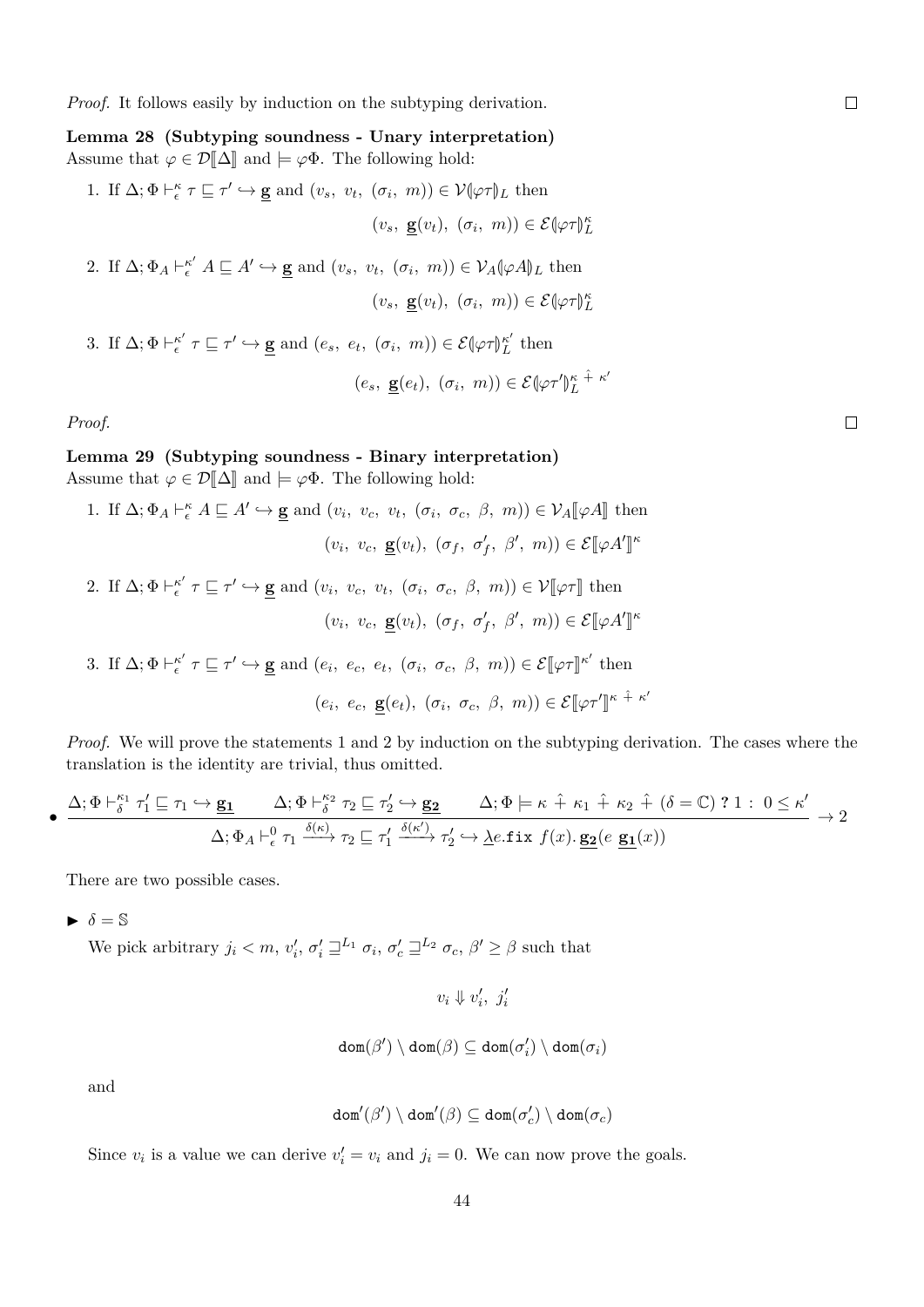1. We can easily show that

 $v_c \Downarrow v_c$ , 0

2. We can also show that

$$
\lambda x.\,\underline{\mathbf{g_2}}(v_t\,\underline{\mathbf{g_1}}(x)),\ \sigma'_i\Downarrow^{L_1}\lambda x.\,\underline{\mathbf{g_2}}(v_t\,\underline{\mathbf{g_1}}(x)),\ \sigma'_i,\ \varnothing,\ 0
$$

3. We can also show that

$$
\varnothing, \ \sigma'_c, \ \sigma'_i, \ \beta' \leadsto \sigma'_c, \ \beta, \ 0
$$

4. We trivially show that  $0\leq 0$ 

- 5. This goal is trivial since  $\text{dom}(\beta) \setminus \text{dom}(\beta) = \emptyset$  and  $\text{dom}'(\beta) \setminus \text{dom}'(\beta) = \emptyset$
- 6. It remains to show that

$$
(v_i, v_c, \lambda x. \underline{\mathbf{g_2}}(v_t \underline{\mathbf{g_1}}(x)), (\sigma'_i, \sigma'_c, \beta', m)) \in \mathcal{V}[\![\varphi\tau'_1 \xrightarrow{\mathbb{S}(\varphi\kappa')} \varphi\tau'_2]\!]
$$

From the hypothesis we know that

$$
(v_i, v_c, v_t, (\sigma_i, \sigma_c, \beta, m)) \in \mathcal{V}[\![\varphi \tau_1 \xrightarrow{\mathbb{S}(\varphi \kappa)} \varphi \tau_2]\!]
$$
 (A)

We can derive that  $v_i = \texttt{fix } f(x) \cdot e'_i$ ,  $v_c = \texttt{fix } f(x) \cdot e'_c$  and  $v_i = \texttt{fix } f(x) \cdot e'_t$  for some  $e'_i$ ,  $e'_c$  and  $e'_t$ . We pick arbitrary  $j < m$ ,  $\sigma''_i \sqsupseteq^{L_1} \sigma'_i$ ,  $\sigma''_c \sqsupseteq^{L_2} \sigma'_c$ ,  $\beta'' \ge \beta'$ ,  $v'_i$ ,  $v'_c$  and  $v'_t$ , such that

$$
\begin{array}{l} (v_i',\ v_c',\ v_t',\ (\sigma_i'',\ \sigma_c'',\ \beta'',\ j))\in {\cal V}[\![\varphi\tau_1']\!]\\\\mathop{\mathrm{dom}}(\beta'')\setminus \mathop{\mathrm{dom}}(\beta')\subseteq \mathop{\mathrm{dom}}(\sigma_i'')\setminus \mathop{\mathrm{dom}}(\sigma_i')\end{array}
$$

and

$$
\mathtt{dom}'(\beta'')\setminus\mathtt{dom}'(\beta')\subseteq\mathtt{dom}(\sigma''_c)\setminus\mathtt{dom}(\sigma'_c)
$$

We have to show that

$$
([x \mapsto v_i', f \mapsto \dots]e_i', [x \mapsto v_c', f \mapsto \dots]e_c', [x \mapsto v_t'] \underline{\mathbf{g_2}}((\text{fix } f(x), e_t') \underline{\mathbf{g_1}}(x)), (\sigma_i'', \sigma_c'', \beta'', j)) \in \mathcal{E}[\varphi \tau_2']^{ \varphi \kappa_2'}
$$

or equivalently

$$
([x \mapsto v'_i, f \mapsto \dots]e'_i, [x \mapsto v'_c, f \mapsto \dots]e'_c, \underline{\mathbf{g_2}}((\text{fix } f(x).e'_t) \underline{\mathbf{g_1}}(v'_t)), (\sigma''_i, \sigma''_c, \beta'', j)) \in \mathcal{E}[\varphi \tau'_2]^{\varphi \kappa'}
$$

We pick arbitrary  $j' < j$ ,  $\sigma_i''' \sqsupseteq^{L_1} \sigma_i''$ ,  $\sigma_c''' \sqsupseteq^{L_2} \sigma_c''$ ,  $\beta''' \geq \beta''$ ,  $v_{if}$  and  $j_i$  such that

<span id="page-44-0"></span>
$$
[x \mapsto v'_i, f \mapsto \text{fix } f(x). e'_i]e'_i \Downarrow v_{if}, j_i
$$
  

$$
\text{dom}(\beta''') \setminus \text{dom}(\beta'') \subseteq \text{dom}(\sigma_i''') \setminus \text{dom}(\sigma_i'')
$$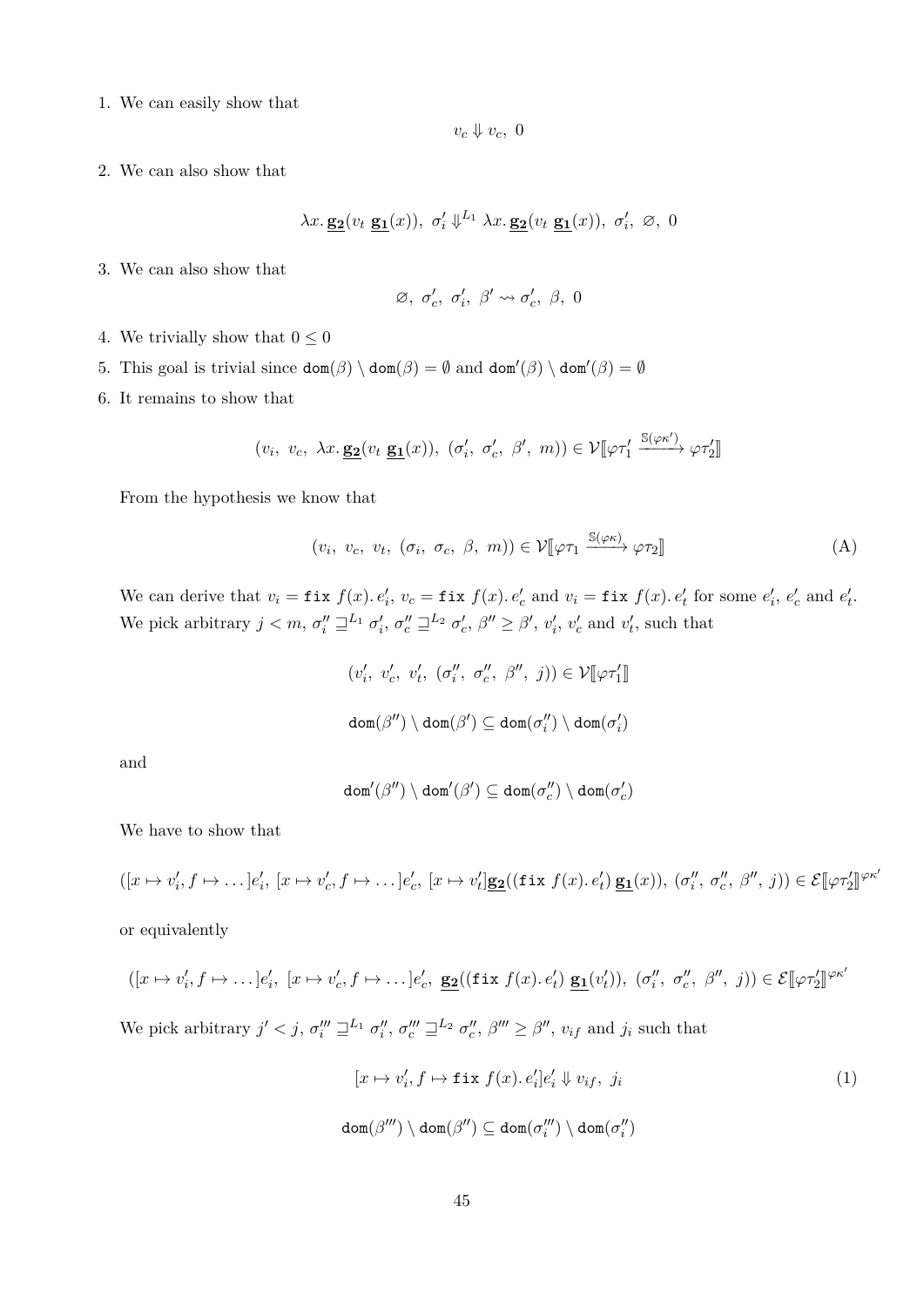and

$$
\mathtt{dom}'(\beta''')\setminus\mathtt{dom}(\beta'')\subseteq\mathtt{dom}(\sigma'''_c)\setminus\mathtt{dom}(\sigma''_c)
$$

Using lemma lemma [15](#page-31-0) (note that the conditions for the stores and the bijection hold) we can derive

$$
(v'_{i}, v'_{c}, v'_{t}, (\sigma''''_{i}, \sigma'''_{c}, \beta''', j)) \in \mathcal{V}[\![\tau'_1]\!]
$$

From the induction hypothesis applied on the first premise and the above statement we can obtain  $v''_t$ ,  $\sigma_1 \sqsupseteq^{L_1} \sigma'''_i$ ,  $\sigma'_1 \sqsupseteq^{L_1} \sigma'''_c$ ,  $c_1$ ,  $\beta_1 \geq \beta'''$  and  $c'_1$  such that

$$
\underline{\mathbf{g_1}}(v'_t), \ \sigma''_i \ \psi^{L_1} \ v''_t, \ \sigma_1, \ D_1, \ c_1 \tag{B1}
$$

$$
D_1, \sigma''_c, \sigma_f, \beta''' \leadsto \sigma'_1, \beta_1, c'_1 \tag{B2}
$$

<span id="page-45-6"></span><span id="page-45-4"></span><span id="page-45-2"></span><span id="page-45-0"></span>
$$
c_1' \le \kappa_1 \tag{B3}
$$

$$
dom(\beta_1) \setminus dom(\beta''') \subseteq dom(\sigma_1) \setminus dom(\sigma_i''')
$$
  

$$
\wedge
$$
  

$$
dom'(\beta_1) \setminus dom'(\beta''') \subseteq dom(\sigma_1') \setminus dom(\sigma_c''')
$$
  
(B4)

and

$$
(v_i', v_c', v_t'', (\sigma_1, \sigma_1', \beta_1, j)) \in \mathcal{V}[\![\varphi \tau_1]\!]
$$
 (B5)

We can instantiate eq. [\(A\)](#page-53-0) with eq. [\(B5\)](#page-45-0) (note that the conditions for the stores and the bijection hold) in order to derive that

$$
([x \mapsto v'_i, f \mapsto \dots] e'_i, [x \mapsto v'_c, f \mapsto \dots] e'_c, [x \mapsto v''_t, f \mapsto \dots] e'_t, (\sigma'_1, \sigma'_1, \beta_1, j)) \in \mathcal{E}[\varphi \tau_2]^{\varphi \kappa}
$$

Form the induction hypothesis for the second premise and the above statement can derive that

$$
([x \mapsto v_i', f \mapsto \dots]e_i', [x \mapsto v_c', f \mapsto \dots]e_c', \underbrace{\mathbf{g_2}([x \mapsto v_t'', f \mapsto \dots]e_t'}), (\sigma_1, \sigma_1', \beta_1, j)) \in \mathcal{E}[\varphi \tau_2']^{\varphi \kappa + \varphi \kappa_2}
$$
\n(C)

We instantiate eq. [\(C\)](#page-45-1) with the above, eq. [\(1\)](#page-44-0),  $\sigma_1$ ,  $\sigma'_1$  and  $\beta_1$  (note that the preconditions for the stores and the bijection hold) and we obtain  $v_{cf}$ ,  $j_c$ ,  $v_{tf}$ ,  $\sigma_2$ ,  $D_2$ ,  $c_2$ ,  $\sigma'_2$ ,  $\beta_2$ ,  $c'_2$  such that:

$$
[x \mapsto v_c, f \mapsto \text{fix } f(x). e'_c] e'_c \Downarrow v_{cf}, \ j_c \tag{C1}
$$

$$
\underline{\mathbf{g_2}}([x \mapsto v_t'', f \mapsto \mathtt{fix}\ f(x). e_t']e_t'), \ \sigma_f \Downarrow^{L_1} v_{tf}, \ \sigma_1, \ D, \ c_2
$$
 (C2)

$$
D_2, \sigma'_1, \sigma_2, \beta_1 \rightsquigarrow \sigma'_2, \beta_2, c'_2 \tag{C3}
$$

<span id="page-45-8"></span><span id="page-45-7"></span><span id="page-45-5"></span><span id="page-45-3"></span><span id="page-45-1"></span>
$$
c_2' \le \varphi \kappa_2 + \varphi \kappa \tag{C4}
$$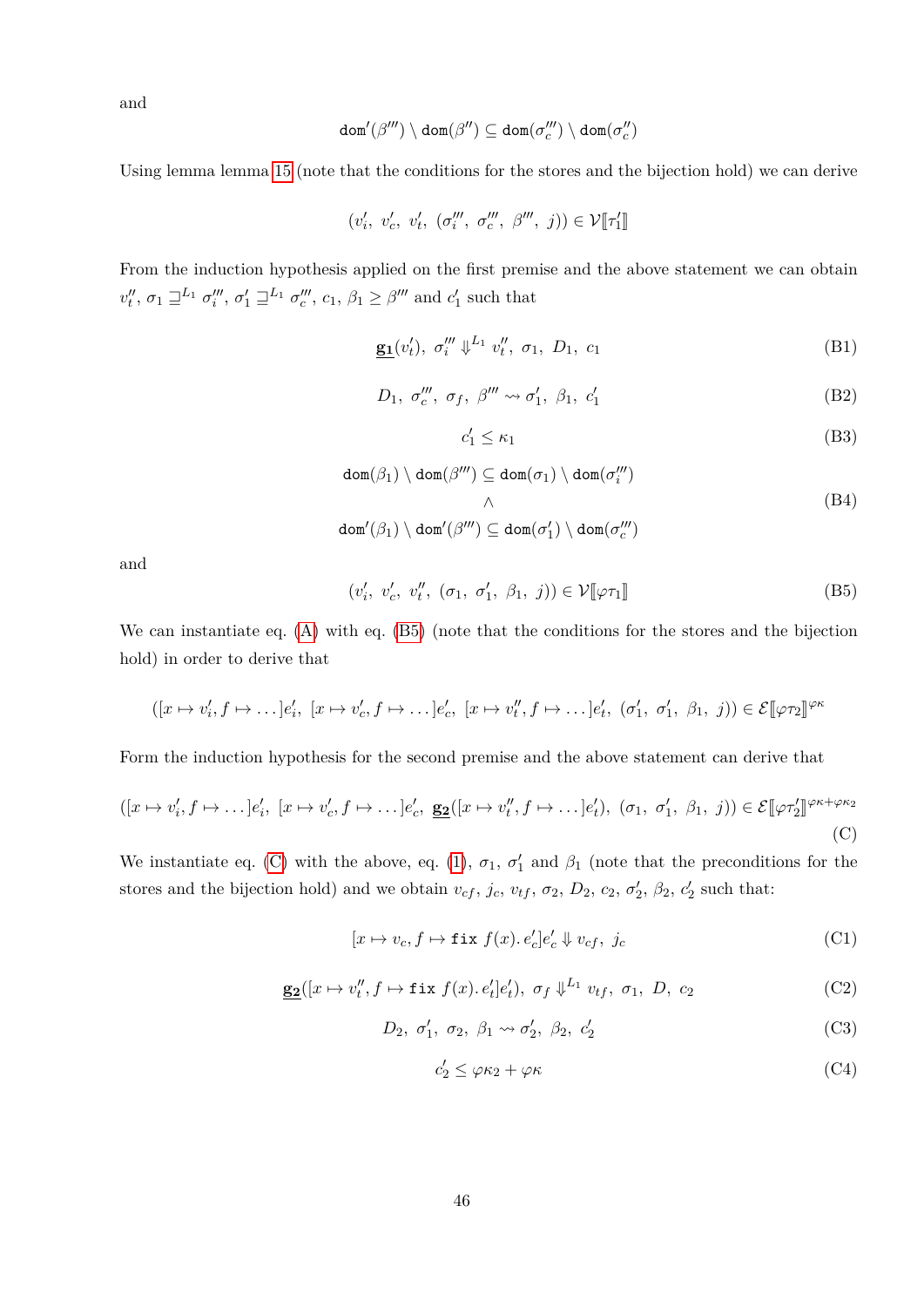<span id="page-46-1"></span><span id="page-46-0"></span>
$$
\text{dom}(\beta_2) \setminus \text{dom}(\beta_1) \subseteq \text{dom}(\sigma_2) \setminus \text{dom}(\sigma_1)
$$
  

$$
\wedge
$$
  

$$
\text{dom}'(\beta_2) \setminus \text{dom}'(\beta_1) \subseteq \text{dom}(\sigma'_2) \setminus \text{dom}(\sigma'_1)
$$
 (C5)

and

$$
(v_{if}, v_{cf}, v_{tf}, (\sigma_2, \sigma'_2, \beta_2, m - j_i)) \in \mathcal{V}[\mathcal{V} \tau'_2]
$$
 (C6)

Using eq.  $(B1)$ , eq.  $(C2)$  and lemma [27](#page-42-1) we can show that

$$
\underline{\mathbf{g_2}}((\mathtt{fix}\;f(x),\,e'_t)\;\underline{\mathbf{g_1}}(v_t)),\;\sigma''_i\Downarrow^{L_1} v_{tf},\;\sigma_2,\;D_1+D_2,\;c_1+c_2+1
$$

We can apply lemma [13](#page-30-0) to eq. [\(B2\)](#page-45-4) and eq. [\(C3\)](#page-45-5) and derive

$$
D_1 + D_2, \sigma''_c, \sigma_2, \beta'' \leadsto \sigma'_2, \beta_2, c'_1 + c'_2
$$

From eq. [\(B3\)](#page-45-6) and eq. [\(C4\)](#page-45-7)

$$
c'_1 + c'_2 \leq \varphi \kappa + \varphi \kappa_1 + \varphi \kappa_2
$$

The result then follows from the above and eq. [\(C1\)](#page-45-8), eq. [\(C5\)](#page-46-0) and eq. [\(C6\)](#page-46-1).

 $\blacktriangleright$   $\delta = \mathbb{C}$ 

We pick arbitrary  $j_i < m$ ,  $v'_i$ ,  $\sigma'_i \sqsupseteq^{L_1} \sigma_i$ ,  $\sigma'_c \sqsupseteq^{L_2} \sigma_c$ ,  $\beta' \ge \beta$  such that

$$
v_i \Downarrow v_i', \ j_i'
$$

$$
\mathsf{dom}(\beta') \setminus \mathsf{dom}(\beta) \subseteq \mathsf{dom}(\sigma_i') \setminus \mathsf{dom}(\sigma_i)
$$

and

$$
\mathtt{dom}'(\beta')\setminus\mathtt{dom}'(\beta)\subseteq\mathtt{dom}(\sigma'_c)\setminus\mathtt{dom}(\sigma_c)
$$

Since  $v_i$  is a value we can derive  $v'_i = v_i$  and  $j_i = 0$ . We can now prove the goals.

1. We can easily show that

 $v_c \Downarrow v_c$ , 0

2. We can also show that

$$
\lambda x. \text{ let } v \ = \ v_t \ \underline{\mathbf{g_1}}(x) \ \text{ in } \ \underline{\mathbf{g_2}}(v), \ \sigma'_i \Downarrow^{L_1} \lambda x. \ \text{let } v \ = \ v_t \ \underline{\mathbf{g_1}}(x) \ \text{ in } \ \underline{\mathbf{g_2}}(v), \ \sigma'_i, \ \varnothing, \ 0
$$

3. We can also show that

$$
\varnothing,~\sigma_c',~\sigma_i',~\beta'\leadsto\sigma_c',~\beta',~0
$$

- 4. We trivially show that  $\models 0 \leq 0$
- 5. This goal is trivial since  $\text{dom}(\beta') \setminus \text{dom}(\beta') = \emptyset$  and  $\text{dom}'(\beta') \setminus \text{dom}'(\beta') = \emptyset$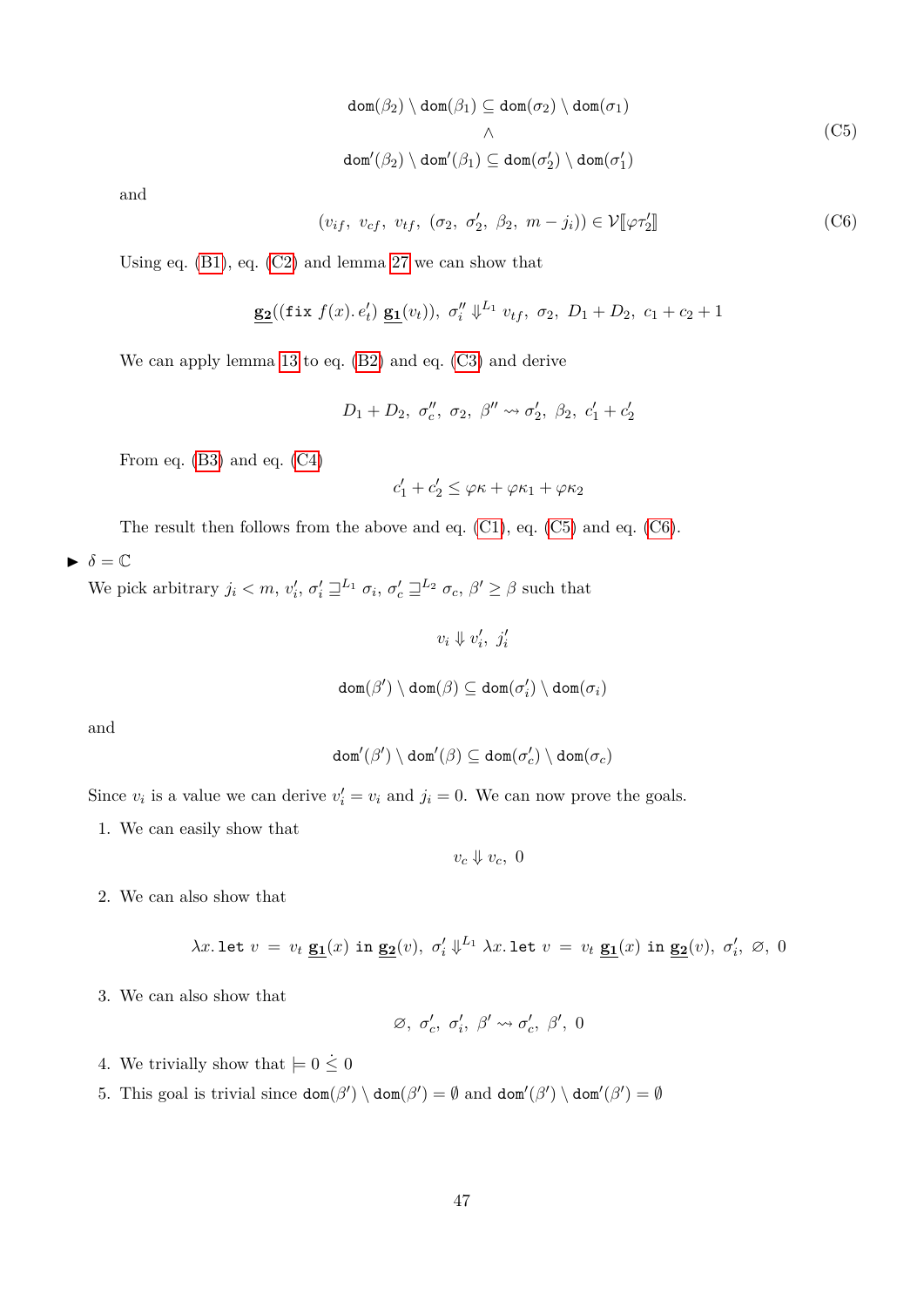#### 6. It remains to show that

$$
(v_i, v_c, \lambda x. \underline{\mathbf{g_2}}(v_t \underline{\mathbf{g_1}}(x)), (\sigma'_i, \sigma'_c, \beta, m)) \in \mathcal{V}[\varphi \tau'_1 \xrightarrow{\mathbb{C}(\varphi \kappa')} \varphi \tau'_2]
$$

From the hypothesis we know that

$$
(v_i, v_c, v_t, (\sigma_i, \sigma_c, \beta, m)) \in \mathcal{V}[\varphi \tau_1 \xrightarrow{\mathbb{C}(\varphi \kappa)} \varphi \tau_2]
$$

We can unfold the definition and obtain

<span id="page-47-2"></span><span id="page-47-1"></span><span id="page-47-0"></span>
$$
(v_i, v_t, (\sigma_i, j)) \in \mathcal{V}(\varphi \tau_1 \xrightarrow{\mathbb{C}(\varphi \kappa)} \varphi \tau_2)_{L_1}
$$
 (A)

$$
\forall m, (v_c, \beta(v_t), (\sigma_c + \sigma_i, j)) \in \mathcal{V}(\varphi \tau_1 \xrightarrow{\mathbb{C}(\varphi \kappa)} \varphi \tau_2)_{L_2}
$$
 (B)

Also using the premises we can construct a derivation for

$$
\Delta; \Phi_A \vdash_{\mathbb{C}}^0 \tau_1 \xrightarrow{\delta(\kappa)} \tau_2 \sqsubseteq \tau_1' \xrightarrow{\delta(\kappa')} \tau_2' \hookrightarrow \underline{\lambda}e.\mathtt{fix} \ f(x).\,\underline{\mathbf{g_2}}(e \ \underline{\mathbf{g_1}}(x))
$$
 (C)

We apply lemma lemma [28](#page-43-0) to eq. [\(A\)](#page-47-0) and eq. [\(C\)](#page-47-1) and derive

$$
(v_i, \ \lambda x. \underline{\mathbf{g_2}}(v_t \ \underline{\mathbf{g_1}}(x)), \ (\sigma_i, \ j)) \in \mathcal{E}(\varphi \tau_1 \xrightarrow{\mathbb{C}(\varphi \kappa')} \varphi \tau_2)_{L_1}^0
$$

Using the above we can easily show that

<span id="page-47-3"></span>
$$
(v_i, \ \lambda x. \underline{\mathbf{g_2}}(v_t \underline{\mathbf{g_1}}(x)), \ (\sigma_i, \ j)) \in \mathcal{V}(\varphi \tau_1 \xrightarrow{\mathbb{C}(\varphi \kappa')} \varphi \tau_2)_{L_1}
$$
 (A1)

Similarly, we apply lemma lemma [28](#page-43-0) to eq. [\(B\)](#page-47-2) and eq. [\(C\)](#page-47-1) and we derive

$$
\forall m, \ (v_i, \ \lambda x. \ \underline{\mathbf{g_2}}(\beta(v_t) \ \underline{\mathbf{g_1}}(x)), \ (\sigma_c + \sigma_i, \ j)) \in \mathcal{E}(\varphi \tau_1' \xrightarrow{\mathbb{C}(\varphi \kappa')} \varphi \tau_2')_{L_2}^0
$$

Using the above we can easily show that

$$
\forall m, (v_i, \lambda x. \text{ let } v = \beta(v_t) \underline{\mathbf{g_1}}(x) \text{ in } \underline{\mathbf{g_2}}(v), (\sigma_c + \sigma_i, j)) \in \mathcal{V}(\varphi \tau_1' \xrightarrow{\mathbb{C}(\varphi \kappa')} \varphi \tau_2')_{L_2} \tag{A2}
$$

Using eq. [\(A1\)](#page-47-3) and eq. [\(A2\)](#page-47-4) we can show that

<span id="page-47-4"></span>
$$
(v_i, v_c, v_t, (\sigma_i, \sigma_c, \beta, m)) \in \mathcal{V}[\![\varphi\tau'_1 \xrightarrow{\mathbb{C}(\varphi\kappa')} \varphi\tau'_2]\!]
$$

which proves the goal.

$$
\bullet \quad \frac{\Delta t :: S; \Phi \vdash_{\epsilon}^{\kappa_1} \tau \sqsubseteq \tau' \hookrightarrow \mathbf{g} \qquad \Delta; \Phi \models \kappa \hat{+} \kappa_1 \hat{+} \; ((\delta = \mathbb{C}) \; ? \; 1 : \; 0) \leq \kappa' \; \Delta; \Phi \vdash_{\epsilon}^0 \forall t \stackrel{\delta(\kappa)}{\cdots} S. \; \tau \sqsubseteq \forall t \stackrel{\delta(\kappa')}{\cdots} S. \; \tau' \hookrightarrow \underline{\lambda} e. \lambda x. \, \mathbf{g}(e \; ())} \vee 2
$$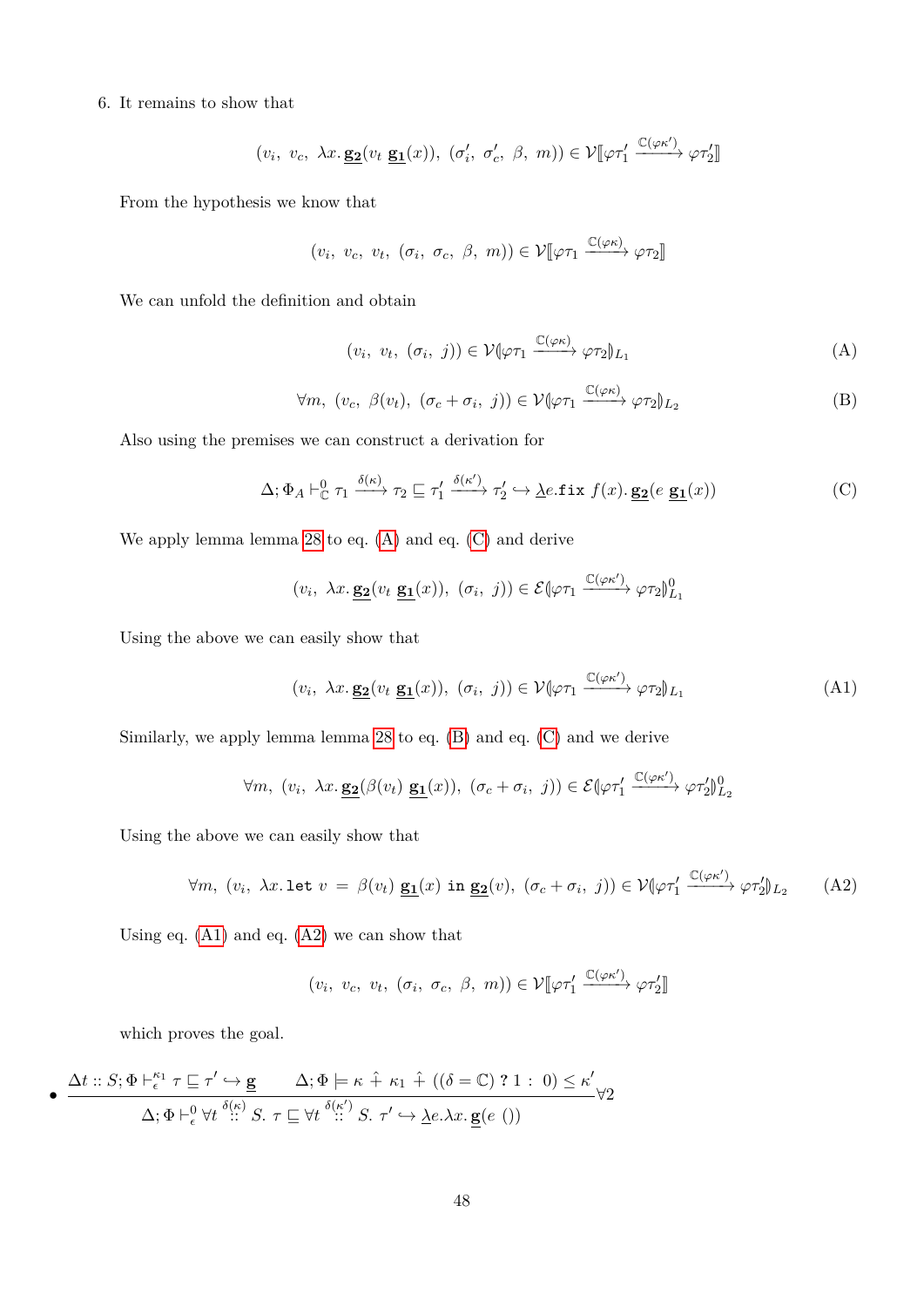The proof of this case is similar to the one of  $\rightarrow 2$ .

$$
\bullet\; \frac{\Delta;\Phi \vdash^{ \kappa_1}_{\epsilon} \tau_1 \sqsubseteq \tau_1' \hookrightarrow \underline{\mathbf{g_1}} \qquad \Delta;\Phi \vdash^{ \kappa_2}_{\epsilon} \tau_2 \sqsubseteq \tau_2' \hookrightarrow \underline{\mathbf{g_2}} \qquad \Delta;\Phi \models \kappa \doteq \kappa_1 \hat + \kappa_2 }{\Delta;\Phi \vdash^{ \kappa}_{\epsilon} \tau_1 \times \tau_2 \sqsubseteq \tau_1' \times \tau_2' \hookrightarrow \underline{\lambda} e.(\underline{\mathbf{g_1}}( \texttt{fst} \ e), \underline{\mathbf{g_2}}( \texttt{snd} \ e))} \;\times \\
$$

The proof of this case follows easily from the induction hypotheses for the two premises.

$$
\bullet\; \frac{\Delta;\Phi \models \kappa \doteq (\epsilon = \mathbb{C}) \;?\; 1 \; \hat{+} \; \texttt{max}(\texttt{cost}_\texttt{conv}(\tau_1, \tau_1^{\downarrow \square}), \texttt{cost}_\texttt{conv}(\tau_2, \tau_2^{\downarrow \square})) \;:\; 0}{\Delta;\Phi \vdash^{ \kappa }_{\epsilon} (\tau_1 + \tau_2)^{\square} \sqsubseteq (\tau_1^{\downarrow \square} + \tau_2^{\downarrow \square})^{\square} \; \hookrightarrow \underbrace{\lambda e.\texttt{case}(e,x.\texttt{inl}\; \mathbf{\underline{conv}}(x,\; \tau_1,\; \tau_1^{\downarrow \square}), y.\texttt{inr}\; \mathbf{\underline{conv}}(y,\; \tau_2,\; \tau_2^{\downarrow \square}))}_{}
$$

From the hypothesis we know that

$$
(v_i, v_c, v_t, (\sigma_i, \sigma_c, \beta, m)) \in \mathcal{V}[[(\varphi \tau_1 + \varphi \tau_2)^{\square}]]
$$

From this we derive

$$
(v_i, v_c, v_t, (\sigma_i, \emptyset, \emptyset, j)) \in \mathcal{V}_A[\![\varphi \tau_1 + \varphi \tau_2]\!]
$$

There are two possible cases, either  $v_i = \text{inl } v'_i$ ,  $v_c = \text{inl } v'_c$  and  $v_t = \text{inl } v'_t$  or  $v_i = \text{inr } v'_i$ ,  $v_c = \text{inr } v'_c$ and  $v_t = \text{inr } v'_t$ . The two cases are symmetric, so we will consider only the first one. From the definition of the logical relation we obtain

$$
(v'_i, v'_c, v'_t, (\sigma_i, \emptyset, \emptyset, m)) \in \mathcal{V}[\![\varphi \tau_1]\!]
$$

We pick arbitrary  $j_i < m$ ,  $v_i''$ ,  $\sigma_i' \sqsupseteq^{L_1} \sigma_i$ ,  $\sigma_c' \sqsupseteq^{L_2} \sigma_c$ ,  $\beta' \ge \beta$  such that

 $v'_i \Downarrow v''_i, j_i$ 

$$
\mathtt{dom}(\beta')\setminus\mathtt{dom}(\beta)\subseteq\mathtt{dom}(\sigma'_i)\setminus\mathtt{dom}(\sigma_i)
$$

and

$$
\mathtt{dom}'(\beta')\setminus\mathtt{dom}'(\beta)\subseteq\mathtt{dom}(\sigma'_c)\setminus\mathtt{dom}(\sigma_c)
$$

Since  $v'_i$  is a value we obtain  $v'_i = v''_i$  and  $j_i = 0$ . Since  $v_t$  is a value we obtain

<span id="page-48-1"></span><span id="page-48-0"></span>
$$
v_t, \sigma'_i \Downarrow^{L_1} v_t, \sigma'_i, \varnothing, 0
$$

We can apply lemma [23](#page-40-7) to the two statements above and obtain

$$
\underline{\text{conv}}(v'_t, \tau_1, \tau_1^{\downarrow \square}), \sigma'_i \downarrow^{L_1} v''_t, \sigma'_i, \varnothing, \text{cost}_{\text{conv}}(\tau_1, \tau_1^{\downarrow \square})
$$
(A)

and

$$
(v'_i, v'_c, v''_t, (\sigma_i, \emptyset, \emptyset, m)) \in \mathcal{V}[\![\varphi \tau_1]\!]
$$
 (B)

We can now show the goals

1. Since  $v'_c$  is a value we can easily derive inl  $v'_c \Downarrow$  inl  $v'_c$ , 0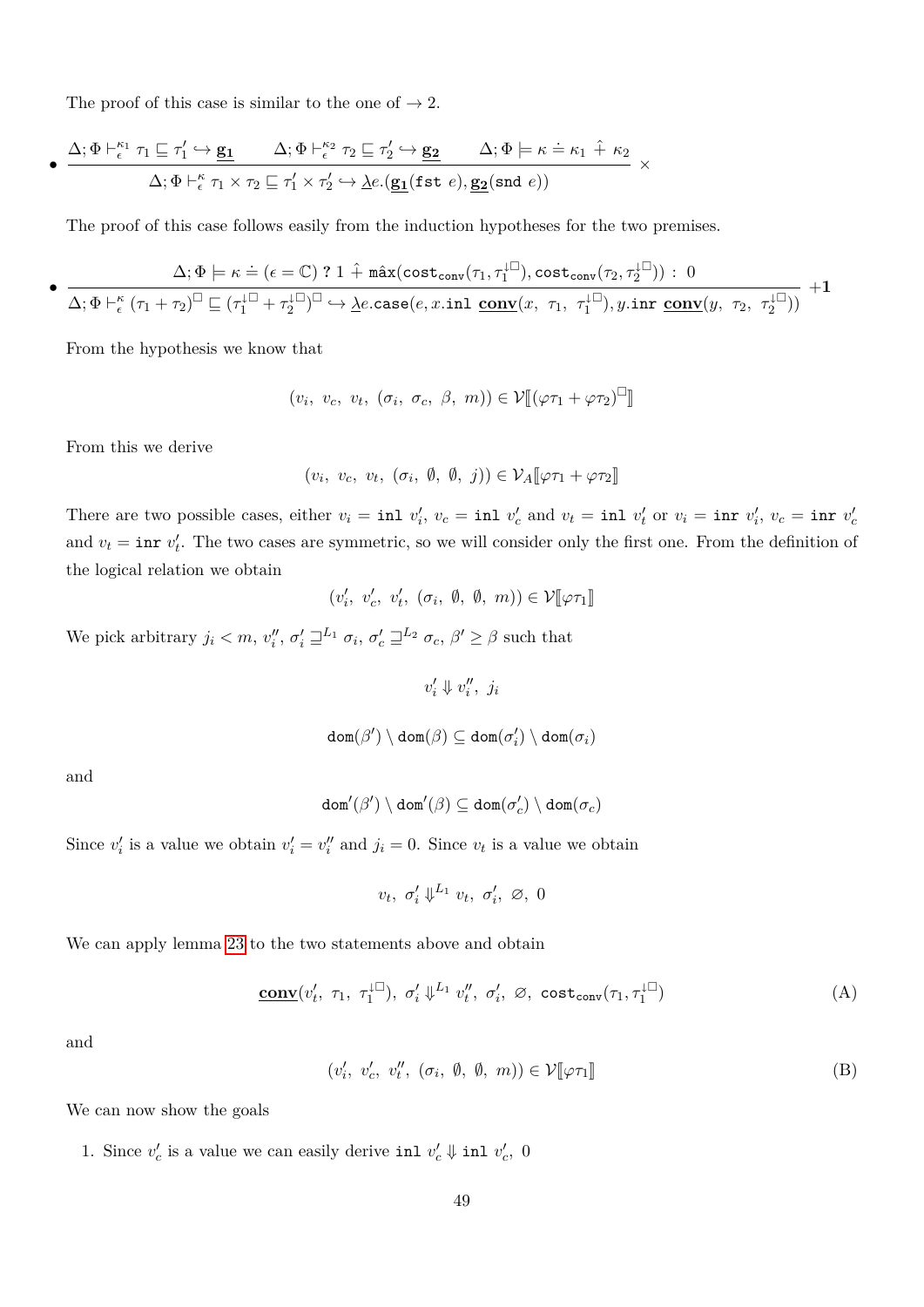2. Using eq. [\(A\)](#page-48-0) we can show

 $\texttt{case}(\texttt{inl}\ v'_t,x.\texttt{inl}\ \underline{\mathbf{conv}}(x,\ \tau_1,\ \tau_1^{\downarrow\Box}),x.\texttt{inr}\ \underline{\mathbf{conv}}(x,\ \tau_2,\ \tau_2^{\downarrow\Box})),\ \sigma'_i\ \psi^L{^1} \texttt{inl}\ v''_t,\ \sigma'_i,\ \varnothing,\ 1+\texttt{cost}_\texttt{conv}(\tau_1,\tau_1^{\downarrow\Box})$ 

3. We can trivially show that

$$
\varnothing,~\sigma_c',~\sigma_i',~\beta'\leadsto\sigma_c',~\beta',~0
$$

- 4. We can trivially show that  $\models 0 \leq 0$
- 5. This goal is trivial since  $\text{dom}(\beta') \setminus \text{dom}(\beta') = \emptyset$  and  $\text{dom}'(\beta') \setminus \text{dom}'(\beta') = \emptyset$
- 6. We have to show that

$$
(\text{inl } v_i', \text{ inl } v_c', \sigma_i', \ (\sigma_c', \ \beta', \ m, \ \in)) \mathcal{V}[\![ (\varphi \tau_1^{\downarrow \Box} + \varphi \tau_2^{\downarrow \Box})^\Box]\!]
$$

which follows from the definition of the logical relation and eq. [\(B\)](#page-48-1).

$$
\frac{\Delta;\Phi \models \kappa \doteq (\epsilon = \mathbb{C}) \ ? \ 1 \ \hat{+} \ \texttt{max}(\texttt{cost}_\texttt{conv}(\tau_1^{\downarrow \square}, \tau_1), \texttt{cost}_\texttt{conv}(\tau_2^{\downarrow \square}, \tau_2)) : \ 0 }{\Delta;\Phi \vdash^{\kappa}_{\epsilon} (\tau_1^{\downarrow \square} + \tau_2^{\downarrow \square})^{\square} \sqsubseteq (\tau_1 + \tau_2)^{\square} \hookrightarrow \underline{\lambda} e.\texttt{case}(e, x.\underline{\mathbf{conv}}(x,\ \tau_1^{\downarrow \square},\ \tau_1), y.\underline{\mathbf{conv}}(y,\ \tau_2^{\downarrow \square},\ \tau_2)) } \ + \mathbf{2}
$$

From the hypothesis we know that

$$
(v_i, v_c, v_t, (\sigma_i, \sigma_c, \beta, j)) \in \mathcal{V}[[ (\varphi \tau_1^{\downarrow \square} + \varphi \tau_2^{\downarrow \square})^{\square} ]
$$

From this we derive

•

$$
(v_i, v_c, v_t, (\sigma_i, \emptyset, \emptyset, j)) \in \mathcal{V}_A[\![\varphi \tau_1^{\downarrow \square} + \varphi \tau_2^{\downarrow \square}]\!]
$$

There are two possible cases, either  $v_i = \text{inl } v'_i$ ,  $v_c = \text{inl } v'_c$  and  $v_t = \text{inl } v'_t$  or  $v_i = \text{inr } v'_i$ ,  $v_c = \text{inr } v'_c$ and  $v_t = \text{inr } v'_t$ , for some  $v'_i$ ,  $v'_c$  and  $v'_t$ . The two cases are symmetric, so we will consider only the first one. From the definition of the logical relation we obtain

$$
(v'_i, v'_c, v'_t, (\sigma_i, \emptyset, \emptyset, j)) \in \mathcal{V}[\![\varphi \tau_1^{\perp \square}]\!]
$$

We pick arbitrary  $j_i < m$ ,  $v_i''$ ,  $\sigma_i' \sqsupseteq^{L_1} \sigma_i$ ,  $\sigma_c' \sqsupseteq^{L_2} \sigma_c$ ,  $\beta' \ge \beta$  such that

$$
v'_i \Downarrow v''_i, \ j_i
$$

$$
\mathtt{dom}(\beta')\setminus\mathtt{dom}(\beta)\subseteq\mathtt{dom}(\sigma'_i)\setminus\mathtt{dom}(\sigma_i)
$$

and

$$
\mathtt{dom}'(\beta')\setminus\mathtt{dom}'(\beta)\subseteq\mathtt{dom}(\sigma'_c)\setminus\mathtt{dom}(\sigma_c)
$$

Since  $v'_i$  is a value we obtain  $v'_i = v''_i$  and  $j_i = 0$ . Since  $v_t$  is a value we obtain

$$
v_t, \sigma'_i \Downarrow^{L_1} v_t, \sigma'_i, \varnothing, 0
$$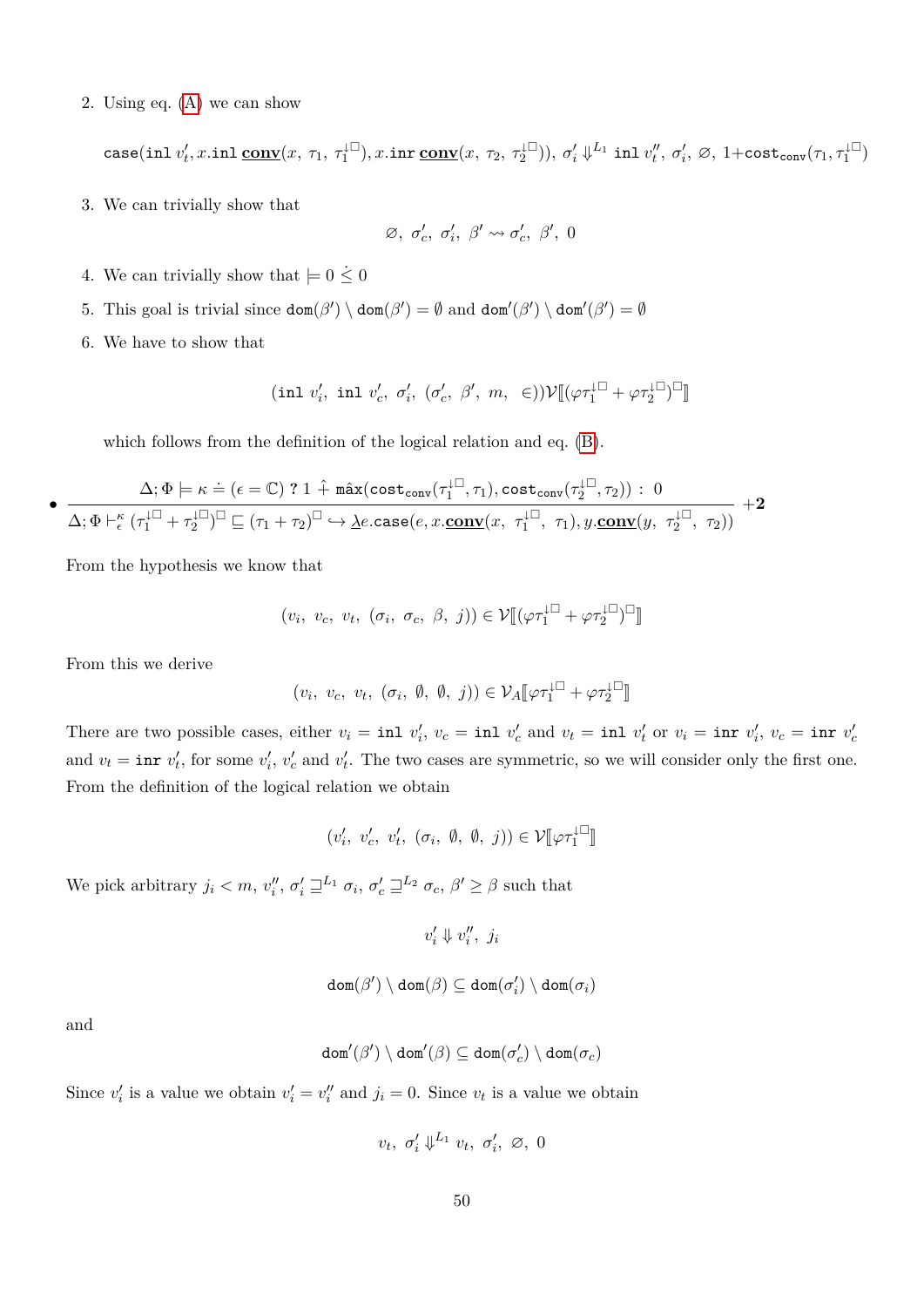We can apply lemma [24](#page-42-2) to the two statements above and obtain  $\sigma_f \sqsupseteq^{L_1} \sigma'_i$  such that

$$
\underline{\text{conv}}(v'_t, \ \tau_1^{\downarrow \square}, \ \tau_1), \ \sigma'_i \downarrow^{L_1} v''_t, \ \sigma_f, \ \varnothing, \ \text{cost}_{\text{conv}}(\tau_1^{\downarrow \square}, \tau_1) \tag{A}
$$

and

<span id="page-50-1"></span><span id="page-50-0"></span>
$$
(v'_i, v'_c, v''_t, (\sigma_f, \emptyset, \emptyset, m)) \in \mathcal{V}[\![\varphi \tau_1]\!]
$$
 (B)

We can now show the goals

- 1. Since  $v'_c$  is a value we can easily derive inl  $v'_c \Downarrow$  inl  $v'_c$ , 0
- 2. Using eq. [\(A\)](#page-50-0) we can show

$$
\begin{aligned} \texttt{case}(\texttt{inl}\ v_t',x.\texttt{inl}\ \underline{\texttt{conv}}(x,\ \tau_1^{\downarrow\Box},\ \tau_1),x.\texttt{inr}\ \underline{\texttt{conv}}(x,\ \tau_2^{\downarrow\Box},\ \tau_2)),\ \sigma_i'\\ \Downarrow^{L_1}\\ \texttt{inl}\ v_t'',\ \sigma_f,\ \varnothing,\ 1+\texttt{cost}_\texttt{conv}(\tau_1^{\downarrow\Box},\tau_1) \end{aligned}
$$

3. We can trivially show that

$$
\varnothing,~\sigma'_c,~\sigma'_i,~\beta' \leadsto \sigma'_c,~\beta',~0
$$

- 4. We can trivially show that  $= 0 \leq 0$
- 5. This goal is trivial since  $\text{dom}(\beta') \setminus \text{dom}(\beta') = \emptyset$  and  $\text{dom}'(\beta') \setminus \text{dom}'(\beta') = \emptyset$
- 6. We have to show that

$$
(\text{inl } v_i', \text{ inl } v_c', \sigma_f, (\sigma_c', \beta', m, \epsilon))\mathcal{V}[\![ (\varphi\tau_1 + \varphi\tau_2)^\square ]\!]
$$

or, equivalently,

•

$$
(\verb"inl" v'_{i}, \verb"inl" v'_{c}, \sigma_{f}, (\emptyset, \emptyset, m, \in))\mathcal{V}[\![ (\varphi\tau_{1}+\varphi\tau_{2})^{\Box}]\!]
$$

which follows from the definition of the logical relation and eq. [\(B\)](#page-50-1).

 $\Delta; \Phi \models n = n'$   $\Delta; \Phi \models \alpha = \alpha'$   $\Delta; \Phi \vdash_{\mathbb{S}}^{\kappa'} \tau \sqsubseteq \tau' \hookrightarrow \mathbf{g}$   $\Delta; \Phi \models \kappa = \alpha \hat{\cdot} \kappa'$  $\Delta; \Phi \vdash_{\mathbb{S}}^{\kappa} \mathtt{list}\left[n\right]^{\alpha} \tau \sqsubseteq \mathtt{list}\left[n'\right]^{\alpha'} \tau' \hookrightarrow \underline{\lambda} e.\mathtt{map}\ \lambda z.\,\mathtt{case}(z,x.\mathtt{inl}\ \underline{\mathbf{conv}}(\mathtt{drop}(\mathbf{g}(\underline{\mathbf{conv}}(x,\ \tau^{\downarrow \square},\ \tau))),\ \tau',\ \tau'^{\downarrow \square}), y.\mathtt{inr}$ We will prove that for all  $(v_i, v_c, v_t, (\sigma_i, \sigma_c, \beta, m)) \in \mathcal{V}[\![\tau^{\downarrow \Box}]\!]$ ,

$$
(\text{inl } v_i, \text{ inl } v_c, (\lambda z. \text{case}(z, x. \text{inl } \underline{\text{conv}}(\underline{\mathbf{g}}(\underline{\text{conv}}(x, \tau^{\downarrow \square}, \tau)), \tau, \tau^{\downarrow \square}), y. \text{inr } \underline{\mathbf{g}} \ y)) \text{ inl } v_t, (\sigma_i, \sigma_c, \beta, m))
$$

$$
\in \mathcal{E}[\![\tau^{\downarrow \square} + \tau]\!]^0
$$

and for all  $(v_i, v_c, v_t, (\sigma_i, \sigma_c, \beta, m)) \in \mathcal{V}[\![\tau]\!],$ 

$$
(\text{inr } v_i, \text{ inr } v_c, (\lambda z. \text{case}(z, x. \text{inl } \underline{\text{conv}}(\underline{\mathbf{g}}(\underline{\text{conv}}(x, \tau^{\downarrow \square}, \tau)), \tau, \tau^{\downarrow \square}), y. \text{inr } \underline{\mathbf{g}} \ y)) \text{ inr } v_t, (\sigma_i, \sigma_c, \beta, m))
$$

$$
\in \mathcal{E}[\![\tau^{\downarrow \square} + \tau]\!]^{\kappa'}
$$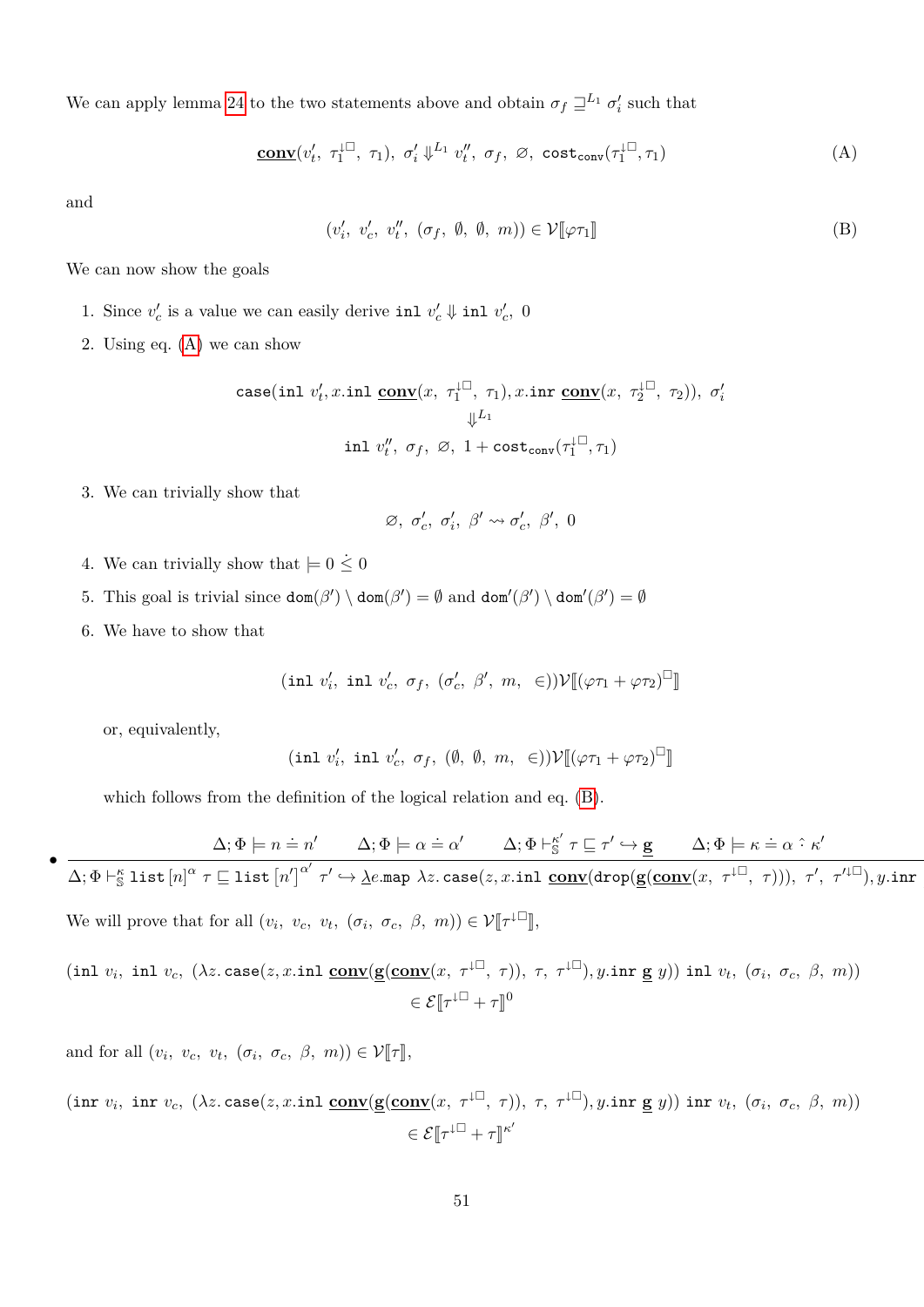The result then follows from lemma [20.](#page-32-0)

To prove the first goal we pick arbitrary  $v_i$ ,  $v_c$ ,  $v_t$ ,  $\sigma_i$ ,  $\sigma_c$ ,  $\beta$  and  $m$  such that

$$
(v_i, v_c, v_t, (\sigma_i, \sigma_c, \beta, m)) \in \mathcal{V}[\![\tau^{\downarrow \Box}]\!]
$$

We pick arbitrary  $j_i < m$ ,  $v'_i$ ,  $\sigma'_i \sqsupseteq^{L_1} \sigma_i$ ,  $\sigma'_c \sqsupseteq^{L_2} \sigma_c$ ,  $\beta' \ge \beta$  such that

 $\text{inl } v_i \Downarrow v'_i, j_i$ 

$$
\mathtt{dom}(\beta')\setminus\mathtt{dom}(\beta)\subseteq\mathtt{dom}(\sigma'_i)\setminus\mathtt{dom}(\sigma_i)
$$

and

$$
\mathtt{dom}'(\beta')\setminus\mathtt{dom}'(\beta)\subseteq\mathtt{dom}(\sigma'_c)\setminus\mathtt{dom}(\sigma_c)
$$

Since inl  $v_i$  is a value we obtain inl  $v_i = v'_i$  and  $j_i = 0$ . Since  $v_t$  is a value we obtain

<span id="page-51-1"></span>
$$
v_t, \sigma'_i \Downarrow^{L_1} v_t, \sigma'_i, \varnothing, 0
$$

Using lemma [15](#page-31-0) we can obtain

$$
(v_i, v_c, v_t, (\sigma'_i, \sigma'_c, \beta', m)) \in \mathcal{V}[\![\tau^{\downarrow \square}]\!]
$$

We can apply lemma [23](#page-40-7) to the two statements above and we obtain

$$
\underline{\text{conv}}(v_t, \ \tau^{\downarrow \square}, \ \tau), \ \sigma'_i \Downarrow^{L_1} v'_t, \ \sigma_f, \ \varnothing, \ \text{cost}_{\text{conv}}(\tau^{\downarrow \square}, \tau) \tag{A}
$$

 $(v_i, v_c, v'_t, (\sigma_f, \emptyset, \emptyset, m)) \in \mathcal{V}[\![\tau]\!]$  (B)

We can apply the induction hypothesis and derive

$$
(v_i, v_c, \underline{\mathbf{g}}(v'_t), (\sigma_f, \emptyset, \emptyset, m)) \in \mathcal{E}[\![\tau']\!]^{\kappa'}
$$

We instantiate the above with 0 (note that  $0 < m$ ),  $\sigma_f$  (note that  $\sigma_f \sqsupseteq^{L_1} \sigma'_i$ ),  $\emptyset$ ,  $\emptyset$  and  $v_i \Downarrow v_i$ , 0, and we obtain  $v'_c$ ,  $j_c$ ,  $v''_t$ ,  $\sigma_1$ ,  $D_1$ ,  $c_1$ ,  $\sigma'_1$ ,  $\beta_1$ ,  $c'_1$  such that:

<span id="page-51-0"></span>
$$
v_c \Downarrow v'_c, \ j_c \tag{C1}
$$

and since  $v_c$  is a value we immediately derive  $v'_c = v_c$  and  $j_c = 0$ .

$$
\underline{\mathbf{g}}(v_t'), \ \sigma_f \Downarrow^{L_1} v_t'', \ \sigma_1, \ D_1, \ c_1 \tag{C2}
$$

$$
D_1, \emptyset, \sigma_1, \emptyset \leadsto \sigma'_1, \beta_1, c'_1 \tag{C3}
$$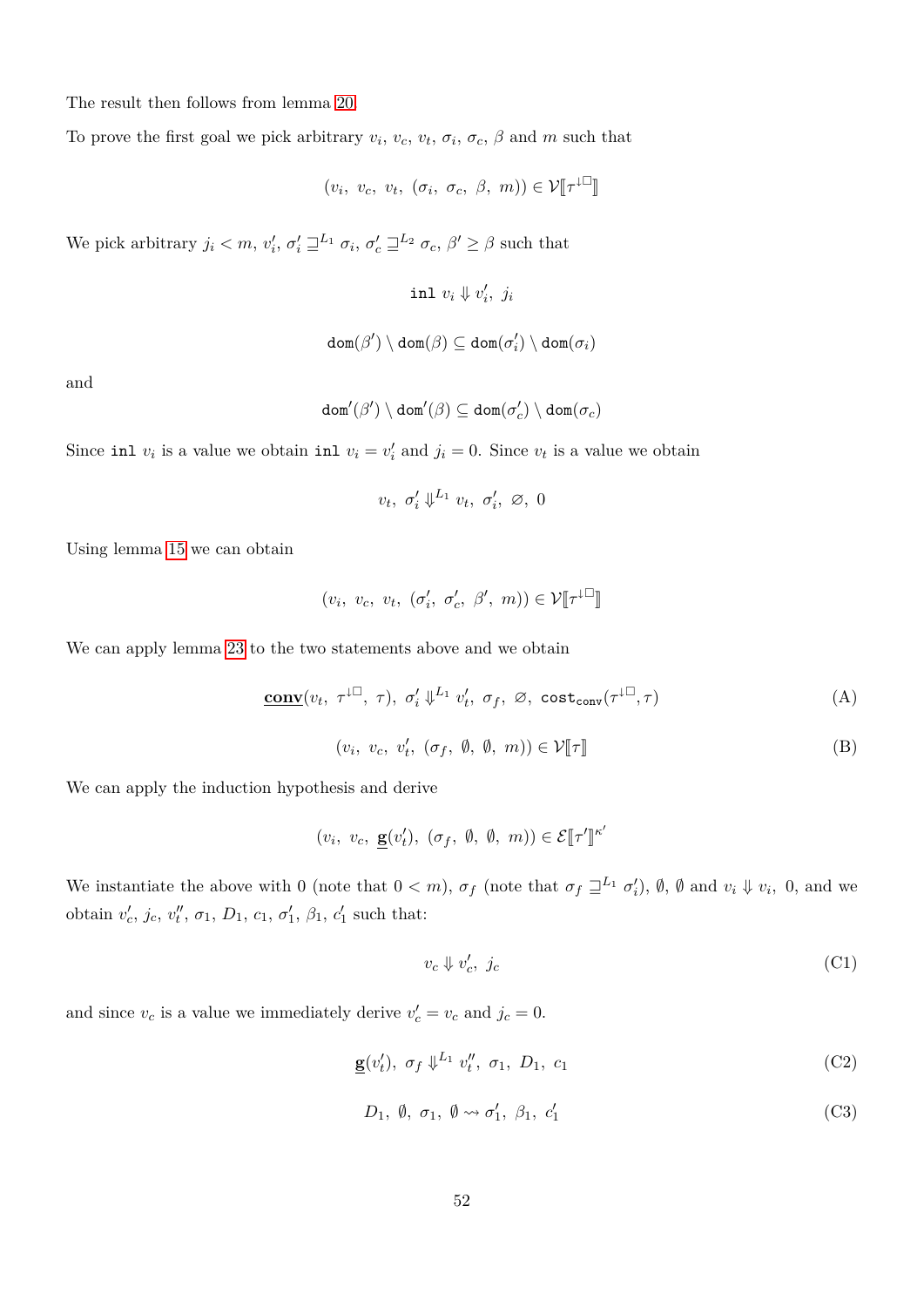and from the definition of change propagation we can show  $\sigma'_1 = \emptyset$ ,  $\beta_1 = \emptyset$  and  $c'_1 = 0$ .

<span id="page-52-2"></span><span id="page-52-1"></span><span id="page-52-0"></span>
$$
\models 0 \leq \varphi \kappa' \tag{C4}
$$

and

$$
(v_i, v_c, v''_t, (\sigma_1, \emptyset, \emptyset, m)) \in \mathcal{V}[\![\tau']\!]
$$
 (C5)

Using eq.  $(C2)$ , eq.  $(A)$  and lemma [27](#page-42-1) we can show

$$
\operatorname{drop}(\underline{\mathbf{g}}(\underline{\operatorname{conv}}(v_t, \ \tau^{\downarrow \square}, \ \tau))), \ \sigma_f \Downarrow^{L_1} v_t'', \ \sigma_1, \ \varnothing, \ c_1 + \operatorname{cost}_{\operatorname{conv}}(\tau^{\downarrow \square}, \tau) + 1 \tag{D}
$$

We can apply lemma [23](#page-40-7) to eq. [\(D\)](#page-52-0) and eq. [\(C5\)](#page-52-1) and derive

$$
\frac{\text{conv}(\text{drop}(\underline{g}(\underline{\text{conv}}(v_t, \tau^{\downarrow \square}, \tau))), \tau', \tau'^{\downarrow \square}), \sigma_f)}{\Downarrow^{L_1}}
$$
\n
$$
v_t'', \sigma_1, \varnothing, c_1 + \text{cost}_{\text{conv}}(\tau^{\downarrow \square}, \tau) + \text{cost}_{\text{conv}}(\tau', \tau'^{\downarrow \square}) + 1
$$
\n(E)

<span id="page-52-3"></span>
$$
(v_i, v_c, v''_t, (\sigma_1, \sigma'_c, \beta', m)) \in \mathcal{V}[\![\tau'^{\downarrow \Box}]\!]
$$
 (F)

We can now show the goals

- 1. We can easily derive that  $\text{inl } v_c \Downarrow \text{inl } v_c$ , 0
- 2. Using eq. [\(E\)](#page-52-2)

$$
(\lambda z.\case(z, x.\text{inl } \underline{\text{conv}}(\text{drop}(\underline{\mathbf{g}}(\underline{\text{conv}}(x, \tau^{\downarrow \Box}, \tau))), \tau, \tau^{\downarrow \Box}), y.\text{inr } \underline{\mathbf{g}} \ y)) \text{ inl } v_t, \sigma'_i
$$
  
 
$$
\Downarrow^{L_1}
$$
  
 
$$
\text{inl } v''_t, \sigma_1, \varnothing, \ c_1 + \text{cost}_{\text{conv}}(\tau^{\downarrow \Box}, \tau) + \text{cost}_{\text{conv}}(\tau, \tau^{\downarrow \Box}) + 3
$$

3. We can trivially show that

$$
\varnothing, \ \sigma'_c, \ \sigma'_i, \ \beta' \leadsto \sigma'_c, \ \beta', \ 0
$$

- 4. We can trivially show that  $0 \leq 0$
- 5. This goal is trivial since  $\text{dom}(\beta') \setminus \text{dom}(\beta') = \emptyset$  and  $\text{dom}'(\beta') \setminus \text{dom}'(\beta') = \emptyset$
- 6. Using eq. [\(F\)](#page-52-3) we can show that

$$
(\text{inl } v_i, \text{ inl } v_c, \text{ inl } v''_t, (\sigma_1, \sigma'_c, \beta', m)) \in \mathcal{V}[\![\tau'^{\downarrow\Box} + \tau']\!]
$$

We will now prove the second goal. We pick arbitrary  $v_i$ ,  $v_c$ ,  $v_t$ ,  $\sigma_i$ ,  $\sigma_c$ ,  $\beta$  and  $m$  such that

$$
(v_i, v_c, v_t, (\sigma_i, \sigma_c, \beta, m)) \in \mathcal{V}[\![\tau]\!]
$$

We can apply the induction hypothesis and derive

$$
(v_i, v_c, \underline{\mathbf{g}}(v_t), (\sigma_i, \sigma_i, \sigma_c, m)) \in \mathcal{E}[\![\tau']\!]^{\kappa'}
$$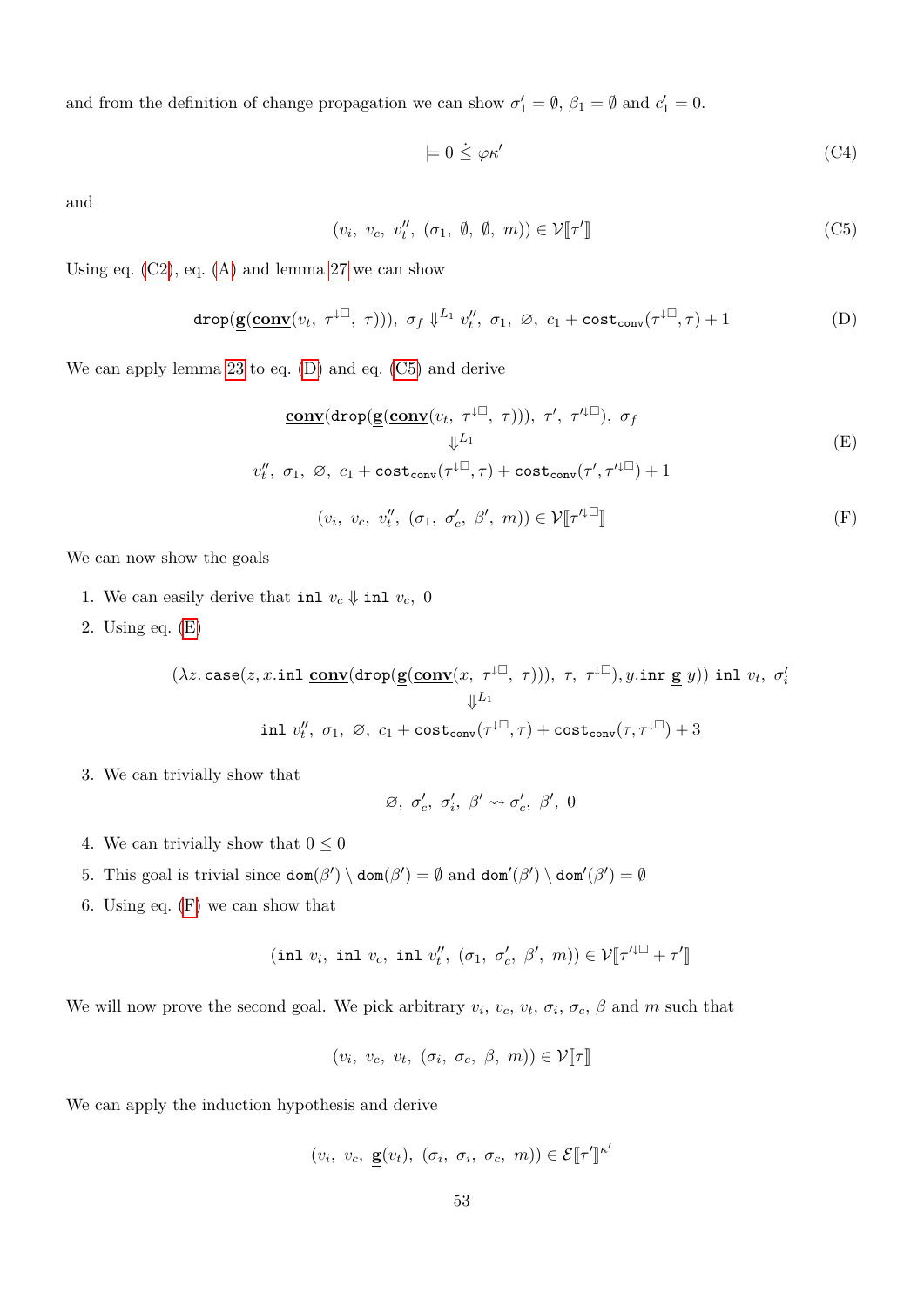Using the above we can easily prove that

$$
(\text{inr } v_i, \text{ inr } v_c, (\lambda z.\text{case}(z, x, \dots, y.\text{inr } \underline{\mathbf{g}} y)) \text{ inr } v_t, (\sigma_i, \sigma_c, \beta, m)) \in \mathcal{E}[\![\tau'^{\downarrow\Box} + \tau']\!]^{\kappa'}
$$

That proves the goal.

$$
\bullet \ \ \frac{\Delta, t :: S; \Phi \vdash_{\epsilon}^{\kappa} \tau \sqsubseteq \tau' \hookrightarrow \mathbf{g} \qquad t \notin FV(\Phi)}{\Delta; \Phi \vdash_{\epsilon}^{\kappa} \exists t. \ \tau \sqsubseteq \exists t. \ \tau' \hookrightarrow \mathbf{g}} \ \ \exists
$$

This case follows easily from the induction hypothesis.

• 
$$
\frac{\Delta; \Phi \models \mu \leq \mu'}{\Delta; \Phi \models^{\kappa} \Delta; \Phi \models \kappa \doteq \text{cost}_{\text{conv}}((A)^{\mu}, (A)^{\mu'})}{\Delta; \Phi \models^{\kappa}_{\epsilon} (A)^{\mu} \subseteq (A)^{\mu'} \hookrightarrow \underline{\lambda e.\text{conv}}(e, (A)^{\mu}, (A)^{\mu'})} \mu
$$

If  $\mu = \mu'$  or both of  $\mu$ ,  $\mu'$  are either S or  $\Box$  the translation function is the identity and the result is trivial. When  $\mu = \Box$  and  $\mu' = \mathbb{C}$  the result follows using lemma lemma [24.](#page-42-2) The only remaining case is when  $\mu = \mathbb{S}$ and  $\mu' = \mathbb{C}$ .

From the hypothesis we know

$$
(v_i, v_c, v_t, (\sigma_i, \sigma_c, \beta, j)) \in \mathcal{V}[(\varphi A)^\mathbb{S}]
$$

thus

$$
(v_i, v_c, v_t, (\sigma_i, \sigma_c, \beta, j)) \in \mathcal{V}_A[\![\varphi A]\!]
$$
 (A)

The goals are proved as follows

1. We can show that

$$
\underline{\text{conv}}(v_t, \ (\varphi A)^{\mathbb{S}}, \ (\varphi A)^{\mathbb{C}}), \ \sigma_i \Downarrow^{L_1} l, \ \sigma_i[l \mapsto v_t], \ \varnothing, \ 1
$$

where  $l \notin \text{dom}(\sigma_i)$ .

2. We can show that

<span id="page-53-0"></span>
$$
\varnothing, \sigma_c, \sigma_i, \beta \leadsto \sigma_c, \beta, 0
$$

- 3. We trivially show that  $0\leq 0$
- 4. This goal is trivial since  $\text{dom}(\beta) \setminus \text{dom}(\beta) = \emptyset$  and  $\text{dom}'(\beta) \setminus \text{dom}'(\beta) = \emptyset$
- 5. We have to show that

$$
(v_i, v_c, l, (\sigma_i[l \mapsto v_t], \sigma_c, \beta, j)) \in \mathcal{V}_A[\![ (\varphi A)^\mathbb{C}]\!]
$$

Which follows easily from eq. [\(A\)](#page-53-0) and lemma [15.](#page-31-0)

$$
\bullet\; \dfrac{\Delta;\Phi_A \vdash_{\mathbb{S}}^{\kappa'} A \sqsubseteq A' \hookrightarrow \underline{\mathbf{g}} \qquad \Delta;\Phi \models \kappa \doteq \kappa' \; \hat{+}\; 2}{\Delta;\Phi \vdash_{\mathbb{S}}^{\kappa} (A)^{\mathbb{C}} \sqsubseteq (A')^{\mathbb{C}} \hookrightarrow \underline{\lambda}e.\text{let } l = \text{ref } \underline{\mathbf{g}}(!e) \text{ in } \text{let } () = \text{push}([l],\; \lambda().\text{ref }\underline{\mathbf{g}}(!e)) \text{ in } l} \; \mathbf{C2-S}
$$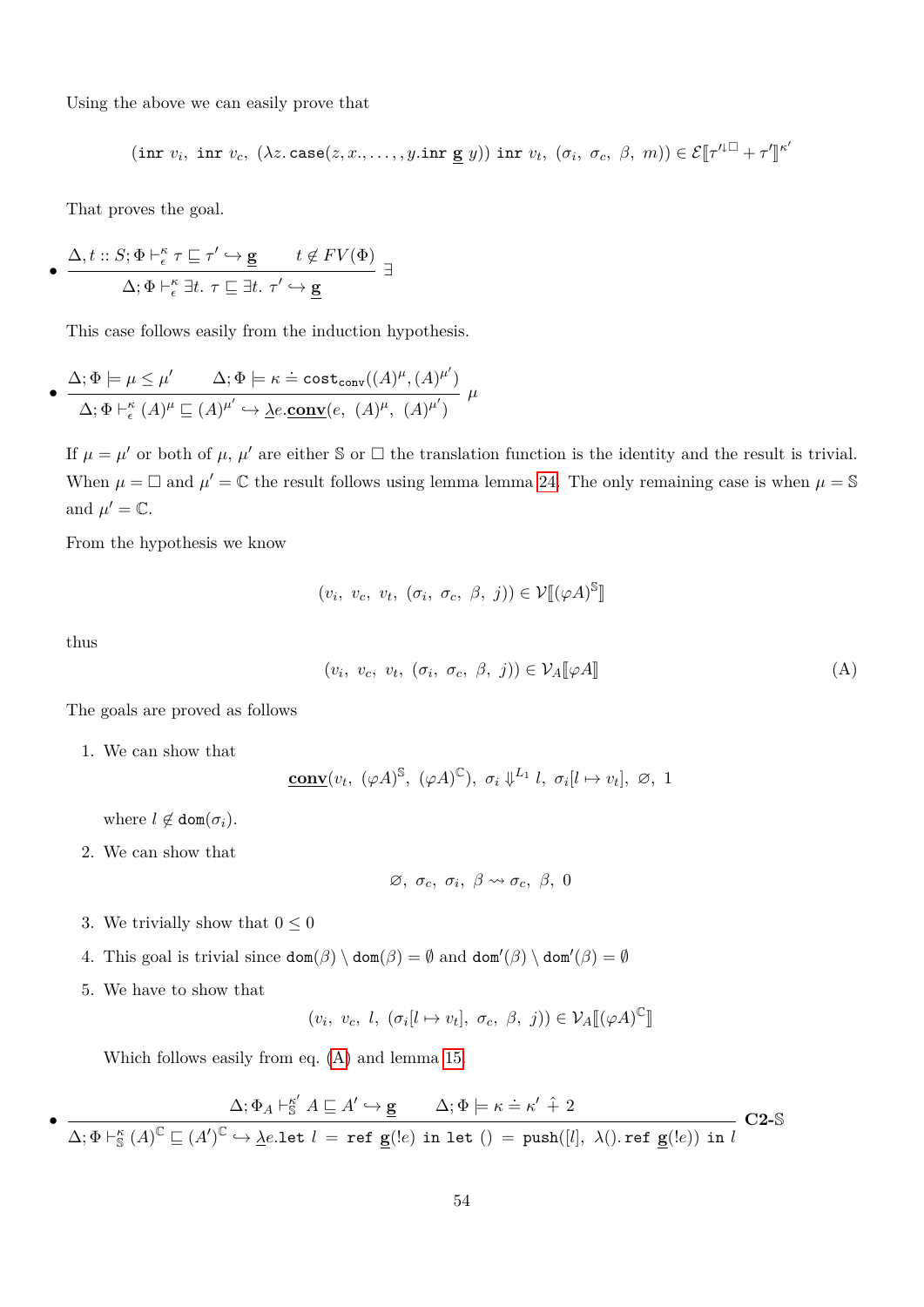From the hypotheses we know

$$
(v_i, v_c, l_t, (\sigma_i, \sigma_c, \beta, j)) \in \mathcal{V}[[(\varphi A)^{\mathbb{C}}]]
$$

thus we can derive

<span id="page-54-1"></span><span id="page-54-0"></span>
$$
(v_i, \sigma_i(l_t), (\sigma_i, j)) \in \mathcal{V}_A(\varphi A)_{L_1}
$$
\n(A1)

and

$$
\forall m, (v_c, v_c, (\sigma_i + \sigma_c(\beta(l_t)), m)) \in \mathcal{V}_A(\varphi A)_{L_2}
$$
 (A2)

We can apply lemma [28](#page-43-0) to eq.  $(A1)$  and obtain  $v_{t1}$ 

$$
\underline{\mathbf{g}}(\sigma_i(l_t)), \ \sigma_i \Downarrow^{L_1} v_{t1}, \ \sigma_f, \ \varnothing, \ c_1
$$

and

$$
(v_i, v_{t1}, (\sigma_f, j)) \in \mathcal{V}_A(\varphi A')_{L_1}
$$

From the above we can show that

$$
\begin{aligned} \text{let } l \ = \ \texttt{ref } \underline{\mathbf{g}}(l_l) \ \texttt{in let } () = \ \texttt{push}([l], \ \lambda(). \ \texttt{ref } \underline{\mathbf{g}}(l_l)) \ \texttt{in } l, \ \sigma_i \\ &\Downarrow^{L_1} \\ l, \ \sigma_f[l \mapsto v_{t1}], \ ([l], \ \lambda(). \ \texttt{ref } \underline{\mathbf{g}}(l_t)), \ c_1 + 4 \end{aligned}
$$

and

$$
(v_i, l, (\sigma_f[l \mapsto v_{t1}], j)) \in \mathcal{V}_A(\varphi A')_{L_1}
$$
 (A)

Similarly we can apply lemma [28](#page-43-0) to eq.  $(A2)$  and obtain  $v_{t2}$ 

$$
\underline{\mathbf{g}}(\sigma_c + \sigma_i(\beta(l_t))), \ \sigma_c + \sigma_i \Downarrow^{L_2} v_{t2}, \ \sigma'_f + \sigma_i, \ \varnothing, \ c_2
$$

$$
c_2 \leq \varphi \kappa
$$

and

 $\forall m, (v_c, v_{t2}, (\sigma'_f, m)) \in \mathcal{V}_A(\varphi A')_{L_1}$ 

From the above we can show that

$$
([l],~\lambda().{\tt ref}~\underline{\bf g}(!l_t)),~\sigma_c,~\sigma_f,~\beta\leadsto\sigma_f'[l'\mapsto v_{t2}],~\beta[l\mapsto l'],~c_2+2
$$

and

$$
\forall m, (v_c, l', (\sigma'_f[l' \mapsto v_{t2}], m)) \in \mathcal{V}_A(\varphi A')_{L_1}
$$
 (B)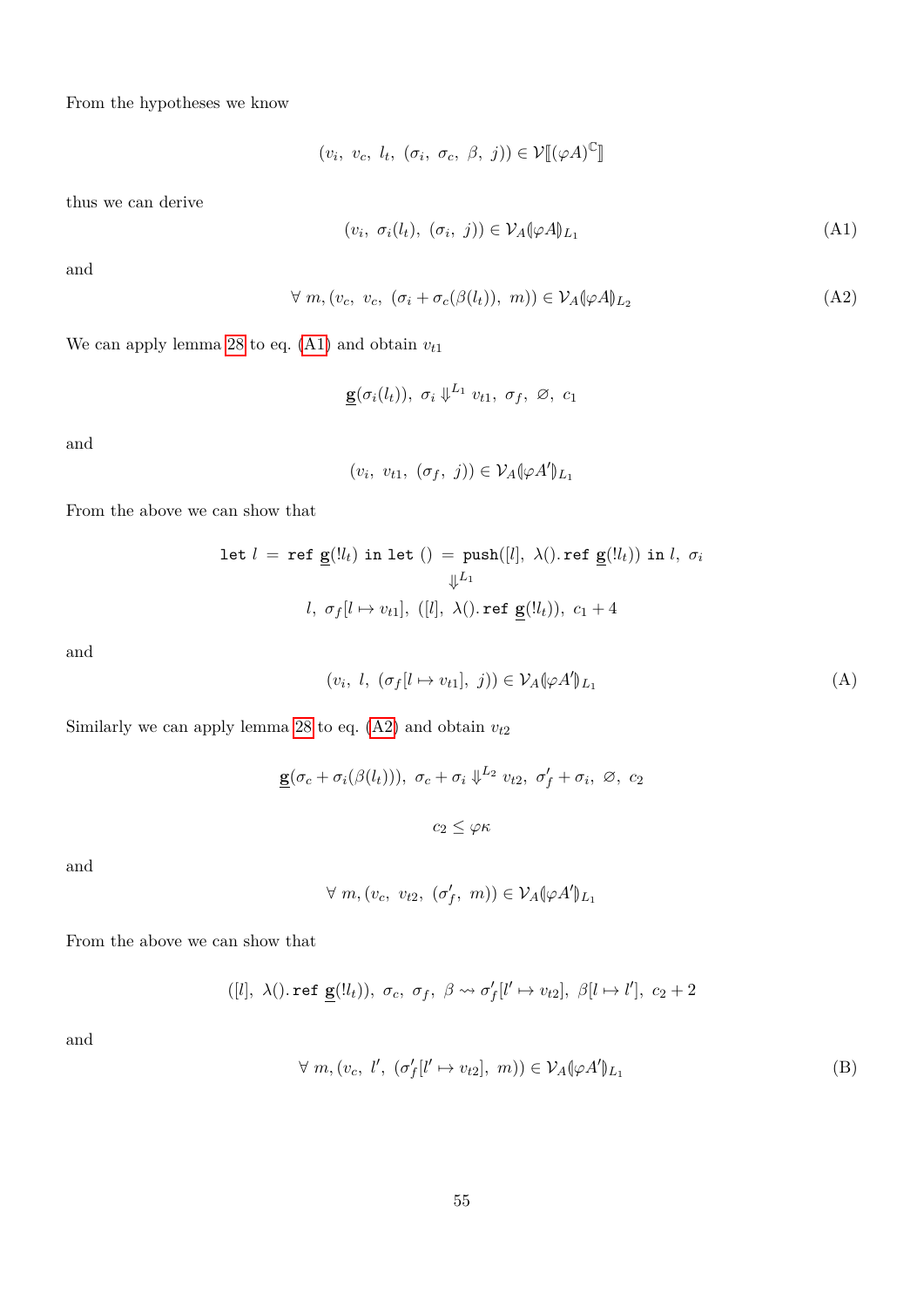We can easily show that  $c_2 + 2 \leq \varphi \kappa$ . Furthermore from it follows that

 $(v_i, v_c, l, (\sigma_f[l \mapsto v_{t1}], \sigma'_f[l' \mapsto v_{t2}], [l \mapsto l'], j)) \in \mathcal{V}[(\varphi A')^{\mathbb{C}}$ l<br>I

and since  $l \notin \text{dom}(\beta)$  and  $l' \notin \text{dom}'(\beta)$  we can derive

 $(v_i, v_c, l, (\sigma_f[l \mapsto v_{t1}], \sigma'_f[l' \mapsto v_{t2}], \beta[l \mapsto l'], j)) \in \mathcal{V}[(\varphi A')^{\mathbb{C}}$ l<br>I

that proves the goal.

$$
\bullet \xrightarrow{\Delta; \Phi \vdash_{\epsilon}^{\kappa_1} \tau_1 \sqsubseteq \tau_2 \hookrightarrow \underline{\mathbf{g_1}} \qquad \Delta; \Phi \vdash_{\epsilon}^{\kappa_2} \tau_2 \sqsubseteq \tau_3 \hookrightarrow \underline{\mathbf{g_2}} \qquad \Delta; \Phi \models \kappa \doteq \kappa_1 \hat{+} \kappa_2} \text{tran}
$$

$$
\Delta; \Phi \vdash_{\epsilon}^{\kappa} \tau_1 \sqsubseteq \tau_3 \hookrightarrow \underline{\lambda} e. \underline{\mathbf{g_2}}(\underline{\mathbf{g_1}}(e))
$$

This case follows easily from the induction hypothesis applied on the two premises.

$$
\bullet \; \frac{\Delta; \Phi \wedge C \vdash_{\epsilon}^{\kappa_1}\eta \hookrightarrow \underline{\mathbf{g_1}}}{\Delta; \Phi \vdash_{\epsilon}^0 \eta \hookrightarrow \underline{\lambda} e.\bot} \underline{\mathrm{split}}(\dagger)
$$

This case follows by contradiction.

• 
$$
\frac{\Delta; \Phi \wedge C' \models C \qquad \Delta; \Phi \vdash_{\epsilon}^{\kappa} \tau \sqsubseteq \tau' \hookrightarrow \mathbf{g}}{\Delta; \Phi \vdash_{\epsilon}^{\kappa} C \to \tau \sqsubseteq C' \to \tau' \hookrightarrow \mathbf{g}} \mathbf{c}\text{-imp}
$$

This case follows easily from the induction hypothesis.

$$
\bullet \ \ \frac{\Delta; \Phi \wedge C \models C' \qquad \Delta; \Phi \vdash_{\epsilon}^{\kappa} \tau \sqsubseteq \tau' \hookrightarrow \underline{\mathbf{g}}}{\Delta; \Phi \vdash_{\epsilon}^{\kappa} C \wedge \tau \sqsubseteq C' \wedge \tau' \hookrightarrow \underline{\mathbf{g}}} \mathbf{c}\text{-and}
$$

This case follows easily from the induction hypothesis.

<span id="page-55-0"></span>**Theorem 30 (Fundamental theorem - Unary interpretation)** Assume that the following hold:

$$
\Delta; \Phi; \Gamma \vdash_{\epsilon}^{\kappa} e : \tau \hookrightarrow \ulcorner e \urcorner
$$

$$
\varphi \in \mathcal{D}[\![\Delta]\!]
$$

$$
(\theta_s, \ \theta_t, \ (\sigma, \ m)) \in \mathcal{G}([\varphi \Gamma])_L
$$

$$
\models \varphi \Phi
$$

$$
\varphi \epsilon = \mathbb{C}
$$

Then

$$
(\theta_s e, \ \theta_t \ulcorner e \urcorner, \ (\sigma, \ m)) \in \mathcal{E}(\varphi \tau)_{L}^{\varphi \kappa}
$$

*Proof.*

 $\Box$ 

 $\Box$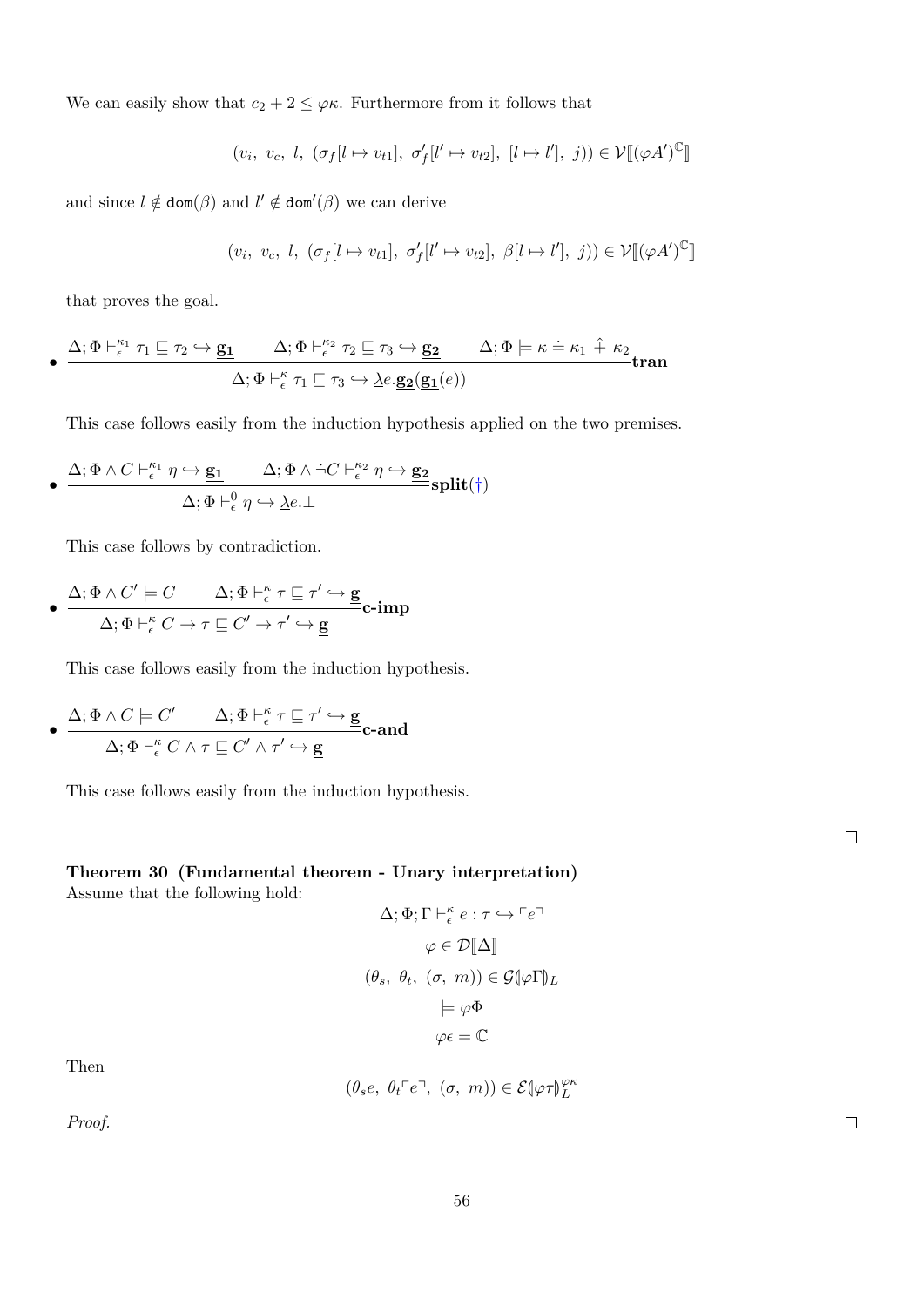**Theorem 31 (Fundamental theorem - Binary interpretation)**

Assume that the following hold:

$$
\Delta; \Phi; \Gamma \vdash_{\epsilon}^{\kappa} e : \tau \hookrightarrow \ulcorner e \urcorner
$$
\n
$$
\varphi \in \mathcal{D}[\![\Delta]\!]
$$
\n
$$
(\theta_i, \ \theta_c, \ \theta_t, \ (\sigma_i, \ \sigma_c, \ \beta, \ m)) \in \mathcal{G}[\![\varphi \Gamma]\!]
$$
\n
$$
\varphi \epsilon = \mathbb{S}
$$
\n
$$
\models \varphi \Phi
$$
\n
$$
\text{dom}(\beta) \subseteq \text{dom}(\sigma_i) \land \text{dom}'(\beta) \subseteq \text{dom}(\sigma_c)
$$

Then

.

$$
(\theta_i e, \ \theta_c e, \ \theta_t \ulcorner e \urcorner, \ (\sigma_i, \ \sigma_c, \ \beta, \ m)) \in \mathcal{E}[\![\varphi \tau]\!]^{\varphi \kappa}
$$

*Proof.* We proceed by induction on the typing derivation of *e*. For each of the following cases we pick  $\varphi$ ,  $\theta_i$ ,  $\theta_c$ ,  $\theta_t$ ,  $\sigma_i$ ,  $\sigma_c$ ,  $\beta$  and *m* such that :

- $\varphi \in \mathcal{D}[\![\Delta]\!]$
- $\bullet \models \varphi \Phi$
- $\varphi \epsilon = \mathbb{S}$
- $(\theta_i, \theta_c, \theta_t, (\sigma_i, \sigma_c, \beta, m)) \in \mathcal{G}[\![\varphi\Gamma]\!]$

 $(\Delta; \Phi; \Gamma, f: (\tau_1 \xrightarrow{\delta(\kappa)} \tau_2)^\mathbb{S}, x: \tau_1 \vdash^\kappa_\delta e: \tau_2 \hookrightarrow \ulcorner e \urcorner$  $\Delta; \Phi; \Gamma \vdash^0_{\epsilon} \texttt{fix}~ f(x) .~e : (\tau_1 \xrightarrow{\delta(\kappa)} \tau_2)^{\mathbb{S}} \hookrightarrow \texttt{fix}~ f(x) .$   $\ulcorner e \urcorner$ **fix1**

We pick arbitrary  $j_i < m$ ,  $v_i$ ,  $\sigma'_i \sqsupseteq^{L_1} \sigma_i$ ,  $\sigma'_c \sqsupseteq^{L_2} \sigma_c$ ,  $\beta' \ge \beta$  such that

$$
\theta_i(\texttt{fix } f(x), e) \Downarrow v_i, \ j_i
$$

$$
\texttt{dom}(\beta') \setminus \texttt{dom}(\beta) \subseteq \texttt{dom}(\sigma'_i) \setminus \texttt{dom}(\sigma_i)
$$

and

•

$$
\mathtt{dom}'(\beta')\setminus\mathtt{dom}'(\beta)\subseteq\mathtt{dom}(\sigma'_c)\setminus\mathtt{dom}(\sigma_c)
$$

By inversion of the evaluation relation we derive that  $j_i = 0$  and  $v_i = \theta_i(\texttt{fix } f(x), e)$ The goals are proved as follows:

1. We can easily derive that

$$
\theta_c(\texttt{fix } f(x), e) \Downarrow \theta_c(\texttt{fix } f(x), e), 0
$$

2. Similarly, we can show

$$
\theta_t(\texttt{fix } f(x).\ulcorner e \urcorner), \ \sigma'_i \Downarrow^{L_1} \theta_t(\texttt{fix } f(x).\ulcorner e \urcorner), \ \sigma'_i, \ \varnothing, \ 0
$$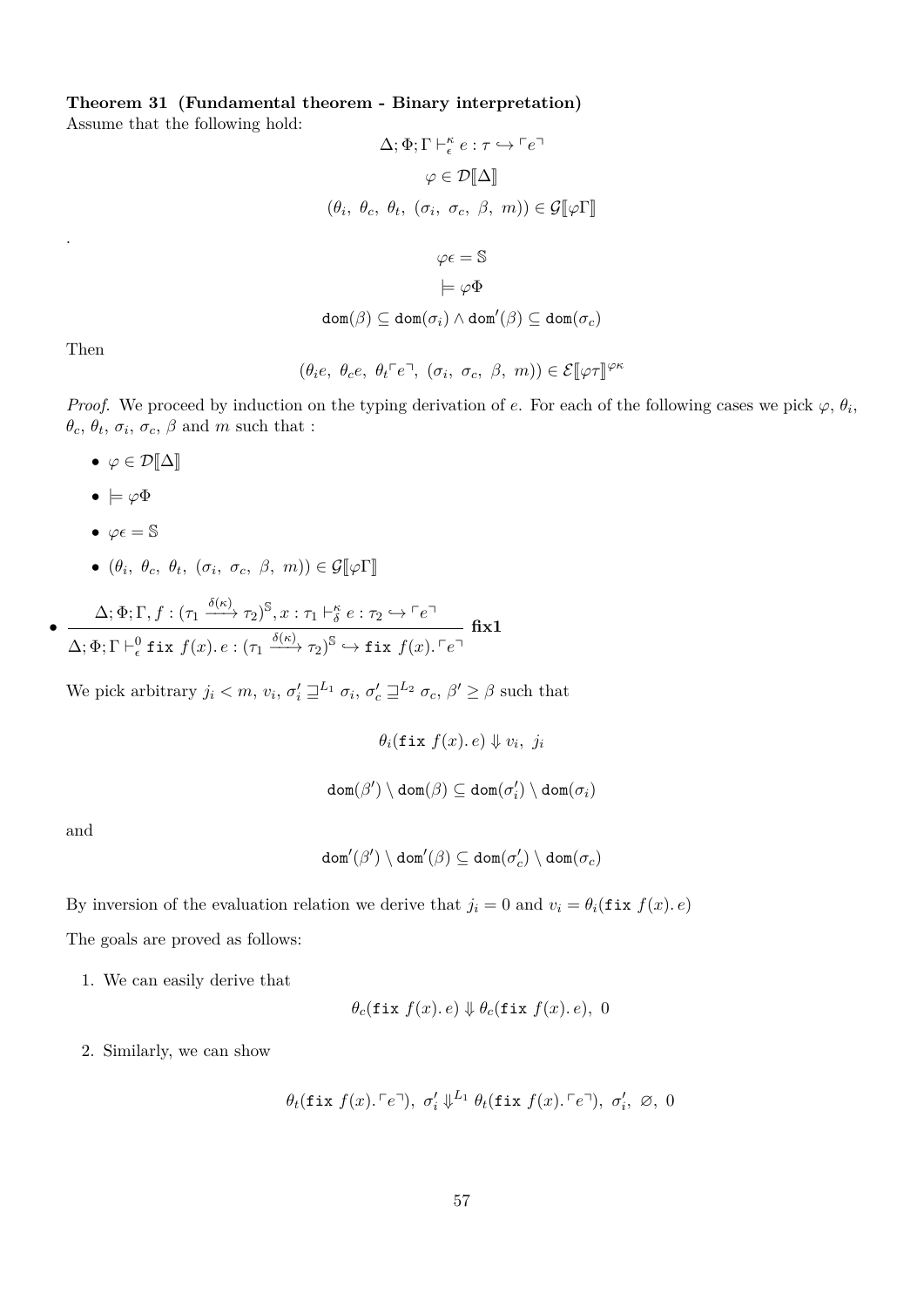3. From the definition of the change propagation algorithm we can easily obtain that:

$$
\varnothing,~\sigma'_c,~\sigma_i,~\beta' \leadsto \sigma'_c,~\beta',~0
$$

4. It is obvious that

<span id="page-57-3"></span> $0 < 0$ 

- 5. we can trivially show that  $(\sigma_i, \sigma_c, \beta, j) \geq (\sigma_i, \sigma_c, \beta, j)$
- 6. Finally, we need to show

$$
(\theta_i(\texttt{fix } f(x). e), \ \theta_c(\texttt{fix } f(x). e), \ \theta_t(\texttt{fix } f(x). \ulcorner e \urcorner), \ (\sigma'_i, \ \sigma'_c, \ \beta', \ m)) \in \mathcal{V}[[\varphi \tau_1 \xrightarrow{\delta(\varphi \kappa)} \varphi \tau_2)^\mathbb{S}]]
$$

We proceed by case analysis.

 $\triangleright$   $\delta = \mathbb{S}$ 

By the induction hypothesis we obtain that

$$
\forall (\theta_i, \ \theta_c, \ \theta_t, \ (\sigma_i, \ \sigma_c, \ \beta, \ m)) \in \mathcal{G}[\![\varphi\Gamma, f : (\varphi\tau_1 \xrightarrow{\mathbb{S}(\varphi\kappa)} \varphi\tau_2)^{\mathbb{S}}, x : \varphi\tau_1]\!],
$$

$$
(\theta_i e_1, \ \theta_c e_1, \ \theta_t \ulcorner e_1 \urcorner, \ (\sigma_i, \ \sigma_c, \ \beta, \ m)) \in \mathcal{E}[\![\varphi\tau_2]\!]^{\varphi\kappa}
$$
(A)

We proceed by induction on *m*.

 $\star$  *m* = 0

The result holds vacuously from the definition of the logical relation.

 $\star$  *m* = *m'* + 1

From the induction hypothesis we obtain

$$
(\theta_i(\texttt{fix } f(x), e), \ \theta_c(\texttt{fix } f(x), e), \ \theta_t(\texttt{fix } f(x), \ulcorner e \urcorner), \ (\sigma'_i, \ \sigma'_c, \ \beta', \ m')) \in \mathcal{V}[[\varphi \tau_1 \xrightarrow{\mathbb{S}(\varphi(\kappa))} \varphi \tau_2)^{\mathbb{S}}]]
$$
(B)

We pick arbitrary  $W > (\sigma_i', \sigma_c', \beta', m' + 1)$  such that

<span id="page-57-2"></span><span id="page-57-1"></span><span id="page-57-0"></span>
$$
(v_i, v_c, v_t, W) \in \mathcal{V}[\![\varphi \tau_1]\!]
$$
\n<sup>(1)</sup>

We can apply lemma [15](#page-31-0) to eq. [\(B\)](#page-57-0) and derive

$$
(\theta_i(\texttt{fix } f(x), e), \ \theta_c(\texttt{fix } f(x), e), \ \theta_t(\texttt{fix } f(x), \ulcorner e \urcorner), \ W) \in \mathcal{V}[[\varphi \tau_1 \xrightarrow{\mathbb{S}(\varphi \kappa)} \varphi \tau_2)^{\mathbb{S}}]] \tag{2}
$$

From the hypotheses we know that

$$
(\theta_i, \ \theta_c, \ \theta_t, \ (\sigma'_i, \ \sigma'_c, \ \beta', \ m)) \in \mathcal{G}[\![\varphi\Gamma]\!]
$$

Similarly, we can use lemma [15](#page-31-0) to derive

$$
(\theta_i, \ \theta_c, \ \theta_t, \ W) \in \mathcal{G}[\![\varphi\Gamma]\!]
$$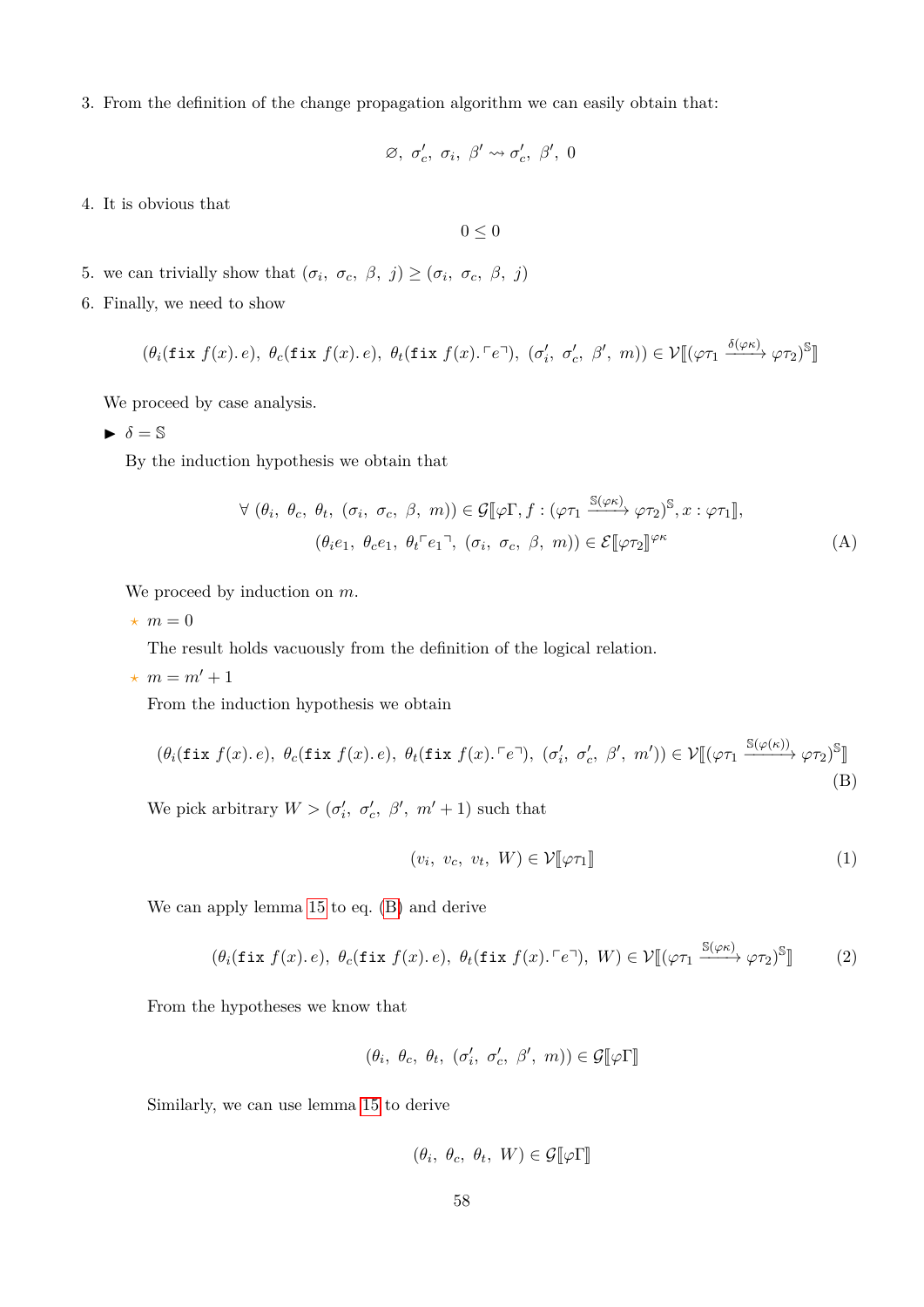From the above and eq.  $(1)$ , eq.  $(2)$  we can easily show that

$$
(\theta_i[x \mapsto v_i, f \mapsto \text{fix } f(x). \theta_i e_i], \ \theta_c[x \mapsto v_c, f \mapsto \text{fix } f(x). \theta_c e_c], \ \theta_t[x \mapsto v_t, f \mapsto \text{fix } f(x). \theta_t e_t], \ W)
$$

$$
\in \mathcal{G}[\![\varphi\Gamma, f : (\varphi\tau_1 \xrightarrow{\mathbb{S}(\varphi\kappa)} \varphi\tau_2)^{\mathbb{S}}]\!]
$$

We can instantiate eq. [\(A\)](#page-57-3) with the above and derive that

$$
(\theta_i[x \mapsto v_i, f \mapsto \text{fix } f(x). \theta_i e]e, \ \theta_c[x \mapsto v_c, f \mapsto \text{fix } f(x). \theta_c e]e, \ \theta_t[x \mapsto v_t, f \mapsto \text{fix } f(x). \theta_t \ulcorner e \urcorner \ulcorner \ulcorner e \urcorner, \ W)
$$

$$
\in \mathcal{E}[\varphi \tau_2]^{ \varphi \kappa}
$$

which proves the goal.

 $\blacktriangleright$   $\delta = \mathbb{C}$ 

By the definition of the logical relation it suffices to show

$$
(\theta_i(\texttt{fix } f(x), e), \ \theta_t(\texttt{fix } f(x). \ulcorner e \urcorner), \ (\sigma_i', \ m)) \in \mathcal{V}_A(\varphi \tau_1 \xrightarrow{\mathbb{C}(\varphi \kappa)} \varphi \tau_2)_{L_1}
$$

and

$$
\forall m, (\theta_c(\texttt{fix } f(x), e), \beta'(\theta_t(\texttt{fix } f(x), \lceil e \rceil)), (\sigma'_c + \sigma'_i, m)) \in \mathcal{V}_A(\varphi \tau_1 \xrightarrow{\mathbb{C}(\varphi \kappa)} \varphi \tau_2)_{L_2}
$$

To show the first goal we will proceed by induction on *m*.

 $\star$  *m* = 0

The result holds vacuously from the definition of the logical relation.

 $\star$  *m* = *m'* + 1

From the induction hypothesis we obtain

$$
(\theta_i(\texttt{fix } f(x), e), \ \theta_t(\texttt{fix } f(x), \ulcorner e \urcorner), \ (\sigma'_i, \ m')) \in \mathcal{V}_A(\varphi \tau_1 \xrightarrow{\mathbb{C}(\varphi \kappa)} \varphi \tau_2) \mathcal{L}_1
$$
 (A)

We pick arbitrary  $j < m' + 1$ ,  $\sigma''_i \sqsupseteq^{L_1} \sigma'_i$ ,  $v_i$ , and  $v_t$  such that

<span id="page-58-2"></span><span id="page-58-1"></span><span id="page-58-0"></span>
$$
(v_i, v_t, (\sigma''_i, j)) \in \mathcal{V}(\varphi \tau_1)_{L_1}
$$
\n
$$
(1)
$$

Since  $j \leq m'$  and  $\sigma''_i \sqsupseteq^{L_1} \sigma'_i$ , we can apply ?? and ?? to eq. [\(A\)](#page-58-0) and derive

$$
(\theta_i(\texttt{fix } f(x), e), \ \theta_t(\texttt{fix } f(x), \ulcorner e \urcorner), \ (\sigma_i'', \ j)) \in \mathcal{V}_A(\varphi \tau_1 \xrightarrow{\mathbb{C}(\varphi \kappa)} \varphi \tau_2)_{L_1} \tag{2}
$$

From the hypotheses we know that

$$
(\theta_i, \theta_c, \theta_t, (\sigma_i, \sigma_c, \beta, m)) \in \mathcal{G}[\![\varphi\Gamma]\!]
$$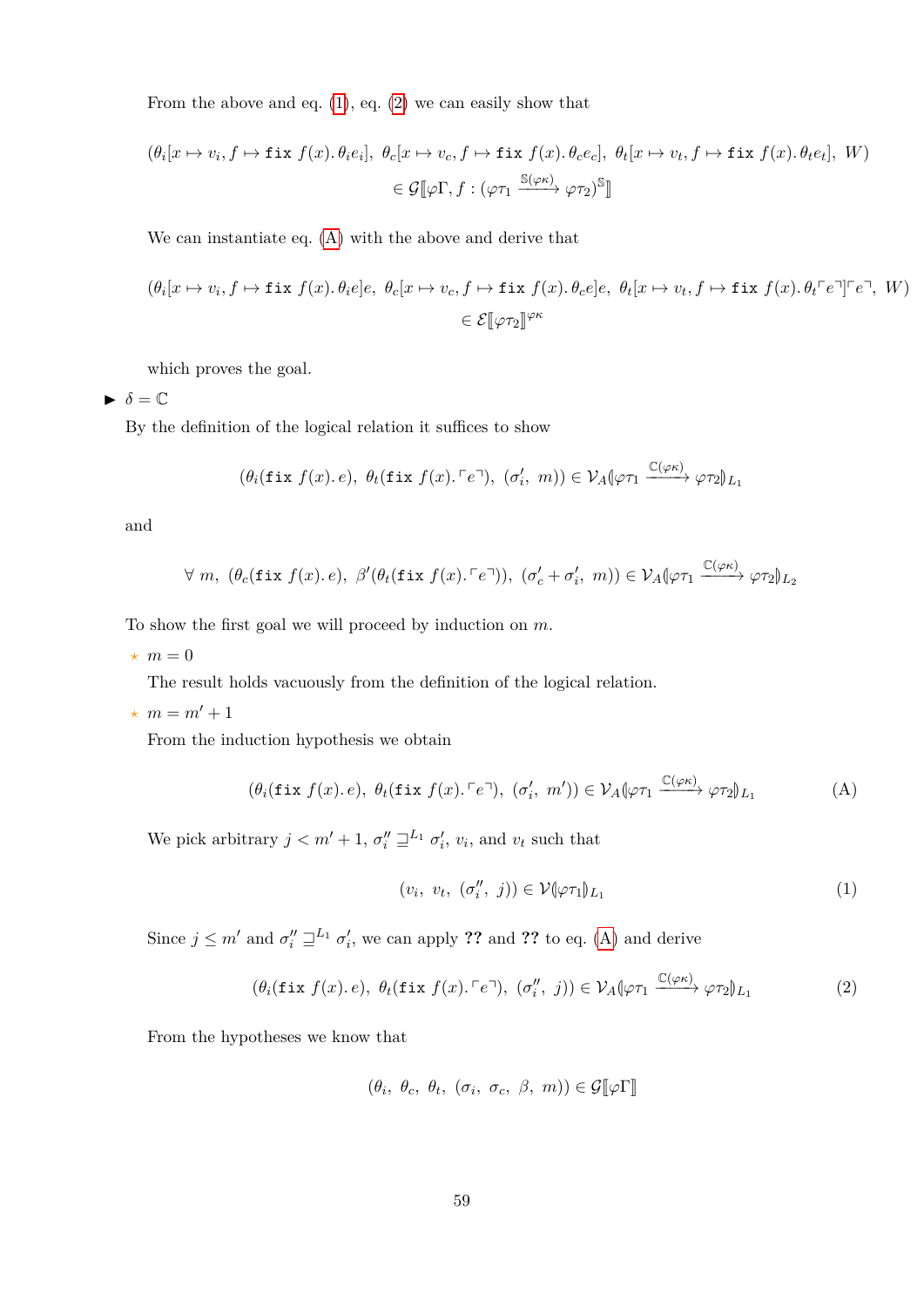We can apply lemma [16](#page-31-1) and lemma [15](#page-31-0) to derive

$$
(\theta_i, \ \theta_t, \ (\sigma''_i, \ j)) \in \mathcal{G}(\varphi \Gamma)_{L_1}
$$

From the above, eq. [\(1\)](#page-58-1) and eq. [\(2\)](#page-58-2) we can easily show that

$$
(\theta_i[x \mapsto v_i, f \mapsto \text{fix } f(x). \theta_i e_i], \ \theta_t[x \mapsto v_t, f \mapsto \text{fix } f(x). \theta_t e_i], \ (\sigma_i'', j)) \in \mathcal{G}(\varphi \Gamma, f : (\varphi \tau_1 \xrightarrow{\mathbb{S}(\varphi \kappa)} \varphi \tau_2)^{\mathbb{S}})_{L_1}
$$

We can now apply theorem [30](#page-55-0) to the premise of the typing derivation and instantiate the result with the above statement in order to derive that

$$
(\theta_i[x \mapsto v_i, f \mapsto \text{fix } f(x). \theta_i e]e, \ \theta_t[x \mapsto v_t, f \mapsto \text{fix } f(x). \theta_t \ulcorner e \urcorner \ulcorner \ulcorner e \urcorner, (\sigma_i'', j)) \in \mathcal{E}(\varphi \tau_2) \ell_{L_1}^{\varphi \kappa}
$$

that proves the goal.

To prove the second goal we pick an arbitrary *m*. Using lemma [14](#page-30-1) we can show that  $\beta'(\lceil e^r \rceil) = \lceil e^r \rceil$ . Consequently, it suffices to show that

$$
\forall m, (\theta_c(\texttt{fix } f(x). e), (\beta' \cdot \theta_t)(\texttt{fix } f(x). \ulcorner e \urcorner), (\sigma'_c + \sigma'_i, m)) \in \mathcal{V}_A[\varphi \tau_1 \xrightarrow{\mathbb{C}(\varphi \kappa)} \varphi \tau_2]_{L_2}
$$

We proceed by induction on *m*.

 $\star$  *m* = 0

The result holds vacuously from the definition of the logical relation.

 $\star$  *m* = *m'* + 1

From the induction hypothesis we obtain

$$
(\theta_c(\text{fix } f(x), e), (\beta' \cdot \theta_t)(\text{fix } f(x), \ulcorner e \urcorner), (\sigma'_c, m')) \in \mathcal{V}_A(\varphi \tau_1 \xrightarrow{\mathbb{C}(\varphi \kappa)} \varphi \tau_2)_{L_2}
$$
 (B)

We pick arbitrary  $j < m' + 1$ ,  $\sigma'' \sqsupseteq^{L_1 \cup L_2} \sigma'_c + \sigma'_i$ ,  $v_c$ , and  $v_t$  such that

<span id="page-59-2"></span><span id="page-59-1"></span><span id="page-59-0"></span>
$$
(v_c, v_t, (\sigma'', j)) \in \mathcal{V}(\varphi \tau_1)_{L_2}
$$
\n
$$
(3)
$$

Since  $j \leq m'$  and  $\sigma'' \sqsupseteq^{L_1 \cup L_2} \sigma'_c$ , we can apply lemma [15](#page-31-0) to eq. [\(B\)](#page-59-0) and derive

$$
(\theta_c(\text{fix } f(x), e), (\beta' \cdot \theta_t)(\text{fix } f(x), \ulcorner e \urcorner), (\sigma'', j)) \in \mathcal{V}_A(\varphi \tau_1 \xrightarrow{\mathbb{C}(\varphi \kappa)} \varphi \tau_2)_{L_2}
$$
(4)

From the hypotheses we know that

$$
(\theta_i, \ \theta_c, \ \theta_t, \ (\sigma_i, \ \sigma_c, \ \beta, \ m)) \in \mathcal{G}[\![\varphi\Gamma]\!]
$$

We can apply lemma [15](#page-31-0) and lemma [16](#page-31-1) and derive

$$
(\theta_c, \beta' \cdot \theta_t, (\sigma'', j)) \in \mathcal{G}(\varphi \Gamma)_{L_2}
$$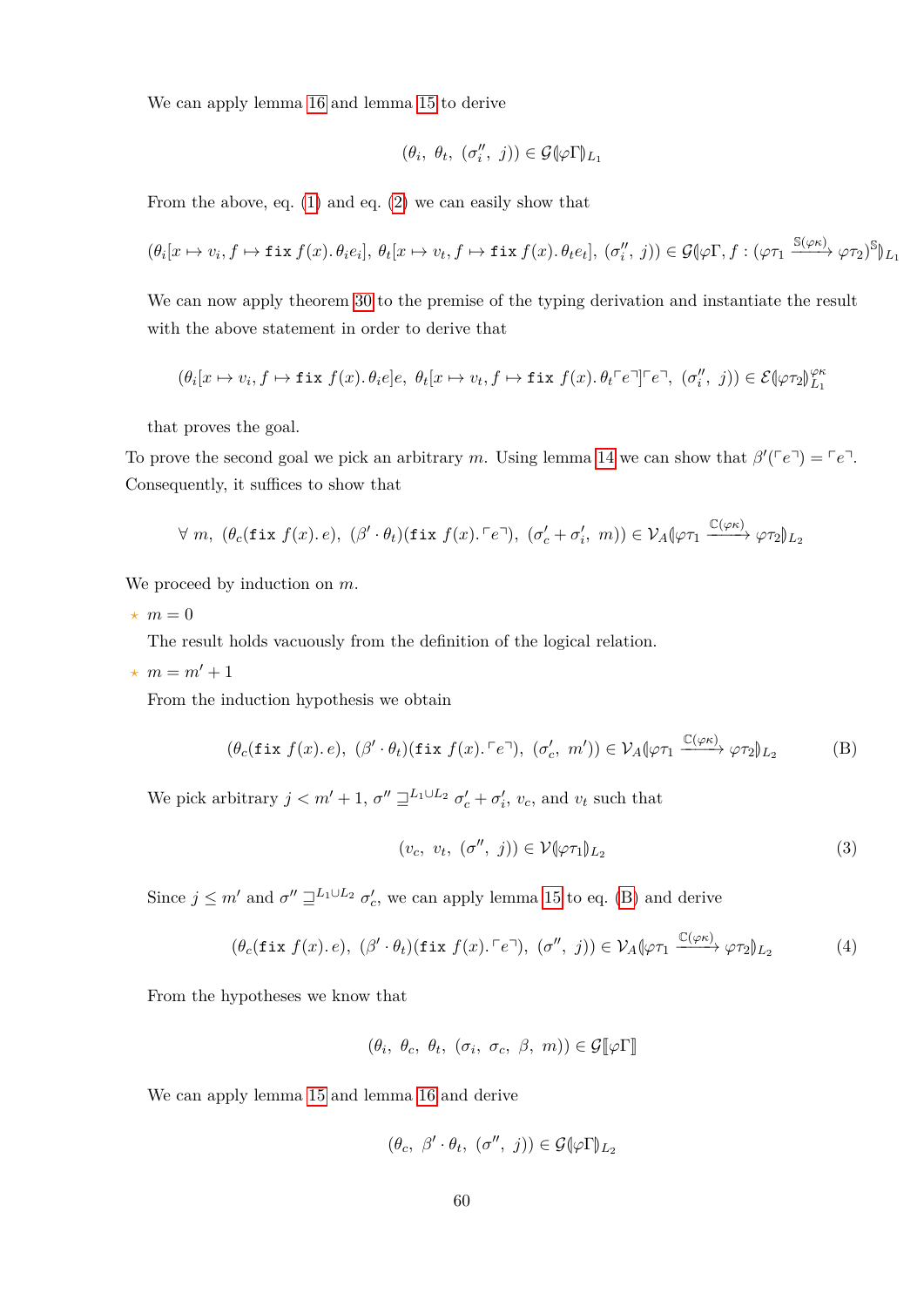From the above and eq.  $(3)$ , eq.  $(4)$  we can derive that

$$
(\theta_c[x \mapsto v_i, f \mapsto \text{fix } f(x). \theta_c e_c], (\beta' \cdot \theta_t)[x \mapsto v_t, f \mapsto \text{fix } f(x).(\beta' \cdot \theta_t)e_t], (\sigma'', j))
$$
  

$$
\in \mathcal{G}(\varphi \Gamma, f : (\varphi \tau_1 \xrightarrow{\mathbb{S}(\varphi \kappa)} \varphi \tau_2)^{\mathbb{S}})_{L_2}
$$

We can now apply theorem [30](#page-55-0) to the premise of the typing derivation and instantiate the result with the above statement in order to derive that

$$
(\theta_i[x \mapsto v_i, f \mapsto \text{fix } f(x). \theta_i e]e, \ (\beta' \cdot \theta_t)[x \mapsto v_t, f \mapsto \text{fix } f(x). (\beta' \cdot \theta_t)^{\top} e^{\top}]^{\top} e^{\top}, \ (\sigma''_c, j)) \in \mathcal{E}(\varphi \tau_2)_{L_2}^{\varphi \kappa}
$$

which proves the goal.

$$
\Delta; \Phi; \Gamma \vdash_{\mathbb{S}}^{\kappa_1} e_1 : (\tau_1 \xrightarrow{\mathbb{S}(\kappa')} \tau_2)^{\mu} \hookrightarrow \ulcorner e_1 \urcorner
$$
\n
$$
\bullet \xrightarrow{\Delta; \Phi; \Gamma \vdash_{\mathbb{S}}^{\kappa_2} e_2 : \tau_1 \hookrightarrow \ulcorner e_2 \urcorner \qquad \mu \leq \mathbb{S} \qquad \Delta; \Phi \models \kappa \doteq \kappa' \hat{+} \kappa_1 \hat{+} \kappa_2 \qquad \text{app1}
$$
\n
$$
\Delta; \Phi; \Gamma \vdash_{\mathbb{S}}^{\kappa} e_1 \ e_2 : \tau_2 \hookrightarrow \ulcorner e_1 \urcorner \ulcorner e_2 \urcorner
$$

By the induction hypothesis applied on the premises we get:

$$
(\theta_i e_1, \ \theta_c e_1, \ \theta_t \ulcorner e_1 \urcorner, \ (\sigma_i, \ \sigma_c, \ \beta, \ m)) \in \mathcal{E}[(\varphi \tau_1 \xrightarrow{\mathbb{S}(\varphi \kappa')} \varphi \tau_2)^{\mathbb{S}}]^{ \varphi \kappa_1}
$$
 (A)

and

$$
(\theta_i e_2, \ \theta_c e_2, \ \theta_t \ulcorner e_2 \urcorner, \ (\sigma_i, \ \sigma_c, \ \beta, \ m)) \in \mathcal{E}[\![\varphi \tau_1]\!]^{\varphi \kappa_2} \tag{B}
$$

We pick arbitrary  $j_i < m$ ,  $v_i$ ,  $\sigma'_i \sqsupseteq^{L_1} \sigma_i$ ,  $\sigma'_c \sqsupseteq^{L_2} \sigma_c$ ,  $\beta' \ge \beta$  such that

<span id="page-60-2"></span><span id="page-60-0"></span> $\theta_i(e_1 \ e_2) \Downarrow v_i, \ j_i$ 

$$
\mathtt{dom}(\beta')\setminus\mathtt{dom}(\beta)\subseteq\mathtt{dom}(\sigma'_i)\setminus\mathtt{dom}(\sigma_i)
$$

and

$$
\mathtt{dom}'(\beta')\setminus\mathtt{dom}'(\beta)\subseteq\mathtt{dom}(\sigma'_c)\setminus\mathtt{dom}(\sigma_c)
$$

By inversion of the evaluation relation we derive the following:

$$
\theta_i e_1 \Downarrow \text{fix } f(x). e'_i, j_1 \tag{1}
$$

<span id="page-60-4"></span><span id="page-60-3"></span><span id="page-60-1"></span>
$$
\theta_i e_2 \Downarrow v_i', \ j_2 \tag{2}
$$

$$
e_i'[x/v_i'][f/\texttt{fix } f(x). e_i'] \Downarrow v_i, j_3
$$
\n(3)

$$
j_i = j_1 + j_2 + j_3 + 1
$$

for some  $e'_{i}$ ,  $v'_{i}$ ,  $j_{1}$ ,  $j_{2}$  and  $j_{3}$ 

We instantiate eq. [\(A\)](#page-60-0) with  $j_1$  (note that  $j_1 < m$ ),  $\sigma'_i$ ,  $\sigma'_c$ ,  $\beta'$  (note that  $\sigma'_i \sqsupseteq^{L_1} \sigma_i$ ,  $\sigma'_c \sqsupseteq^{L_2} \sigma_c$ ,  $\beta' \ge \beta$  and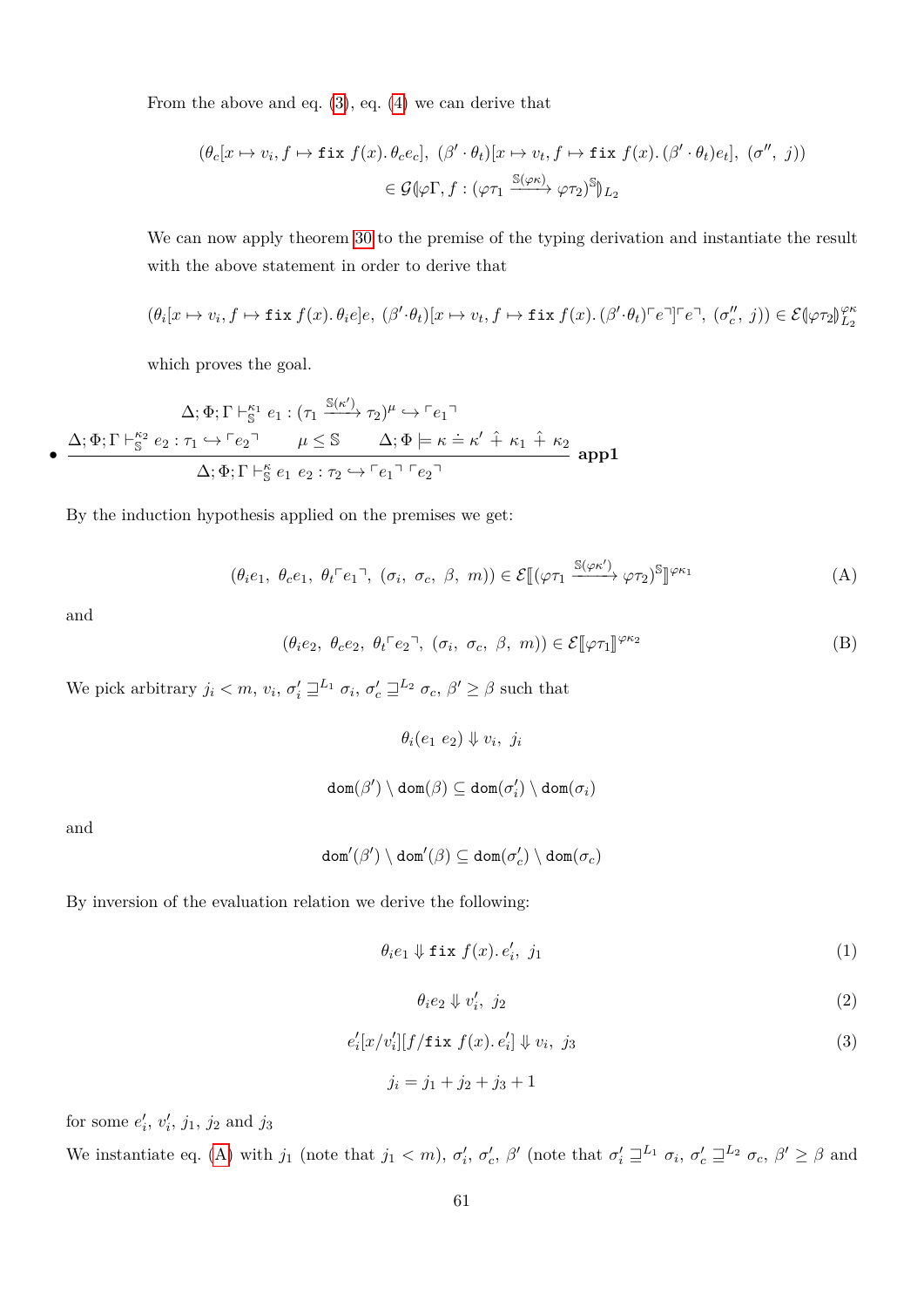the required conditions for the bijections hold), and eq. [\(1\)](#page-60-1) and we obtain  $v_{c1}$ ,  $j'_1$ ,  $v_{t1}$ ,  $\sigma_1$ ,  $D_1$ ,  $c_1$ ,  $\sigma'_1$ ,  $\beta_1$ ,  $c'_1$ such that:

<span id="page-61-5"></span>
$$
\theta_c e_1 \Downarrow v_{c1}, \ j'_1 \tag{A1}
$$

$$
\theta_t \ulcorner e_1 \urcorner, \; \sigma_i \Downarrow^{L_1} v_{t1}, \; \sigma_1, \; D_1, \; c_1 \tag{A2}
$$

$$
D_1, \sigma'_c, \sigma_1, \beta' \leadsto \sigma'_1, \beta_1, c'_1 \tag{A3}
$$

<span id="page-61-11"></span><span id="page-61-9"></span><span id="page-61-7"></span><span id="page-61-1"></span><span id="page-61-0"></span>
$$
c_1' \le \varphi \kappa_1 \tag{A4}
$$

$$
\text{dom}(\beta_1) \setminus \text{dom}(\beta') \subseteq \text{dom}(\sigma_1) \setminus \text{dom}(\sigma_i') \land \text{dom}'(\beta_1) \setminus \text{dom}'(\beta') \subseteq \text{dom}(\sigma_1') \setminus \text{dom}(\sigma_c') \tag{A5}
$$

and

$$
(\text{fix } f(x). e'_i, v_{c1}, v_{t1}, (\sigma_1, \sigma'_1, \beta_1, m-j_1)) \in \mathcal{V}[(\varphi \tau_1 \xrightarrow{\mathbb{S}(\varphi \kappa')} \varphi \tau_2)^{\mathbb{S}}]
$$

By unfolding the last statement we can derive that

$$
(\text{fix } f(x), e'_i, v_{c1}, v_{t1}, (\sigma_1, \sigma'_1, \beta_1, m - j_1)) \in \mathcal{V}_A[\varphi \tau_1 \xrightarrow{\mathbb{S}(\varphi \kappa')} \varphi \tau_2]]
$$
\n(A6)

and that  $v_{c1} = \textbf{fix } f(x)$ *.*  $e'_{c}$ ,  $v_{t1} = \textbf{fix } f(x)$ *.*  $e'_{t}$  for some  $e'_{c}$ ,  $e'_{t}$ .

We now instantiate eq. [\(B\)](#page-60-2) with  $j_2$  (note that  $j_2 < m$ )  $\sigma_1$ ,  $\sigma'_1$ ,  $\beta_1$  (note that  $\sigma_1 \sqsupseteq^{L_1} \sigma_i$ ,  $\sigma'_1 \sqsupseteq^{L_2} \sigma_c$  and  $\beta_1 \geq \beta$  eq. [\(A5\)](#page-61-0) and eq. [\(2\)](#page-60-3), and we obtain  $v'_c$ ,  $j'_2$ ,  $v'_t$ ,  $\sigma_2$ ,  $D_2$ ,  $c_2$ ,  $\sigma'_2$ ,  $\beta_2$ ,  $c'_2$  such that:

<span id="page-61-6"></span>
$$
\theta_c e_2 \Downarrow v'_c, \ j'_2 \tag{B1}
$$

$$
\theta_t \ulcorner e_2 \urcorner, \ \sigma_1 \Downarrow^{L_1} v'_t, \ \sigma_2, \ D_2, \ c_2 \tag{B2}
$$

$$
D_2, \sigma'_1, \sigma_2, \beta_1 \rightsquigarrow \sigma'_2, \beta_2, c'_2 \tag{B3}
$$

<span id="page-61-12"></span><span id="page-61-10"></span><span id="page-61-8"></span><span id="page-61-4"></span><span id="page-61-3"></span><span id="page-61-2"></span>
$$
c_2' \le \varphi \kappa_2 \tag{B4}
$$

$$
\text{dom}(\beta_2) \setminus \text{dom}(\beta_1) \subseteq \text{dom}(\sigma_2) \setminus \text{dom}(\sigma_1) \land \text{dom}'(\beta_2) \setminus \text{dom}'(\beta_1) \subseteq \text{dom}(\sigma'_2) \setminus \text{dom}(\sigma'_1)
$$
(B5)

and

$$
(v'_i, v'_c, v'_t, (\sigma_2, \sigma'_2, \beta_2, m - j_2)) \in \mathcal{V}[\varphi \tau_1]
$$

We apply lemma [15](#page-31-0) at the last statement and we obtain

$$
(v'_i, v'_c, v'_t, (\sigma_2, \sigma'_2, \beta_2, m - j_1 - j_2 - 1)) \in \mathcal{V}[\![\varphi \tau_1]\!]
$$
 (B6)

We instantiate eq. [\(A6\)](#page-61-1) with  $\sigma_2$ ,  $\sigma_2'$ ,  $\beta_2$ , eq. [\(B5\)](#page-61-2) and eq. [\(B6\)](#page-61-3) and we derive

$$
(e'_i[x/v'_i][f/\ldots], e'_c[x/v'_c][f/\ldots], e'_t[x/v'_t][f/\ldots], (\sigma_2, \sigma'_2, \beta_2, m-j_1-j_2-1)) \in \mathcal{E}[\varphi \tau_2]^{\varphi \kappa'} \qquad (C)
$$

We now instantiate eq. [\(C\)](#page-61-4) with eq. [\(B5\)](#page-61-2),  $j_3$  (note that  $j_3 < m - j_1 - j_2 - 1$ )  $\sigma_2$ ,  $\sigma'_2$ ,  $\beta_2$  (note that  $\sigma_2 \sqsupseteq^{L_1} \sigma_1$ ,  $\sigma'_2 \sqsupseteq^{L_2} \sigma'_1$  and the conditions for the bijection hold trivially) and eq. [\(3\)](#page-60-4), and and we obtain  $v_c$ ,  $j'_3$ ,  $v_t$ ,  $\sigma_3$ ,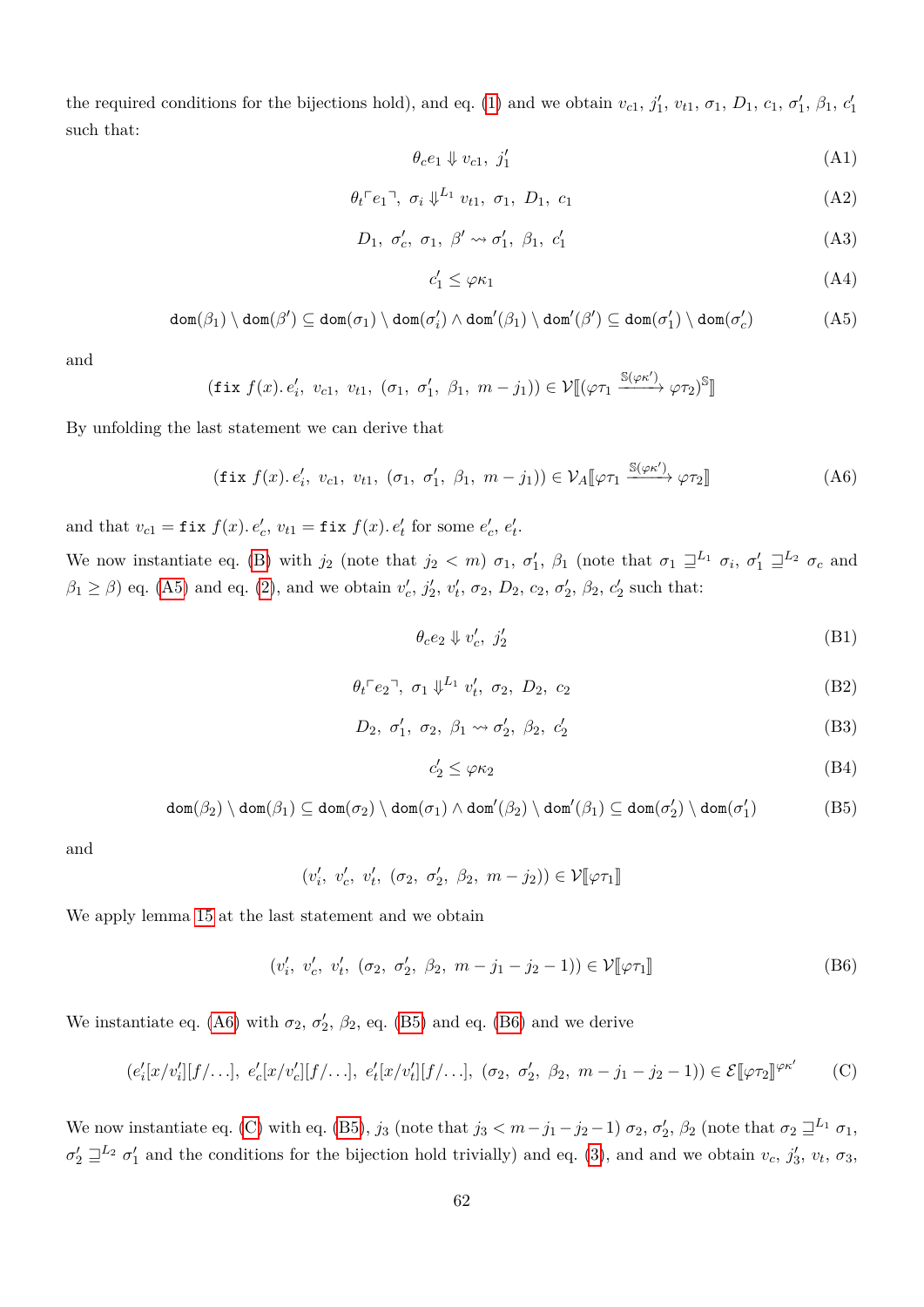$D_3, c_3, \sigma'_3, \beta_3, c'_3$  such that:

$$
e_c'[x/v_c'][f/\mathtt{fix}\ f(x).\ e_c'] \Downarrow v_c,\ j_3'
$$
 (C1)

$$
e'_t[x/v'_t][f/\text{fix }f(x).e'_t], \sigma_2 \downarrow^{L_1} v_t, \sigma_3, D_3, c_3
$$
 (C2)

$$
D_3, \sigma'_2, \sigma_3, \beta_2 \rightsquigarrow \sigma'_3, \beta_3, c'_3 \tag{C3}
$$

<span id="page-62-5"></span><span id="page-62-4"></span><span id="page-62-3"></span><span id="page-62-2"></span><span id="page-62-1"></span><span id="page-62-0"></span>
$$
c' \le \varphi \kappa' \tag{C4}
$$

$$
\text{dom}(\beta_3) \setminus \text{dom}(\beta_2) \subseteq \text{dom}(\sigma_3) \setminus \text{dom}(\sigma_2) \land \text{dom}'(\beta_3) \setminus \text{dom}'(\beta_2) \subseteq \text{dom}(\sigma'_3) \setminus \text{dom}(\sigma'_2) \tag{C5}
$$

and

$$
(v_i, v_c, v_t, (\sigma_3, \sigma'_3, \beta_3, m - j_i)) \in \mathcal{V}[\![\varphi \tau_2]\!]
$$
 (C6)

We can now show the goals:

1. From eq. [\(A1\)](#page-61-5), eq. [\(B1\)](#page-61-6) and eq. [\(C1\)](#page-62-0) we can derive that

$$
\theta_c(e_1\ e_2)\Downarrow v_c,\ j_1'+j_2'+j_3'+1
$$

2. From eq.  $(A2)$ , eq.  $(B2)$  and eq.  $(C2)$  we can derive that

$$
\theta_t({\lceil}e_1 \rceil {\lceil}e_2 \rceil), \sigma'_t \downarrow^{L_1} v_t, \sigma_3, D_1 + D_2 + D_3, c_1 + c_2 + c_3 + 1
$$

3. From eq. [\(A3\)](#page-61-9), eq. [\(B3\)](#page-61-10) and eq. [\(C3\)](#page-62-2) using lemma [13](#page-30-0) and lemma [11](#page-30-2) we can derive that

$$
D_1 + D_2 + D_3, \sigma'_i, \sigma_3, \beta' \leadsto \sigma'_3, \beta_3, c'_1 + c'_2 + c'_3
$$

4. From eq. [\(A4\)](#page-61-11), eq. [\(B4\)](#page-61-12) and eq. [\(C4\)](#page-62-3) we can derive that

$$
c_1'+c_2'+c_3'\leq \varphi(\kappa_1+\kappa_2+\kappa')
$$

5. From eq.  $(A5)$ , eq.  $(B5)$  and eq.  $(C5)$  we derive that

$$
\textnormal{dom}(\beta_3) \setminus \textnormal{dom}(\beta') \subseteq \textnormal{dom}(\sigma_3) \setminus \textnormal{dom}(\sigma_i') \land \textnormal{dom}'(\beta_3) \setminus \textnormal{dom}'(\beta') \subseteq \textnormal{dom}(\sigma_3') \setminus \textnormal{dom}(\sigma_c')
$$

6. From eq. [\(C6\)](#page-62-5) we derive that

$$
(v_i, v_c, v_t, (\sigma_3, \sigma'_3, \beta_3, m - j_i)) \in \mathcal{V}[\varphi \tau_2]
$$

•  $\Delta; \Phi; \Gamma \vdash_{\mathbb{S}}^{\kappa_1} e_1 : (\tau_1 \xrightarrow{\mathbb{C}(\kappa')} \tau_2)^{\mathbb{C}} \hookrightarrow \ulcorner e_1 \urcorner$  $\Delta; \Phi; \Gamma \vdash_{\mathbb{S}}^{\kappa_2} e_2 : \tau_1 \hookrightarrow \ulcorner e_2 \urcorner \qquad \mathbb{C} \trianglelefteq \tau_2 \qquad \Delta; \Phi \models \kappa \doteq \kappa' \hat{+} \kappa_1 \hat{+} \kappa_2 \hat{+} \text{ cost}_{\text{deepref}}(\tau_2) \hat{+} 3$  $\Delta; \Phi; \Gamma \vdash_{\mathbb{S}}^{\kappa} e_1 \ e_2 : \tau_2 \hookrightarrow$ let  $l = \lceil e_1 \rceil$  in let  $x = \lceil e_2 \rceil$  in let  $r = \text{deep}(\lfloor l x, \tau_2 \rfloor)$  in let  $() = \text{push}(\text{snd } r, \lambda() \ldotp \text{deep}'(!l x, \tau_2))$  in fst  $r$ **app2**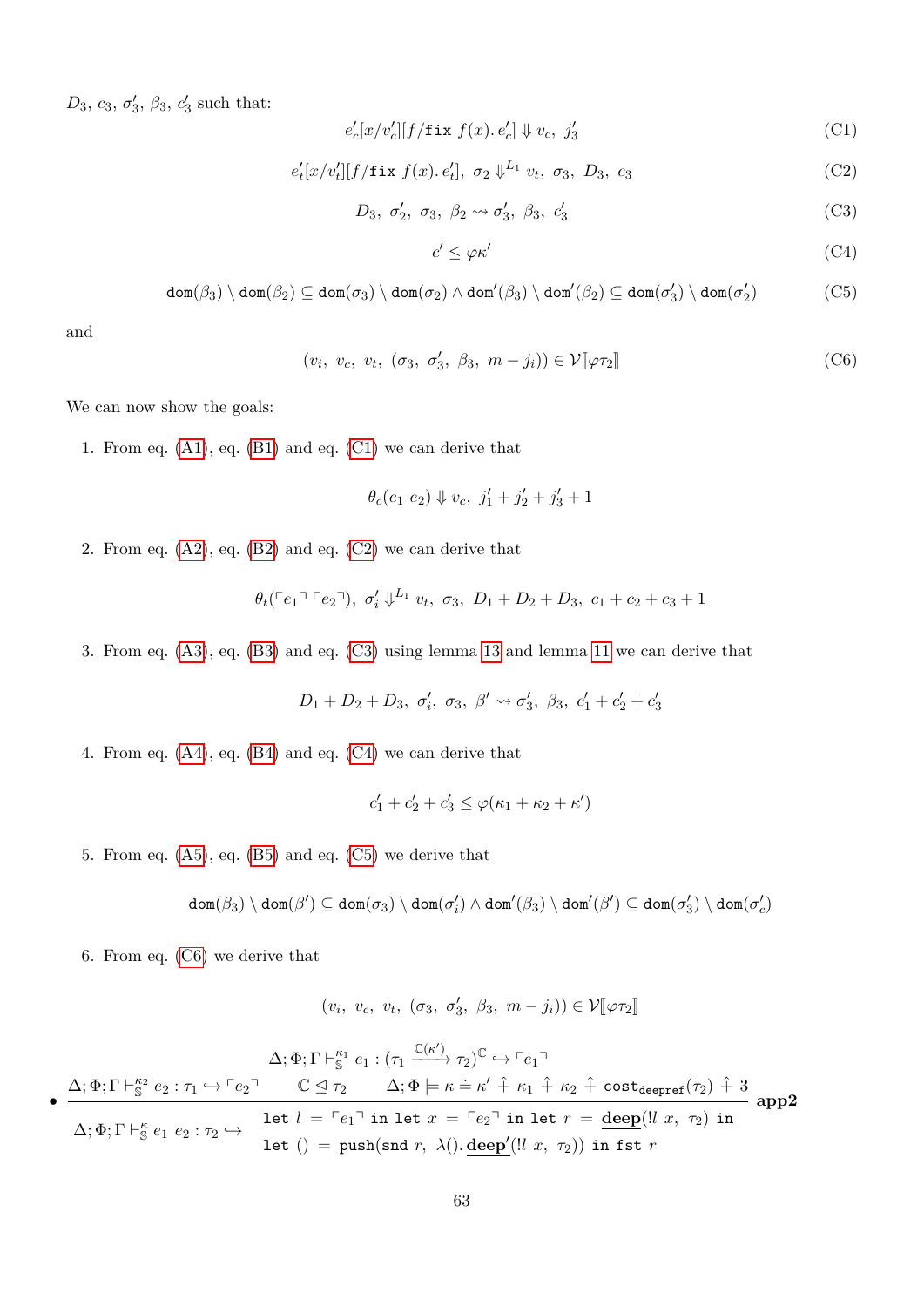By the induction hypothesis applied on the premises we get:

$$
(\theta_i e_1, \ \theta_c e_1, \ \theta_t \ulcorner e_1 \urcorner, \ (\sigma_i, \ \sigma_c, \ \beta, \ m)) \in \mathcal{E}[(\varphi \tau_1 \xrightarrow{\mathbb{C}(\varphi \kappa')} \varphi \tau_2)^{\mathbb{C}}]^{(\varphi \kappa_1)} \tag{A}
$$

$$
(\theta_i e_2, \ \theta_c e_2, \ \theta_t \ulcorner e_2 \urcorner, \ (\sigma_i, \ \sigma_c, \ \beta, \ m)) \in \mathcal{E}[\![\varphi \tau_1]\!]^{\varphi \kappa_2} \tag{B}
$$

Let  $\text{dom}(\beta) \subseteq \text{dom}(\sigma_i)$  and  $\text{dom}'(\beta) \subseteq \text{dom}(\sigma_c)$ . We pick arbitrary  $j_i < m$ ,  $v_i$ ,  $\sigma'_i \sqsupseteq^{L_1} \sigma_i$ ,  $\sigma'_c \sqsupseteq^{L_2} \sigma_c$ ,  $\beta' \geq \beta$ such that

$$
\theta_i(e_1 \ e_2) \Downarrow v_i, \ j_i
$$

$$
\texttt{dom}(\beta') \setminus \texttt{dom}(\beta) \subseteq \texttt{dom}(\sigma'_i) \setminus \texttt{dom}(\sigma_i)
$$

and

$$
\mathtt{dom}'(\beta')\setminus\mathtt{dom}'(\beta)\subseteq\mathtt{dom}(\sigma'_c)\setminus\mathtt{dom}(\sigma_c)
$$

By inversion of the evaluation relation we derive the following:

$$
\theta_i e_1 \Downarrow \text{fix } f(x). e'_i, \ j_1 \tag{1}
$$

$$
\theta_i e_2 \Downarrow v_i', \ j_2 \tag{2}
$$

$$
e'_{i}[x/v'_{i}][f/\mathtt{fix}\;f(x).\;e'_{i}]\Downarrow v_{i},\;j_{3}\qquad \qquad (3)
$$

$$
j_i = j_1 + j_2 + j_3 + 1
$$

for some  $e'_{i}$ ,  $v'_{i}$ ,  $j_{1}$ ,  $j_{2}$  and  $j_{3}$ .

We instantiate eq. [\(A\)](#page-60-0) with  $j_1$  (note that  $j_1 < m$ )  $\sigma'_i$ ,  $\sigma'_c$ ,  $\beta'$  (note that  $\sigma'_i \sqsupseteq^{L_1} \sigma_i$ ,  $\sigma'_c \sqsupseteq^{L_2} \sigma_c$ ,  $\beta' \geq \beta$ , and all the preconditions for the bijection hold) and eq. [\(1\)](#page-60-1) and we obtain  $v_{c1}$ ,  $j'_1$ ,  $l$ ,  $\sigma_1$ ,  $D_1$ ,  $c_1$ ,  $\sigma'_1$ ,  $\beta_1$ ,  $c'_1$  such that:

<span id="page-63-1"></span>
$$
\theta_c e_1 \Downarrow v_{c1}, \ j'_1 \tag{A1}
$$

$$
\theta_t \ulcorner e_1 \urcorner, \; \sigma_i \Downarrow^{L_1} l, \; \sigma_1, \; D_1, \; c_1 \tag{A2}
$$

$$
D_1, \sigma'_c, \sigma_1, \beta' \leadsto \sigma'_1, \beta_1, c'_1 \tag{A3}
$$

<span id="page-63-5"></span><span id="page-63-4"></span><span id="page-63-3"></span><span id="page-63-2"></span><span id="page-63-0"></span>
$$
c_1' \le \varphi \kappa_1 \tag{A4}
$$

$$
\text{dom}(\beta_1) \setminus \text{dom}(\beta') \subseteq \text{dom}(\sigma_1) \setminus \text{dom}(\sigma_i') \land \text{dom}'(\beta_1) \setminus \text{dom}'(\beta') \subseteq \text{dom}(\sigma_1') \setminus \text{dom}(\sigma_c') \tag{A5}
$$

and

$$
(\text{fix } f(x), e'_i, v_{c1}, l, (\sigma_1, \sigma'_1, \beta_1, m - j_1)) \in \mathcal{V}[(\varphi \tau_1 \xrightarrow{\mathbb{C}(\varphi \kappa')} \varphi \tau_2)^{\mathbb{C}}]
$$

By unfolding the last statement we can derive that  $l \in \text{dom}(\sigma_1)$ ,  $\beta_1(l) \in \text{dom}(\sigma'_1 + \sigma_1)$  and

$$
(\text{fix } f(x), e'_i, \ \sigma_1(l), \ (\sigma_1, \ m - j_1)) \in \mathcal{V}_A(\varphi \tau_1 \xrightarrow{\mathbb{C}(\varphi \kappa')} \varphi \tau_2)_{L_1}
$$
\n(A6.1)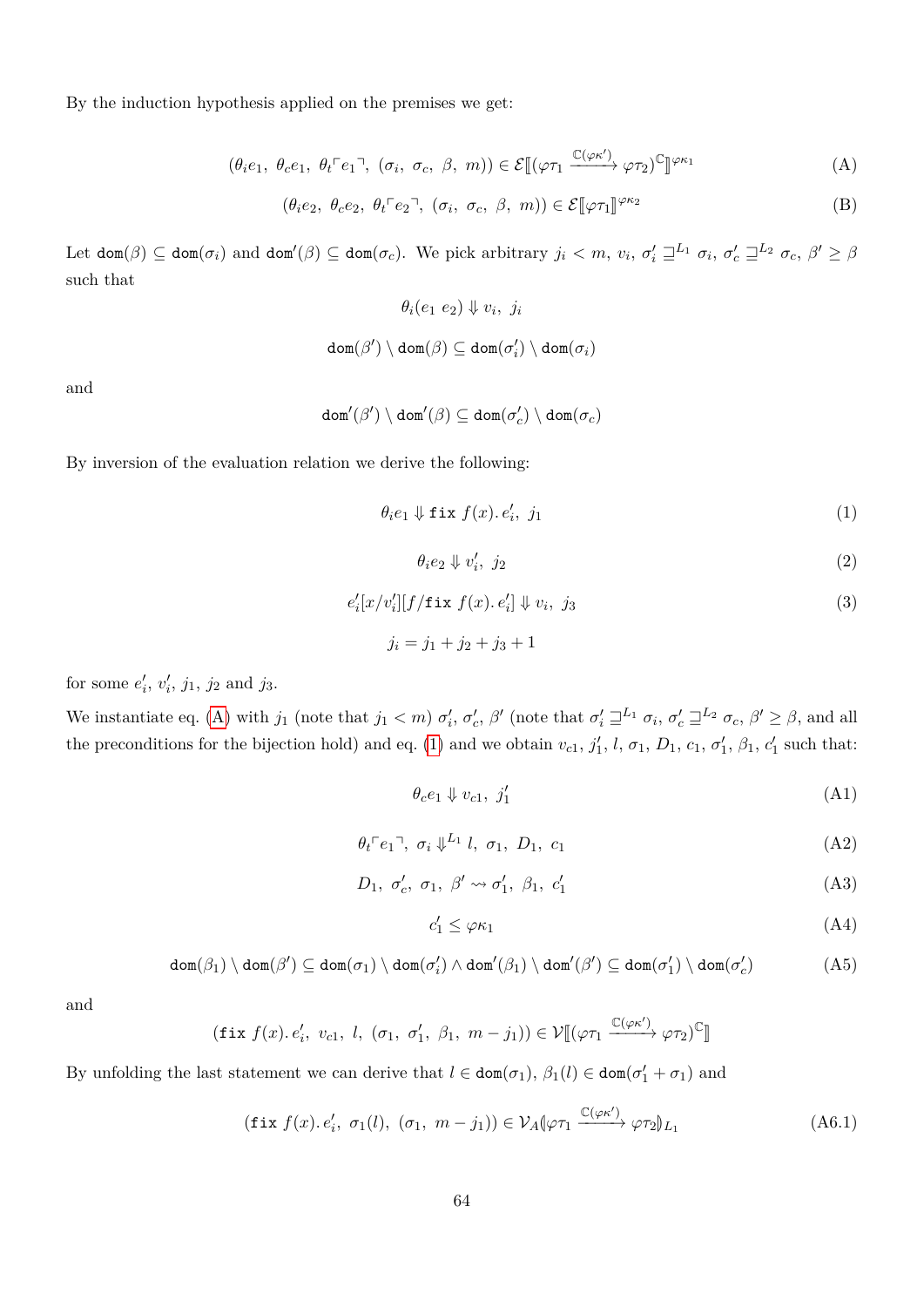$$
\forall m, (v_{c1}, \sigma_1' + \sigma_1(\beta_1(l)), (\sigma_1' + \sigma_1, m)) \in \mathcal{V}_A(\varphi \tau_1 \xrightarrow{\mathbb{C}(\varphi \kappa')} \varphi \tau_2)_{L_2}
$$
 (A6.2)

From eq. [\(A6.1\)](#page-63-0) we can derive that  $\sigma_1(l) = \text{fix } f(x)$ *.*  $e'_{t1}$  for some  $e'_{t1}$ . By instantiating eq. [\(A6.2\)](#page-64-0) with a concrete step index we can derive that  $v_{c1} = \text{fix } f(x)$ .  $e'_{c}$  and  $\sigma'_{1} + \sigma_{1}(\beta_{1}(l)) = \text{fix } f(x)$ .  $e'_{t2}$  for some  $e'_{c}$ ,  $e'_{t2}$ . We now instantiate eq. [\(B\)](#page-60-2) with  $j_2$  (note that  $j_2 < m$ )  $\sigma_1$ ,  $\sigma'_1$ ,  $\beta_1$  (note that  $\sigma_1 \sqsupseteq^{L_1} \sigma'_i$ ,  $\sigma'_1 \sqsupseteq^{L_2} \sigma'_c$ ,  $\beta_1 \geq \beta'$ ), eq. [\(2\)](#page-60-3), and eq. [\(A6\)](#page-61-1) and we obtain  $v'_{c}$ ,  $j'_{2}$ ,  $v'_{t}$ ,  $\sigma_{2}$ ,  $D_{2}$ ,  $c_{2}$ ,  $\sigma'_{2}$ ,  $\beta_{2}$ ,  $c'_{2}$  such that:

<span id="page-64-6"></span><span id="page-64-0"></span>
$$
\theta_c e_2 \Downarrow v'_c, \ j'_2 \tag{B1}
$$

$$
\theta_t \ulcorner e_2 \urcorner, \ \sigma_1 \Downarrow^{L_1} v'_t, \ \sigma_2, \ D_2, \ c_2 \tag{B2}
$$

$$
D_2, \sigma'_1, \beta_1 \rightsquigarrow \sigma'_2, \beta_2, c'_2 \tag{B3}
$$

<span id="page-64-10"></span><span id="page-64-9"></span><span id="page-64-8"></span><span id="page-64-7"></span><span id="page-64-3"></span><span id="page-64-2"></span><span id="page-64-1"></span>
$$
c_2' \le \varphi \kappa_2 \tag{B4}
$$

$$
\text{dom}(\beta_2) \setminus \text{dom}(\beta_1) \subseteq \text{dom}(\sigma_2) \setminus \text{dom}(\sigma_1) \land \text{dom}'(\beta_2) \setminus \text{dom}'(\beta_1) \subseteq \text{dom}(\sigma'_2) \setminus \text{dom}(\sigma'_1)
$$
(B5)

and

 $(v'_i, v'_c, v'_t, (\sigma_2, \sigma'_2, \beta_2, m - j_2)) \in \mathcal{V}[\![\varphi \tau_1]\!]$ 

We apply lemma [15](#page-31-0) and lemma [16](#page-31-1) at the last statement and we obtain

$$
(v'_i, v'_t, (\sigma_2, m - j_1 - j_2 - 1)) \in \mathcal{V}(\varphi \tau_1)_{L_1}
$$
 (B6.1)

and

$$
\forall m, (v'_c, \beta_2(v'_t), (\sigma'_2 + \sigma_2, m)) \in \mathcal{V}(\varphi \tau_1)_{L_2}
$$
 (B6.2)

We instantiate eq. [\(A6.1\)](#page-63-0) with  $\sigma_2$  (note that  $\sigma_2 \sqsupseteq^{L_1} \sigma_1$ ) and and eq. [\(B6.1\)](#page-64-1) and we derive

$$
(e'_i[x/v'_i][f/\text{fix }f(x), e'_i], e'_{t1}[x/v'_t][f/\text{fix }f(x), e'_{t1}], (\sigma_2, m - j_1 - j_2 - 1)) \in \mathcal{E}(\varphi \tau_2)_{L_1}^{\varphi \kappa'} \tag{C}
$$

Using eq. [\(A6.2\)](#page-64-0) and eq. [\(B6.2\)](#page-64-2), we can also derive

$$
\forall m, (e_c'[x/v_c'][f/\text{fix } f(x), e_c'], e_{t2}'[x/\beta_2(v_t')][f/\text{fix } f(x), e_{t2}'], (\sigma_2' + \sigma_2, m)) \in \mathcal{E}(\varphi \tau_2)_{L_2}^{\varphi \kappa'} \tag{D}
$$

From eq. [\(C\)](#page-64-3) using the fact that the evaluation relation in the source language is deterministic and that  $j_3 < m - j_1 - j_2 - 1$  we obtain  $v_t$ ,  $\sigma_3$ ,  $c_3$  such that

$$
e'_{t1}[x/v'_t][f/\text{fix } f(x), e'_{t1}], \sigma_2 \downarrow^{L_1} v_{t1}, \sigma_3, \varnothing, c_3
$$

and consequently, since  $\sigma_2(l) = \sigma_1(l) = \text{fix } f(x) \cdot e'_{t1}$ , we obtain

<span id="page-64-5"></span><span id="page-64-4"></span>
$$
\text{!! } v'_t, \ \sigma_2 \Downarrow^{L_1} v_{t1}, \ \sigma_3, \ \varnothing, \ c_3 + 2 \tag{C1}
$$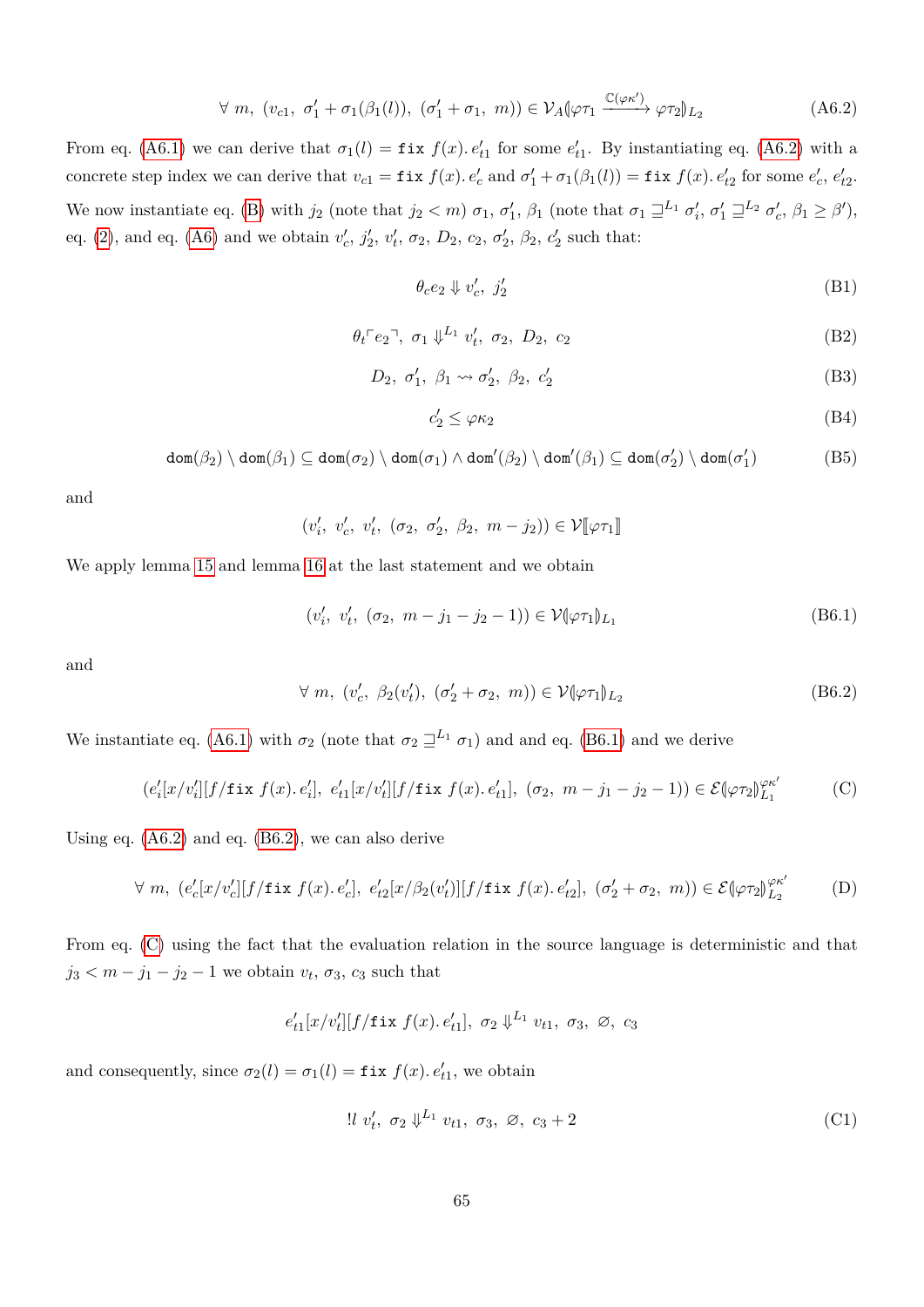We also obtain

<span id="page-65-3"></span><span id="page-65-1"></span>
$$
c_3 \le \varphi \kappa' \tag{C2}
$$

$$
(v_i, v_{t1}, (\sigma_3, m - j_i)) \in \mathcal{V}(\varphi \tau_2)_{L_1}
$$
 (C3)

We now instantiate lemma [18](#page-31-2) with eq. [\(D\)](#page-64-4) and we derive that

$$
e_c'[x/v_c'][f/\text{fix }f(x), e_c'] \Downarrow v_c, j_3'
$$
 (D1)

$$
e'_{t2}[x/\beta_2(v'_t)][f/\text{fix }f(x), e'_{t2}], \sigma'_2+\sigma_2\Downarrow^{L_2} v_{t2}, \sigma'_3+\sigma_2, \varnothing, 0c'_3
$$

and consequently, since  $\sigma'_2 + \sigma_2(\beta_2(l)) = \sigma'_1 + \sigma_1(\beta_1(l)) = \text{fix } f(x) \cdot e'_{t2}$  (note that  $l \in \text{dom}(\sigma_1)$  thus  $\beta_1(l) =$  $\beta_2(l)$ , we can derive

 $\beta_2(l) \ \beta_2(v'_t), \ \sigma'_2 + \sigma_2 \ \psi^{L_2} \ v_{t2}, \ \sigma'_3 + \sigma_2, \ \varnothing, \ c'_3 + 2$  (D2)

We also derive

<span id="page-65-7"></span><span id="page-65-6"></span><span id="page-65-5"></span><span id="page-65-4"></span><span id="page-65-2"></span><span id="page-65-0"></span>
$$
c'_3 \le \varphi \kappa' \tag{D3}
$$

$$
\forall m, (v_c, v_{t2}, (\sigma'_3, m)) \in \mathcal{V}(\varphi \tau_2)_{L_2}
$$
 (D4)

We can apply corollary [22](#page-40-8) to eq. [\(C1\)](#page-64-5), eq. [\(D2\)](#page-65-0), eq. [\(C3\)](#page-65-1), eq. [\(D4\)](#page-65-2) (note that  $\mathbb{C} \leq \tau_2$ ) and obtain  $v_t$ ,  $\vec{v}^i = [v_1^i, \ldots, v_n^i], \ \vec{v}^c = [v_1^c, \ldots, v_n^c]$  and  $\vec{l} = [l_1, \ldots, l_n], \ \vec{l'} = [l'_1, \ldots, l'_n]$  both with all the elements pairwise distinct and furthermore for all  $i \in [1, n]$ ,  $l_i \in L_1$ ,  $l_i \notin \text{dom}(\sigma_3)$ ,  $l'_i \in L_2$  and  $l'_i \notin \text{dom}(\sigma'_3)$ , such that:

$$
\underline{\text{deep}}(\mathit{ll} \; v'_t, \; \tau_2), \; \sigma_2 \; \Downarrow^{L_1} \; (v, \vec{l}), \; \sigma_3[\langle \vec{l} \mapsto v^{\vec{i}} \rangle], \; \varnothing, \; c_3 + 2 + \text{cost}_{\text{deep}}(\tau) \tag{E1}
$$

$$
\underline{\text{deep}}'(\beta_2(l) \ \beta_2(v'_t), \ \tau_2), \ \sigma'_2 \ \Downarrow^{L_2} \vec{l'}, \ \sigma'_3[\langle \vec{l'} \mapsto \vec{v^c} \rangle], \ \varnothing, \ c'_3 + 2 + \text{cost}_{\text{deepref}}(\tau) \tag{E2}
$$

$$
(v_i, v_c, v_t, (\sigma_3[\langle \vec{l} \mapsto \vec{v^i} \rangle], \sigma'_3[\beta_2 \otimes \langle \vec{l'} \mapsto \vec{v^c} \rangle], \vec{l} \mapsto \vec{l'}, k)) \in \mathcal{V}[\![\tau_2]\!]
$$
 (E3)

We can now show the goals:

1. From eq. [\(A1\)](#page-63-1), eq. [\(B1\)](#page-64-6) and eq. [\(D1\)](#page-65-3) we can derive that

$$
\theta_c(e_1 \ e_2) \Downarrow v_c, \ j'_1 + j'_2 + j'_3 + 1
$$

2. From eq.  $(A2)$ , eq.  $(B2)$  and eq.  $(E1)$  we can derive that

$$
\begin{aligned} \theta_t{}^{\!\top} e^\neg,\ \sigma_i' \\ \Downarrow^{L_1} \\ v_t,\ \sigma_3,\ D_1+D_2 +(\vec{l},\ \lambda().\text{deep}'(l\ v_t',\ \tau_2)),\ c_1+c_2+c_3+9+\text{cost}_{\text{deep}}(\tau_2) \end{aligned}
$$

3. From eq. [\(A3\)](#page-63-3) and eq. [\(B3\)](#page-64-8) and using lemma [11](#page-30-2) and lemma [13](#page-30-0) we can derive that

$$
D_1 + D_2, \sigma'_c, \sigma_2, \beta' \leadsto \sigma'_2, \beta_2, c'_1 + c'_2
$$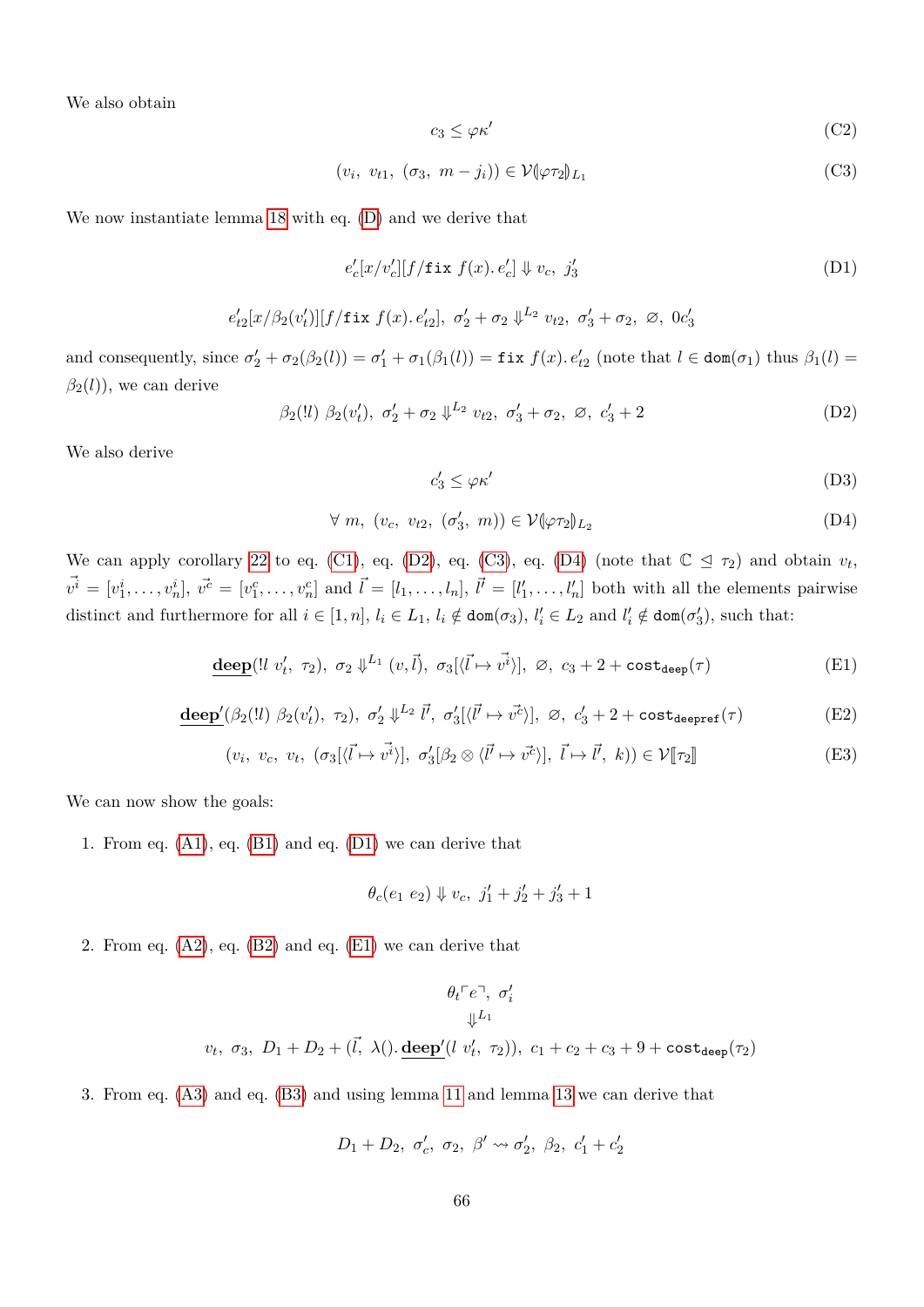There are two possible cases

•  $\sigma'_2 = \wedge \beta_2 = \emptyset$ 

In this case we can derive that

$$
(\vec{l}, \lambda)
$$
. deep' $(!l v'_t, \tau_2)$ ,  $\sigma'_2, \sigma_3, \beta_2 \leadsto \sigma'_2, \beta_2, 0$ 

Using lemma [11](#page-30-2) and lemma [13](#page-30-0) on the two change propagation judgments we can derive that

$$
D_1 + D_2 + (\vec{l}, \lambda)). \underline{\text{deep}}'(\exists \ v'_t, \ \tau_2)), \ \sigma'_c, \ \sigma_3, \ \beta' \leadsto \sigma'_2, \ \beta_2, \ c'_1 + c'_2
$$

 $\bullet$   $\sigma'_2 \neq \emptyset \vee \beta_2 \neq \emptyset$ 

Using eq. [\(E2\)](#page-65-5) we can derive that

$$
\beta_2(\lambda().\operatorname{\underline{deep}}'(\text{!l } v'_t, \ \tau_2))\,\,(),\,\,\sigma'_2\Downarrow^{L_2} 0,\,\,\vec{l'},\,\,\sigma'_3[\langle\vec{l'}\mapsto\vec{v^c}\rangle],\,\,\varnothing 0c'_3+3+\operatorname{cost}_{\operatorname{deepref}}(\tau)
$$

In addition, we can easily see that  $\beta_2 \otimes (\vec{l} \mapsto \vec{l'})$  is well defined since  $\text{dom}(\beta_2) \subseteq \text{dom}(\sigma_3)$ ,  $\text{dom}'(\beta_2) \subseteq$  $dom(\sigma_3')$  and for all  $l \in \vec{l}$ ,  $l \in L_1$ ,  $l \notin dom(\sigma_3)$ ,  $l \in \vec{l'}$ ,  $l \in L_2$ ,  $l \notin dom(\sigma_3')$ . By the definition of change propagation algorithm we can derive that

$$
(\vec{l}, \lambda)
$$
. deep' $(!l v'_t, \tau_2)$ ,  $\sigma'_2, \sigma_3, \beta_2 \leadsto \sigma'_3[\langle \vec{l'} \mapsto \vec{v'} \rangle]$ ,  $\beta_2 \otimes (\vec{l} \mapsto \vec{l'})$ ,  $c'_3 + 3 + \text{cost}_{\text{deepref}}(\tau_2)$ 

Using [**?**] and [**?**] on the two change propagation judgments above we can derive that

$$
D_1+D_2+(\vec{l},\ \lambda\dot{}).\ \underline{\text{deep}}'(l\ v'_t,\ \tau_2\dot{)),\ \sigma'_2,\ \sigma_3,\ \beta'\leadsto\sigma'_3[\langle\vec{l'}\mapsto\vec{v^c}\rangle],\ \beta_2\otimes(\vec{l}\mapsto\vec{l'}),\ c'_1+c'_2+c'_3+3+\text{cost}_{\text{deepref}}(\tau_2\dot{)}
$$

- 4. We should distinguish the following cases:
	- $\sigma'_2 = \emptyset \wedge \beta_2 = \emptyset$  From eq. [\(A4\)](#page-63-4) and eq. [\(B4\)](#page-64-9) we can derive that

$$
c_1'+c_2'\leq \varphi \kappa
$$

 $\bullet \ \sigma'_2 \neq \emptyset \lor \beta_2 \neq \emptyset$ From eq. [\(A4\)](#page-63-4), eq. [\(B4\)](#page-64-9) and eq. [\(D3\)](#page-65-6) we can derive that

$$
c_1'+c_2'+c_3'+3+\texttt{cost}_{\texttt{deepref}}(\tau_2)\leq \varphi\kappa
$$

- 5. We should distinguish the following cases:
	- $\bullet$   $\sigma'_2 = \emptyset \wedge \beta_2 = \emptyset$ Using eq. [\(A5\)](#page-63-5) and eq. [\(B5\)](#page-64-10) we derive that

$$
\mathrm{dom}(\beta_2)\setminus\mathrm{dom}(\beta')\subseteq\mathrm{dom}(\sigma_3)\setminus\mathrm{dom}(\sigma'_i)\wedge\mathrm{dom}'(\beta_2)\setminus\mathrm{dom}'(\beta')\subseteq\mathrm{dom}(\sigma'_2)\setminus\mathrm{dom}(\sigma'_c)
$$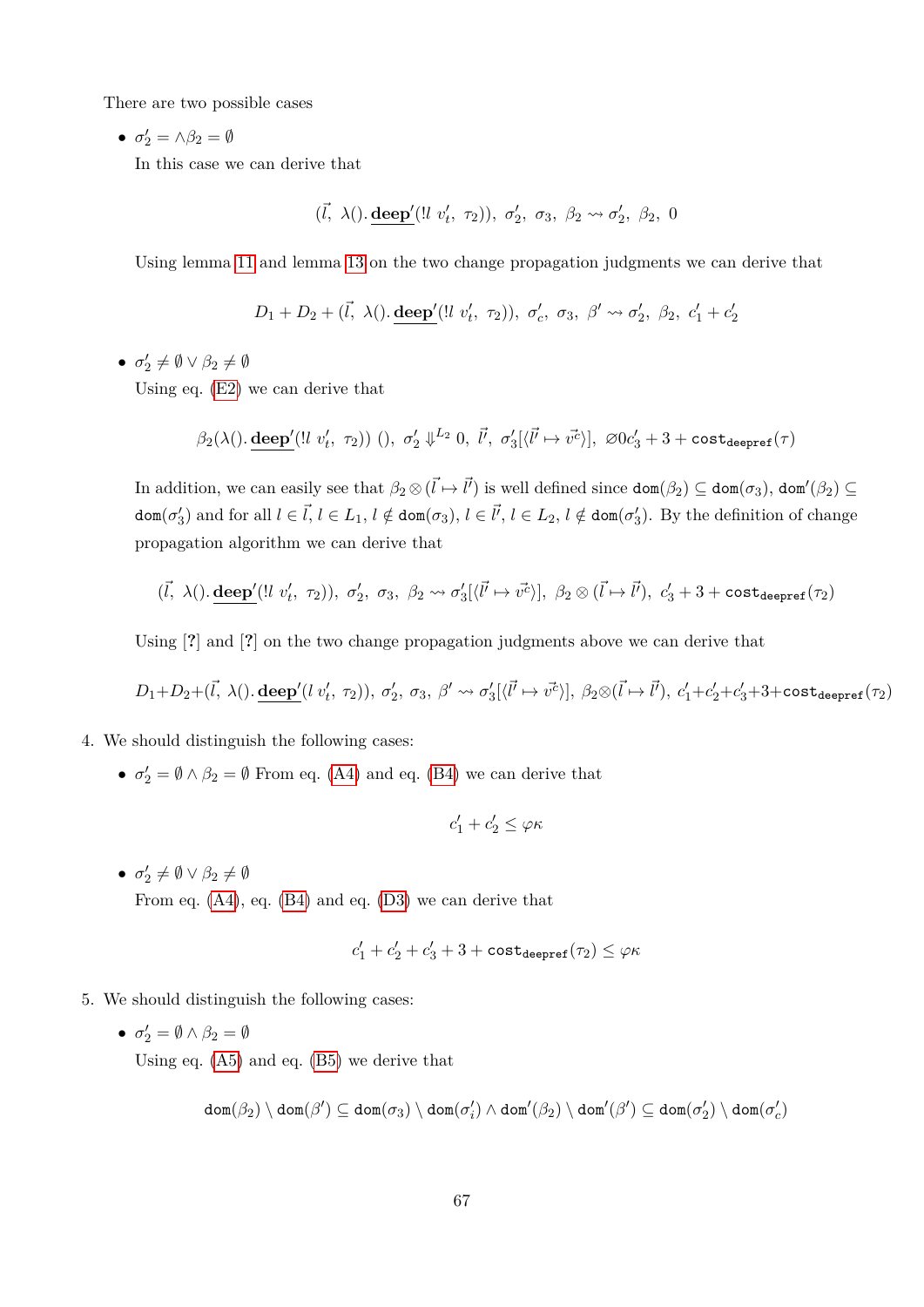•  $\sigma'_2 \neq \emptyset \vee \beta_2 \neq \emptyset$  Using eq. [\(A5\)](#page-63-5) and eq. [\(B5\)](#page-64-10) we derive that

$$
\text{dom}(\beta_2 \otimes (\vec{l} \mapsto \vec{l'})) \setminus \text{dom}(\beta') \subseteq \text{dom}(\sigma_3[\langle \vec{l} \mapsto \vec{v^i} \rangle]) \setminus \text{dom}(\sigma'_i) \wedge \text{dom}'(\beta_2 \otimes (\vec{l} \mapsto \vec{l'})) \setminus \text{dom}(\beta') \subseteq \text{dom}(\sigma'_3[\langle \vec{l'} \mapsto \vec{v^c} \rangle])
$$

- 6. We should again distinguish the following cases:
	- $\sigma'_2 = \emptyset \wedge \beta_2 = \emptyset$

Using the fact that evaluation is deterministic we can show that  $v_{t2} = v_{t1}$ . Then, using eq. [\(C3\)](#page-65-1), eq. [\(D4\)](#page-65-2) and lemma [17](#page-31-3) we derive that

$$
(v_i, v_c, v_t, (\sigma_3, \sigma'_2, \beta_2, m - j_i)) \in \mathcal{V}[\varphi \tau_2]
$$

 $\bullet \ \sigma'_2 \neq \emptyset \lor \beta_2 \neq \emptyset$ 

•

From eq. [\(E3\)](#page-65-7) using lemma [15](#page-31-0) we derive that

$$
(v_i, v_c, v_t, (\sigma_3[\langle \vec{l} \mapsto \vec{v^i} \rangle], \sigma'_3[\langle \vec{l} \mapsto \vec{v^c} \rangle], \beta_2 \otimes (\vec{l} \mapsto \vec{l}), m - j_i)) \in \mathcal{V}[\![\varphi \tau_2]\!]
$$

$$
\frac{\Delta;\Phi;\Gamma\vdash_{\epsilon}^{\kappa'}e:\tau\hookrightarrow\ulcorner e\urcorner\qquad\forall x\in\Gamma\quad\Delta;\Phi\vdash\Gamma(x)\sqsubseteq\Gamma(x)^{\downarrow\Box}\qquad\Delta;\Phi\models\kappa\doteq(\epsilon=\$\ 2\ 0\ :\ \kappa')}{\Delta;\Phi;\Gamma,\Gamma'\vdash_{\epsilon}^{\kappa}e:\tau^{\downarrow\Box}\hookrightarrow\text{drop}(\underline{\text{conv}}(\ulcorner e\urcorner,\ \tau,\ \tau^{\downarrow\Box}))}\quad\text{nochange}
$$

We pick arbitrary  $j_i < m$ ,  $v_i$ ,  $\sigma'_i \sqsupseteq^{L_1} \sigma_i$ ,  $\sigma'_c \sqsupseteq^{L_2} \sigma_c$ ,  $\beta' \ge \beta$  such that

<span id="page-67-0"></span>
$$
\theta_i(e_1 \ e_2) \Downarrow v_i, \ j_i \tag{1}
$$

$$
\text{dom}(\beta') \setminus \text{dom}(\beta) \subseteq \text{dom}(\sigma'_i) \setminus \text{dom}(\sigma_i) \land \text{dom}'(\beta') \setminus \text{dom}'(\beta) \subseteq \text{dom}(\sigma'_c) \setminus \text{dom}(\sigma_c)
$$
(2)

Using lemma [15](#page-31-0) we can show that

$$
(\theta_i, \ \theta_c, \ \theta_t, \ (\sigma'_i, \ \sigma'_c, \ \beta', \ m)) \in \mathcal{G}[\![\varphi\Gamma; \varphi\Gamma']\!]
$$

By the definition of  $\mathcal{G}[\![\cdot]\!]$  we can derive that

$$
(\theta_i, \ \theta_c, \ \theta_t, \ (\sigma'_i, \ \sigma'_c, \ \beta', \ m)) \in \mathcal{G}[\![\varphi\Gamma]\!]
$$

Using lemma [26](#page-42-3) we obtain

 $(\theta_i, \theta_c, \theta_t, (\sigma'_i, \emptyset, \emptyset, m)) \in \mathcal{G}[\![\varphi\Gamma]\!]$ 

We instantiate the inductive hypothesis with the above and we derive

$$
(\theta_i e, \ \theta_c e, \ \theta_t \ulcorner e \urcorner, \ (\sigma_i', \ \emptyset, \ \emptyset, \ m)) \in \mathcal{E}[\![\varphi \tau]\!]^{\varphi \kappa'}
$$

We instantiate the above statement with  $j_i$ ,  $v_i$ ,  $\sigma'_i$ ,  $\emptyset$ ,  $\emptyset$  and eq. [\(1\)](#page-67-0) and we obtain  $v_c$ ,  $j_c$ ,  $v_t$ ,  $\sigma_f$ ,  $D$ ,  $c$ ,  $\sigma'_f$ ,  $\beta_f$ , *c*' such that:

<span id="page-67-1"></span>
$$
\theta_c e \Downarrow v_c, \ j_c \tag{A1}
$$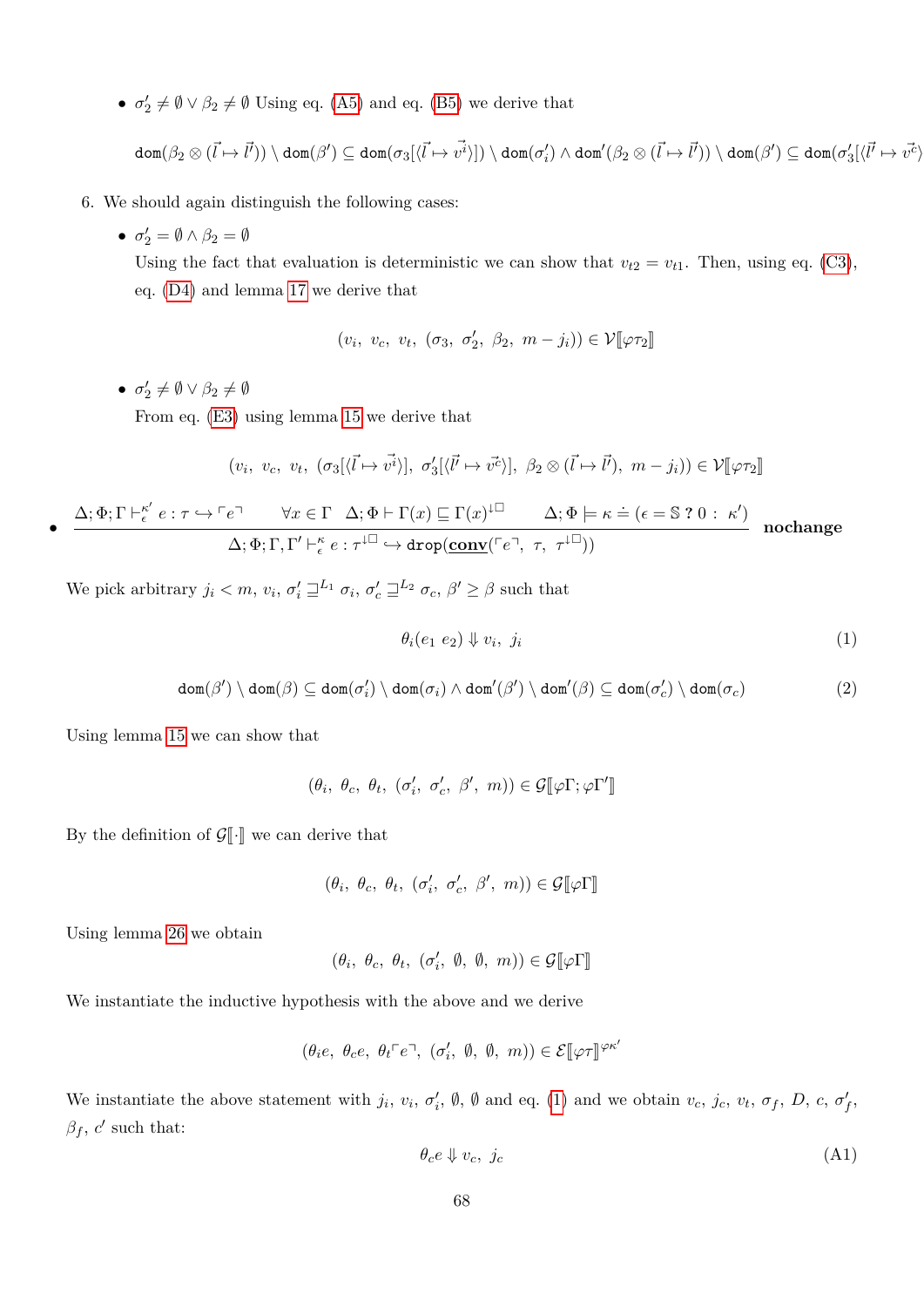$$
\theta_t \ulcorner e \urcorner, \; \sigma'_i \Downarrow^{L_1} v_t, \; \sigma_f, \; D, \; c \tag{A2}
$$

$$
D, \emptyset, \sigma_f, \emptyset \leadsto \sigma'_f, \beta_f, c' \tag{A3}
$$

<span id="page-68-4"></span><span id="page-68-3"></span><span id="page-68-2"></span><span id="page-68-1"></span><span id="page-68-0"></span>
$$
\models c' \leq \kappa \tag{A4}
$$

$$
\text{dom}(\beta_f) \setminus \text{dom}(\emptyset) \subseteq \text{dom}(\sigma_f) \setminus \text{dom}(\sigma_i') \land \text{dom}'(\beta_f) \setminus \text{dom}(\emptyset) \subseteq \text{dom}(\sigma_f') \setminus \text{dom}(\sigma_c') \tag{A5}
$$

and

$$
(v_i, v_c, v'_t, (\sigma_f, \sigma'_f, \beta_f, m - j_i)) \in \mathcal{V}[\![\tau]\!]
$$
 (A6)

From eq. [\(A3\)](#page-68-0) and the definition of change propagation we can derive that  $\sigma'_f = \emptyset$ ,  $\beta_f = \emptyset$  and  $c' = 0$ . We instantiate lemma [23](#page-40-7) with eq.  $(A2)$  and eq.  $(A6)$  and obtain  $v'_t$  such that

$$
\underline{\text{conv}}(\theta_t \ulcorner e \urcorner, \tau, \tau^{\downarrow \Box}), \sigma'_i \Downarrow^{L_1} v'_t, \sigma_f, D, c + \text{cost}_{\text{conv}}(\tau, \tau^{\downarrow \Box})
$$
(B1)

and

•

$$
\forall \beta, (v_i, v_c, v'_t, (\sigma_f, \sigma'_c, \beta, m - j_i)) \in \mathcal{V}[\![\tau^{\downarrow \Box}]\!]
$$
 (B2)

We can now show the goals:

- 1. It follows immediately from eq. [\(A1\)](#page-67-1).
- 2. Using eq. [\(B1\)](#page-68-3) we can show

$$
\texttt{drop}(\underline{\texttt{conv}}({\ulcorner e\urcorner,~ \tau,~ \tau^{\downarrow \Box}})),~\sigma'_i \Downarrow^{L_1} v'_t,~\sigma_f,~\varnothing,~c+ \texttt{cost}_\texttt{conv}(\tau,\tau^{\downarrow \Box})+1
$$

3. We can easily show, using the definition of change propagation, that

$$
\varnothing, \ \sigma'_c, \ \sigma_f, \ \beta' \leadsto \sigma'_c, \ \beta', \ 0
$$

- 4. It is trivially true since  $\text{dom}(\beta') \setminus \text{dom}(\beta') = \emptyset$  and  $\text{dom}'(\beta') \setminus \text{dom}'(\beta') = \emptyset$
- 5. We can instantiate eq. [\(B2\)](#page-68-4) with  $\beta'$  and obtain

$$
(v_i, v_c, v'_t, (\sigma_f, \sigma'_c, \beta', m - j_i)) \in \mathcal{V}[\![\tau^{\downarrow \Box}]\!]
$$

$$
\frac{\Delta; \Phi; \Gamma, f: (\tau_1 \xrightarrow{\delta(\kappa)} \tau_2)^{\square}, x: \tau_1 \vdash_{\delta}^{\kappa} e: \tau_2 \hookrightarrow \ulcorner e \urcorner \quad \forall x \in \Gamma \quad \Delta; \Phi \models \Gamma(x) \sqsubseteq \Gamma(x)^{\downarrow \square}
$$
\n
$$
\Delta; \Phi; \Gamma, \Gamma' \vdash_{\epsilon}^0 \text{fix } f(x) \cdot e: (\tau_1 \xrightarrow{\delta(\kappa)} \tau_2)^{\square} \hookrightarrow \text{fix } f(x) \cdot \ulcorner e \urcorner
$$

We pick arbitrary  $j_i < m$ ,  $v_i$ ,  $\sigma'_i \sqsupseteq^{L_1} \sigma_i$ ,  $\sigma'_c \sqsupseteq^{L_2} \sigma_c$ ,  $\beta' \ge \beta$  such that

$$
\theta_i(\texttt{fix } f(x), e) \Downarrow v_i, j_i
$$

$$
\mathtt{dom}(\beta')\setminus\mathtt{dom}(\beta)\subseteq\mathtt{dom}(\sigma'_i)\setminus\mathtt{dom}(\sigma_i)
$$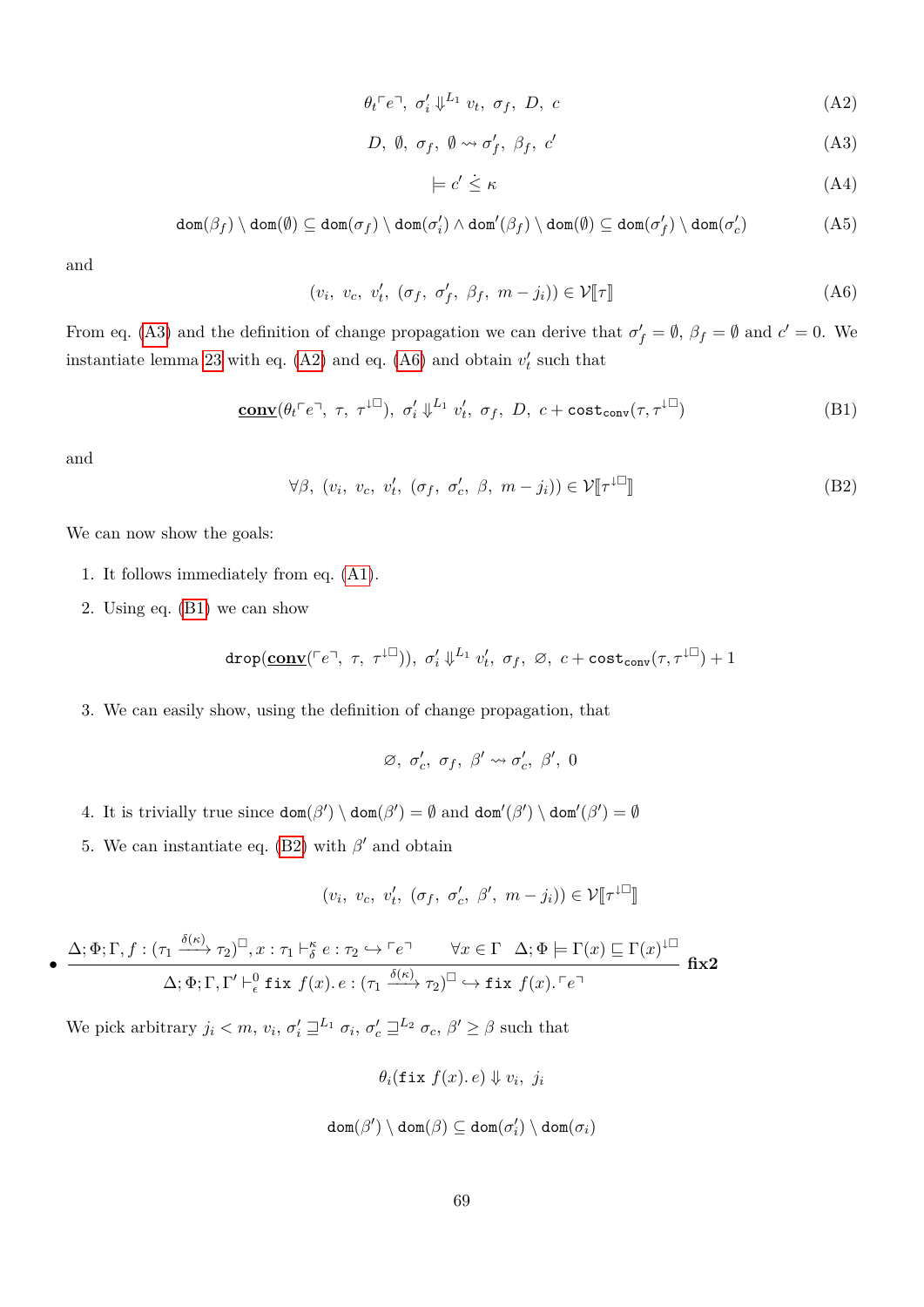and

$$
\mathtt{dom}'(\beta')\setminus\mathtt{dom}'(\beta)\subseteq\mathtt{dom}(\sigma'_c)\setminus\mathtt{dom}(\sigma_c)
$$

By inversion of the evaluation relation we derive that  $j_i = 0$  and  $v_i = \theta_i(\texttt{fix } f(x), e)$ The goals are proved as follows:

1. We can easily derive that

$$
\theta_c(\texttt{fix } f(x), e) \Downarrow \theta_c(\texttt{fix } f(x), e), 0
$$

2. Similarly, we can show

$$
\theta_t(\texttt{fix } f(x), e), \sigma'_i \Downarrow^{L_1} \theta_t(\texttt{fix } f(x), \ulcorner e \urcorner), \sigma'_i, \varnothing, 0
$$

3. By the definition of the change propagation algorithm we can easily obtain that:

$$
\varnothing,~\sigma'_c,~\sigma'_i,~\beta' \leadsto \sigma'_c,~\beta',~0
$$

- 4. It is obvious that  $0\leq 0$
- 5. It is trivially true since  $\text{dom}(\beta') \setminus \text{dom}(\beta') = \emptyset$  and  $\text{dom}'(\beta') \setminus \text{dom}'(\beta') = \emptyset$
- 6. Finally, we need to show

$$
(\theta_i(\texttt{fix } f(x). e), \ \theta_c(\texttt{fix } f(x). e), \ \theta_t(\texttt{fix } f(x). \ulcorner e \urcorner), \ (\sigma'_i, \ \sigma'_c, \ \beta', \ m)) \in \mathcal{V}[[ (\varphi \tau_1 \xrightarrow{\varphi(\delta(\kappa))} \varphi \tau_2)^\square ]
$$

Or, equivalently

$$
(\theta_i(\texttt{fix } f(x). e),~\theta_c(\texttt{fix } f(x). e),~\theta_t(\texttt{fix } f(x). \ulcorner e \urcorner),~(\sigma'_i,~\emptyset,~\emptyset,~m)) \in \mathcal{V}_A[\![\varphi \tau_1 \xrightarrow{\varphi(\delta(\kappa))} \varphi \tau_2]\!]
$$

From the hypotheses we know that

$$
(\theta_i, \ \theta_c, \ \theta_t, \ (\sigma_i, \ \sigma_c, \ \beta', \ m)) \in \mathcal{G}[\![\varphi\Gamma]\!]
$$

Using lemma [26](#page-42-3) we obtain

•

<span id="page-69-0"></span>
$$
(\theta_i, \ \theta_c, \ \theta_t, \ (\sigma_i, \ \sigma_c, \ \emptyset, \ m)) \in \mathcal{G}[\![\varphi\Gamma]\!]
$$

We can now show the goal by case analysis on  $\delta$  and induction on  $m$ . The proof is similar to the one of **fix1** rule.

$$
\frac{\Delta; \Phi; \Gamma \vdash_{\epsilon}^{\kappa_1} e_1 : \tau^{\downarrow \square} \hookrightarrow \ulcorner e_1 \urcorner \quad \Delta; \Phi; \Gamma \vdash_{\epsilon}^{\kappa_2} e_2 : \text{list } [n]^{\alpha} \tau \hookrightarrow \ulcorner e_2 \urcorner \quad \Delta; \Phi \models \kappa \doteq \kappa_1 \hat{+} \kappa_2}{\Delta; \Phi; \Gamma \vdash_{\epsilon}^{\kappa} e_1 :: e_2 : \text{list } [n \hat{+} 1]^{\alpha} \tau \hookrightarrow \text{inl } \ulcorner e_1 \urcorner :: \ulcorner e_2 \urcorner} \quad \text{consl}
$$

By the induction hypothesis applied on the premises we get:

$$
(\theta_i e_1, \ \theta_c e_1, \ \theta_t \ulcorner e_1 \urcorner, \ (\sigma_i, \ \sigma_c, \ \beta, \ m)) \in \mathcal{E}[\varphi \tau^{\downarrow \Box}]^{\varphi \kappa_1} \tag{A}
$$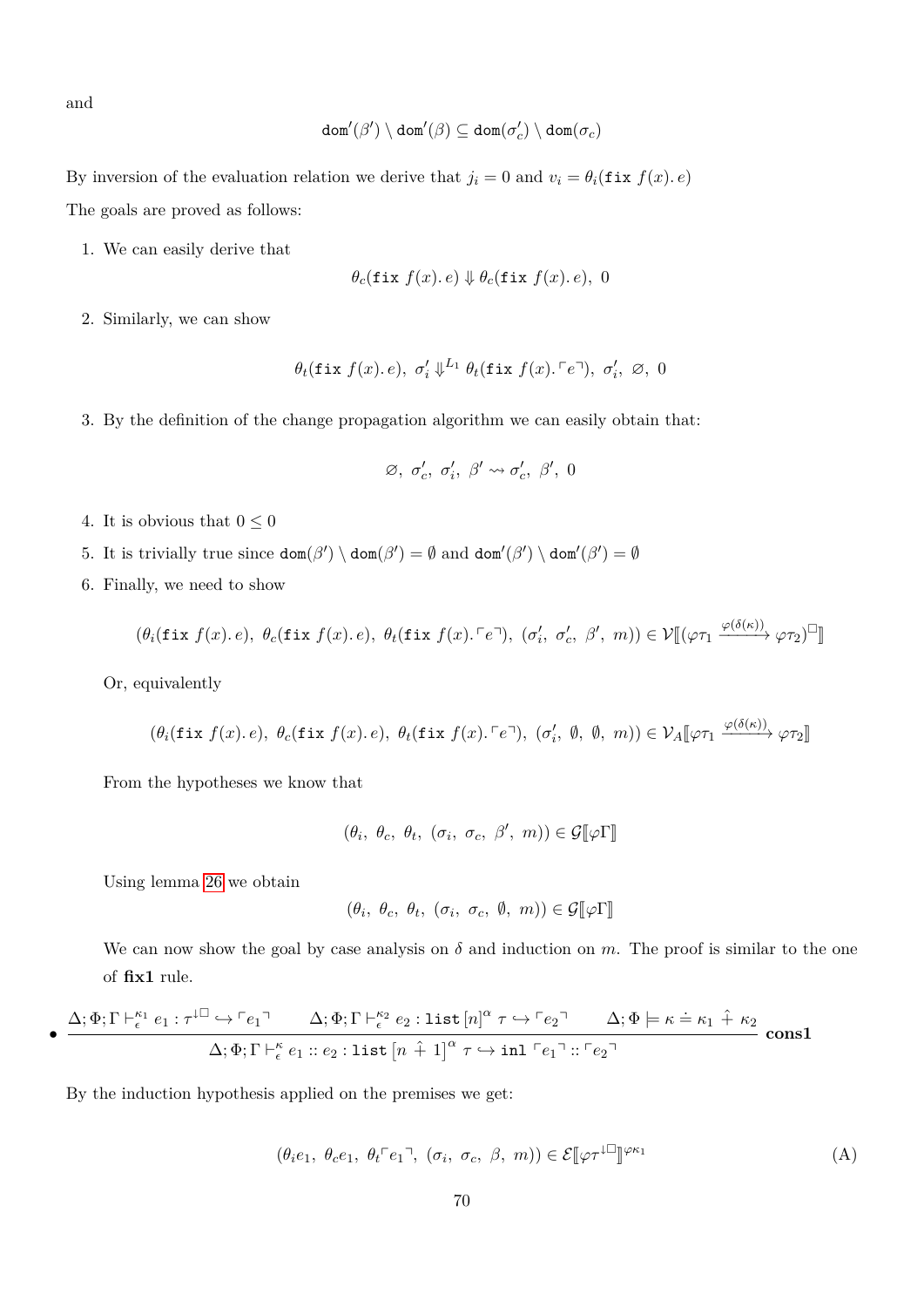$$
(\theta_i e_2, \ \theta_c e_2, \ \theta_t \ulcorner e_2 \urcorner, \ (\sigma_i, \ \sigma_c, \ \beta, \ m)) \in \mathcal{E}[\text{list}[\varphi n]^{\varphi \alpha} \ \varphi \tau]^{ \varphi \kappa_2} \tag{B}
$$

We pick arbitrary  $j_i < m$ ,  $v$ ,  $\sigma'_i \sqsupseteq^{L_1} \sigma_i$ ,  $\sigma'_c \sqsupseteq^{L_2} \sigma_c$ ,  $\beta' \ge \beta$  such that

$$
\theta_i(e_1 :: e_2) \Downarrow v, \ j_i
$$
  

$$
\texttt{dom}(\beta') \setminus \texttt{dom}(\beta) \subseteq \texttt{dom}(\sigma'_i) \setminus \texttt{dom}(\sigma_i)
$$

and

$$
\mathtt{dom}'(\beta')\setminus\mathtt{dom}'(\beta)\subseteq\mathtt{dom}(\sigma'_c)\setminus\mathtt{dom}(\sigma_c)
$$

By inversion of the evaluation relation we derive the following:

<span id="page-70-0"></span>
$$
\theta_i e_1 \Downarrow v_i, \ j_1 \tag{1}
$$

$$
\theta_i e_2 \Downarrow v s_i, \ j_2 \tag{2}
$$

$$
e'_{i}[x/v'_{i}][f/\text{fix } f(x), e'_{i}] \Downarrow v_{i}, j_{3}
$$
  
\n
$$
j_{i} = j_{1} + j_{2}
$$
  
\n
$$
v = v_{i} :: vs_{i}
$$
 (3)

for some  $v_i$ ,  $vs_i$ ,  $j_1$  and  $j_2$ .

We instantiate eq. [\(A\)](#page-69-0) with  $j_1$  (note that  $j_1 < m$ ),  $\sigma'_i$ ,  $\sigma'_c$ ,  $\beta'$  (note that  $\sigma'_i \sqsupseteq^{L_1} \sigma_i$ ,  $\sigma'_c \sqsupseteq^{L_2} \sigma_c$ ,  $\beta' \ge \beta$  and the preconditions for the bijection hold), and eq. [\(1\)](#page-70-0) and we obtain  $v_c$ ,  $j'_1$ ,  $v_t$ ,  $\sigma_1$ ,  $D_1$ ,  $c_1$ ,  $\sigma'_1$ ,  $\beta_1$ ,  $c'_1$  such that:

<span id="page-70-3"></span><span id="page-70-1"></span>
$$
\theta_c e_1 \Downarrow v_c, \ j'_1 \tag{A1}
$$

$$
\theta_t \ulcorner e_1 \urcorner, \ \sigma_i \Downarrow^{L_1} v_t, \ \sigma_1, \ D_1, \ c_1 \tag{A2}
$$

$$
D_1, \sigma'_c, \sigma_1, \beta' \leadsto \sigma'_1, \beta_1, c'_1 \tag{A3}
$$

<span id="page-70-8"></span><span id="page-70-7"></span><span id="page-70-6"></span><span id="page-70-5"></span>
$$
c_1' \le \varphi \kappa_1 \tag{A4}
$$

$$
\text{dom}(\beta_1) \setminus \text{dom}(\beta') \subseteq \text{dom}(\sigma_1) \setminus \text{dom}(\sigma_i') \land \text{dom}'(\beta_1) \setminus \text{dom}'(\beta') \subseteq \text{dom}(\sigma_1') \setminus \text{dom}(\sigma_c') \tag{A5}
$$

and

$$
(v_i, v_c, v_t, (\sigma_1, \sigma'_1, \beta_1, m - j_1)) \in \mathcal{V}[\![\varphi \tau^{\downarrow \Box}]\!]
$$
 (A6)

We now instantiate eq. [\(B\)](#page-60-2) with  $j_2$  (note that  $j_2 < m$ )  $\sigma_1$ ,  $\sigma'_1$ ,  $\beta_1$  (note that  $\sigma_1 \sqsupseteq^{L_1} \sigma'_i$ ,  $\sigma'_1 \sqsupseteq^{L_2} \sigma'_c$ ,  $\beta_1 \geq \beta'$ ) eq. [\(A6\)](#page-61-1) and eq. [\(2\)](#page-60-3), and we obtain  $vs_c$ ,  $j'_2$ ,  $vs_t$ ,  $\sigma_2$ ,  $D_2$ ,  $c_2$ ,  $\sigma'_2$ ,  $\beta_2$ ,  $c'_2$  such that:

<span id="page-70-4"></span><span id="page-70-2"></span>
$$
\theta_c e_2 \Downarrow v s_c, \ j'_2 \tag{B1}
$$

$$
\theta_t \ulcorner e_2 \urcorner, \ \sigma_1 \Downarrow^{L_1} v s_t, \ \sigma_2, \ D_2, \ c_2 \tag{B2}
$$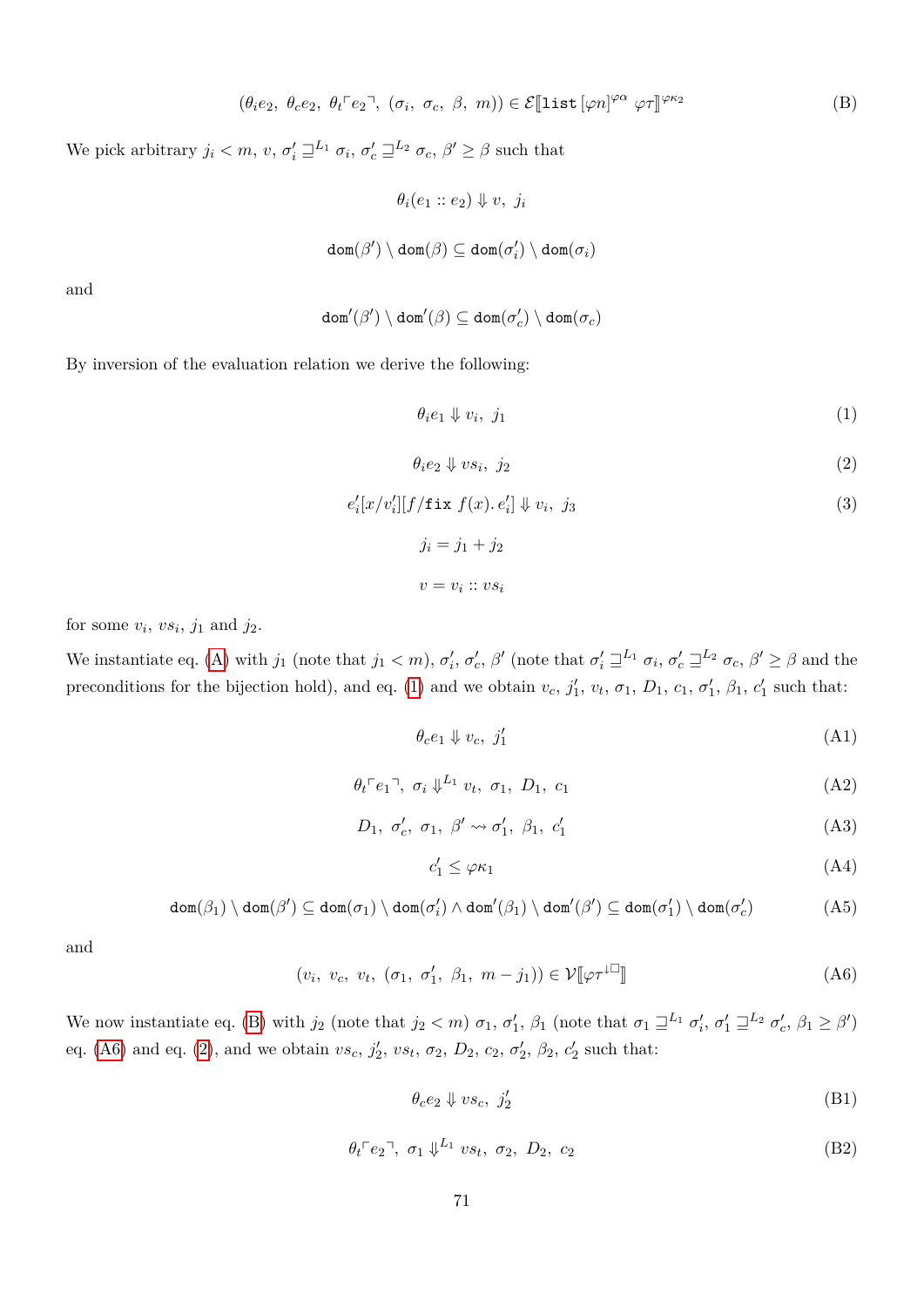$$
D_2, \sigma'_1, \sigma_2, \beta_1 \rightsquigarrow \sigma'_2, \beta_2, c'_2 \tag{B3}
$$

<span id="page-71-3"></span><span id="page-71-2"></span><span id="page-71-1"></span><span id="page-71-0"></span>
$$
c_2' \le \varphi \kappa_2 \tag{B4}
$$

$$
\text{dom}(\beta_2) \setminus \text{dom}(\beta_1) \subseteq \text{dom}(\sigma_2) \setminus \text{dom}(\sigma_1) \land \text{dom}'(\beta_2) \setminus \text{dom}'(\beta_1) \subseteq \text{dom}(\sigma'_2) \setminus \text{dom}(\sigma'_1)
$$
(B5)

and

$$
(vs_i, vs_c, vs_t, (\sigma_2, \sigma'_2, \beta_2, m - j_2)) \in \mathcal{V}[\text{list } [\varphi n]^{\varphi \alpha} \varphi \tau] \tag{B6}
$$

We can now show the goals:

1. From eq. [\(A1\)](#page-70-1) and eq. [\(B1\)](#page-70-2) we can derive that

$$
\theta_c(e_1::e_2)\Downarrow v_c::vs_c,\ j_1'+j_2'
$$

2. From eq. [\(A2\)](#page-70-3) and eq. [\(B2\)](#page-70-4) we can derive that

$$
\theta_t(\text{inl } \ulcorner e_1 \urcorner :: \ulcorner e_2 \urcorner), \sigma'_i \Downarrow^{L_1} \text{inl } v_t :: v s_t, \sigma_2, D_1 + D_2, c_1 + c_2
$$

3. From eq. [\(A3\)](#page-70-5) and eq. [\(B3\)](#page-71-0) using lemma [13](#page-30-0) and lemma [11](#page-30-2) we can derive that

$$
D_1 + D_2, \sigma'_i, \sigma_2 \leadsto \beta', \sigma'_2, \ \beta_2 c'_1 + c'_2
$$

4. From eq. [\(A4\)](#page-70-6), eq. [\(B4\)](#page-71-1) we can derive that

$$
c_1' + c_2' \leq \varphi(\kappa_1 + \kappa_2)
$$

5. From eq. [\(A5\)](#page-70-7) and eq. [\(B5\)](#page-71-2) we can derive that

$$
\mathrm{dom}(\beta_2)\setminus\mathrm{dom}(\beta')\subseteq\mathrm{dom}(\sigma_2)\setminus\mathrm{dom}(\sigma'_i)\wedge\mathrm{dom}'(\beta_2)\setminus\mathrm{dom}'(\beta')\subseteq\mathrm{dom}(\sigma'_2)\setminus\mathrm{dom}(\sigma'_c)
$$

6. We have to show that

$$
(v_i :: vs_i, v_c :: vs_c, \text{ inl } v_t :: vs_t, (\sigma_2, \sigma'_2, \beta_2, m - j_i)) \in \mathcal{V}[\text{list}[\varphi n + 1]^{\varphi \alpha} \varphi \tau]
$$

It suffices to show that

$$
(v_i, v_c, v_t, (\sigma_2, \sigma'_2, \beta_2, m - j_i)) \in \mathcal{V}[\![\varphi \tau^{\downarrow \Box}]\!]
$$

which we get by applying lemma [15](#page-31-0) to eq. [\(A6\)](#page-70-8), and

 $(vs_i, vs_c, vs_t, (\sigma_2, \sigma'_2, \beta_2, m-j_i)) \in \mathcal{V}[\![\mathtt{list}[\varphi n]^{\varphi \alpha} \varphi \tau]\!]$ 

which we get by applying lemma [15](#page-31-0) to eq. [\(B6\)](#page-71-3)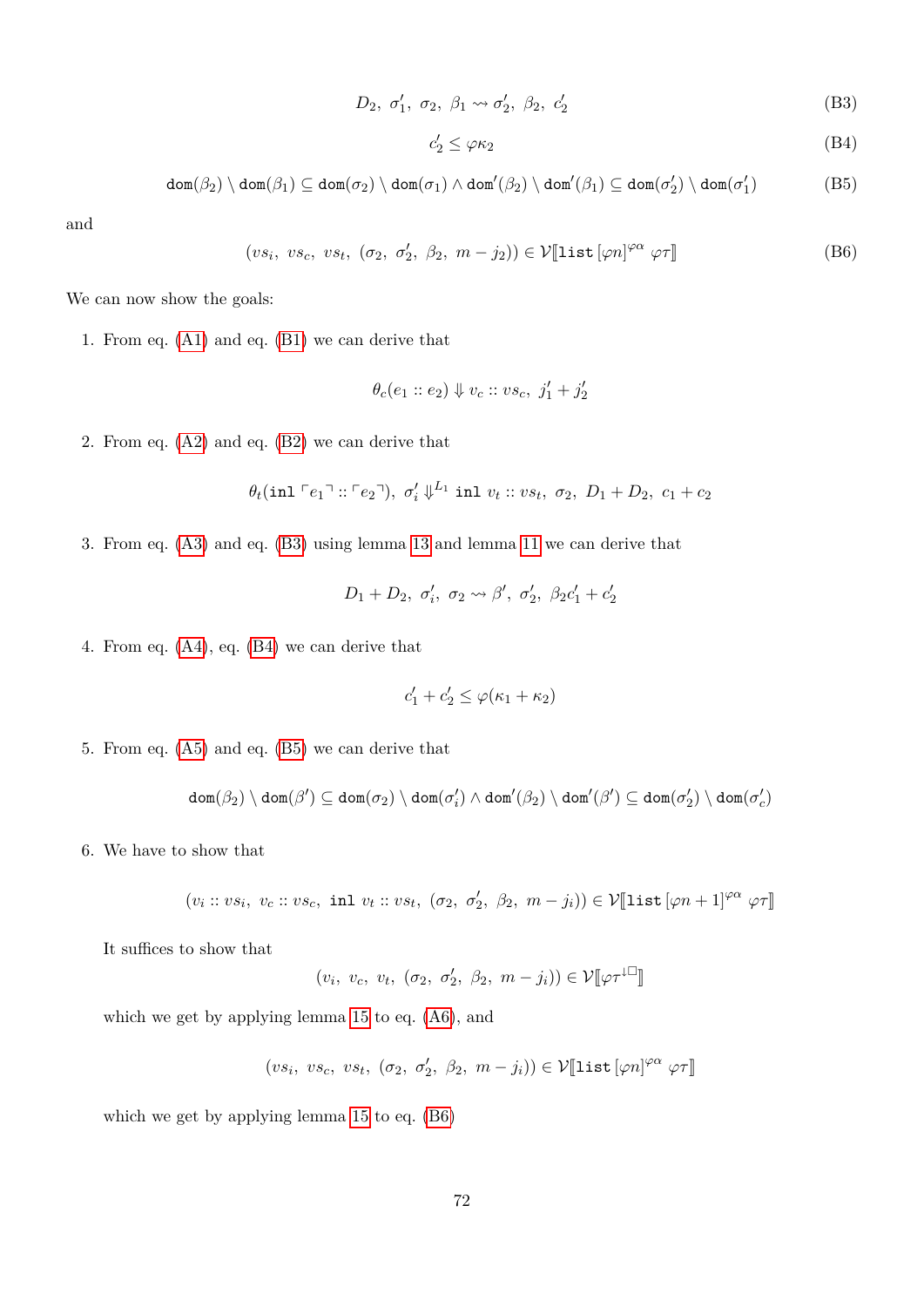$$
\Delta; \Phi; \Gamma \vdash_{\epsilon}^{\kappa_e} e: \text{list } [n]^{\alpha} \tau \hookrightarrow \ulcorner e \urcorner \qquad \Delta; \Phi \wedge n \doteq 0; \Gamma \vdash_{\epsilon}^{\kappa'} e_1 : \tau' \hookrightarrow \ulcorner e_1 \urcorner
$$
\n
$$
\Delta, i :: \iota; \Phi \wedge n \doteq i+1; \Gamma, h : \tau^{\downarrow \square}, tl : \text{list } [i]^{\alpha} \tau \vdash_{\epsilon}^{\kappa'} e_2 : \tau' \hookrightarrow \ulcorner e_2 \urcorner_l
$$
\n
$$
\Delta, i :: \iota, \beta :: \iota; \Phi \wedge n \doteq i+1 \wedge \alpha \doteq \beta+1; \Gamma, h : \tau, tl : \text{list } [i]^{\beta} \tau \vdash_{\epsilon}^{\kappa'} e_2 : \tau' \hookrightarrow \ulcorner e_2 \urcorner_r
$$
\n
$$
\Delta; \Phi \models \kappa \doteq \kappa_e \hat{+} \kappa' \hat{+} (\epsilon = \mathbb{C}) ? 1 : 0
$$
\n
$$
\qquad \qquad \text{caseL}
$$

 $\Delta; \Phi; \Gamma \vdash^{\kappa}_{\epsilon} \textsf{case_L}\ e\ \textsf{of}\ \textsf{nil}\ \rightarrow\ e_1 \mid \textsf{cons}(h, tl) \ \rightarrow\ e_2 : \tau' \hookrightarrow\ \ \mid\ \textsf{nil}\ \rightarrow\ \ulcorner e_1 \urcorner$  $\mathsf{case_L} \ ^\sqsubset e^{\sqcap}$  of  $| \text{ cons}(s, tl) \rightarrow \text{case}(s, h. \ulcorner e_2 \urcorner_l, h. \ulcorner e_2 \urcorner_r)$ 

By the induction hypothesis applied on the first premise :

$$
(\theta_i e, \ \theta_c e, \ \theta_t \ulcorner e \urcorner, \ (\sigma_i, \ \sigma_c, \ \beta, \ m)) \in \mathcal{E}[\text{list}[\varphi n]^{\varphi \alpha} \ \varphi \tau]^{\varphi \kappa_e} \tag{A}
$$

Let  $\texttt{dom}(\beta) \subseteq \texttt{dom}(\sigma_i)$  and  $\texttt{dom}'(\beta) \subseteq \texttt{dom}(\sigma_c)$ . We pick arbitrary  $j_i < m, v, \sigma'_i \sqsupseteq^{L_1} \sigma_i, \sigma'_c \sqsupseteq^{L_2} \sigma_c, \ \beta' \geq \beta$ such that

$$
\theta_i(\texttt{caseL}\ e_e\ \texttt{of}\ \texttt{nil}\ \rightarrow\ e_1\ |\ \texttt{cons}(h, tl)\ \rightarrow\ e_2) \Downarrow v_i,\ j_i
$$

<span id="page-72-0"></span>
$$
\mathtt{dom}(\beta')\setminus\mathtt{dom}(\beta)\subseteq\mathtt{dom}(\sigma'_i)\setminus\mathtt{dom}(\sigma_i)
$$

and

•

$$
\mathtt{dom}'(\beta')\setminus\mathtt{dom}'(\beta)\subseteq\mathtt{dom}(\sigma'_c)\setminus\mathtt{dom}(\sigma_c)
$$

We invert the evaluation relation and we have the following cases:

 $\blacktriangleright$  case-nil

<span id="page-72-2"></span>
$$
\theta_i e \Downarrow [] , j_1 \tag{1}
$$

$$
\theta_i e_1 \Downarrow v_i, \ j_2 \tag{2}
$$

$$
j_i = j_1 + j_2 + 1
$$

We instantiate eq. [\(A\)](#page-72-0) with  $j_1$  (note that  $j_1 < m$ ),  $\sigma'_i$ ,  $\sigma'_c$ ,  $\beta'$  (note that  $\sigma'_i \sqsupseteq^{L_1} \sigma_i$ ,  $\sigma'_c \sqsupseteq^{L_2} \sigma_c$ ,  $\beta' \geq \beta$ , and the preconditions for the bijection hold), and eq. [\(1\)](#page-70-0) and we obtain  $v'_c$ ,  $j'_1$ ,  $v'_t$ ,  $\sigma_1$ ,  $D_1$ ,  $c_1$ ,  $\sigma'_1$ ,  $\beta_1$ ,  $c'_1$ such that:

<span id="page-72-3"></span>
$$
\theta_c e_1 \Downarrow v'_c, \ j'_1 \tag{A1}
$$

$$
\theta_t \ulcorner e_1 \urcorner, \ \sigma_i \Downarrow^{L_1} v'_t, \ \sigma_1, \ D_1, \ c_1 \tag{A2}
$$

$$
D_1, \sigma'_c, \sigma_1, \beta' \leadsto \sigma'_1, \beta_1, c'_1 \tag{A3}
$$

<span id="page-72-5"></span><span id="page-72-4"></span><span id="page-72-1"></span>
$$
c_1' \le \varphi \kappa_e \tag{A4}
$$

$$
\text{dom}(\beta_1) \setminus \text{dom}(\beta') \subseteq \text{dom}(\sigma_1) \setminus \text{dom}(\sigma_i') \land \text{dom}'(\beta_1) \setminus \text{dom}'(\beta') \subseteq \text{dom}(\sigma_1') \setminus \text{dom}(\sigma_c') \tag{A5}
$$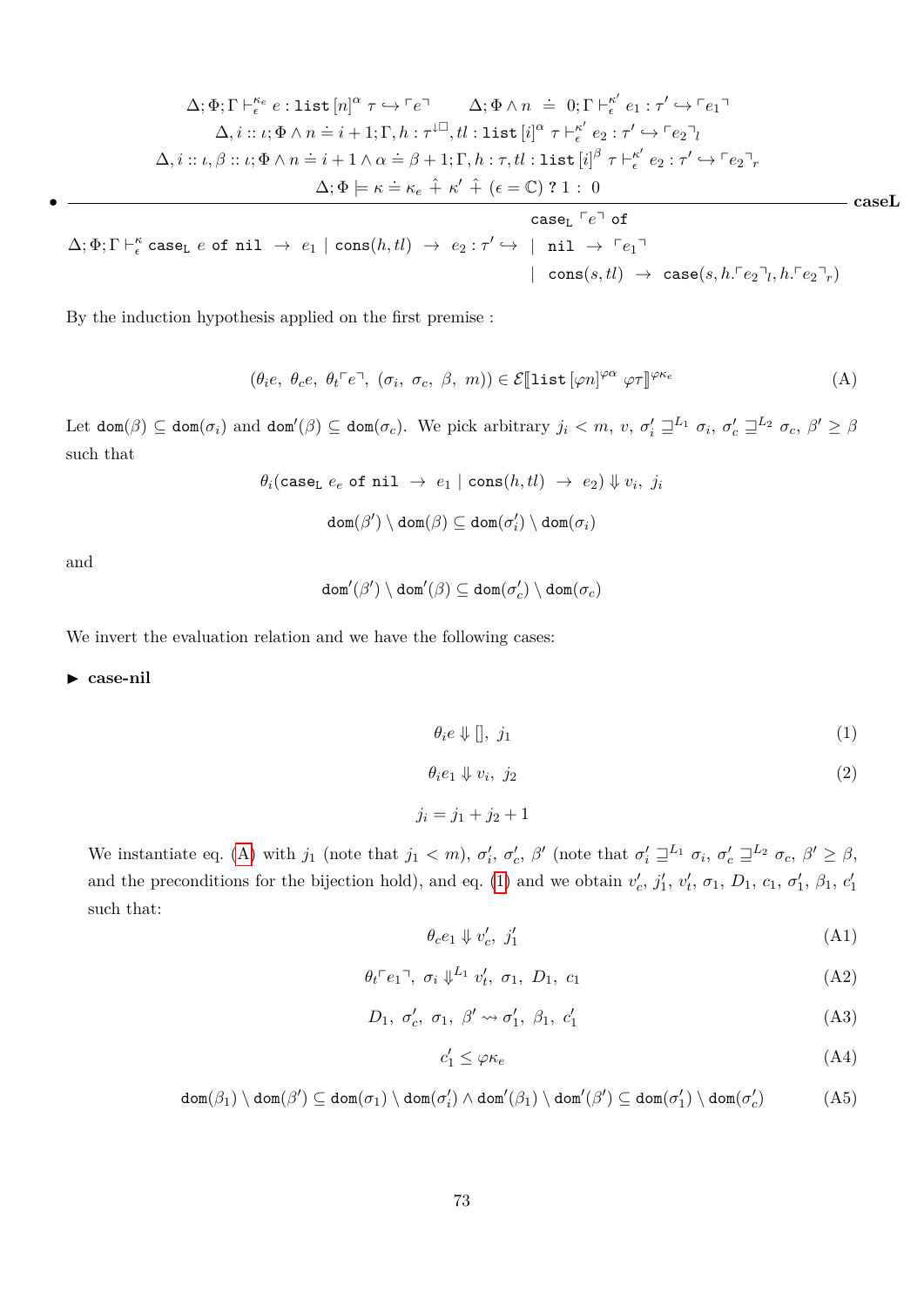and

$$
([\,, v'_c, v'_t, (\sigma_1, \sigma'_1, \beta_1, m - j_1)) \in \mathcal{V}[\![\mathtt{list}[\varphi n]^{\varphi \alpha} \varphi \tau]\!]
$$

From the last statement we derive that  $v'_c = []$ ,  $v'_t = []$ ,  $\varphi n = 0$  and  $\varphi \alpha = 0$ . Consequently, we can derive that  $\models \varphi(\Phi \wedge n \doteq 0)$ . We instantiate the inductive hypothesis for the second premise with the above and we an derive

$$
(\theta_i e_1, \ \theta_c e_1, \ \theta_t \ulcorner e_1 \urcorner, \ (\sigma_i, \ \sigma_c, \ \beta, \ m)) \in \mathcal{E}[\varphi \tau']^{\varphi \kappa_1} \tag{B}
$$

We now instantiate eq. [\(B\)](#page-73-0) with  $j_2$  (note that  $j_2 < m$ )  $\sigma_1$ ,  $\sigma'_1$ ,  $\beta_1$  (note that  $\sigma_1 \sqsupseteq^{L_1} \sigma'_i$ ,  $\sigma'_1 \sqsupseteq^{L_2} \sigma'_c$ ), eq. [\(A5\)](#page-72-1), and eq. [\(2\)](#page-72-2) and we obtain  $v_c$ ,  $j'_2$ ,  $v_t$ ,  $\sigma_2$ ,  $D_2$ ,  $c_2$ ,  $\sigma'_2$ ,  $\beta_2$ ,  $c'_2$  such that:

<span id="page-73-1"></span><span id="page-73-0"></span>
$$
\theta_c e_2 \Downarrow v_c, \; j_2' \tag{B1}
$$

$$
\theta_t \ulcorner e_2 \urcorner, \ \sigma_1 \Downarrow^{L_1} v_t, \ \sigma_2, \ D_2, \ c_2 \tag{B2}
$$

$$
D_2, \sigma'_1, \sigma_2, \beta_1 \rightsquigarrow \sigma'_2, \beta_2, c'_2 \tag{B3}
$$

<span id="page-73-5"></span><span id="page-73-4"></span><span id="page-73-3"></span><span id="page-73-2"></span>
$$
c_2' \le \varphi \kappa' \tag{B4}
$$

$$
\text{dom}(\beta_2) \setminus \text{dom}(\beta_1) \subseteq \text{dom}(\sigma_2) \setminus \text{dom}(\sigma_1) \land \text{dom}'(\beta_2) \setminus \text{dom}'(\beta_1) \subseteq \text{dom}(\sigma'_2) \setminus \text{dom}(\sigma'_1)
$$
(B5)

and

$$
(v_i, v_c, v_t, (\sigma_2, \sigma'_2, \beta_2, m - j_2)) \in \mathcal{V}[\varphi \tau'] \tag{B6}
$$

We can now show the goals:

1. From eq. [\(A1\)](#page-72-3) and eq. [\(B1\)](#page-73-1) we can derive that

$$
\theta_c(\texttt{case}_\texttt{L}\ e\ \texttt{of}\ \texttt{nil}\ \rightarrow\ e_1\ |\ \texttt{cons}(h,tl)\ \rightarrow\ e_2) \Downarrow v_c,\ j_1'+j_2'+1
$$

2. From eq. [\(A2\)](#page-72-4) and eq. [\(B2\)](#page-73-2) we can derive that

$$
\theta_t(\text{case}_L \sqcap e \sqcap \text{ of nil } \rightarrow \sqcap e_1 \sqcap \mid \text{cons}(s, tl) \rightarrow \dots), \sigma'_i
$$
  

$$
\Downarrow^{L_1}
$$
  

$$
v_t, \sigma_2, D_1 + D_2, c_1 + c_2 + 1
$$

3. From eq. [\(A3\)](#page-72-5) and eq. [\(B3\)](#page-73-3) using lemma [13](#page-30-0) and lemma [11](#page-30-1) we can derive that

$$
D_1 + D_2, \ \sigma'_c, \ \sigma_2, \ \beta' \leadsto \sigma'_2, \ \beta_2, \ c'_1 + c'_2
$$

4. From eq. [\(A5\)](#page-72-1) and eq. [\(B5\)](#page-73-4) we can derive that

$$
\textnormal{dom}(\beta_2) \setminus \textnormal{dom}(\beta') \subseteq \textnormal{dom}(\sigma_2) \setminus \textnormal{dom}(\sigma_i') \land \textnormal{dom}'(\beta_2) \setminus \textnormal{dom}'(\beta') \subseteq \textnormal{dom}(\sigma_2') \setminus \textnormal{dom}(\sigma_c')
$$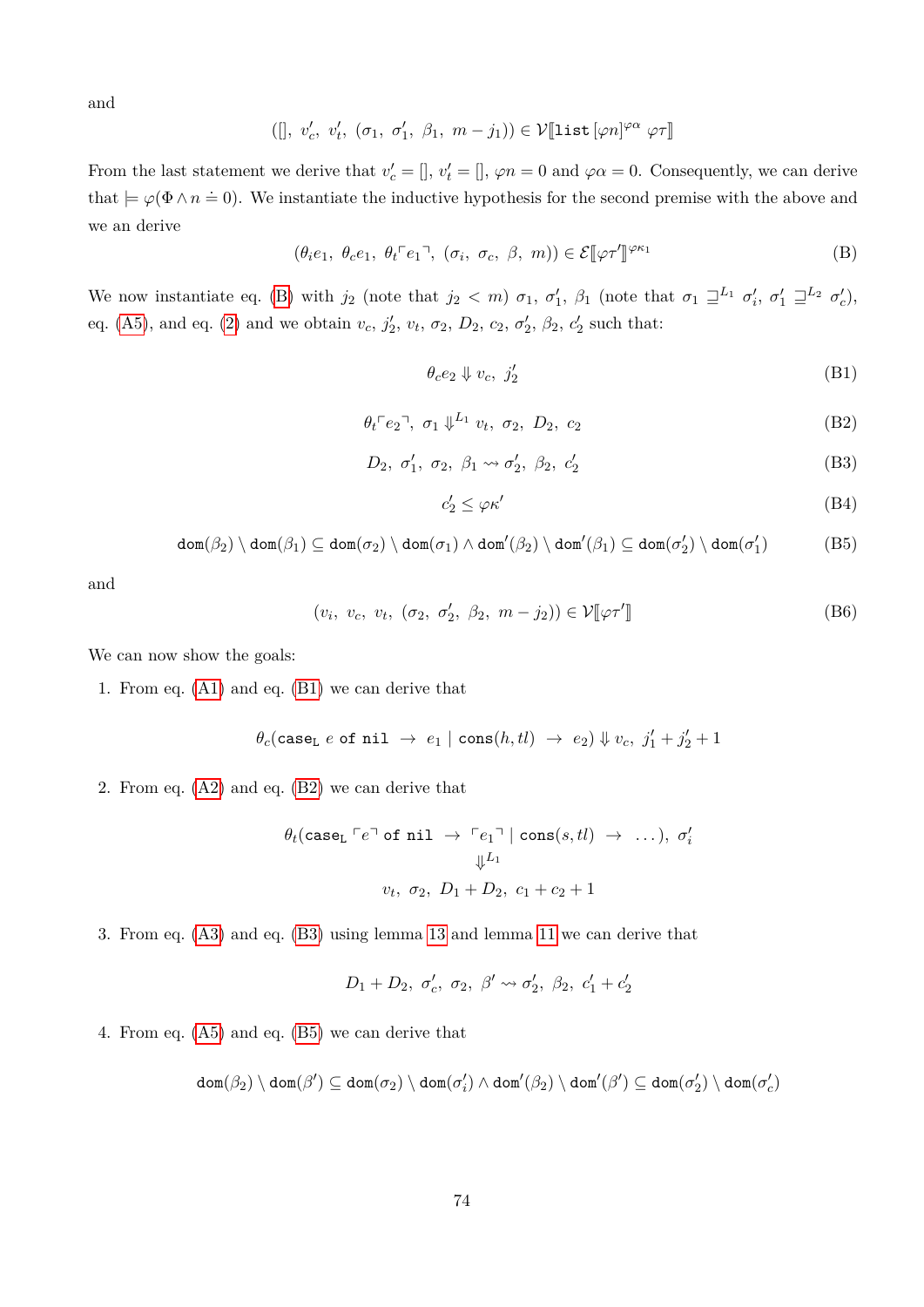5. From eq. [\(B6\)](#page-73-5) and lemma [15](#page-31-0) we derive that

$$
(v_i, v_c, v_t, (\sigma_2, \sigma'_2, \beta_2, m - j_i)) \in \mathcal{V}[\varphi \tau']
$$

I **case-cons**

$$
\theta_i e \Downarrow v'_i :: vs_i, \ j_1 \tag{1}
$$

$$
\theta_i[h \mapsto v_i', tl \mapsto vs_i]e_2 \Downarrow v_i, \ j_2 \tag{2}
$$

<span id="page-74-4"></span> $j_i = j_1 + j_2 + 1$ 

We instantiate eq. [\(A\)](#page-72-0) with  $j_1$  (note that  $j_1 < m$ ),  $\sigma'_i$ ,  $\sigma'_c$ ,  $\beta'$  (note that  $\sigma'_i \sqsupseteq^{L_1} \sigma_i$ ,  $\sigma'_c \sqsupseteq^{L_2} \sigma_c$ ,  $\beta' \geq \beta$ , and the preconditions for the bijection hold), and eq. [\(1\)](#page-70-0) and we obtain  $v''_c$ ,  $j'_1$ ,  $v''_t$ ,  $\sigma_1$ ,  $D_1$ ,  $c_1$ ,  $\sigma'_1$ ,  $\beta_1$ ,  $c'_1$ such that

<span id="page-74-5"></span>
$$
\theta_c e_1 \Downarrow v_c'', \ j_1' \tag{A1}
$$

$$
\theta_t \ulcorner e_1 \urcorner, \ \sigma_i \Downarrow^{L_1} v_t'', \ \sigma_1, \ D_1, \ c_1 \tag{A2}
$$

$$
D_1, \sigma'_c, \sigma_1, \beta' \leadsto \sigma'_1, \beta_1, c'_1 \tag{A3}
$$

<span id="page-74-9"></span><span id="page-74-8"></span><span id="page-74-7"></span><span id="page-74-6"></span><span id="page-74-2"></span><span id="page-74-1"></span><span id="page-74-0"></span>
$$
c_1' \le \varphi \kappa_e \tag{A4}
$$

$$
\text{dom}(\beta_1) \setminus \text{dom}(\beta') \subseteq \text{dom}(\sigma_1) \setminus \text{dom}(\sigma_i') \land \text{dom}'(\beta_1) \setminus \text{dom}'(\beta') \subseteq \text{dom}(\sigma_1') \setminus \text{dom}(\sigma_c') \tag{A5}
$$

and

$$
(v_i :: vs_i, v''_c, v''_t, (\sigma_1, \sigma'_1, \beta_1, m - j_1)) \in \mathcal{V}[\text{list}[\varphi n]^{\varphi \alpha} \varphi \tau]]
$$
\n(A6)

From the last statement we derive that  $\varphi n = n' + 1$  for some integer  $n'$  and  $v'_{c} = v'_{c} :: v s_{c}$  for some  $v'_{c}$ , *vsc*. We have the following two cases:

 $\star v''_t = \texttt{inl} \ v'_t :: v s_t$ 

From eq. [\(A6\)](#page-74-0) we derive

<span id="page-74-3"></span>
$$
(v'_i, v'_c, v'_t, (\sigma_1, \sigma'_1, \beta_1, m - j_1)) \in \mathcal{V}[\![\varphi \tau^{\downarrow \Box}]\!]
$$
\n(A7.1)

$$
(vs_i, vs_c, vs_t, (\sigma_1, \sigma'_1, \beta_1, m - j_1)) \in \mathcal{V}[\text{list } [n']^{\varphi\alpha} \varphi\tau]
$$
 (A7.2)

We can also show that  $\models \varphi[i \mapsto n'](\Phi \wedge n = i + 1)$ . Using eq. [\(A7.1\)](#page-74-1) and eq. [\(A7.2\)](#page-74-2) we can show that

$$
\begin{aligned} (\theta_i[h \mapsto v_i', tl \mapsto vs_i], \ \theta_c[h \mapsto v_c', tl \mapsto vs_c], \ \theta_t[h \mapsto v_t', tl \mapsto vs_t], \ (\sigma_1, \ \sigma_1', \ \beta_1, \ m - j_1)) \\ \in \mathcal{G}[\![\varphi[i \mapsto n']\Gamma, h : \varphi[i \mapsto n']\tau^{\downarrow \square}, tl : \varphi[i \mapsto n'](\text{list}[i]^\alpha \ \tau)]\end{aligned}
$$

We instantiate the inductive hypothesis with the above statements and using lemma [15](#page-31-0) we derive the following

$$
(\theta_i e_2, \ \theta_c e_2, \ \theta_t \ulcorner e_2 \urcorner l, \ (\sigma_1, \ \sigma_1', \ \beta_1, \ m - j_1 - 1)) \in \mathcal{E}[\text{list } [n']^{\varphi\alpha} \ \varphi\tau]^{\varphi\kappa'} \tag{B}
$$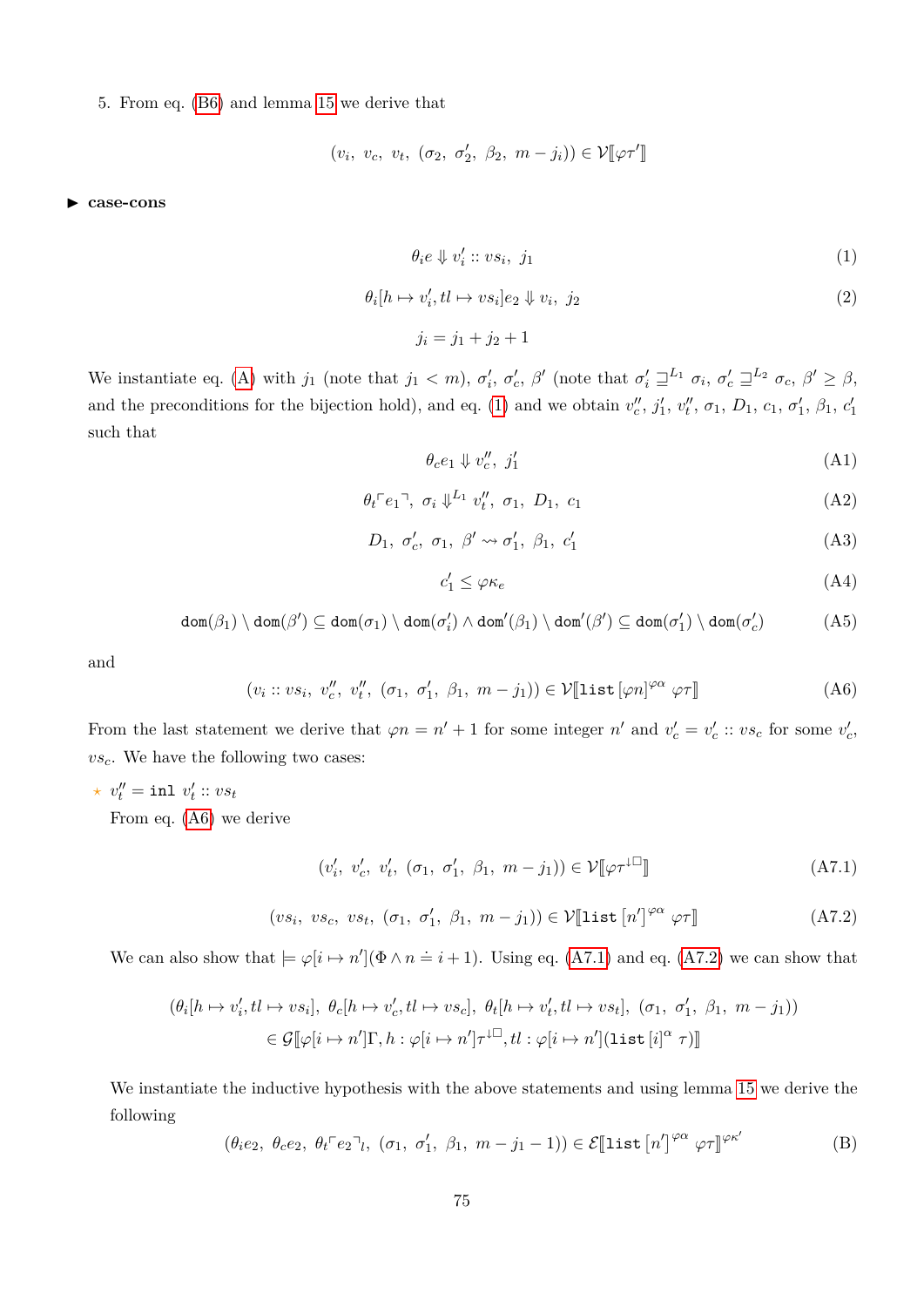(Note that the premises force that *i* does not appear free in  $\kappa'$ ) We now instantiate eq. [\(B\)](#page-74-3) with  $j_2$ (note that  $j_2 < m - j_1 - 1$ )  $\sigma_1$ ,  $\sigma'_1$ ,  $\beta_1$  (note that  $\sigma_1 \sqsupseteq^{L_1} \sigma'_i$ ,  $\sigma'_1 \sqsupseteq^{L_2} \sigma'_c$ , eq. [\(2\)](#page-74-4), and eq. [\(A6\)](#page-74-0) and we obtain  $v_c$ ,  $j'_2$ ,  $v_t$ ,  $\sigma_2$ ,  $D_2$ ,  $c_2$ ,  $\sigma'_2$ ,  $\beta_2$ ,  $c'_2$  such that:

$$
\theta_c[h \mapsto v_c', tl \mapsto vs_c]e_2 \Downarrow v_c, \ j_2' \tag{B1}
$$

$$
\theta_t[h \mapsto v_t', tl \mapsto v s_t] \ulcorner e_2 \urcorner, \ \sigma_1 \Downarrow^{L_1} v_t, \ \sigma_2, \ D_2, \ c_2 \tag{B2}
$$

$$
D_2, \sigma'_1, \sigma_2, \beta_1 \rightsquigarrow \sigma'_2, \beta_2, c'_2 \tag{B3}
$$

<span id="page-75-3"></span><span id="page-75-2"></span><span id="page-75-1"></span><span id="page-75-0"></span>
$$
c_2' \le \varphi \kappa' \tag{B4}
$$

$$
\text{dom}(\beta_2) \setminus \text{dom}(\beta_1) \subseteq \text{dom}(\sigma_2) \setminus \text{dom}(\sigma_1) \land \text{dom}'(\beta_2) \setminus \text{dom}'(\beta_1) \subseteq \text{dom}(\sigma'_2) \setminus \text{dom}(\sigma'_1)
$$
(B5)

and

$$
(v_i, v_c, v_t, (\sigma_2, \sigma'_2, \beta_2, m - j_1 - j_2 - 1)) \in \mathcal{V}[\![\varphi \tau']\!]
$$
 (B6)

We can now show the goals:

1. From eq. [\(A1\)](#page-74-5) and eq. [\(B1\)](#page-75-0) we can derive that

$$
\theta_c(\texttt{case}_\texttt{L}\ e\ \texttt{of}\ \texttt{nil}\ \rightarrow\ e_1\ |\ \texttt{cons}(h, tl)\ \rightarrow\ e_2) \Downarrow v_c,\ j_1'+j_2'+1
$$

2. From eq. [\(A2\)](#page-74-6) and eq. [\(B2\)](#page-73-2) we can derive that

$$
\theta_t(\text{caseL} \sqcap e \sqcap \text{of nil} \rightarrow \sqcap e_1 \sqcap \mid \text{cons}(s, tl) \rightarrow \dots), \sigma'_i
$$
  

$$
\Downarrow^{L_1}
$$
  

$$
v_t, \sigma_2, D_1 + D_2, c_1 + c_2 + 2
$$

3. From eq. [\(A3\)](#page-74-7) and eq. [\(B3\)](#page-73-3) using lemma [11](#page-30-1) and lemma [13](#page-30-0) we can derive that

$$
D_1 + D_2, \sigma'_i, \sigma_2, \beta' \leadsto \sigma'_2, \beta_2, c'_1 + c'_2
$$

4. From eq. [\(A4\)](#page-74-8) and eq. [\(B4\)](#page-75-1) we can derive that

$$
c_1'+c_2'\leq \varphi(\kappa_e+\kappa')
$$

5. From eq. [\(A5\)](#page-74-9) and eq. [\(B5\)](#page-75-2) we can derive that

$$
\textnormal{dom}(\beta_2) \setminus \textnormal{dom}(\beta') \subseteq \textnormal{dom}(\sigma_2) \setminus \textnormal{dom}(\sigma_i') \wedge \textnormal{dom}'(\beta_2) \setminus \textnormal{dom}'(\beta') \subseteq \textnormal{dom}(\sigma_2') \setminus \textnormal{dom}(\sigma_c')
$$

6. Finally, using eq. [\(B6\)](#page-75-3) we derive that

$$
(v_i, v_c, v_t, (\sigma_2, \sigma'_2, \beta_2, m - j_i)) \in \mathcal{V}[\varphi \tau']
$$